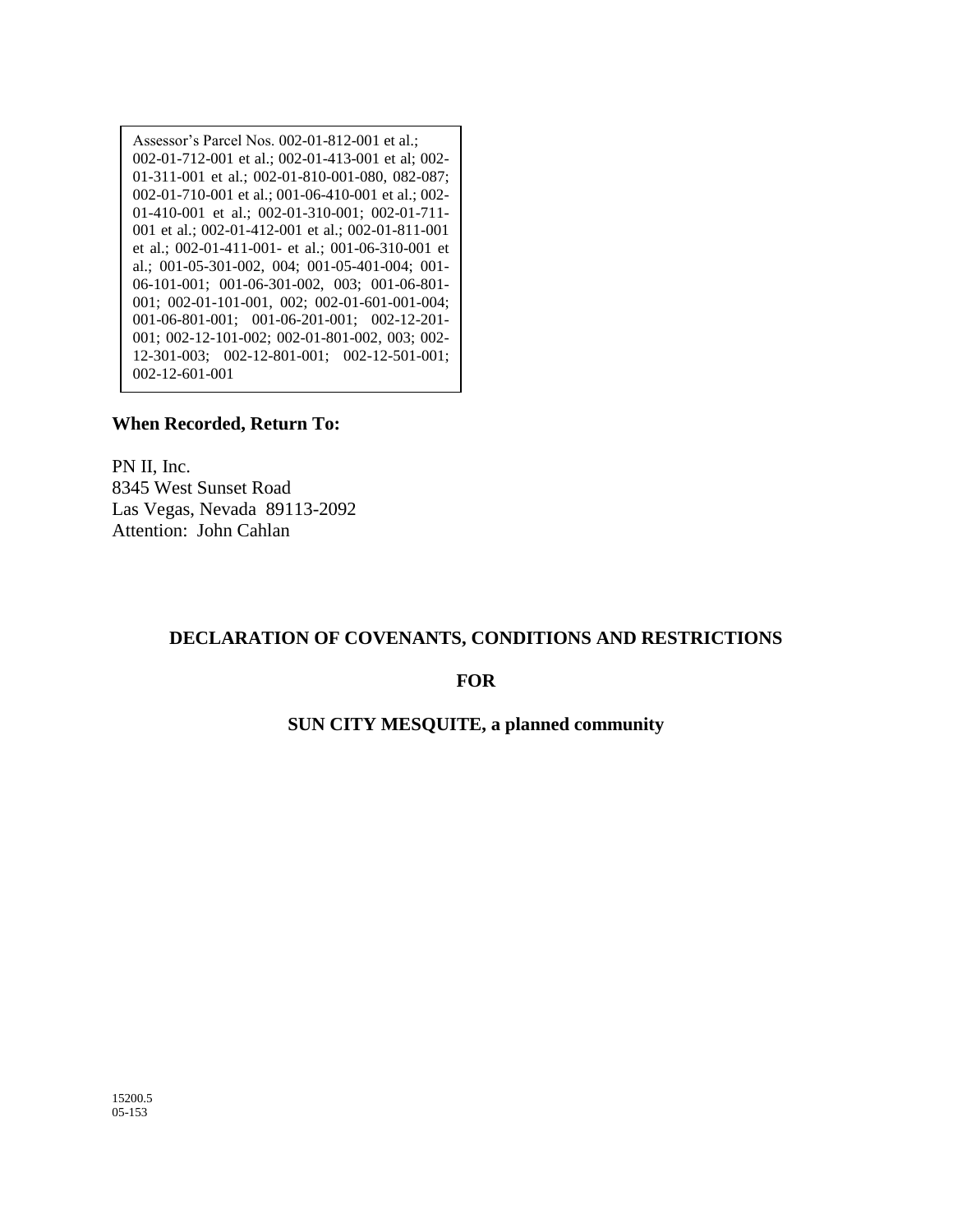# **DECLARATION OF COVENANTS, CONDITIONS AND RESTRICTIONS**

### **FOR**

# **SUN CITY MESQUITE, a planned community**

### Table of Contents

Page

#### ARTICLE 1 DEFINITIONS

# ARTICLE 2

### SUBMISSION AND DEVELOPMENT OF PROPERTY; UNIT BOUNDARIES; ALLOCATION OF LIMITED COMMON ELEMENTS; EXPANSION OF COMMUNITY

| 2.2 |  |
|-----|--|
| 2.3 |  |
| 2.4 |  |
| 2.5 |  |
| 2.6 |  |
| 2.7 |  |
| 2.8 |  |
| 2.9 |  |

### ARTICLE 3 EASEMENTS

| 3.1  |  |
|------|--|
| 3.2  |  |
| 3.3  |  |
| 3.4  |  |
| 3.5  |  |
| 3.6  |  |
| 3.7  |  |
| 3.8  |  |
| 3.9  |  |
| 3.10 |  |
| 3.11 |  |
| 3.12 |  |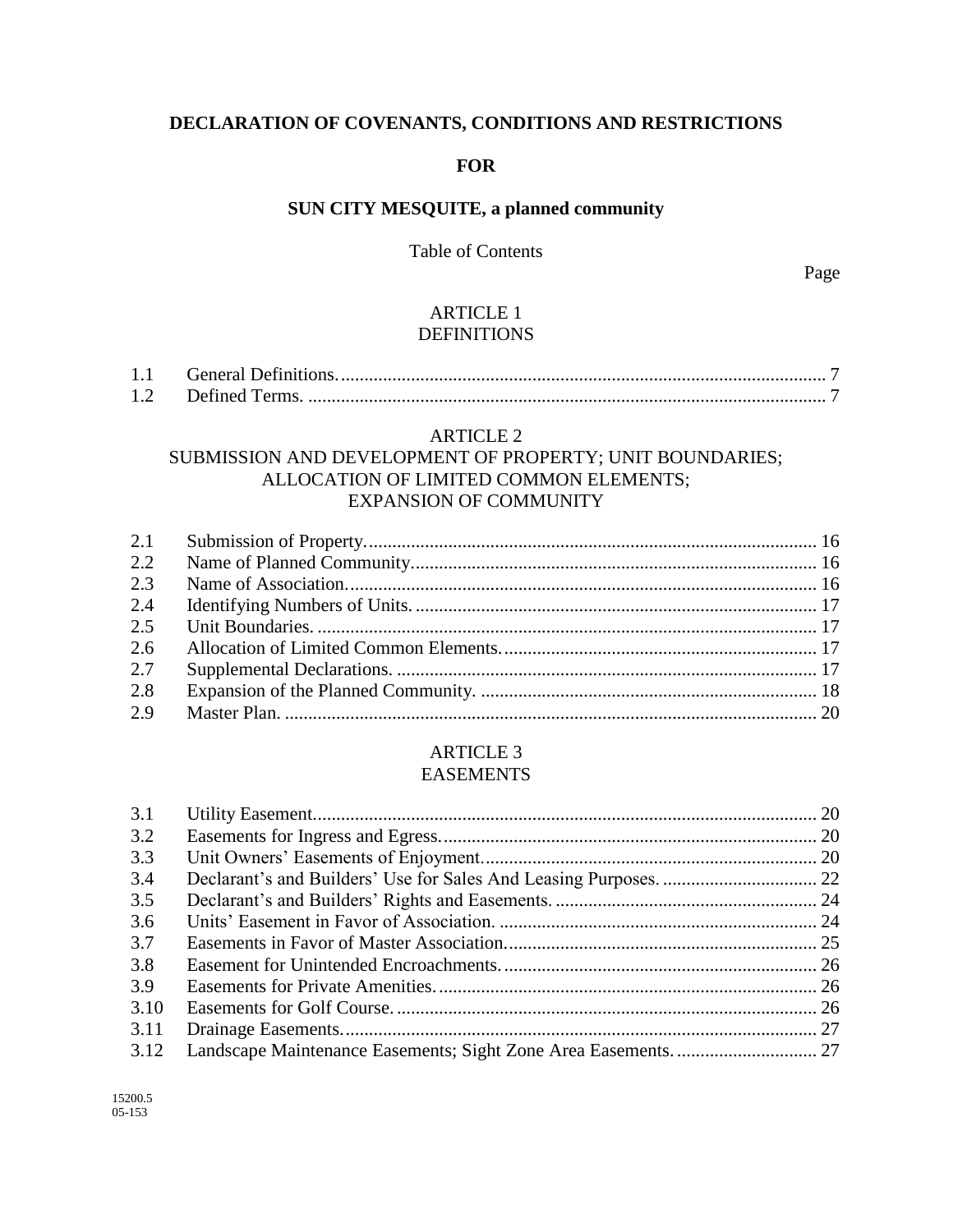### **ARTICLE 4** PERMITTED USES AND RESTRICTIONS

| Restriction on Further Subdivision, Property Restrictions and Rezoning.  37 |
|-----------------------------------------------------------------------------|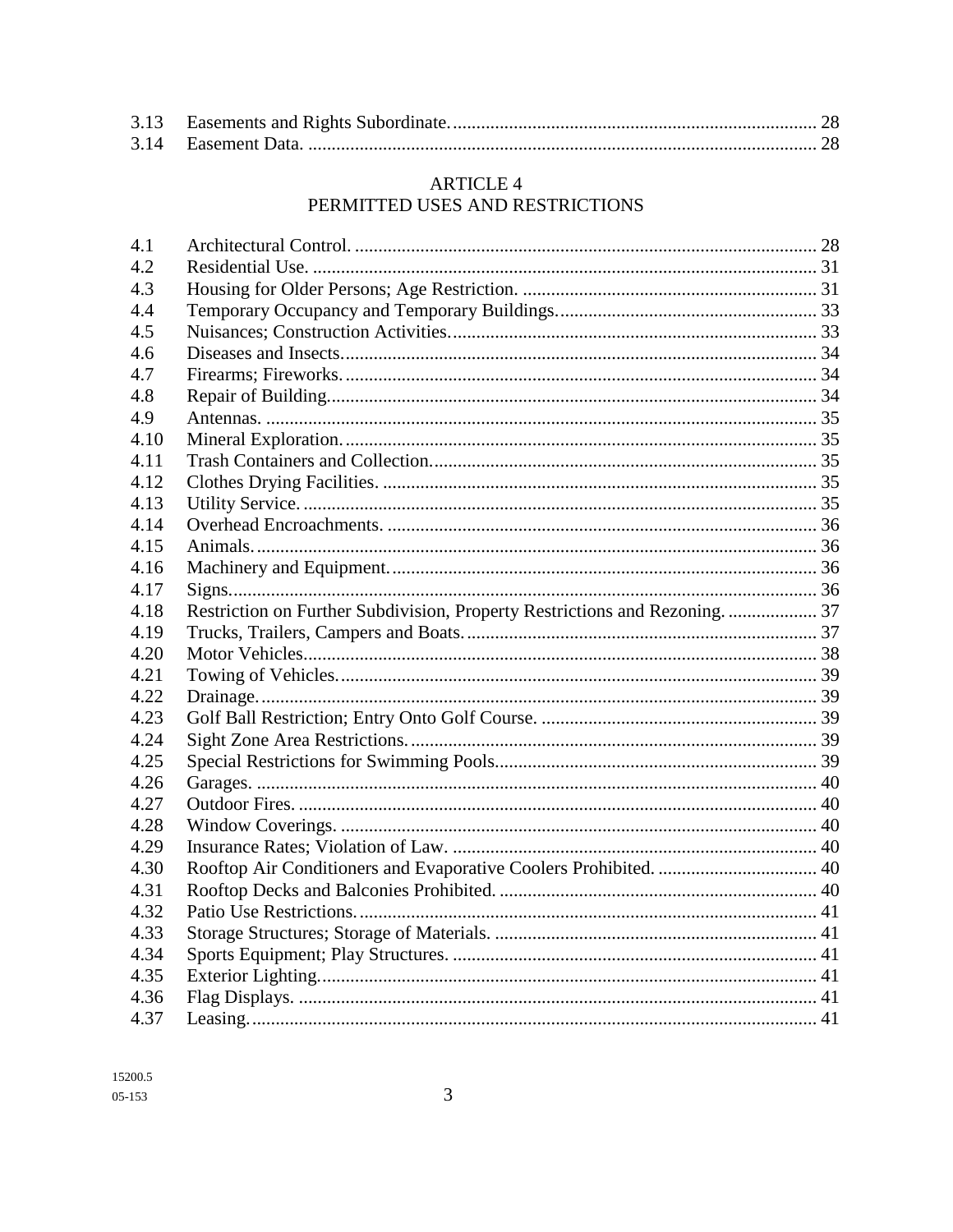| 4.38 Restrictions Imposed by Master Governing Documents; Obligation to Obtain |  |  |  |  |
|-------------------------------------------------------------------------------|--|--|--|--|
|                                                                               |  |  |  |  |
|                                                                               |  |  |  |  |

### **ARTICLE 5** MAINTENANCE AND REPAIR

### **ARTICLE 6** THE ASSOCIATION

| 6.1  |  |
|------|--|
| 6.2  |  |
| 6.3  |  |
| 6.4  |  |
| 6.5  |  |
| 6.6  |  |
| 6.7  |  |
| 6.8  |  |
| 6.9  |  |
| 6.10 |  |
| 6.11 |  |
| 6.12 |  |
| 6.13 |  |
| 6.14 |  |
| 6.15 |  |
| 6.16 |  |
| 6.17 |  |
| 6.18 |  |
| 6.19 |  |

### **ARTICLE 7 ASSESSMENTS**

| 15200.5      |
|--------------|
| $0.5 - 1.53$ |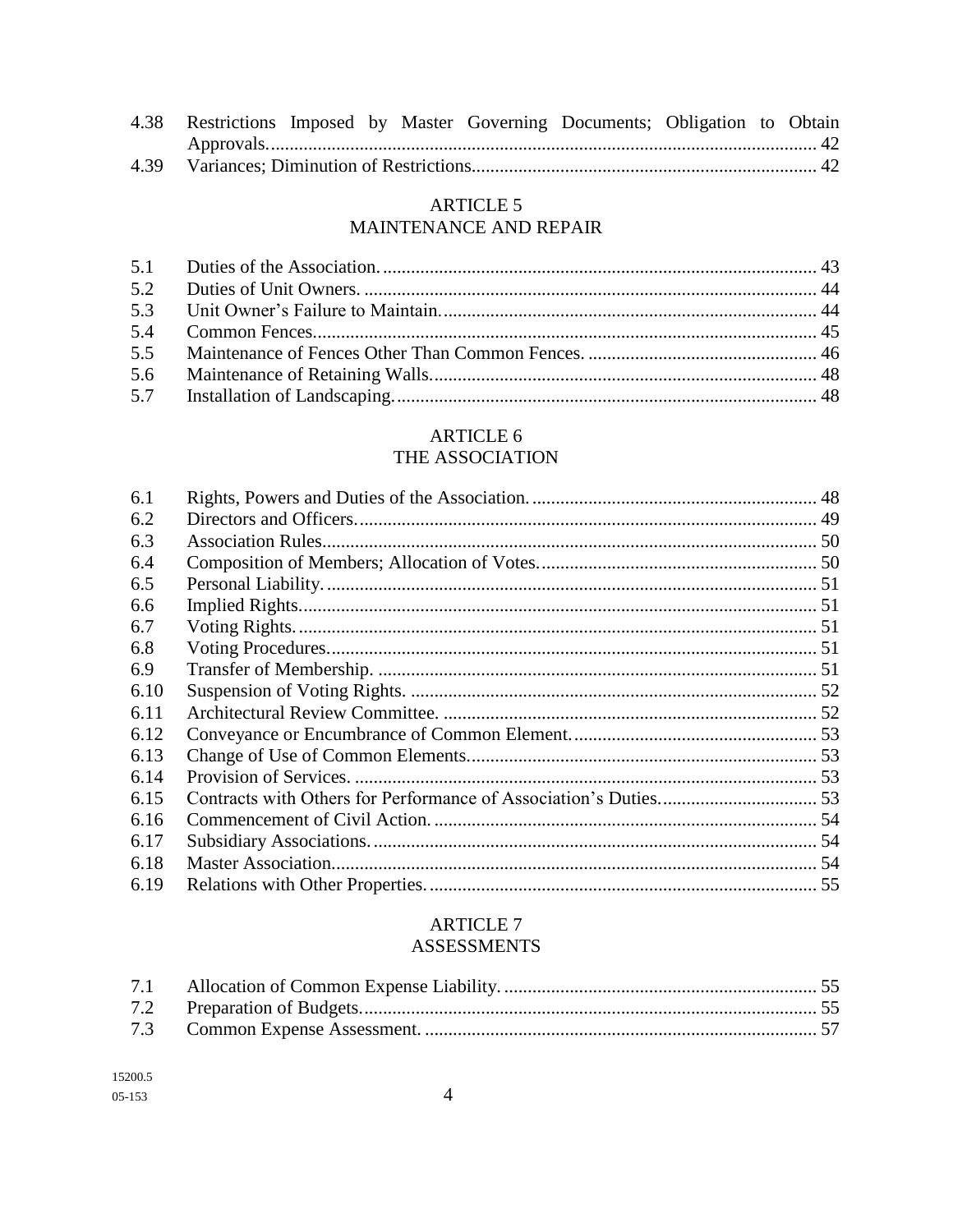| 7.4  |  |
|------|--|
| 7.5  |  |
| 7.6  |  |
| 7.7  |  |
| 7.8  |  |
| 7.9  |  |
| 7.10 |  |
| 7.11 |  |
| 7.12 |  |
| 7.13 |  |
| 7.14 |  |
| 7.15 |  |
| 7.16 |  |
| 7.17 |  |
| 7.18 |  |
| 7.19 |  |
| 7.20 |  |
| 7.21 |  |

# **ARTICLE 8**

# **INSURANCE**

| 8.1 |  |
|-----|--|
| 8.2 |  |
| 8.3 |  |
| 8.4 |  |
| 8.5 |  |
| 8.6 |  |
| 8.7 |  |
| 8.8 |  |

#### **ARTICLE 9** RIGHTS OF FIRST MORTGAGEES

| 9.1 |  |
|-----|--|
|     |  |

### **ARTICLE 10** RESERVATION OF DEVELOPMENTAL AND SPECIAL DECLARANT'S RIGHTS

| 15200.5      |
|--------------|
| $0.5 - 1.53$ |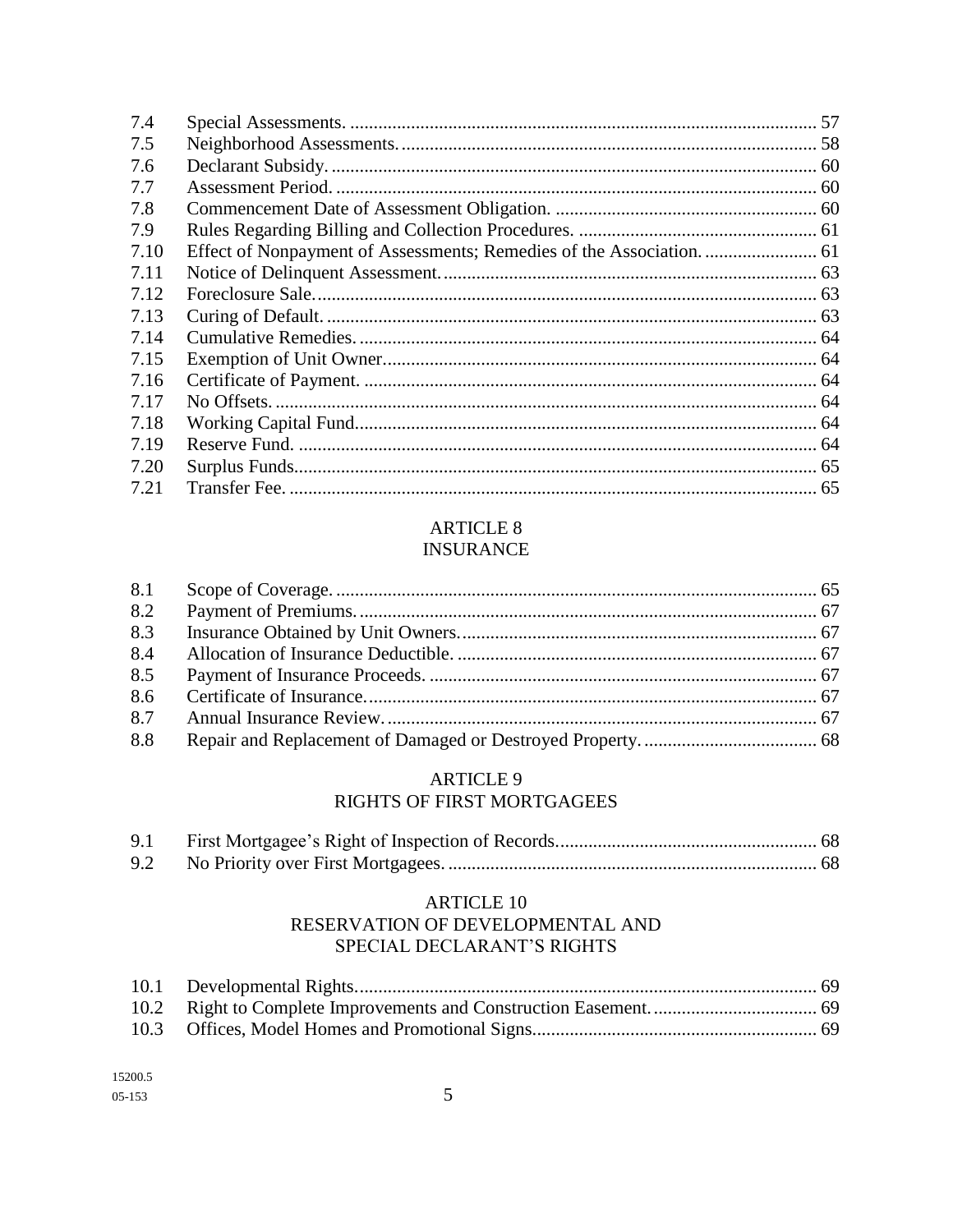### **ARTICLE 11**

# PRIVATE AMENITIES; ADDITIONAL DISCLAIMERS, DISCLOSURES AND RELEASES

### **ARTICLE 12 GENERAL PROVISIONS**

| 12.1  |  |
|-------|--|
| 12.2  |  |
| 12.3  |  |
| 12.4  |  |
| 12.5  |  |
| 12.6  |  |
| 12.7  |  |
| 12.8  |  |
| 12.9  |  |
| 12.10 |  |
| 12.11 |  |
| 12.12 |  |
| 12.13 |  |
| 12.14 |  |
| 12.15 |  |
| 12.16 |  |
| 12.17 |  |
| 12.18 |  |
| 12.19 |  |
| 12.20 |  |
| 12.21 |  |
| 12.22 |  |
|       |  |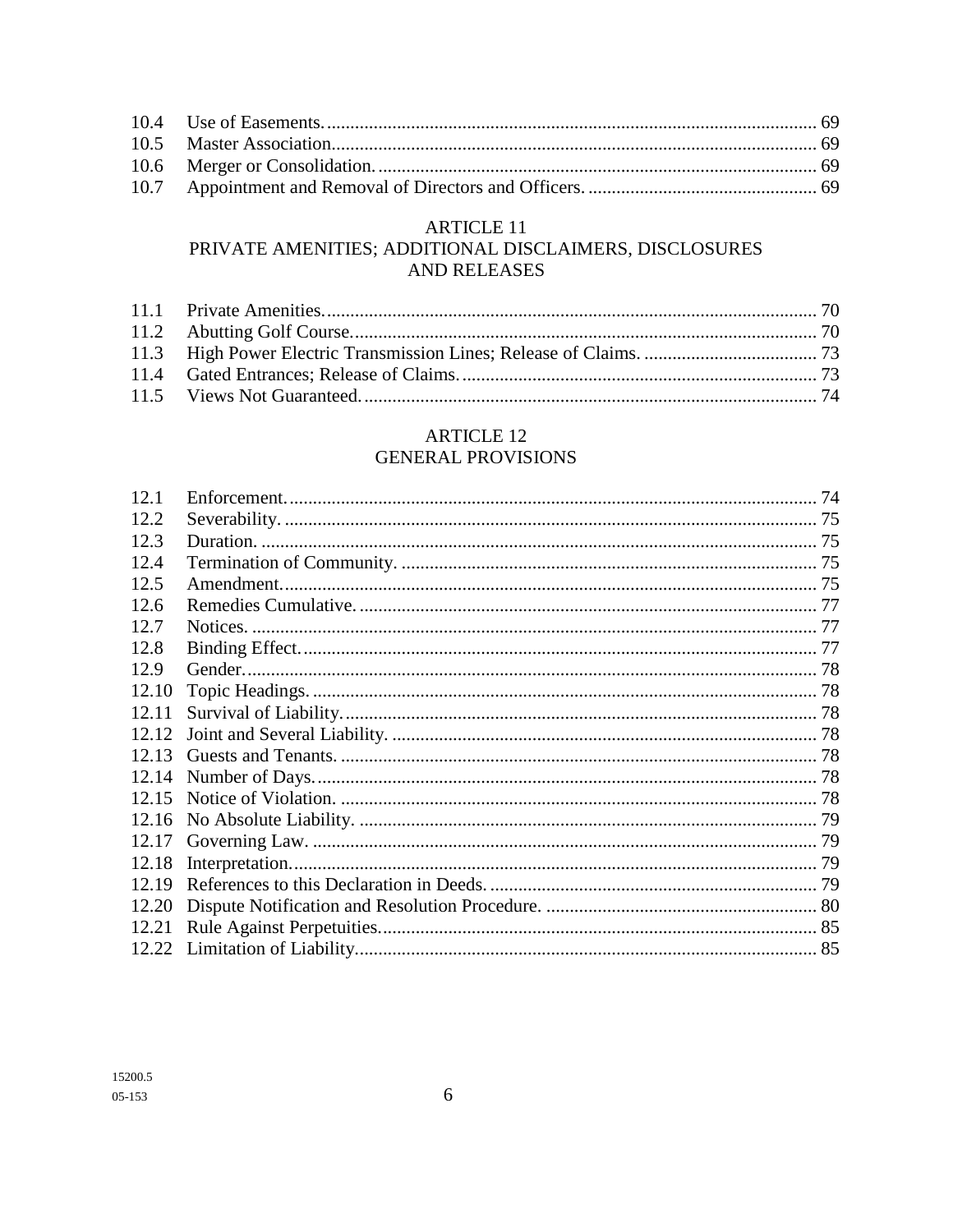#### **DECLARATION OF COVENANTS, CONDITIONS AND RESTRICTIONS**

#### **FOR**

#### **SUN CITY MESQUITE, a planned community**

THIS DECLARATION OF COVENANTS, CONDITIONS AND RESTRICTIONS FOR SUN CITY MESQUITE, a planned community (this "Declaration") is made as of the 21st day of May, 2007, by PN II, Inc., a Nevada corporation d/b/a Del Webb (the "Declarant").

### **ARTICLE 1 DEFINITIONS**

**1.1 General Definitions.** Capitalized terms not otherwise defined in this Declaration shall have the meanings specified for such terms in the Uniform Common-Interest Ownership Act, N.R.S. § 116.001, et seq., as amended from time to time.

**1.2 Defined Terms.** The following capitalized terms shall have the general meanings described in the Act and for purposes of this Declaration shall have the specific meanings set forth below:

**1.2.1 "Act"** means the Uniform Common-Interest Ownership Act, N.R.S. § 116.001, et seq., as amended from time to time.

**1.2.2 "Additional Property"** means the real property located in Clark County, Nevada, which is described on **Exhibit B** attached to this Declaration, together with all buildings and other Improvements located thereon.

**1.2.3 "Anthem Mesquite"** means the real property located in Clark County, Nevada, which is described in Exhibit A attached to the Master Declaration, together with all Improvements located thereon, and any portion of the additional property that is annexed pursuant to Section 2.7 of the Master Declaration, together with all Improvements located thereon.

**1.2.4 "Apartment"** means each individual Dwelling located within a building or structure or portion of a building or structure situated upon a Multi-Family Unit.

**1.2.5 "Architectural Review Committee"** means the committee of the Association to be created pursuant to **Section 6.11** of this Declaration.

**1.2.6 "Areas of Common Responsibility"** means (i) all Common Elements; (ii) the Private Sewer and Storm Drain Facilities described in **Subsection 5.1.2**, upon completion of construction of such facilities, whether or not such facilities have been or ever will be conveyed to the Association; (iii) any emergency access roadway and related Improvements constructed or installed on the Golf Course Property or Master Common Elements for the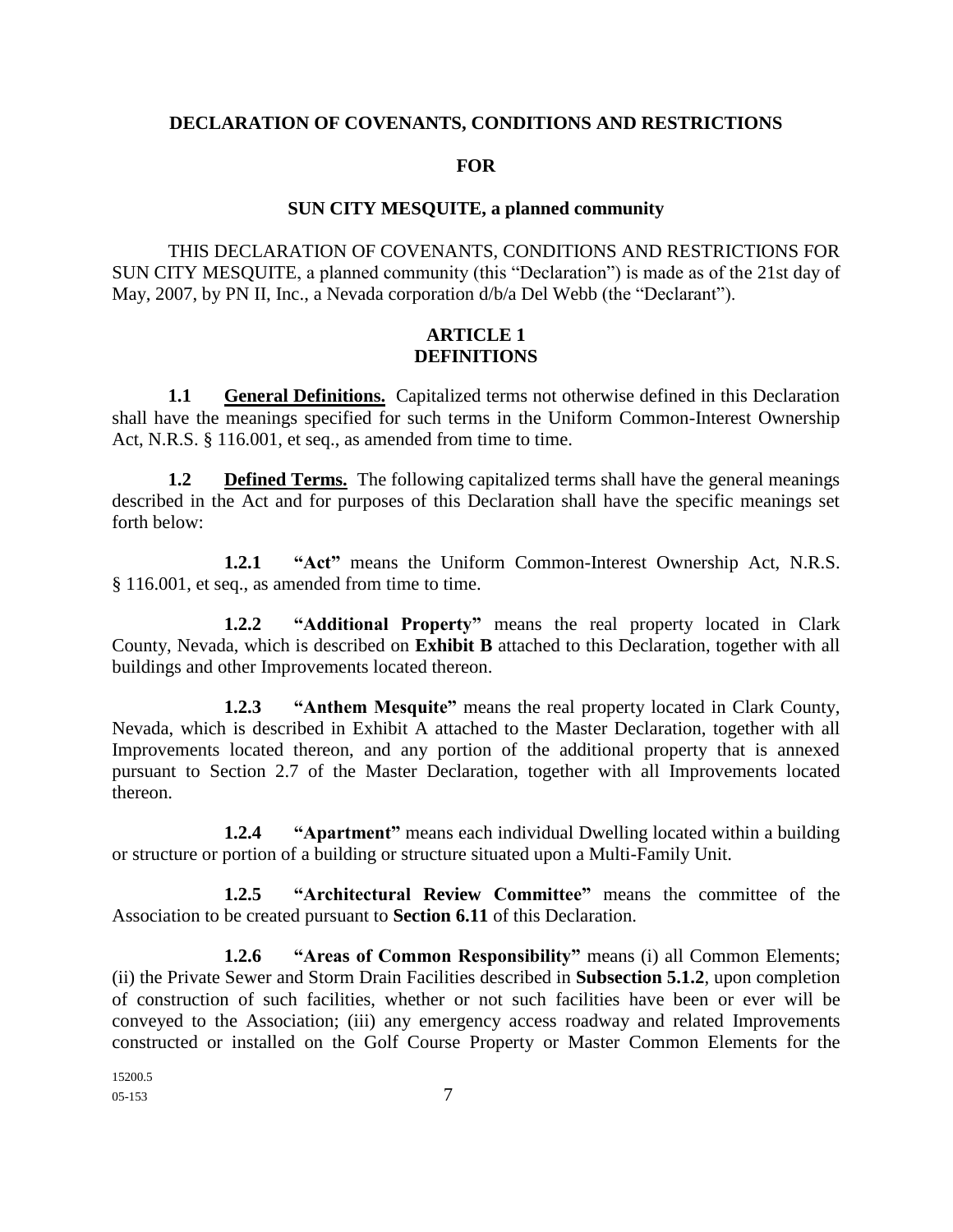purpose of permitting emergency access from a public roadway to a portion of the Community, (iv) all real property, and the Improvements situated thereon, located within the boundaries of a Unit that the Association is obligated to maintain, repair and replace pursuant to the terms of this Declaration or the terms of another Recorded document executed by the Declarant or the Association; (v) all real property, and the Improvements situated thereon, within or adjacent to the Community located within dedicated rights-of-way with respect to which the State of Nevada or any county or municipality or the Master Association has not accepted responsibility for the maintenance thereof, but only until such time as the State of Nevada or any county or municipality or the Master Association has accepted all responsibility for the maintenance, repair and replacement of such areas; (vi) all real property, and the Improvements situated thereon, that the Association is obligated to maintain, repair and replace pursuant to the terms of this Declaration, a Plat or the terms of another Recorded document executed by the Declarant or the Association, Including the terms and conditions of a contractual agreement signed by the Association pursuant to **Section 6.19** of this Declaration, and (vii) any other property within or adjacent to the Community that is required to be maintained by the Association pursuant to the terms of the Master Governing Documents and/or the Golf Course Restrictions.

**1.2.7 "Articles"** means the Articles of Incorporation of the Association, as amended from time to time.

**1.2.8 "Assessments"** means the Common Expense Assessments, Neighborhood Assessments and Special Assessments levied and assessed against each Unit pursuant to **Article 7** of this Declaration.

**1.2.9 "Assessment Lien"** means the lien granted to the Association by the Act to secure the payment of Assessments, fines and other charges owed to the Association.

**1.2.10 "Association"** means Sun City Mesquite Homeowners' Association, a Nevada nonprofit corporation, its successors and assigns. The Association is a "Community Association" under the Master Declaration.

**1.2.11 "Association Rules"** means the rules and regulations adopted by the Association, as amended from time to time.

**1.2.12 "Board of Directors"** means the Board of Directors of the Association.

**1.2.13 "Builder"** mean any Person, its successors and assigns, authorized by Master Declarant pursuant to a Development Declaration, that purchases one or more Units or Multi-Family Units for the purpose of constructing Improvements for later sale to Unit Owners or lease and occupancy as Apartments, or that purchases one or more parcels of land within the Community for further subdivision, development and/or resale in the ordinary course of such Person's business.

**1.2.14 "Bylaws"** means the Bylaws of the Association, as amended from time to time.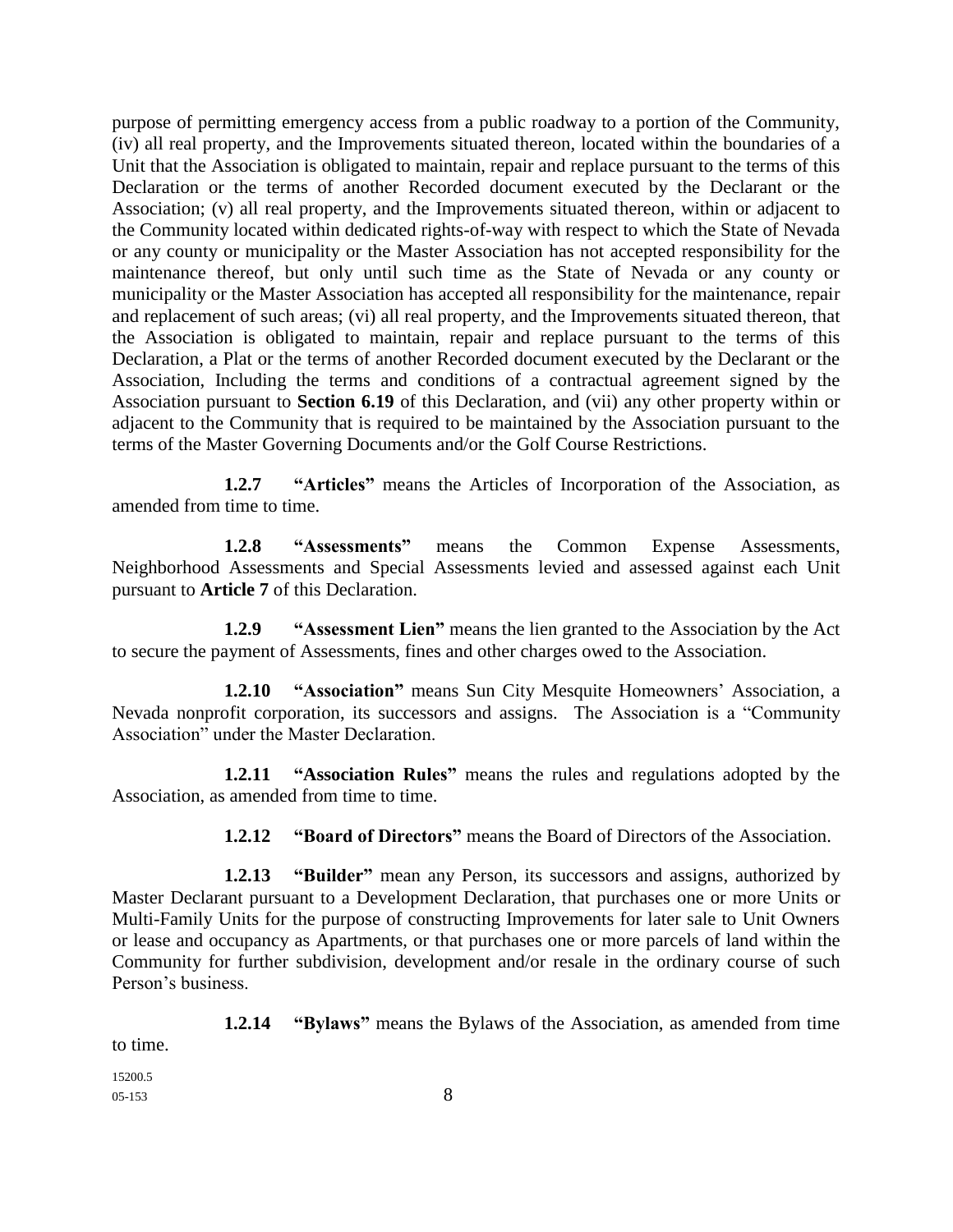#### **1.2.15 "City"** means the City of Mesquite, Nevada, a municipal corporation.

**1.2.16 "Common Elements"** means any real estate within the Community owned or leased, or designated by Declarant to be maintained, by the Association, other than the Units. The Common Elements initially subjected to this Declaration are as described on **Exhibit A**, and any additional Common Elements annexed by Declarant shall be described in an amendment to this Declaration annexing such Common Elements. The term "Common Elements" shall not include the Golf Course or any other Private Amenity.

**1.2.17 "Common Expenses"** means expenditures made by or financial liabilities of the Association, Including (i) the cost of maintenance, management, operation, repair and replacement of the Common Elements and all Improvements thereon and all other Areas of Common Responsibility, Including the Private Sewer and Storm Drain Facilities described in **Subsection 5.1.2**, clustered mailboxes, private streets, entry gates, private sidewalks, private street lights and private utility lines and other facilities and equipment not maintained by a utility provider; (ii) the cost of centrally metered utilities that serve the Units and/or the Common Elements and the cost of trash removal for the Units if so elected by the Board of Directors; (iii) the cost of insurance premiums for fire, liability, workers' compensation, directors, officers and agents liability and fidelity and any other insurance deemed appropriate by the Board of Directors, and the cost of compensation, wages, services, supplies and other expenses required for the administration and operation of the Association and for the maintenance and repair of that portion of the Community for which the Association has responsibility, Including fees, charges and costs payable to any governmental entity pursuant to law; (iv) the cost of rendering to the Unit Owners all services required to be rendered by the Association under the Governing Documents and the Master Governing Documents; (v) such amount as is established by the Association as adequate reserves for the cost of repair and replacement for the major components of the Common Elements, which may be used only for Common Expenses that involve major repairs or replacement and that may not be used for daily maintenance, Including repairing and replacing private streets, sidewalks and street lights; (vi) such other funds as may be necessary to provide general operating reserves and reserves for contingencies and replacements deemed appropriate by the Board of Directors; and (vii) the cost of any other item or items incurred by the Association, for any reason whatsoever in connection with the Community for the common benefit of the Unit Owners.

**1.2.18 "Common Expense Assessment"** means the assessment levied against the Units pursuant to **Section 7.3** of this Declaration.

**1.2.19 "Common Expense Liability"** means the liability for Common Expenses allocated to each Unit by this Declaration.

**1.2.20 "Community"** means the real property located in Clark County, Nevada, which is described in **Exhibit A** attached to this Declaration, together with all Improvements located thereon, and any portion of the Additional Property that is annexed by the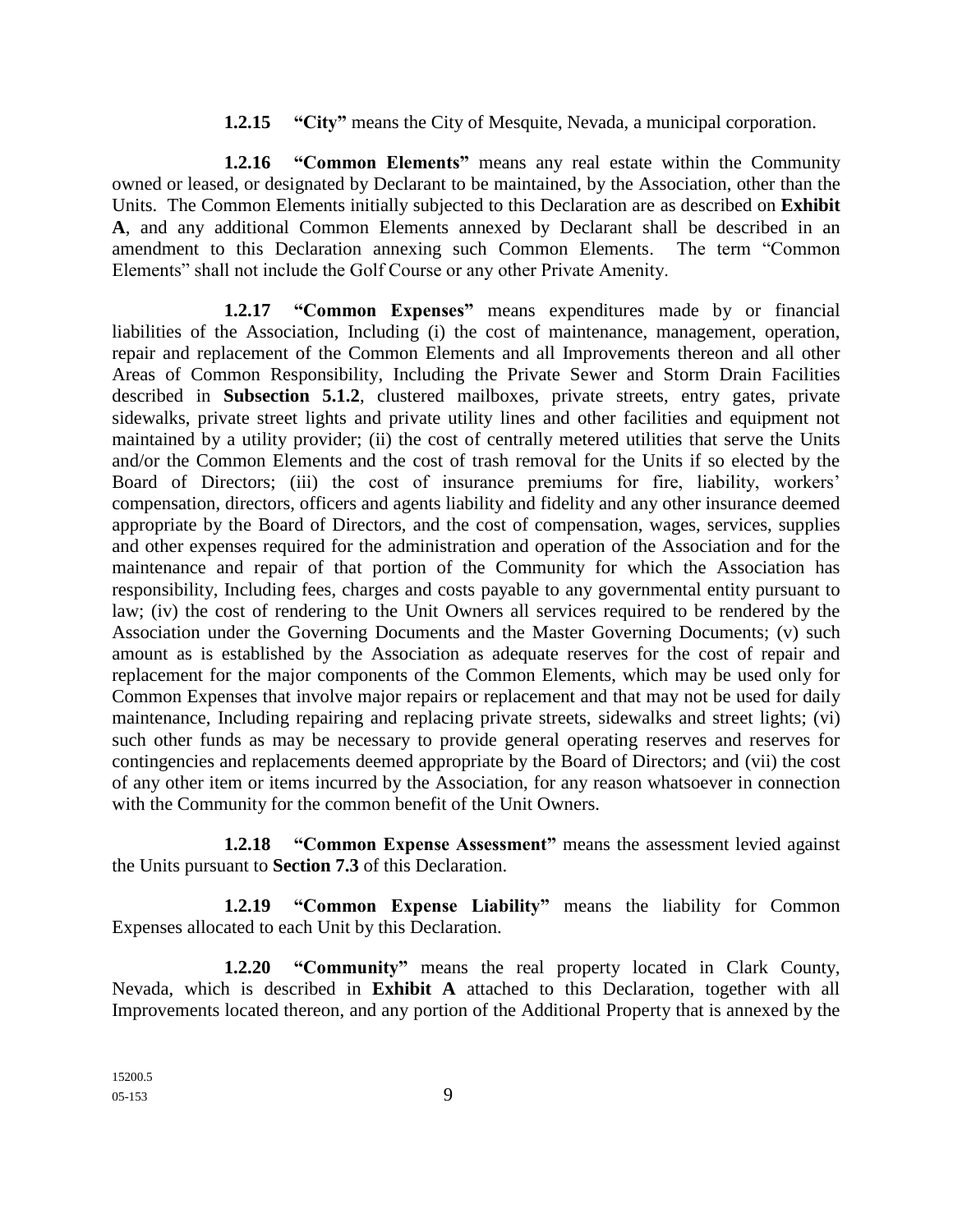Declarant pursuant to **Section 2.8** of this Declaration, together with all Improvements located thereon. The Community is a "Community" under the Master Declaration.

**1.2.21** "**Condominium Development"** means a condominium established within the Community pursuant to the Act.

**1.2.22** "**Condominium Unit"** means a unit, together with any appurtenant interest in all common elements, within a Condominium Development.

**1.2.23 "Declarant"** means PN II, Inc., a Nevada corporation d/b/a Del Webb, and its successors and any person or entity to which it may transfer any Special Declarant's Right.

**1.2.24 "Declarant Party"** or **"Declarant Parties"** means collectively Declarant, the shareholders of Declarant, parent, affiliates and subsidiaries of Declarant, the officers, directors and employees of all of the foregoing, and as to **Section 12.20** of this Declaration, to the extent such Persons agree to be bound by **Section 12.20**, any contractors, subcontractors, brokers, suppliers, architects, engineers and any other Person providing materials or services in connection with the construction of any Improvement upon or benefiting the Community.

**1.2.25 "Declaration"** means this Declaration of Covenants, Conditions and Restrictions for Sun City Mesquite, as amended from time to time. The Declaration is a "Community Declaration" under the Master Declaration.

**1.2.26 "Design Guidelines"** means the rules and guidelines adopted by the Architectural Review Committee pursuant to **Section 6.11** of this Declaration, as amended or supplemented from time to time.

**1.2.27 "Development Agreement"** means that certain Standard Development Agreement with an effective date of March 15, 2006, between the City, Master Declarant and Mesquite Investors, LLC, a California limited liability company, Recorded March 23, 2006 in Book 20060323 as Instrument No. 000060, as amended from time to time.

**1.2.28 "Development Declaration"** means a Recorded declaration of development covenants and restrictions between Master Declarant and a Builder governing the Dwellings and other Improvements to be constructed by a Builder within the Community.

**1.2.29 "Developmental Rights"** means any right or combination of rights reserved by the Declarant in this Declaration to do any of the following:

- (i) Add real estate to the Community;
- (ii) Create Units, Common Elements and Limited Common Elements within the Community;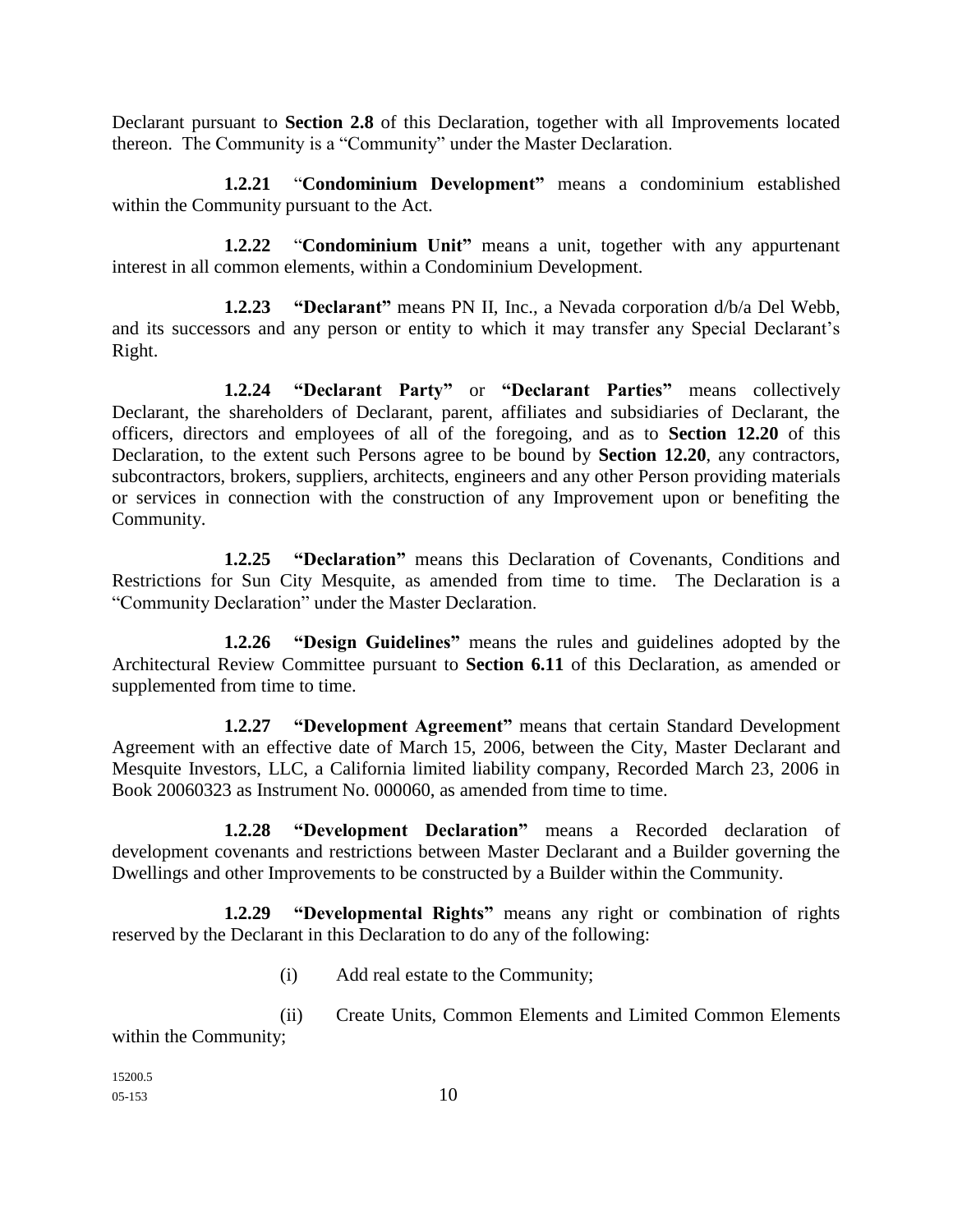- (iii) Subdivide Units or convert Units into Common Elements; or
- (iv) Withdraw real estate from the Community.

**1.2.30 "Dwelling"** means any building, or portion of a building, situated upon a Unit and designed and intended for independent ownership and for use and occupancy as a residence. Notwithstanding the foregoing, an ancillary "guest house," "casita" or "in-law suite" on a Unit shall not be a separate Dwelling but, instead, shall be deemed a part of the structure serving primarily as the Dwelling on the Unit.

**1.2.31 "First Mortgage"** means any mortgage or deed of trust on a Unit with first priority over any other mortgage or deed of trust on the same Unit.

**1.2.32 "First Mortgagee"** means the holder of any First Mortgage.

**1.2.33 "Golf Course"** means the real property generally described on Exhibit C to the Master Declaration, located adjacent to but NOT A PART OF the Community or Common Elements, together with the Improvements constructed thereon, which is part of the Private Amenities and may be operated as a public or private golf course. As used herein, the term "Golf Course" Includes the golf course and playing elements, clubhouse, practice facilities, maintenance or storage facilities, driving ranges, parking lots, lakes, water hazards, trees, bunkers, berms, fairways, greens and/or related elements, facilities, features or components.

**1.2.34 "Golf Course Owner"** means PN II, Inc., a Nevada corporation, its successors and assigns, or such other Person as may own the Golf Course at the subject point in time.

**1.2.35 "Golf Course Restrictions"** means the Declaration of Covenants, Conditions, Restrictions and Easements for Conestoga Golf Club Recorded contemporaneously with this Declaration, as amended or supplemented from time to time.

**1.2.36 "Governing Documents"** means this Declaration together with all Supplemental Declarations, the Articles, Bylaws, Design Guidelines and the Association Rules.

**1.2.37 "Identifying Number"** means the number assigned to a particular Unit that identifies only that one Unit in the Community and that is shown on a Plat as a "Lot Number," or in a Condominium Development, as a "Unit Number," or on a Plat setting forth a Multi-Family Unit, as the lot number or parcel number assigned to such Multi-Family Unit according to such Plat.

**1.2.38 "Improvement"** means any physical structure, fixture or facility existing or constructed, placed, erected or installed on the land included in the Community, Including buildings, basketball hoops and poles, play equipment, private drives, paving, fences, walls, hedges, plants, trees and shrubs of every type and kind.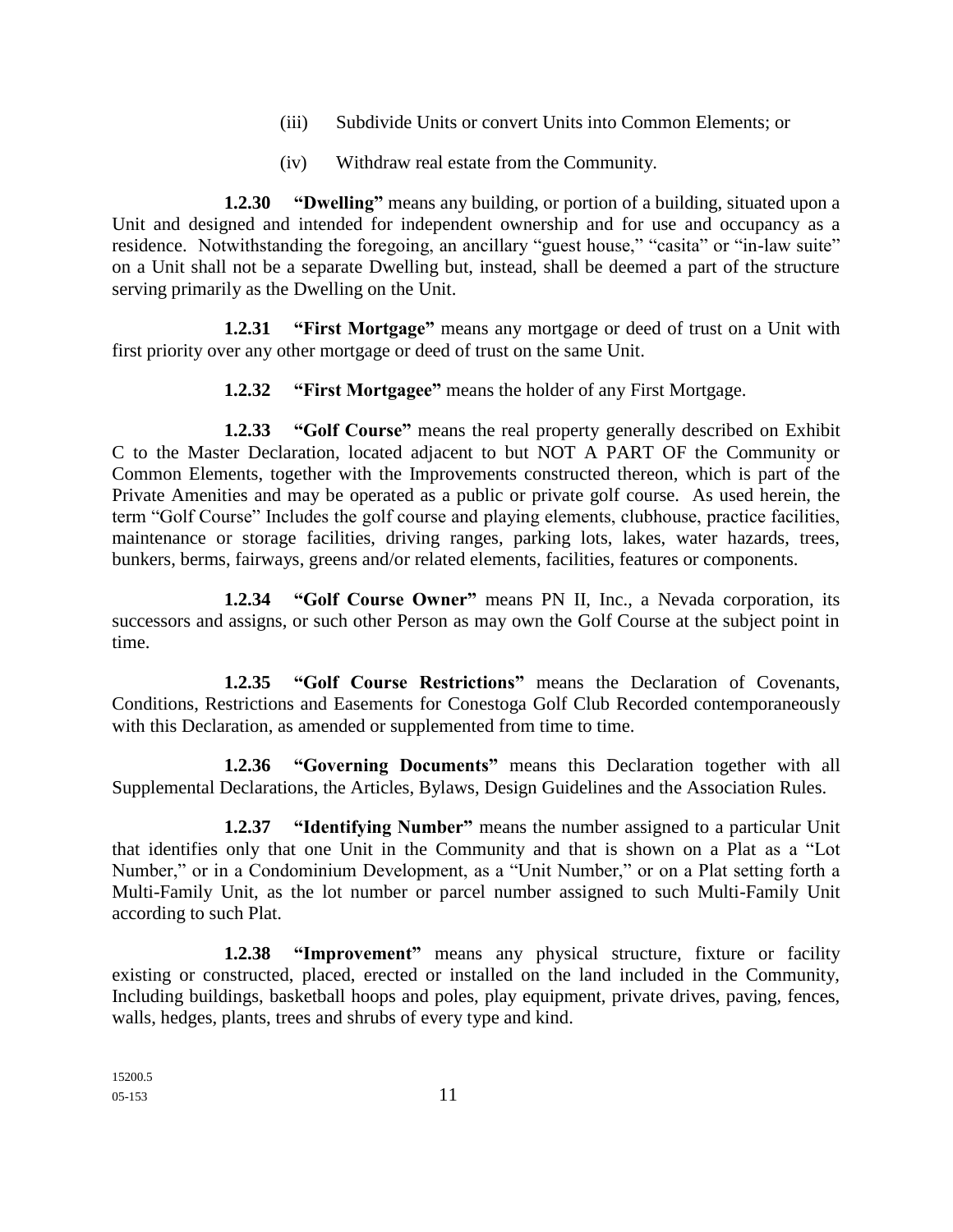**1.2.39 "Include"** or **"Including"** means include or including, without limitation.

**1.2.40 "Limited Common Elements"** means a portion of the Common Elements allocated by this Declaration or a Supplemental Declaration or as designated on a Plat or by operation of Subsection 2 or 4 of N.R.S. § 116.2102 for the exclusive use of the Unit Owners of one or more but fewer than all of the Units.

**1.2.41 "Maintenance Standard"** means the standard of maintenance of Improvements established from time to time by the Board of Directors or, in the absence of any standard established by the Board of Directors, the standard of maintenance of Improvements generally prevailing throughout the Community.

**1.2.42 "Master Association"** means Anthem Mesquite Master Association, a Nevada nonprofit corporation, its successors and assigns. The Master Association is a "master association" under the Act.

**1.2.43 "Master Common Elements"** means any real estate within Anthem Mesquite owned or leased, or designated by Master Declarant to be maintained, by the Master Association, other than the Units. The term "Master Common Elements" shall not include the Golf Course or any other Private Amenity.

**1.2.44 "Master Declarant"** means PN II, Inc., a Nevada corporation, and its successors and any person or entity to which it may transfer any special declarant's right under the Master Declaration.

**1.2.45 "Master Declaration"** means that certain Master Declaration of Covenants, Conditions, Restrictions and Easements for Anthem Mesquite dated as of May 21, 2007 and Recorded on May 21, 2007, in Book 20070521 as Instrument No. 0001675, as amended from time to time.

**1.2.46 "Master Governing Documents"** means the Master Declaration together with the articles of incorporation, bylaws and rules and regulations of the Master Association.

**1.2.47 "Master Plan"** means the master land use plan for the development of Anthem Mesquite referred to in the Development Agreement, as it may be amended from time to time in accordance with the Development Agreement.

**1.2.48 "Member"** means any Person who is or becomes a member of the Association.

**1.2.49 "Multi-Family Unit"** means a contiguous portion of the Community, whether improved or unimproved (other than a Unit intended for single family residential purposes, Common Elements, Master Common Elements or real property dedicated to the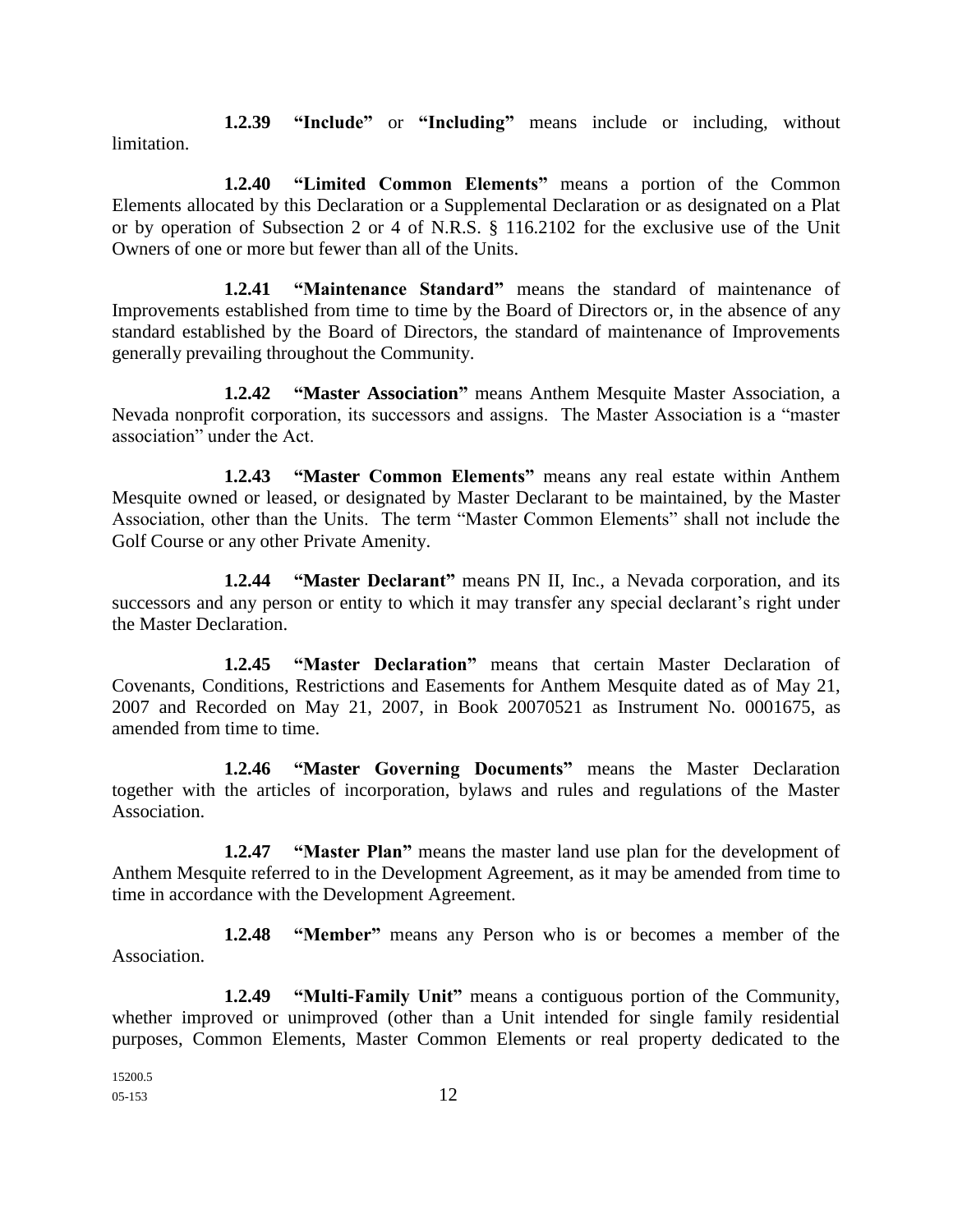public), that may be independently owned and conveyed, that is intended to be developed for attached multi-family residential uses with Apartments and that is not established as a separate "common-interest community" as defined in the Act. The term "Multi-Family Unit" shall mean all interests defined as "Unit" in N.R.S. § 116.093. The term shall refer to the land, if any, that is part of the Multi-Family Unit as well as any Improvements, Including any Apartment thereon. The boundaries of each Multi-Family Unit shall be delineated on a Plat.

**1.2.50 "Neighborhood"** means a portion of the Community designated in a Supplemental Declaration.

**1.2.51 "Neighborhood Assessment"** means an assessment levied against less than all of the Units in the Community pursuant to **Section 7.5** of this Declaration.

**1.2.52 "Neighborhood Assessment Area"** means a portion of the Community designated in a Supplemental Declaration as an area in which the Association will provide Neighborhood Services.

**1.2.53 "Neighborhood Expense Liability"** means the liability for Neighborhood Expenses allocated to each Unit within a particular Neighborhood by a Supplemental Declaration.

**1.2.54 "Neighborhood Expenses"** means the actual or estimated expenses, Including allocations to reserves, incurred or anticipated to be incurred by the Association to provide Neighborhood Services to the Unit Owners and Residents in a Neighborhood Assessment Area.

**1.2.55 "Neighborhood Services"** means services designated in a Supplemental Declaration as being for the sole or primary benefit of the Unit Owners and Residents of a particular part of the Community, Including the maintenance, management, operation, repair and replacement of Limited Common Elements and all Improvements thereon within a Neighborhood Assessment Area.

**1.2.56 "Period of Declarant Control"** means the time period commencing on the date this Declaration is Recorded and ending on the earlier of:

(i) Sixty  $(60)$  days after the conveyance of seventy-five percent  $(75%)$ of the Units that may be created to Unit Owners other than a Builder or Declarant; or

(ii) Five (5) years after all Declarants and Builders have ceased to offer Units for sale in the ordinary course of business; or

(iii) Five (5) years after any right to add new Units was last exercised;

or

(iv) Such later date as may be permitted under the Act.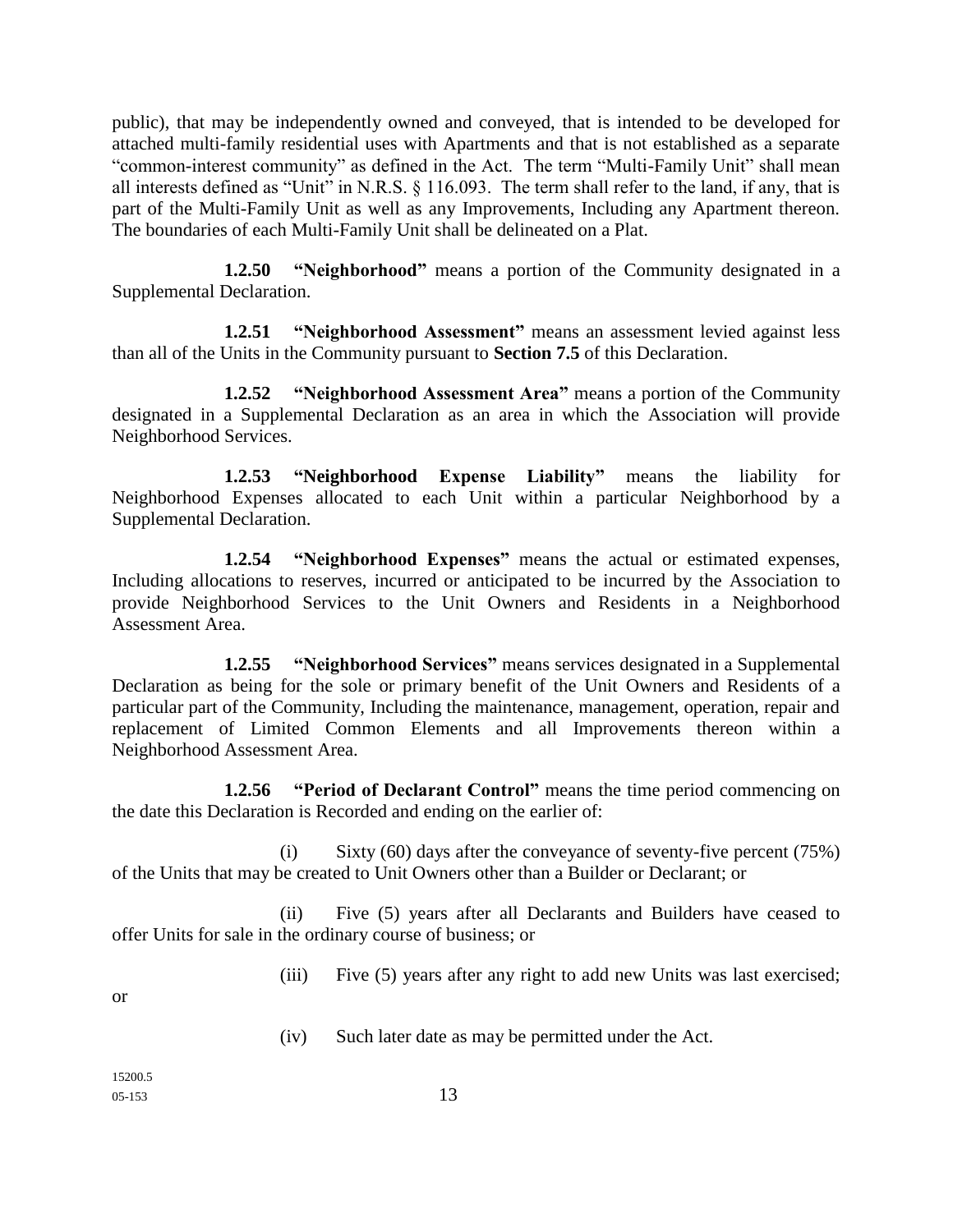**1.2.57 "Person"** means a natural person, corporation, business trust, estate, trust, partnership, limited liability company, association, joint venture, government, governmental subdivision or agency, or other legal or commercial entity.

**1.2.58 "Plans"** means the plans referred to in Subsection 5 of N.R.S. § 116.2109, Including drawings of Improvements that are filed with agencies that issue permits but do not need to be Recorded.

**1.2.59 "Plat"** means a Recorded final subdivision map or parcel map for any portion of the Community, and all amendments, supplements and corrections thereto, and any subdivision map or parcel map that may be Recorded against any part of the Additional Property that is annexed by the Declarant pursuant to **Section 2.8** of this Declaration, and any amendments, replats, supplements or corrections thereto.

**1.2.60 "Private Amenity"** means certain real property and any Improvements and facilities thereon located adjacent to, in the vicinity of or within Anthem Mesquite that may be privately owned or privately operated by Persons other than the Association or the Master Association for commercial, recreational and related purposes, Including the Golf Course, any office or commercial facility (Including retail, restaurant and entertainment facilities), day care facility, sales center or communications tower that is so located and all related and supporting facilities and Improvements. Private Amenities are NOT A PART OF the Community and NOT A PART OF the Common Elements and NOT SUBJECT TO this Declaration or the Master Declaration. Private Amenity ownership and/or membership is NOT A PART OF and is separate from membership in the Association and the Master Association. Notwithstanding the foregoing, the owners and members of Private Amenities, and their respective lessees, guests and other invitees, shall have an easement of access to, enjoyment of and ingress and egress over, Units and Common Elements as provided in **Sections 3.9** and **3.10** below.

**1.2.61 "Project Plan"** means the plans approved by Master Declarant for the development and construction of a portion of the Community in accordance with a Development Declaration.

**1.2.62 "Purchaser"** means any Person, other than the Declarant, who by means of a voluntary transfer becomes a Unit Owner, except for (i) a Person who purchases a Unit and then leases it to the Declarant or a Builder for use as a model in connection with the sale of other Units, (ii) a Builder, or (iii) a Person who, in addition to purchasing a Unit, is assigned any Special Declarant's Right.

**1.2.63 "Record"** and **"Recording"** means placing an instrument of public record; **"Recorded"** or **"Recordation"** means having been so placed or the act of placing of public record; and **"Record Owner," "Record Unit Owner"** and **"Record Notice"** means that such owner, Unit Owner and/or such notice is evidenced by such public records in the office of the County Recorder of Clark County, Nevada.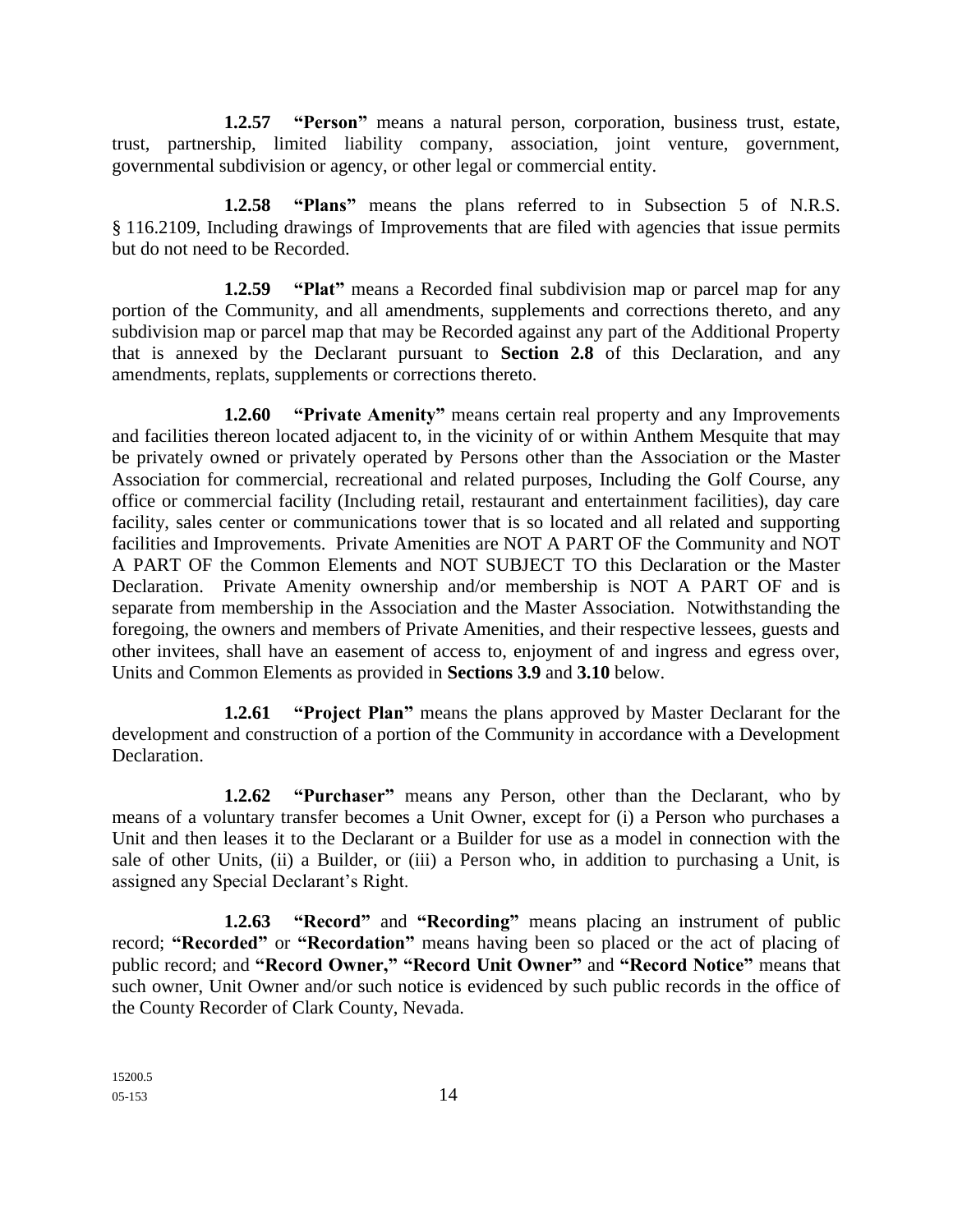**1.2.64 "Resident"** means each individual occupying or residing in any Unit.

**1.2.65 "Special Assessment"** means any assessment levied against the Units pursuant to **Section 7.4** of this Declaration.

**1.2.66 "Special Declarant's Rights"** means rights reserved for the benefit of the Declarant in this Declaration or by the Act to do any of the following:

(i) Construct Improvements provided for in this Declaration or shown on the Plat or the Plans;

(ii) Exercise any Developmental Right;

(iii) Maintain sales offices, management offices, models, and signs advertising the Community and models;

(iv) Use easements through the Common Elements for the purpose of making Improvements within the Community or within the Additional Property;

(v) Make the Community subject to a master association other than the Master Association, subject to the reasonable consent of the Master Association;

(vi) Merge or consolidate the Community with another commoninterest community of the same form of ownership; or

(vii) Appoint or remove any officer of the Association and any member of the Board of Directors during the Period of Declarant Control.

**1.2.67 "Special Use Fee"** means a special fee authorized by this Declaration that a Unit Owner, Resident or any other Person is obligated to pay to the Association over, above and in addition to any Common Expense Assessment, Neighborhood Assessment or Special Assessment imposed or payable hereunder. The amount of any Special Use Fee shall be determined in the sole discretion of the Board of Directors, provided all such fees shall be fair and reasonable.

**1.2.68 "Subsidiary Association"** means an owners' association created within the Community (other than the Association established under this Declaration), which owners' association shall be subject to this Declaration. Each Unit Owner who is a member of a Subsidiary Association shall also hold a membership in the Association established under this Declaration. A Subsidiary Association under this Declaration shall not be deemed a "Community Association" under the Master Declaration.

**1.2.69 "Supplemental Declaration"** means a declaration Recorded pursuant to **Section 2.7** of this Declaration.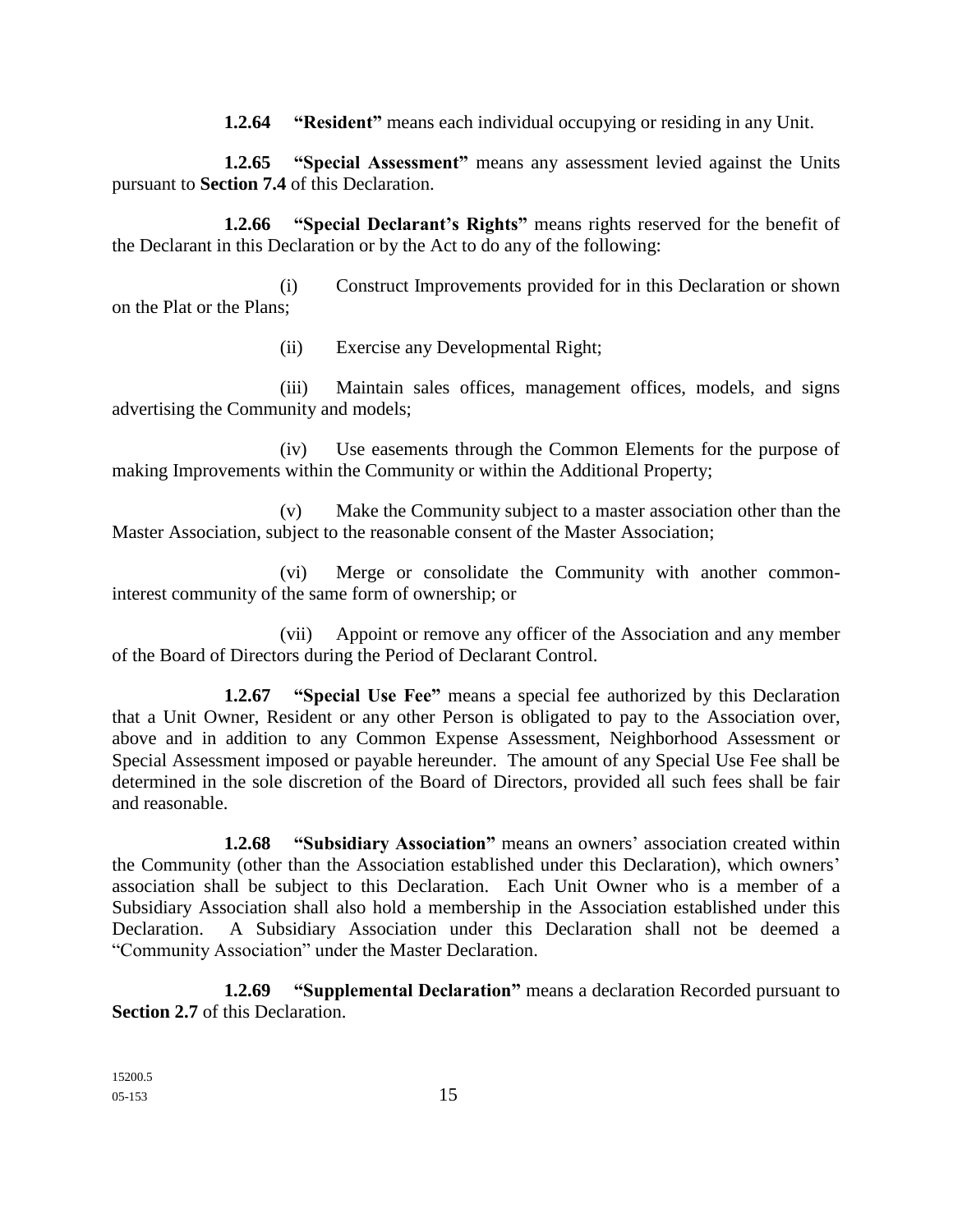**1.2.70 "Unit"** means a physical portion of the Community designated for separate ownership or occupancy, the boundaries of which are described in **Section 2.5** of this Declaration, Including a Multi-Family Unit and a Condominium Unit.

**1.2.71 "Unit Owner"** means the Record Owner (Including Declarant and Builders), whether one or more Persons, of beneficial or equitable title (and legal title if the same has merged with the beneficial or equitable title) to the fee simple interest of a Unit. Unit Owner shall not include Persons having an interest in a Unit merely as security for the performance of an obligation, or a lessee or tenant of a Unit. Unit Owner shall not include a purchaser under a purchase contract and receipt, escrow instructions or similar executory contracts that are intended to control the rights and obligations of the parties to executory contracts pending the closing of a sale or purchase transaction. In the case of a Unit, the fee simple title to which is vested in a trustee under a deed of trust, the Trustor shall be deemed to be the Unit Owner. In the case of a Unit, the fee simple title to which is vested in a trustee pursuant to a subdivision trust agreement or similar agreement, the beneficiary of any such trust who is entitled to possession of the Unit shall be deemed to be the Unit Owner.

**1.2.72 "Visible From Neighboring Property"** means, with respect to any given object, that such object is or would be visible to a person six (6) feet tall, standing at ground level on any part of a neighboring property, Including a Unit, Common Element, Master Common Element, Golf Course or other Private Amenity or street.

### **ARTICLE 2 SUBMISSION AND DEVELOPMENT OF PROPERTY; UNIT BOUNDARIES; ALLOCATION OF LIMITED COMMON ELEMENTS; EXPANSION OF COMMUNITY**

**2.1 Submission of Property.** Declarant hereby submits the real property described on **Exhibit A** attached to this Declaration, together with all Improvements situated thereon and all easements, rights and appurtenances thereto, to the provisions of the Act for the purpose of creating a planned community in accordance with the provisions of the Act and hereby declares that the real property described on **Exhibit A** attached to this Declaration, together with all Improvements situated thereon, and all easements, rights and appurtenances thereto, and any part of the Additional Property annexed pursuant to **Section 2.8** of this Declaration, together with all Improvements situated thereon and easements, rights and appurtenances thereto, shall be held and conveyed subject to the terms, covenants, conditions and restrictions set forth in this Declaration.

**2.2 Name of Planned Community.** The name of the planned community created by this Declaration is Sun City Mesquite.

**2.3 Name of Association.** The name of the Association is Sun City Mesquite Homeowners' Association.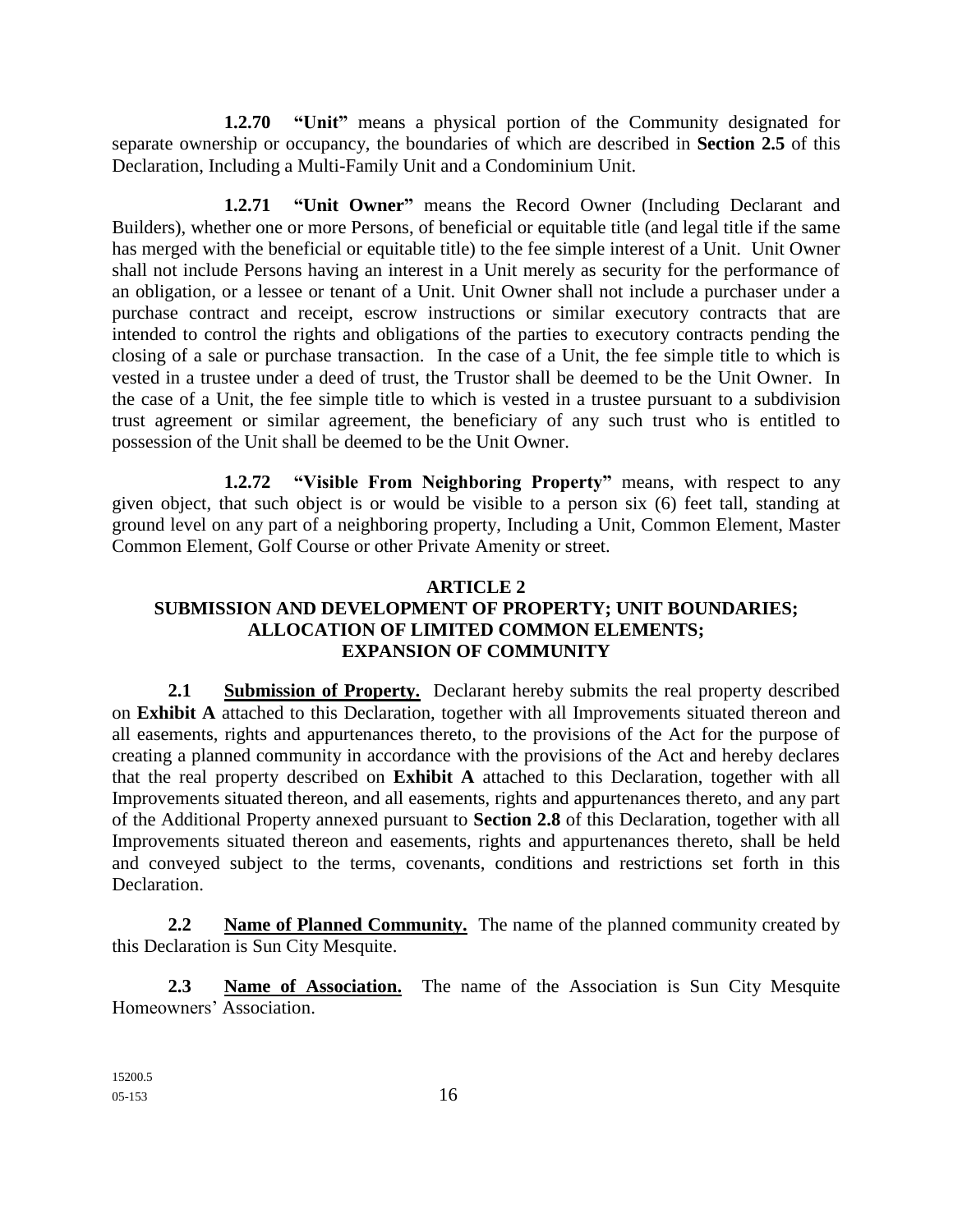**2.4 Identifying Numbers of Units.** The Identifying Numbers of the Units are as set forth on **Exhibit A** and defined in **Subsection 1.2.37**.

### **2.5 Unit Boundaries.**

**2.5.1** The boundaries of each Unit are as shown on the Plat.

**2.5.2** Declarant reserves the right to relocate the boundaries between adjoining Units owned by the Declarant, and between adjoining Units owned by Declarant and any Unit Owner with the written consent of such Unit Owner, and to reallocate each such Unit's votes in the Association and Common Expense Liability subject to and in accordance with the Act.

### **2.6 Allocation of Limited Common Elements.**

**2.6.1** In addition to Limited Common Elements allocated by Declarant pursuant to a Supplemental Declaration, mailboxes will be Limited Common Elements allocated to the Units served.

**2.6.2** A Limited Common Element may be reallocated by an amendment to this Declaration made in accordance with the provisions of N.R.S. § 116.2108.

**2.6.3** The Board of Directors shall have the right, without a vote of the Members, to allocate as a Limited Common Element any portion of the Common Elements not previously allocated as a Limited Common Element. Any such allocation by the Board of Directors shall be made by an amendment to this Declaration.

**2.7 Supplemental Declarations.** Declarant reserves the right, but not the obligation, to Record one or more Supplemental Declarations against portions of the Community. A Supplemental Declaration may be Recorded as a part of an amendment annexing portions of the Additional Property to the Community or as a separate instrument and may (i) designate Limited Common Elements, (ii) establish a Neighborhood Assessment pursuant to **Section 7.5** of this Declaration for a Neighborhood Assessment Area and thereafter annex and subject additional Units to any Neighborhood Assessment Area, (iii) designate Neighborhood Services for Neighborhood Assessment Areas, (iv) impose such additional covenants, conditions and restrictions as the Declarant determines to be appropriate for the Neighborhood Assessment Area, and (v) impose any additional covenants, conditions and restrictions as Declarant deems reasonably necessary and appropriate, whether or not a Neighborhood Assessment Area is established. A Supplemental Declaration may be amended only by (a) the written approval or the affirmative vote, or any combination thereof, of the Unit Owners representing at least sixtyseven percent (67%) of the votes in the Association held by the Unit Owners of all of the Units subject to the Supplemental Declaration, (b) the written approval of the Board of Directors, and (c) the written approval of Declarant so long as Declarant owns any real property described on **Exhibit A** or **Exhibit B**, and (d) the written approval of the Master Declarant or the Master Association, whichever is applicable pursuant to the Master Declaration. Such amendment shall certify that the amendment has been approved as required by this Section, shall be signed by the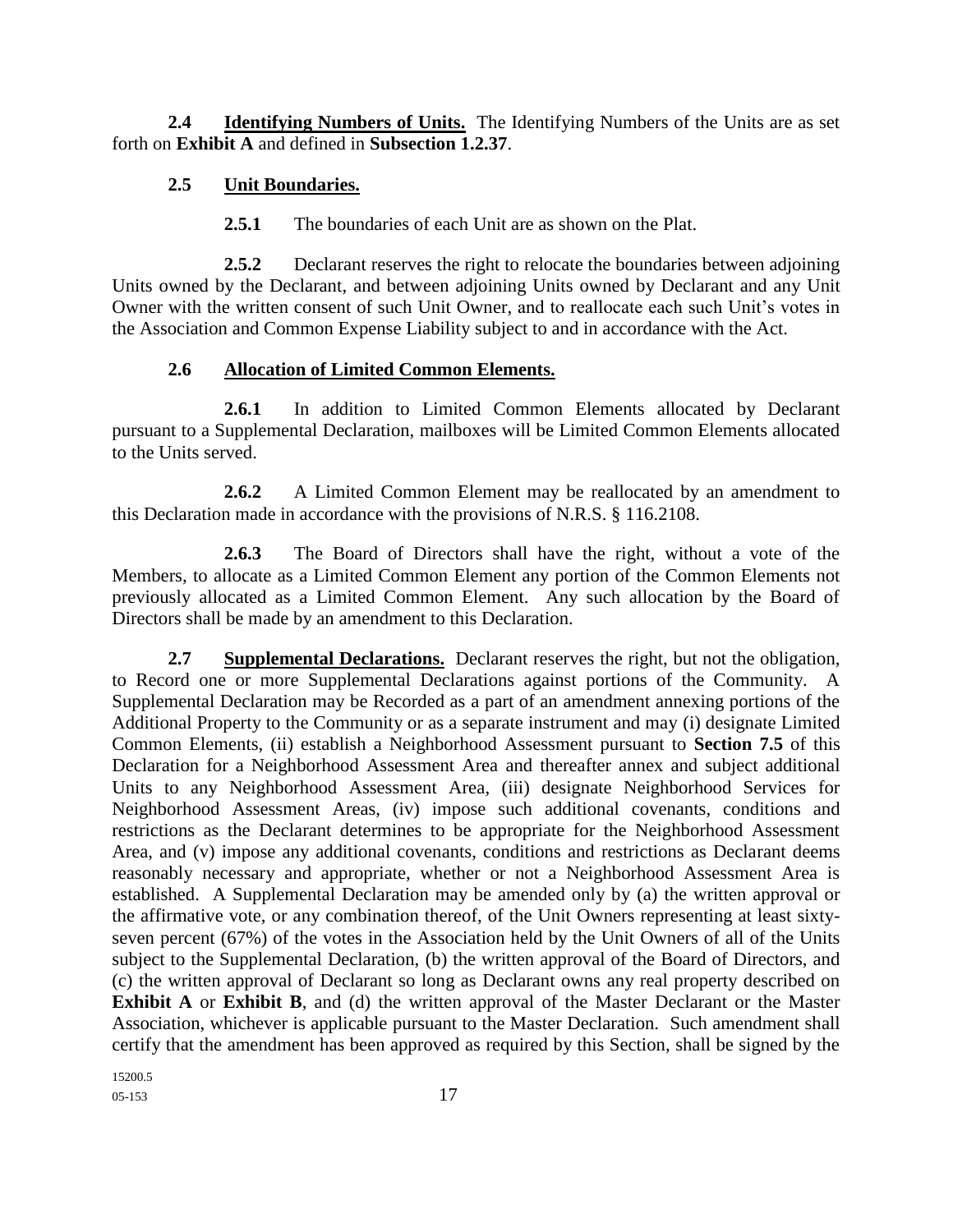President or Vice President of the Association, the Declarant, if Declarant then owns any real property described on **Exhibit A** or **Exhibit B**, and either the Master Declarant or the Master Association, as applicable, and shall be Recorded.

### **2.8 Expansion of the Planned Community.**

**2.8.1** Declarant hereby expressly reserves the right, but not the obligation, to expand the planned community created by this Declaration, without the consent of the Association or any other Unit Owner, by annexing and submitting to this Declaration all or any portion of the Additional Property. The Declarant shall exercise its right to expand the planned community by preparing and Recording an amendment to this Declaration containing the following:

annexed;

(i) a legal description of the portion of the Additional Property being

(ii) the number of Units being added by the annexation and the Identifying Number assigned to each new Unit. If any of the Units to be annexed are Multi-Family Units, then the amendment shall identify the total number of Apartments contained or to be contained on each Multi-Family Unit pursuant to the applicable Project Plan approved by Master Declarant, or if no Project Plan has been approved by Master Declarant, then the maximum permissible Apartments as designated by Master Declarant.

(iii) a description of the Common Elements and Limited Common Elements created;

(iv) the current number of the votes in the Association and a reallocation to each Unit of the fractional undivided interest in the liability for Common Expenses of the Association, which shall be determined in accordance with **Subsection 6.4.2** and **Section 7.1** respectively; and

(v) a description of any Developmental Rights reserved by the Declarant within the Additional Property being annexed.

**2.8.2** Notwithstanding anything contained herein to the contrary, no Additional Property shall be annexed and submitted to this Declaration without such Additional Property having been first annexed and submitted to the Master Declaration.

**2.8.3** Unless otherwise provided in the amendment adding Additional Property, the effective date for reallocating to each Unit a fractional undivided interest in the liability for Common Expenses of the Association and in the votes in the Association shall be the date on which the amendment annexing additional Units is Recorded.

**2.8.4** This option to expand the planned community shall expire twenty-five (25) years from the date of the Recording of this Declaration.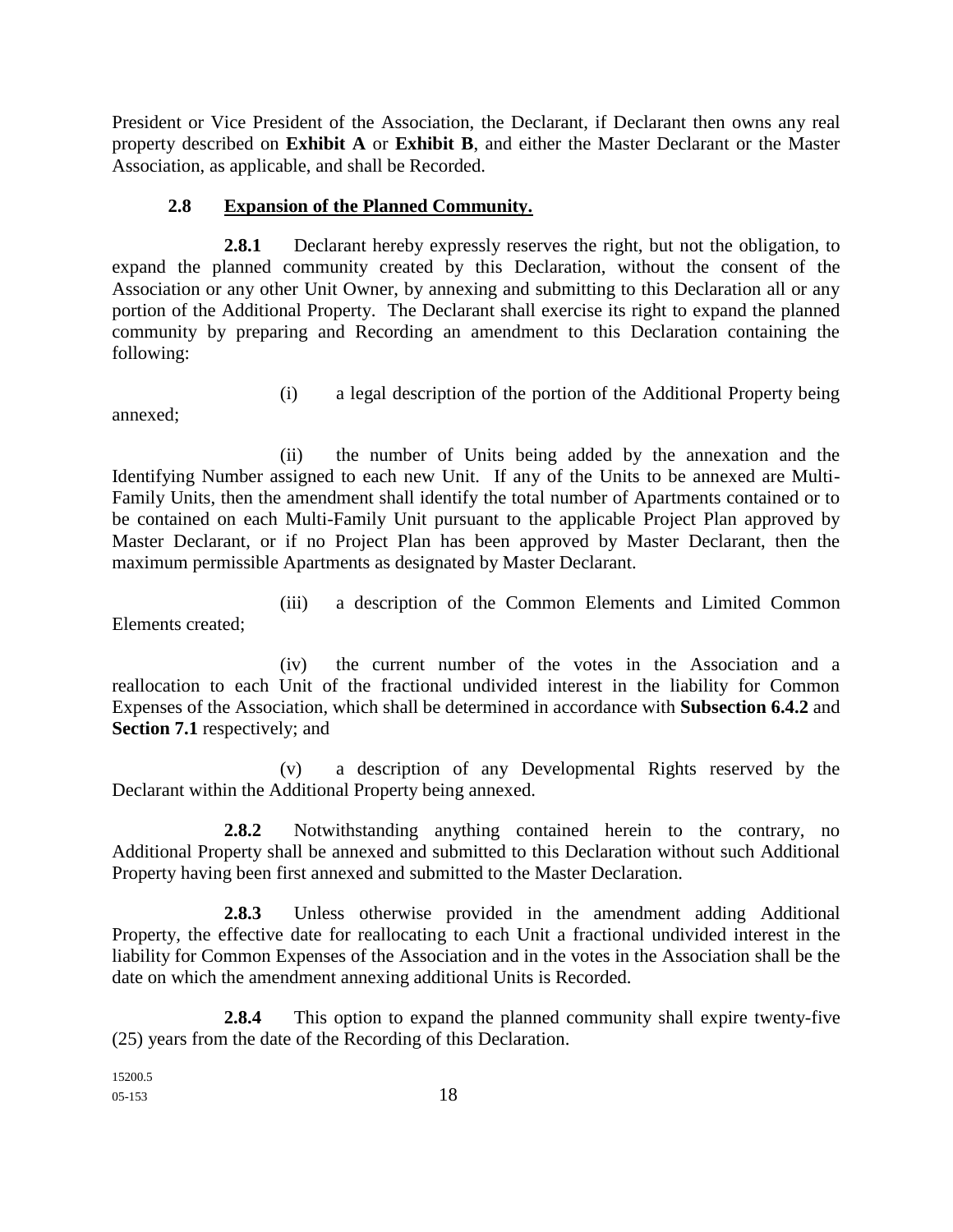**2.8.5** The Additional Property may be added as a whole at one time or in one or more portions at different times, or it may never be added, and there are no limitations upon the order of addition or the boundaries thereof. The property submitted to the Community need not be contiguous, and the exercise of the option as to any portion of the Additional Property shall not bar the further exercise of the option as to any other portions of the Additional Property.

**2.8.6** There are no limitations on the locations or dimensions of Improvements to be located on the Additional Property. No assurances are made as to what, if any, further Improvements will be made by Declarant on any portion of the Additional Property.

**2.8.7** The Additional Property, when and if added to the Community, shall be subject to the use restrictions contained in this Declaration and shall be subject in all respect to the Governing Documents and the Master Governing Documents.

2.8.8 Any Improvements placed, constructed, replaced, or reconstructed on the Additional Property will be consistent with the existing Units in the Community as to quality of construction.

**2.8.9** Declarant reserves the right to create and develop, directly or through Builders to which the various Units may be conveyed, up to an aggregate maximum of five thousand (5,000) Units in the Community to wit: ninety-nine (99) Units on the real property described in **Exhibit A** and four thousand nine hundred one (4,901) Units on the Additional Property described in **Exhibit B**, in the event Declarant exercises its right of annexation pursuant to the terms of this Declaration. Declarant makes no representations, assurances or warranties whatsoever that: (i) all of such Units will be created or developed, nor that the Community will be completed in accordance with the plans for the Community as they exist on the date this Declaration is Recorded; (ii) any property subject to this Declaration will be committed to or developed for a particular use or for any use; (iii) the sequence, timing or location of further development; or (iv) the use of any property subject to this Declaration will not be changed in the future. Unless otherwise expressly provided elsewhere herein, any "Developmental Rights" or "Special Declarant's Rights" (as those terms are defined in the Act) reserved to Declarant in this Declaration may be exercised with respect to different portions of the Community or Additional Property at different times, and the exercise of such rights in a portion of the Community or Additional Property shall not necessitate the exercise of any such right in all or any portion of the remaining Community or Additional Property.

**2.8.10** Notwithstanding anything in this Declaration to the contrary, Declarant reserves the right to expand the Community by adding additional property not described on **Exhibit B** attached hereto so long as (i) such additional property is annexed and submitted to this Declaration in the same manner described in this **Section 2.8**, (ii) the maximum number of Units set forth in **Subsection 2.8.9** is not increased, and (iii) the addition of such additional property complies with the provisions of N.R.S. § 116.2122.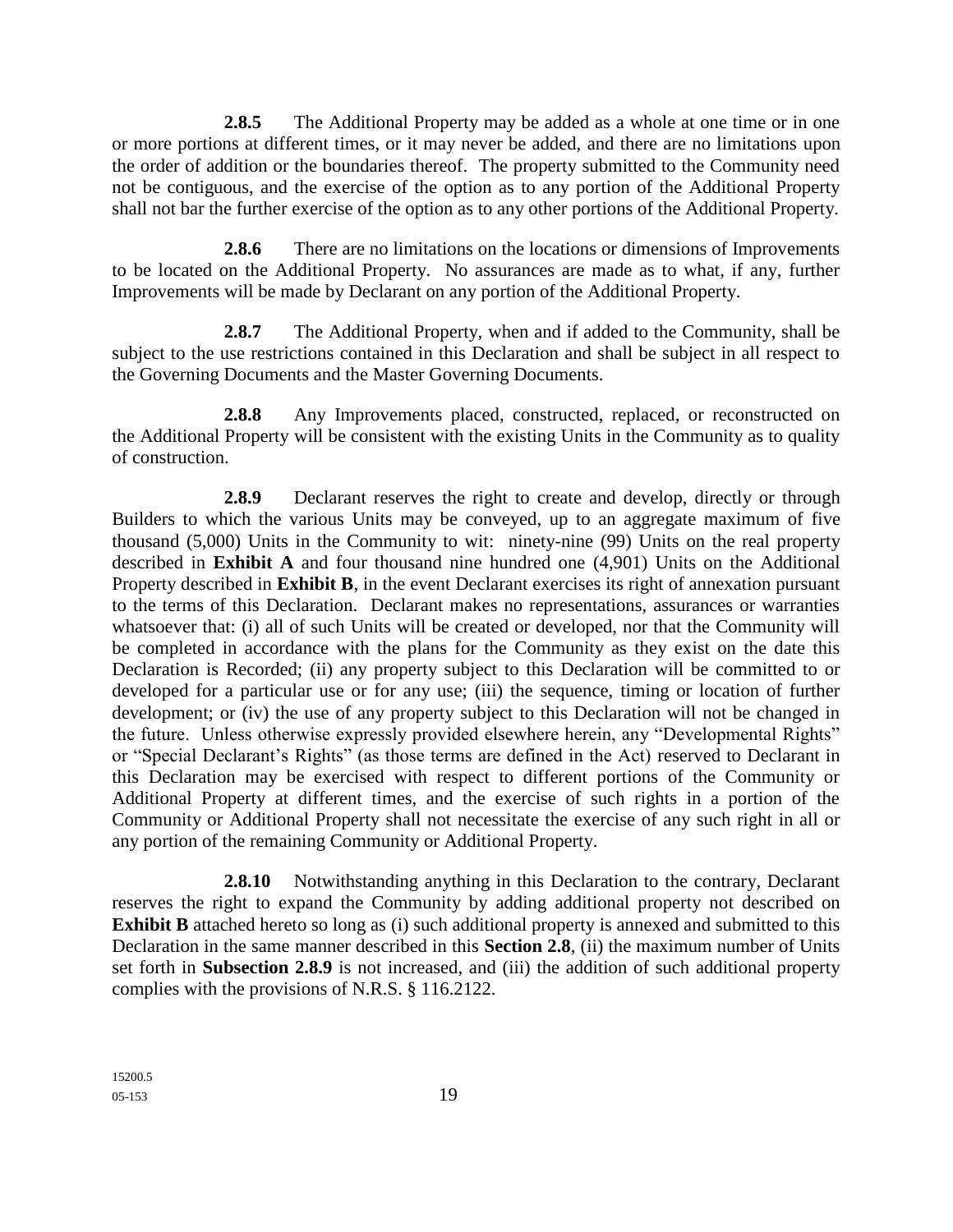**2.9 Master Plan.** The Master Declarant, without obtaining the consent of any other Person, Including any Unit Owner, the Master Association or the Association, shall have the right to make changes or modifications to the Master Plan with respect to the Community or Additional Property owned by the Declarant in any way that the Master Declarant desires, Including changing the density of all or any portion of the Community or Additional Property owned by the Declarant or changing the nature or extent of the uses to which the Community or Additional Property may be devoted. Inclusion of real property on the Master Plan shall not, under any circumstances, obligate Declarant to subject such real property to this Declaration, nor shall the omission of any part of the Additional Property from the Master Plan bar its later submission to this Declaration as provided in **Section 2.8**.

### **ARTICLE 3 EASEMENTS**

**3.1 Utility Easement.** There is hereby created an easement upon, across, over and under the Common Elements for reasonable ingress, egress, installation, replacing, repairing or maintaining of all utilities, Including gas, water, sewer, telephone, cable television and electricity. By virtue of this easement, it shall be expressly permissible for the providing utility company to erect and maintain the necessary equipment on the Common Elements, but no sewers, electrical lines, water lines, or other utility or service lines may be installed or located on the Common Elements except as initially designed, approved and constructed by the Declarant or as approved by the Board of Directors. The exercise of rights under this easement shall not unreasonably interfere with the rights granted under other Recorded easements on the Common Elements.

**3.2 Easements for Ingress and Egress.** There are hereby created easements for ingress and egress for pedestrian traffic over, through and across sidewalks, paths, walks, and lanes that from time to time may exist upon the Common Elements. There is also created an easement for ingress and egress for pedestrian and vehicular traffic over, through and across such driveways and parking areas upon the Common Elements as from time to time may be paved and intended for such purposes, except that such easements shall not extend to any Limited Common Elements. Such easements shall run in favor of and be for the benefit of the Unit Owners and Residents and their guests, families, tenants and invitees.

# **3.3 Unit Owners' Easements of Enjoyment.**

**3.3.1** Every Unit Owner shall have a right and easement of enjoyment in and to the Common Elements (Including the right to use the private streets for ingress and egress to and from the Unit Owner's Unit), which right and easement shall be appurtenant to and shall pass with the title to every Unit, subject to the following provisions:

(i) The right of the Association to adopt reasonable rules and regulations governing the use of the Common Elements and to prohibit access to such portions of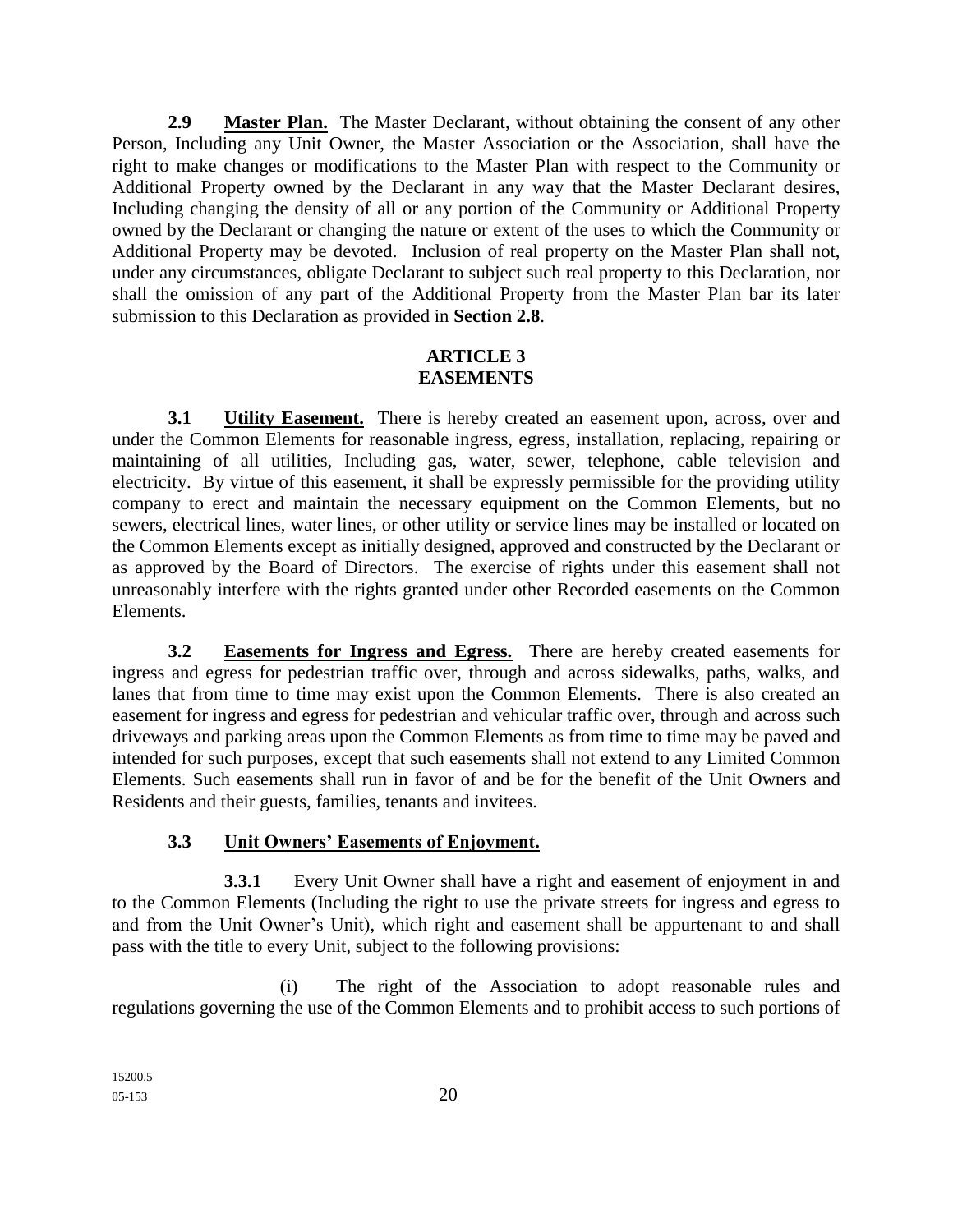the Common Elements, such as landscaped areas, not intended for use by the Unit Owners and Residents;

(ii) The right of the Association to impose reasonable membership requirements, Including the requirement that a Unit Owner or Resident obtain and present an Association activity card prior to using any of the recreational facilities on the Common Elements;

(iii) The right of the Association to charge reasonable Special Use Fees for services to be rendered by the Association or for the use of any recreational facility situated on the Common Elements, whether pursuant to **Subsection 3.3.3** below or otherwise;

(iv) The right of the Association to permit use of any recreational facility situated on the Common Elements by persons other than Unit Owners, Residents and their guests upon payment of Special Use Fees;

(v) The right of the Association to convey the Common Elements or subject the Common Elements to a mortgage, deed of trust, or other security interest, in the manner and subject to the limitations set forth herein and in the Act;

(vi) The right of the Association to change the use of a Common Element as provided in **Section 6.13**;

(vii) The right of the Association to delegate the rights of enjoyment to use Limited Common Elements exclusively to the Unit Owners within a Neighborhood Assessment Area who are paying Neighborhood Assessments to maintain such Limited Common Elements;

(viii) The right of the Association to organize and operate events and programs that utilize the recreational facilities for the purpose of generating funds for the Association, and the right of the Association to exclude Unit Owners from using such facilities during special events;

(ix) The right of the Association to form legal entities that are authorized to operate and/or enter into agreements with third parties for the operation of portions of the recreational facilities or other amenities within the Common Elements; provided that such legal entities are owned solely by the Association;

(x) All rights and easements set forth in this Declaration, Including the rights and easements granted to the Declarant and Builders by **Sections 3.4 and 3.5** of this Declaration; and

(xi) The right of the Association to suspend the right of a Unit Owner and any Resident of the Unit to use the Common Elements for any period during which the Unit Owner or any Resident of the Unit is in violation of any provision of the Governing Documents;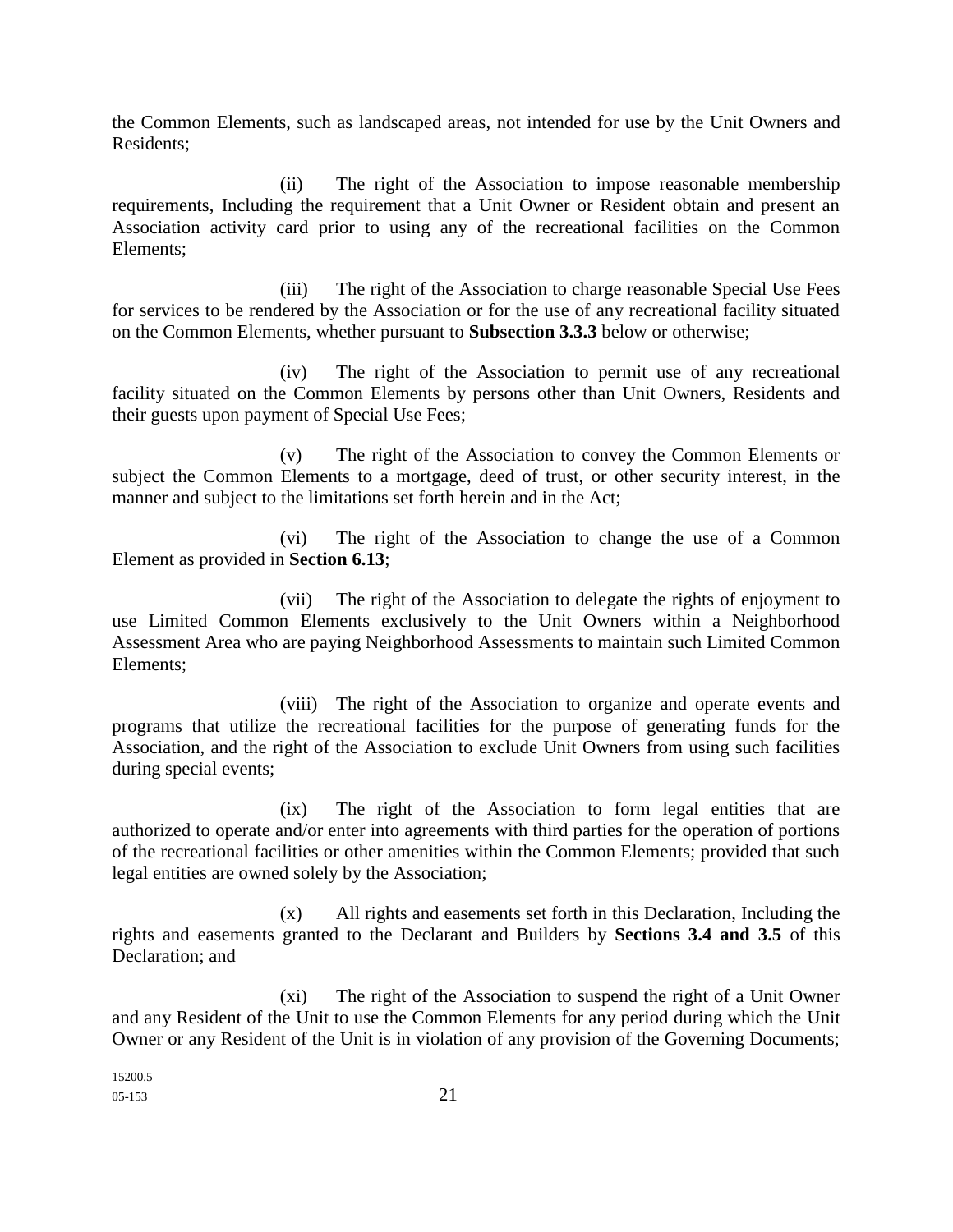provided, however, that any such suspension shall not affect the easement granted pursuant to **Section 3.2** of this Declaration nor the right of a Unit Owner and such Unit Owner's family, Residents and guests to use the private streets for ingress and egress to and from the Unit Owner's Unit, Including any area used for parking as permitted under this Declaration.

**3.3.2** If a Unit is leased or rented, the lessee and the Residents residing with the lessee shall have the right to use the Common Elements during the term of the lease, and the Unit Owner shall have no right to use the Common Elements until the termination or expiration of the lease, except for the right to use the private streets for ingress and egress to and from the Unit Owner's Unit.

**3.3.3** Two Residents of each Dwelling, as designated by the Unit Owner thereof, shall be entitled to use the recreational facilities within the Common Elements. If one or more additional Residents of a Dwelling (not to exceed two (2) additional Residents) desire to use the recreational facilities, such additional Resident(s) each shall pay to the Association annually a Special Use Fee equal to one-half (1/2) of the then current annual Common Expense Assessment.

**3.3.4** The guests and invitees of any Unit Owner or other person entitled to use the Common Elements pursuant to **Subsection 3.3.1** of this Declaration or of any lessee who is entitled to use the Common Elements pursuant to **Subsection 3.3.2** of this Declaration may use the Common Elements provided they are accompanied by a Unit Owner, lessee or other person entitled to use the Common Elements pursuant to **Subsection 3.3.1 or 3.3.2** of this Declaration or as otherwise permitted by the Association Rules. The Board of Directors shall have the right to limit the number of guests and invitees who may use the Common Elements at any one time and may restrict the use of the Common Elements by guests and invitees to certain specified times.

**3.3.5** A Unit Owner's right and easement of enjoyment in and to the Common Elements shall not be conveyed, transferred, alienated or encumbered separate and apart from a Unit. Such right and easement of enjoyment in and to the Common Elements shall be deemed to be conveyed, transferred, alienated or encumbered upon the sale of any Unit, notwithstanding that the description in the instrument of conveyance, transfer, alienation or encumbrance may not refer to such right and easement.

**3.3.6** The provisions of this **Section 3.3** shall not apply to any of the Limited Common Elements that are allocated to one or more but less than all of the Units.

# **3.4 Declarant's and Builders' Use for Sales And Leasing Purposes.**

**3.4.1** Declarant and Builders shall have the right and an easement to maintain sales and leasing offices, management offices, a design center, construction offices, model homes and parking areas (collectively, "Sales and Construction Facilities") throughout the Community and to maintain one or more advertising, identification or directional signs on the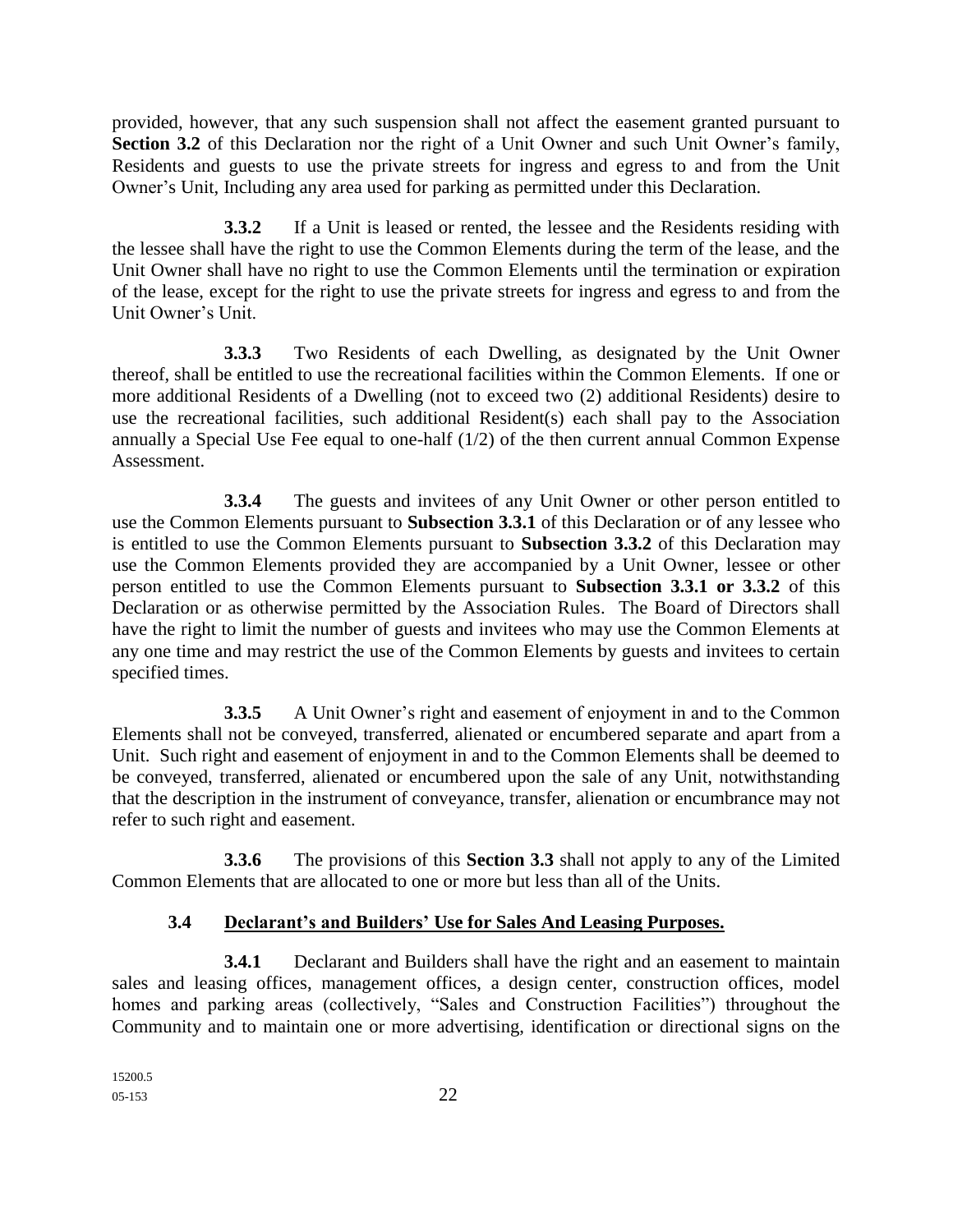Common Elements or on the Units owned or leased respectively by Declarant and Builders. Declarant reserves the right for itself and Builders to place Sales and Construction Facilities on any Units owned or leased respectively by Declarant and Builders and on any portion of the Common Elements in such number, of such size and in such locations as Declarant and Builders deem appropriate.

**3.4.2** Declarant and Builders may from time to time relocate Sales and Construction Facilities to different locations within the Community. Upon the relocation of Sales and Construction Facilities from a portion of the Community constituting a Common Element, Declarant and Builders may remove all personal property and fixtures therefrom.

**3.4.3** Declarant and Builders shall have the right to restrict the use of the parking spaces on Common Elements, Including the right to reserve such spaces for use by prospective Unit purchasers, Declarant's and Builder's employees and others engaged in sales, leasing, maintenance, construction and management activities.

**3.4.4** The Declarant reserves for itself and all Builders the right to retain all personal property and equipment used in the sales, management, construction and maintenance of the Community that has not been represented to the Association as property of the Association. The Declarant reserves for itself and all Builders the right to remove from the Community any and all goods and Improvements used in development, marketing and construction, whether or not they have become fixtures.

**3.4.5** For so long as Declarant owns any property described on **Exhibit A** or **Exhibit B**, the Declarant reserves for itself and all Builders the right to use any recreational facilities within the Community for management and sales activities, Including permitting the temporary use of such facilities by prospective purchasers, and sponsoring special events for charitable, philanthropic, political or marketing purposes.

**3.4.6** For so long as Declarant owns any property described on **Exhibit A** or **Exhibit B**, the Declarant reserves for itself and all Builders the right to enter into short-term leases or rental agreements for Units that do not comply with **Section 4.37** of this Declaration solely for the purpose of permitting prospective purchasers to occupy a Dwelling and use the recreational facilities as described in **Subsection 3.4.5** above.

**3.4.7** The Declarant reserves for itself and all Builders the right to allow any gated entrances to remain open during business and construction hours for the period of time necessary to sell and construct all Units and other Improvements within any gated portion of the Community.

**3.4.8** The Declarant reserves for itself and all Builders the right to erect temporary barriers on private streets to establish traffic patterns for the purpose of separating Sales and Construction Facilities from occupied Dwellings.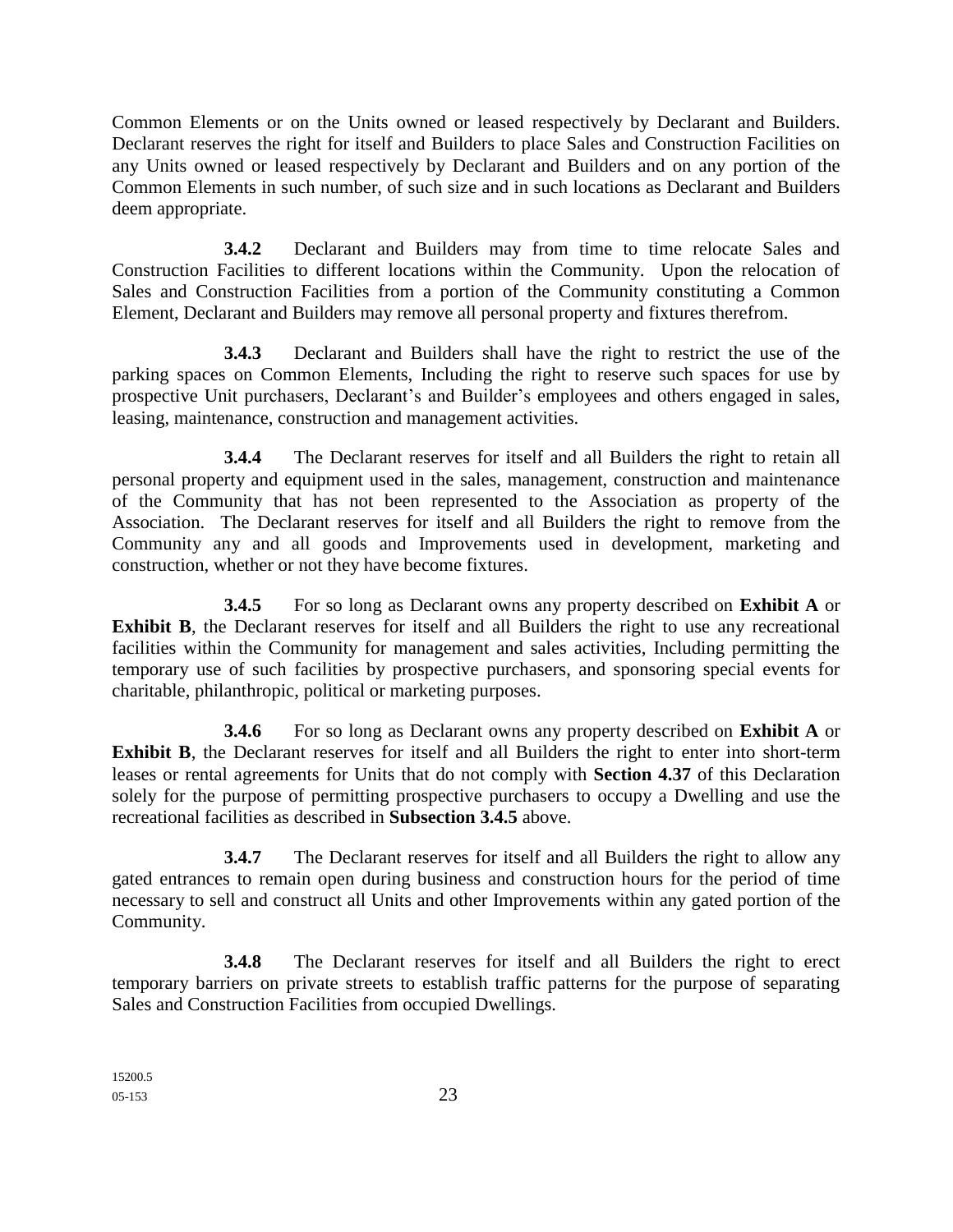**3.4.9** Notwithstanding anything contained to the contrary in this Section, the rights of any Builder pursuant to this Section shall be subject to and as specifically set forth in a Development Declaration.

**3.4.10** In the event of any conflict or inconsistency between this Section and any other provision of the Declaration, this Section shall control.

### **3.5 Declarant's and Builders' Rights and Easements.**

**3.5.1** Declarant and Builders shall have the right and an easement on and over the Common Elements to construct the Common Elements and the Units shown on a Plat, the Plans and all other Improvements the Declarant and Builders may deem necessary, without the approval of any Unit Owner or the Association, and to use the Common Elements and any Units owned respectively by Declarant and Builders for construction or renovation related purposes, Including the storage of tools, machinery, equipment, building materials, appliances, supplies and fixtures, and the performance of work in the Community.

**3.5.2** Declarant and Builders shall have the right and an easement on, over and under the Common Elements for the purpose of maintaining and correcting drainage of surface, roof or storm water. The easement created by this Subsection expressly includes the right to cut any trees, bushes, or shrubbery, to grade the soil or to take any other action reasonably necessary.

**3.5.3** Declarant shall have an easement through the Units constructed by Declarant, and each Builder shall have an easement through the Units constructed by such Builder for any access necessary to complete any renovations, warranty work or modifications to be performed by Declarant or Builders on their respective Units.

**3.5.4** The Declarant shall have the right and an easement on, over, and through the Common Elements as may be reasonably necessary for the purpose of discharging its obligations and exercising Special Declarant's Rights whether arising under the Act or reserved in this Declaration.

**3.5.5** Notwithstanding anything contained to the contrary in this Section, the rights of any Builder pursuant to this Section shall be subject to and as specifically set forth in a Development Declaration.

**3.5.6** In the event of any conflict or inconsistency between this Section and any other provision of the Declaration, this Section shall control.

**3.6 Units' Easement in Favor of Association.** In addition to any rights that the Association may have pursuant to Nevada Law, Including N.R.S. Chapter 40, the Units are hereby made subject to the following easements in favor of the Association and its directors, officers, agents, employees and independent contractors: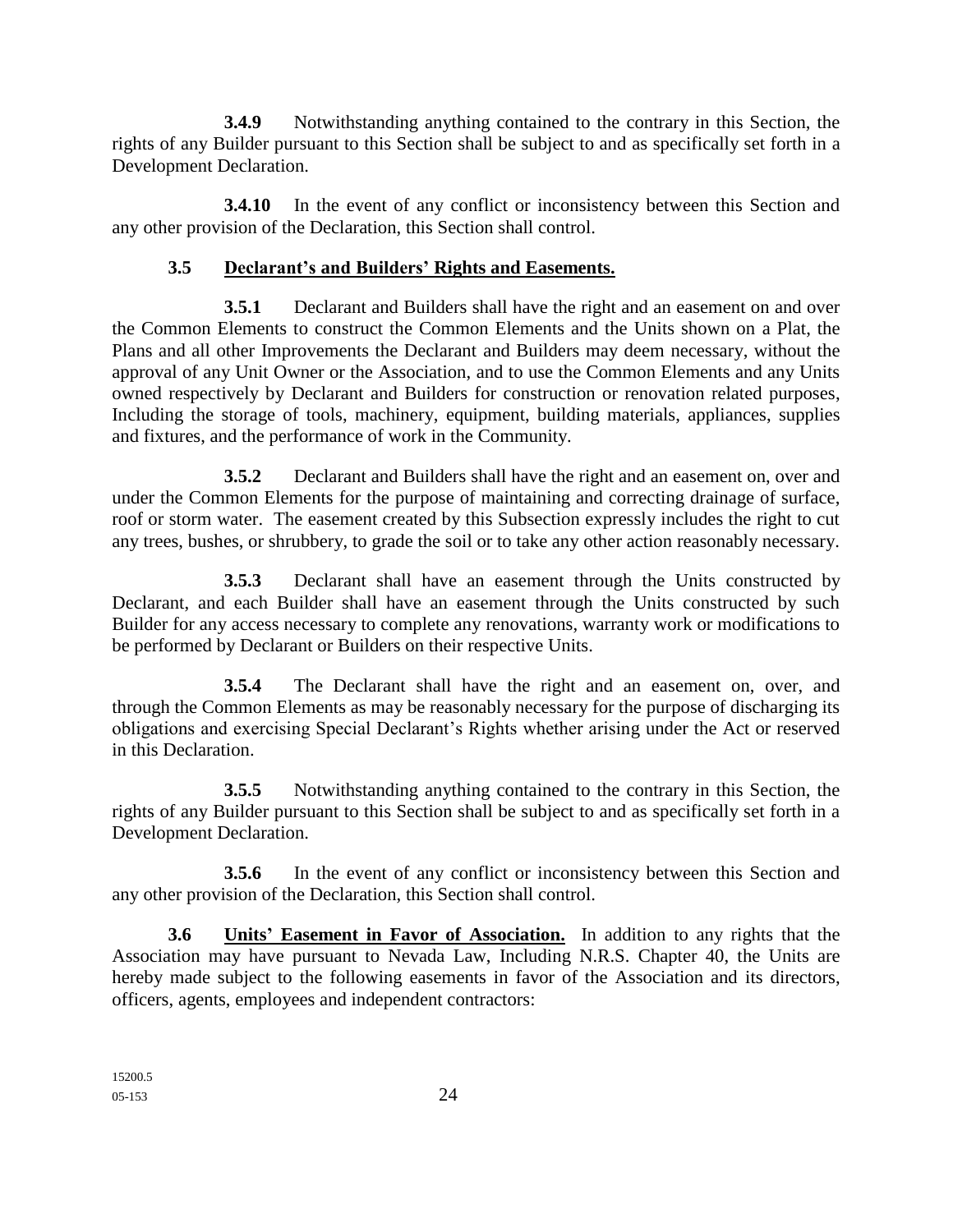(i) For inspection of the Units and Limited Common Elements in order to verify the performance by Unit Owners of all items of maintenance and repair for which they are responsible;

(ii) For inspection, maintenance, repair and replacement of the Common Elements or Limited Common Elements situated in or accessible from such Units or Limited Common Elements;

(iii) For inspection, maintenance, repair and replacement of those portions of Units to be maintained by the Association as set forth in a Supplemental Declaration or another Recorded instrument;

(iv) For correction of emergency conditions in one or more Units or Limited Common Elements or casualties to the Common Elements, the Limited Common Elements or the Units;

(v) For the purpose of enabling the Association, the Board of Directors or any other committees appointed by the Board of Directors to exercise and discharge their respective rights, powers and duties under the Governing Documents; and

(vi) For inspection, at reasonable times and upon reasonable notice to the Unit Owners, of the Units and the Limited Common Elements in order to verify that the provisions of the Governing Documents are being complied with by the Unit Owners and Residents and their guests, tenants and invitees.

**3.7 Easements in Favor of Master Association.** In addition to the easements in favor of the Master Association that encumber the Units pursuant to the Master Declaration, and in addition to any rights that the Master Association may have pursuant to Nevada law, Including N.R.S. Chapter 40, the Common Elements are hereby made subject to the following easements in favor of the Master Association and its directors, officers, agents, employees and independent contractors:

(i) For inspection of the Common Elements in order to verify the performance of the Association of all items of maintenance and repair for which the Association is responsible pursuant to the Master Declaration;

(ii) For inspection, maintenance, repair and replacement of any portion of the Master Trail System (as such term is defined in the Master Declaration) situated in or accessible from such Common Elements;

(iii) For inspection, maintenance, repair and replacement of Master Common Elements situated in or accessible from such Common Elements; and

(iv) For correction of emergency conditions in Common Elements that may cause damage to the Master Common Elements.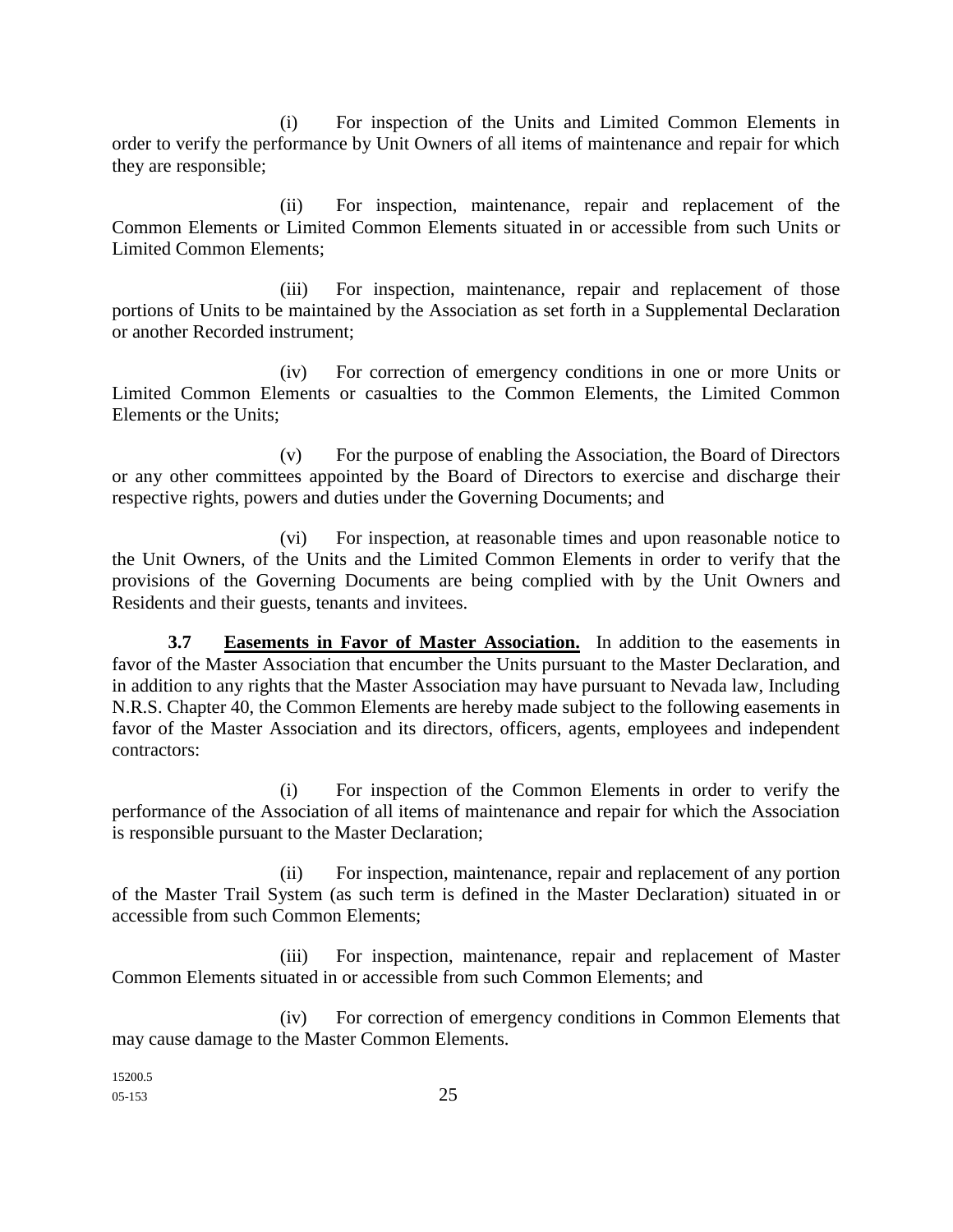**3.8 Easement for Unintended Encroachments.** To the extent that any Unit or Common Element encroaches on any other Unit or Common Element as a result of the original construction shifting or settling, or alteration or restoration authorized by this Declaration or any other reason other than the intentional encroachment on the Common Elements or any Unit by a Unit Owner, a valid easement for the encroachment, and for the maintenance thereof, exists.

**3.9 Easements for Private Amenities.** Declarant hereby reserves for the owners of each Private Amenity the right and nonexclusive easement of ingress, egress, access and use over those certain Common Elements (Including private streets, sidewalks and entry areas), if any, whether by automobile or other means, located within the Community and reasonably and customarily necessary to travel between the entrances of the Community and the Private Amenities.

### **3.10 Easements for Golf Course.**

**3.10.1** Declarant hereby grants an easement on the Units, Common Elements and all other portions of the Community permitting golf balls played from the Golf Course unintentionally to come upon the Community. **UNDER NO CIRCUMSTANCES SHALL THE DECLARANT PARTIES, THE GOLF COURSE OWNER OR ANY OPERATOR OF THE GOLF COURSE, ANY BUILDER, THE ASSOCIATION, THE MASTER ASSOCIATION, A SUCCESSOR IN INTEREST TO ANY OF THE FOREGOING, AND ANY OFFICER, DIRECTOR, EMPLOYEE OR PARTNER OF ANY OF THE FOREGOING, BE RESPONSIBLE OR LIABLE FOR ANY DAMAGE OR INJURY TO PERSONS OR PROPERTY RESULTING FROM ERRANT GOLF BALLS OR THE EXERCISE OF THIS EASEMENT.** Each Unit Owner and Resident, for himself and his family, invitees and licensees, recognizes and agrees to the release set forth in **Subsection 11.2.3** of this Declaration.

**3.10.2** Declarant hereby grants to the Golf Course Owner, and the portion of the Community immediately adjacent to the Golf Course is hereby burdened with, a nonexclusive easement for overspray of water, herbicides, pesticides, fertilizer, grass cuttings, landscape clippings and other materials, and effluent from any irrigation system serving the Golf Course. Under no circumstances shall the Association be held liable for any damage or injury resulting from such overspray or the exercise of this easement.

**3.10.3** The Golf Course Owner shall have a perpetual, exclusive easement of access over the Common Elements for the purpose of retrieving golf balls from bodies of water within the Common Elements lying reasonably within range of golf balls hit from the Golf Course.

**3.10.4** The Golf Course Owner, its agents, employees and contractors shall have a perpetual, nonexclusive easement of access over the Units and Common Elements for the purpose of maintaining and repairing water and irrigation lines and pipes that are used in connection with the irrigation of the Golf Course.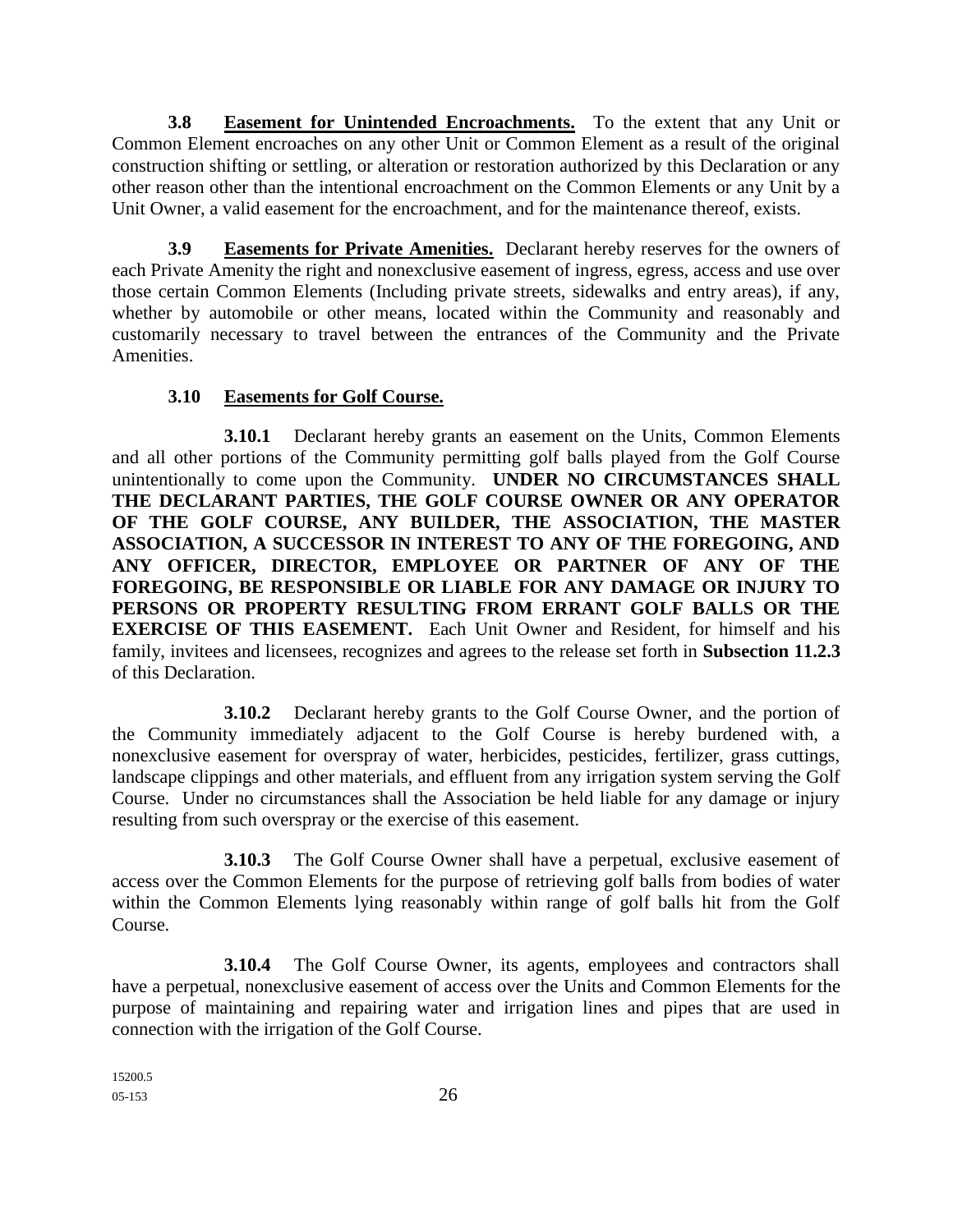**3.10.5** The Golf Course Owner, its agents, guests, invitees, employees and customers, shall at all times have a right and nonexclusive easement of access and use over all roadways and golf cart paths, if any, located or to be located within the Community and reasonably necessary to travel to and from the Golf Course. The Association shall permit the parking of vehicles on the streets within the Community at reasonable times before, during, and after golf tournaments and other similar functions held at the Golf Course.

**3.11 Drainage Easements.** All Units and Common Elements are subject to drainage easements as shown or described on a Plat ("Drainage Easements"). The Drainage Easements are granted in favor of the Unit Owners, the Association and other parties for the purpose of permitting storm water to flow through the areas over which the Drainage Easements have been granted (the "Drainage Easement Areas"). The location of the Drainage Easements will permit storm water to drain from higher elevations to lower elevations and from one Unit and/or Common Element to another Unit and/or Common Element. Unless otherwise provided in a Supplemental Declaration, Unit Owners (and the Association with respect to Common Elements) benefiting from Drainage Easements that permit storm water to drain from a higher elevation to a lower elevation shall be responsible for maintaining, repairing and replacing any damage to Improvements on Units and Common Elements at lower elevations caused by storm water flowing from a Unit (or Common Element, as the case may be) at a higher elevation through the Drainage Easement Areas. No structure, building, landscaping, fence, wall or other Improvement shall be constructed, installed, placed or maintained within the Drainage Easement Areas that in any manner that would obstruct, interfere with or change the direction or flow of water within the Drainage Easement Areas.

**3.12 Landscape Maintenance Easements; Sight Zone Area Easements.** Pursuant to **Section 5.2** of this Declaration, each Unit Owner is responsible for maintaining his Unit and all Improvements constructed and installed thereon, Including landscaping, unless the Association is obligated to maintain, repair and replace any such Improvements as set forth in this Declaration or the terms of another Recorded document executed by the Declarant or the Association. As set forth on the Plat, certain Units are subject to easements granted to the Association for the purposes set forth in this Section.

**3.12.1** Certain of the Units are hereby made subject to easements as shown on a Plat or as described in another Recorded instrument as "Landscape Maintenance and Access Easement" or similar name (a "Landscape Easement"). Unless otherwise provided in a Supplemental Declaration, the Landscape Easements are granted in favor of the Association, its directors, officers, agents, employees and contractors over portions of the Units (the "Landscape Easement Areas") for the purpose of the Association maintaining, repairing and replacing landscape Improvements only in the event of a Unit Owner not performing its obligations to maintain, repair and replace the landscape Improvements within the Landscape Easement Areas. If a Unit Owner fails to maintain the landscape Improvements within the Landscape Easement Areas in good condition and repair and in accordance with the Maintenance Standard as required by this Declaration, the Association may make a finding to such effect and exercise its rights pursuant to **Section 5.3** of this Declaration.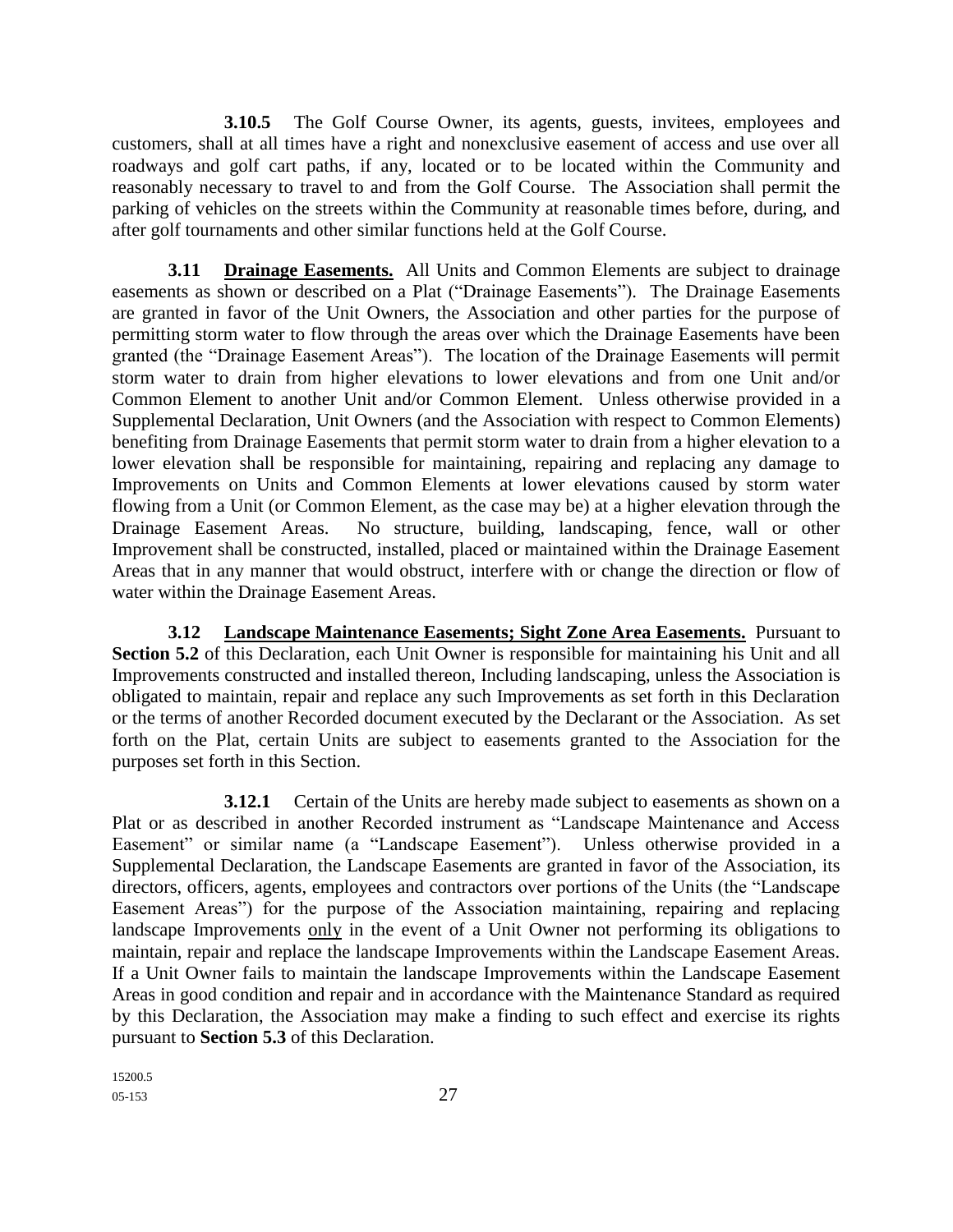**3.12.2** Certain of the Units are hereby made subject to easements as shown on a Plat as "Sight Zone Area Easements," "Sight Visibility Easements" or "Sight Visibility Zone Easements" (an "SZA Easement"). Unless otherwise provided in a Supplemental Declaration, the SZA Easements are granted in favor of the Association, its directors, officers, agents, employees and contractors over portions of the Units (the "SZA Easement Areas") for the purpose of the Association maintaining, repairing, removing and replacing Improvements within the SZA Easement Areas only in the event of a Unit Owner not performing its obligations to maintain, repair, remove and replace such Improvements in accordance with the requirements of the City. No buildings, fence, earth bank, vegetation or other obstruction shall be allowed within the SZA Easement Areas that is more than twenty-four (24) inches in height above the adjacent street elevation, or as current City standards require from time to time. If a Unit Owner fails to maintain the Improvements within the SZA Easement Areas in accordance with the requirements of the City, the Association may make a finding to such effect and exercise its rights pursuant to **Section 5.3** of this Declaration.

**3.13 Easements and Rights Subordinate.** The easements and rights granted or reserved in this **Article 3** and the exercise thereof are subject to and limited by the Master Declaration (Including the easements granted and reserved therein) and all other Master Governing Documents. The exercise of the easements granted or reserved in this **Article 3** shall not permit entry into the Master Common Elements unless such entry is authorized by the Master Declaration.

**3.14 Easement Data.** The Recording data required to be contained herein pursuant to N.R.S. § 116.2105(l)(m) for any easements or licenses appurtenant to or included in this common-interest community or to which any portion of this common-interest community is or may become subject by means of a reservation of this Declaration is as follows: The Recording data for all easements and licenses reserved pursuant to the terms of this Declaration is the same as the Recording data for this Declaration. The Recording data for any easements and licenses created by a Plat is the same as the Recording data for the Plat.

### **ARTICLE 4 PERMITTED USES AND RESTRICTIONS**

**4.1 Architectural Control.** Subject to the provisions of **Subsection 4.1.10** and **Section 4.18** of this Declaration:

**4.1.1** All Improvements constructed on Units shall be of new construction, and no buildings or other structures shall be removed from other locations on to any Unit.

**4.1.2** No excavation or grading work shall be performed on any Unit without the prior written approval of the Architectural Review Committee.

**4.1.3** No Improvement shall be constructed or installed on any Unit without the prior written approval of the Architectural Review Committee.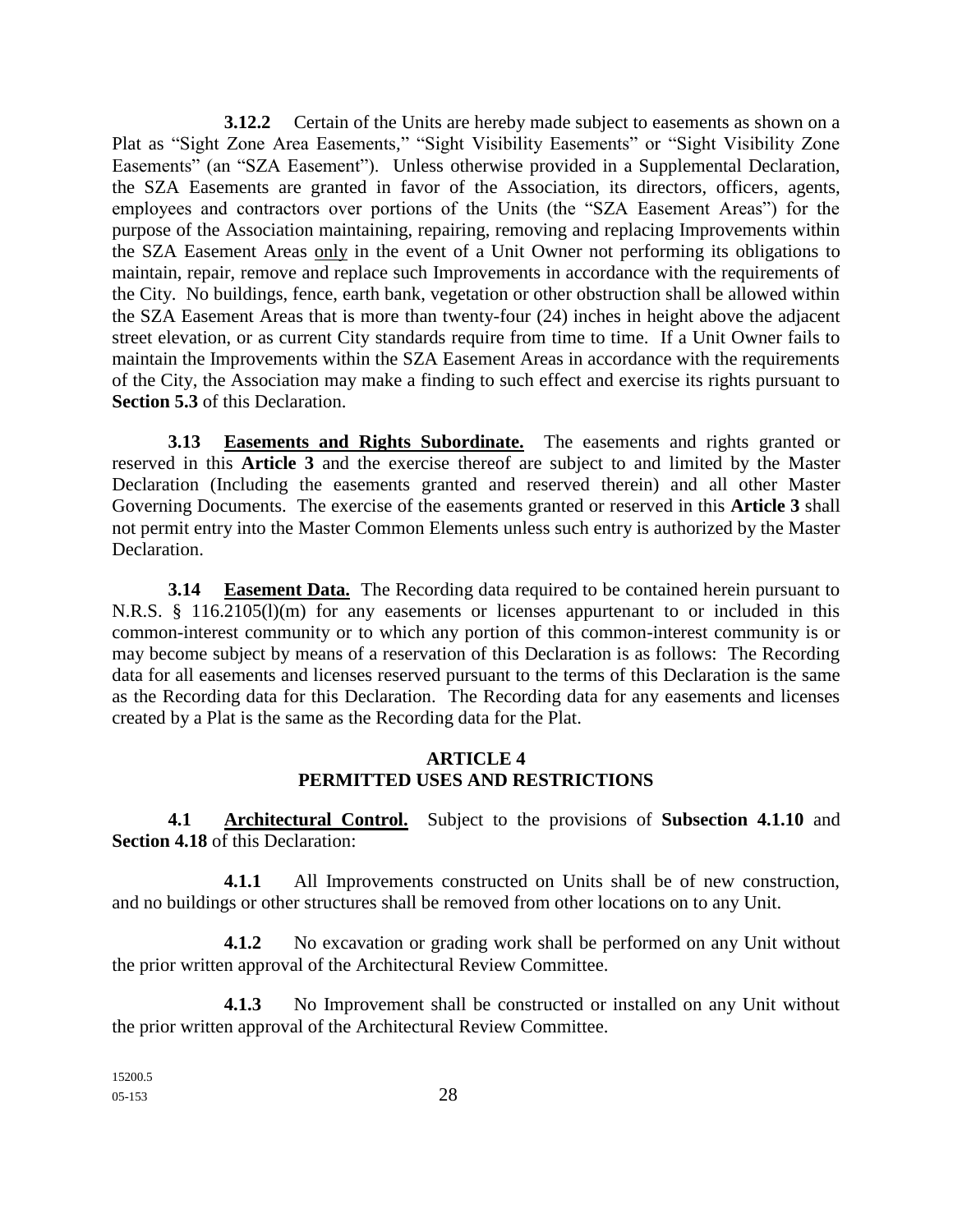**4.1.4** No addition, alteration, repair, change or other work that in any way alters the exterior appearance, Including the exterior color scheme of any Unit, or the Improvements located thereon, from their appearance on the date this Declaration is Recorded shall be made or done without the prior written approval of the Architectural Review Committee. No approval shall be required to repaint the exterior of a Dwelling in accordance with the originally approved color scheme.

**4.1.5** Any Unit Owner desiring approval of the Architectural Review Committee for excavation or grading, or for the construction, installation, addition, alteration, repair, change or replacement of any Improvement that would alter the exterior appearance of a Unit, or the Improvements located thereon, shall submit to the Architectural Review Committee a written request for approval specifying in detail the nature and extent of the addition, alteration, repair, change or other work that the Unit Owner desires to perform. Any Unit Owner requesting the approval of the Architectural Review Committee shall also submit to the Architectural Review Committee any additional information, plans and specifications that the Architectural Review Committee may request. In the event that the Architectural Review Committee fails to approve or disapprove an application for approval within thirty (30) days after the application, together with all supporting information, plans and specifications requested by the Architectural Review Committee have been submitted to it, the application shall be deemed to have been disapproved.

**4.1.6** The approval by the Architectural Review Committee of any construction, installation, addition, alteration, repair, change or other work pursuant to this Section shall not be deemed a waiver of the Architectural Review Committee's right to withhold approval of any similar construction, installation, addition, alteration, repair, change or other work subsequently submitted for approval.

**4.1.7** Upon receipt of approval from the Architectural Review Committee for any construction, installation, addition, alteration, repair, change or other work, the Unit Owner who had requested such approval shall proceed to perform, construct or make the addition, alteration, repair, change or other work approved by the Architectural Review Committee as soon as practicable and shall diligently pursue such work so that it is completed as soon as reasonably practicable unless the Architectural Review Committee establishes a schedule for the construction and completion of such work. A Unit Owner shall adhere to any schedule required by the Architectural Review Committee for (i) the completion of the design of a Unit or the design of an Improvement to a Unit; (ii) the commencement of the construction of a Unit or the construction of an Improvement to a Unit; (iii) the completion of the construction of a Unit or the construction of an Improvement to the Unit; or (iv) the issuance of a permit that is necessary for the occupancy of a Unit or for the use of an Improvement to a Unit. The Architectural Review Committee may impose and enforce a construction penalty against a Unit Owner who fails to adhere to a schedule as required pursuant to this Subsection if the maximum amount of the construction penalty and the schedule are set forth in a contract between the Unit Owner and the Association and the Unit Owner receives notice of the alleged violation that informs him that he has a right to a hearing on the alleged violation.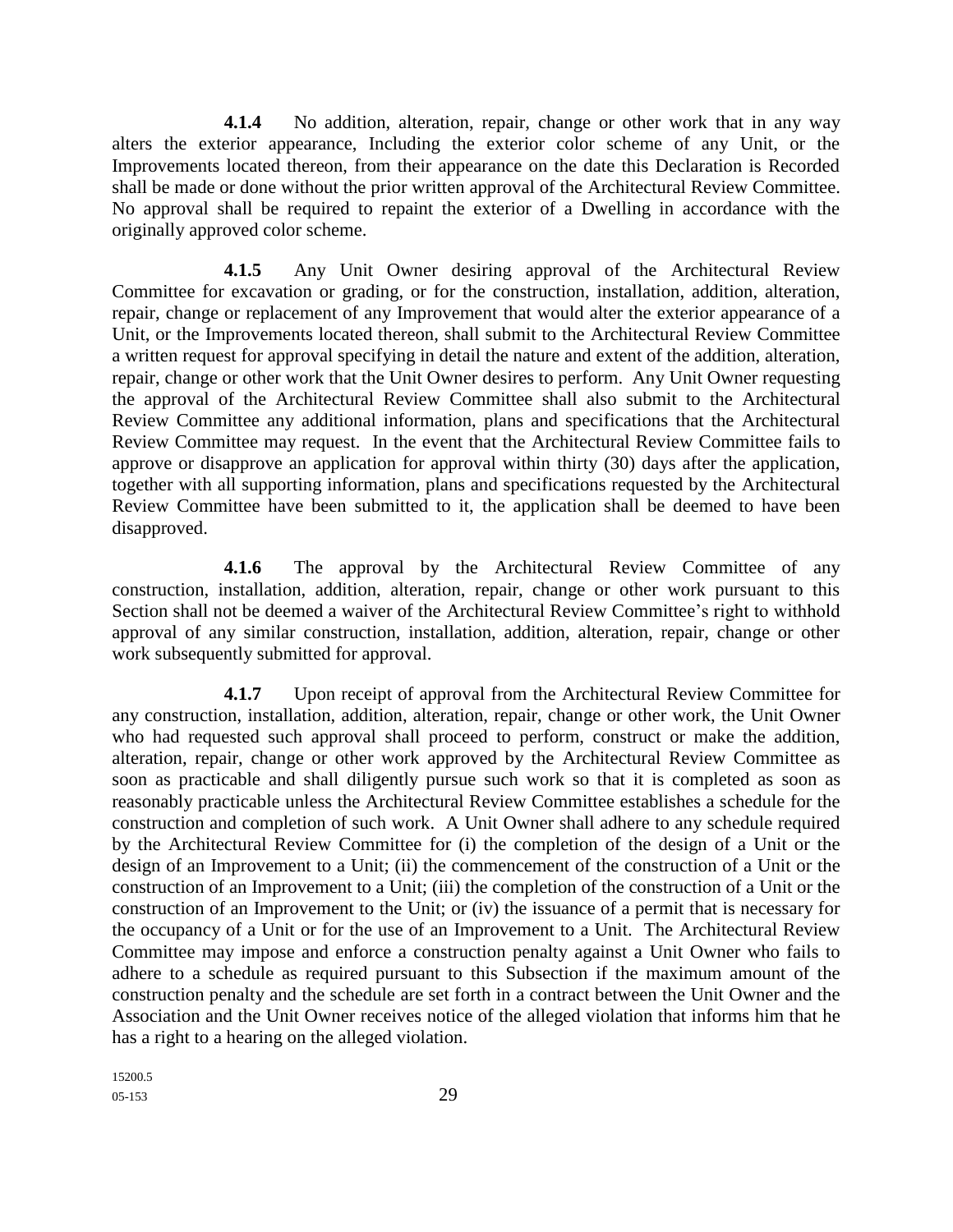**4.1.8** Any change, deletion or addition to the plans and specifications approved by the Architectural Review Committee must be approved in writing by the Architectural Review Committee.

**4.1.9** The Architectural Review Committee shall have the right to charge a fee for reviewing requests for approval of any construction, installation, alteration, addition, repair, change or other work pursuant to this Section. The amount of the fee may include the reasonable costs incurred by the Architectural Review Committee for review of the request by architects, engineers or other professional persons deemed necessary by the Architectural Review Committee in its sole discretion.

**4.1.10** The provisions of this Section do not apply to, and approval of the Architectural Review Committee shall not be required for, the construction, erection, installation, addition, alteration, repair, change or replacement of any Improvements made by, or on behalf of, the Declarant or a Builder, provided that all construction, erection, installation, addition, alteration, repair and replacement of any Improvements by a Builder has been authorized pursuant to a Development Declaration. Any construction, erection, installation, addition, alteration, repair and replacement of any Improvements by a Builder that has not been authorized pursuant to a Development Declaration shall be subject to the prior written consent of the Architectural Review Committee, provided that the Architectural Review Committee shall have no authority to rescind or modify an approval validly given pursuant to a Development Declaration.

**4.1.11** The approval required of the Architectural Review Committee pursuant to this Section shall be in addition to, and not in lieu of, any approvals or permits that may be required under any federal, state or local law, statute, ordinance, rule or regulation.

**4.1.12** The approval by the Architectural Review Committee of any construction, installation, addition, alteration, repair, change or other work pursuant to this Section shall not be deemed a warranty or representation by the Architectural Review Committee as to the quality of such construction, installation, addition, alteration, repair, change or other work or that such construction, installation, addition, alteration, repair, change or other work conforms to any applicable building codes or other federal, state or local law, statute, ordinance, rule or regulation ("Applicable Laws"). The Community is subject to the provisions of the Development Agreement and the Planned Unit Development Handbook attached thereto, as it may be amended from time to time (the "PUD Handbook"), which sets forth certain architectural and design standards for the Community. The Architectural Review Committee will review and, in good faith, attempt to approve only such construction, installation, addition, alteration, repair, change or other work that is in general conformance with the PUD Handbook and all other Applicable Laws; however, neither Declarant, the Association, the Board of Directors, any party retained by the Architectural Review Committee as a consultant nor any committee or member of any of the foregoing shall be held liable for any claim whatsoever arising out of construction on or modifications to any Unit that are not in compliance with the PUD Handbook or any other Applicable Laws. Each Unit Owner is responsible for investigation of and compliance with all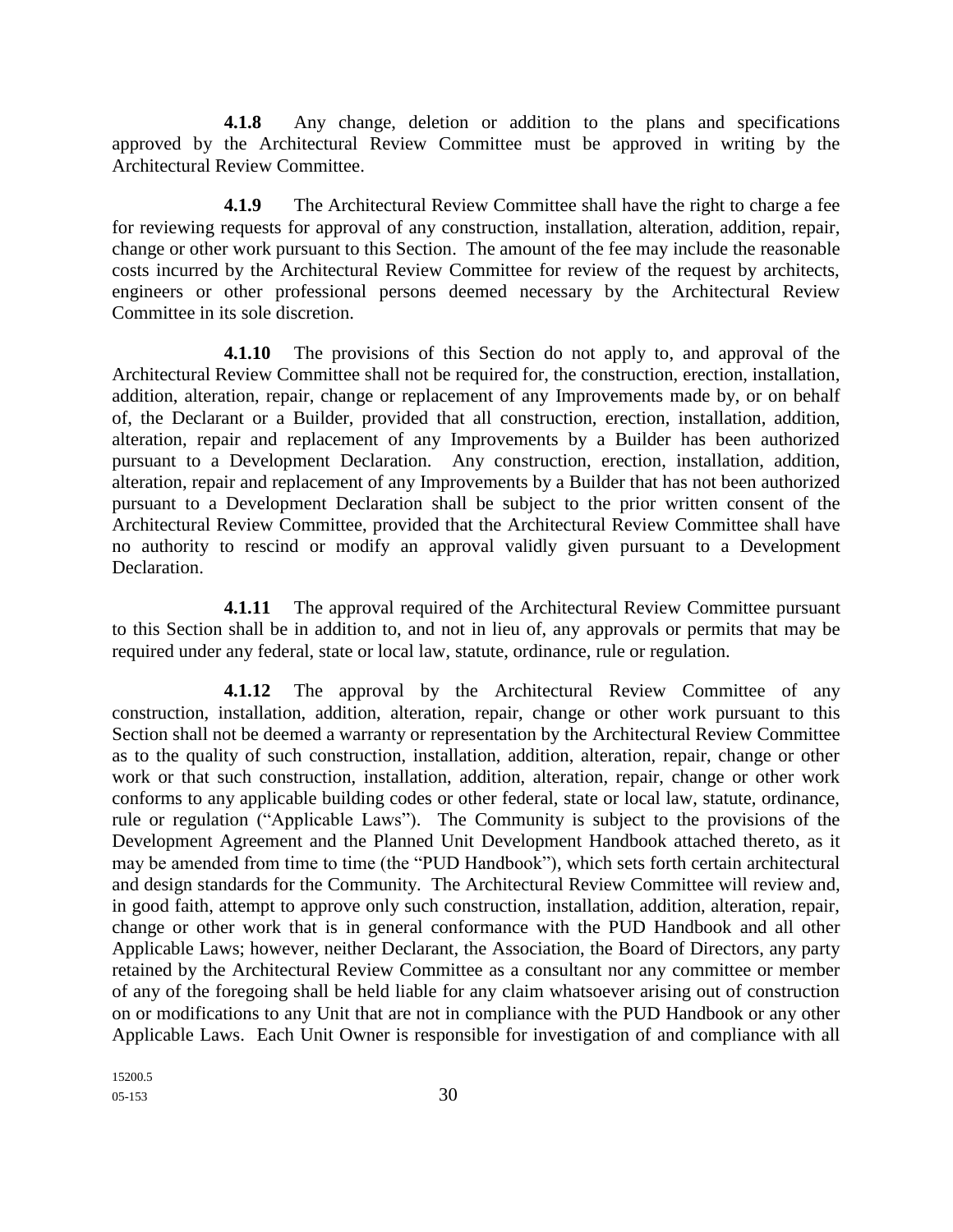Applicable Laws, Including the PUD Handbook, prior to submitting a request for approval pursuant to this Section.

**4.1.13** The Architectural Review Committee may condition its approval of plans and specifications upon the agreement by the Unit Owner submitting such plans and specifications to furnish to the Association a bond or other security acceptable to the Architectural Review Committee in an amount determined by the Architectural Review Committee to be reasonably sufficient to: (i) assure the completion of the proposed construction, installation, addition, alteration, repair, change or other work or the availability of funds adequate to remedy any nuisance or unsightly conditions occurring as a result of the partial completion of such construction, installation, addition, alteration, repair, change or other work, and (ii) to repair any damage that might be caused to any Area of Common Responsibility as a result of such work. Any such bond shall be released or security shall be fully refundable to the Unit Owner upon: (a) the completion of the construction, installation, addition, alteration, repair, change or other work in accordance with the plans and specifications approved by the Architectural Review Committee; and (b) the Unit Owner's written request to the Architectural Review Committee, provided that there is no damage caused to any Area of Common Responsibility by the Unit Owner or its agents or contractors.

**4.2 Residential Use.** All Dwellings shall be used, improved and devoted exclusively to residential use. No trade or business may be conducted on any Unit or in or from any Dwelling, except that an Owner or other Resident of a Dwelling may conduct a business activity within a Dwelling so long as: (i) the existence or operation of the business activity is not apparent or detectable by sight, sound or smell from outside the Dwelling; (ii) the business activity conforms to all applicable zoning ordinances or requirements for the Community; (iii) the business activity does not involve regular visitation of the Unit by clients, customers, suppliers or other business invitees or the door-to-door solicitation of Unit Owners or other Residents in the Community and; (iv) the business activity is consistent with the residential character of the Community and does not constitute a nuisance or a hazardous or offensive use or threaten security or safety of other Residents in the Community, as may be determined from time to time in the sole discretion of the Board of Directors. The terms "business" and "trade" as used in this Section shall be construed to have ordinary, generally accepted meanings, and shall Include any occupation, work or activity undertaken on an ongoing basis that involves the provision of goods or services to Persons other than the Residents of a provider's Unit and for which the provider receives a fee, compensation or other form of consideration, regardless of whether: (a) such activity is engaged in full or part time; (b) such activity is intended or does generate a profit; or (c) a license is required for such activity. The leasing of a Dwelling by the Unit Owner thereof shall not be considered a trade or business within the meaning of this Section, nor shall this Section apply to any activity conducted by or on behalf of the Association for the purpose of operating, maintaining or advancing the residential and recreational character of the Community.

# **4.3 Housing for Older Persons; Age Restriction.**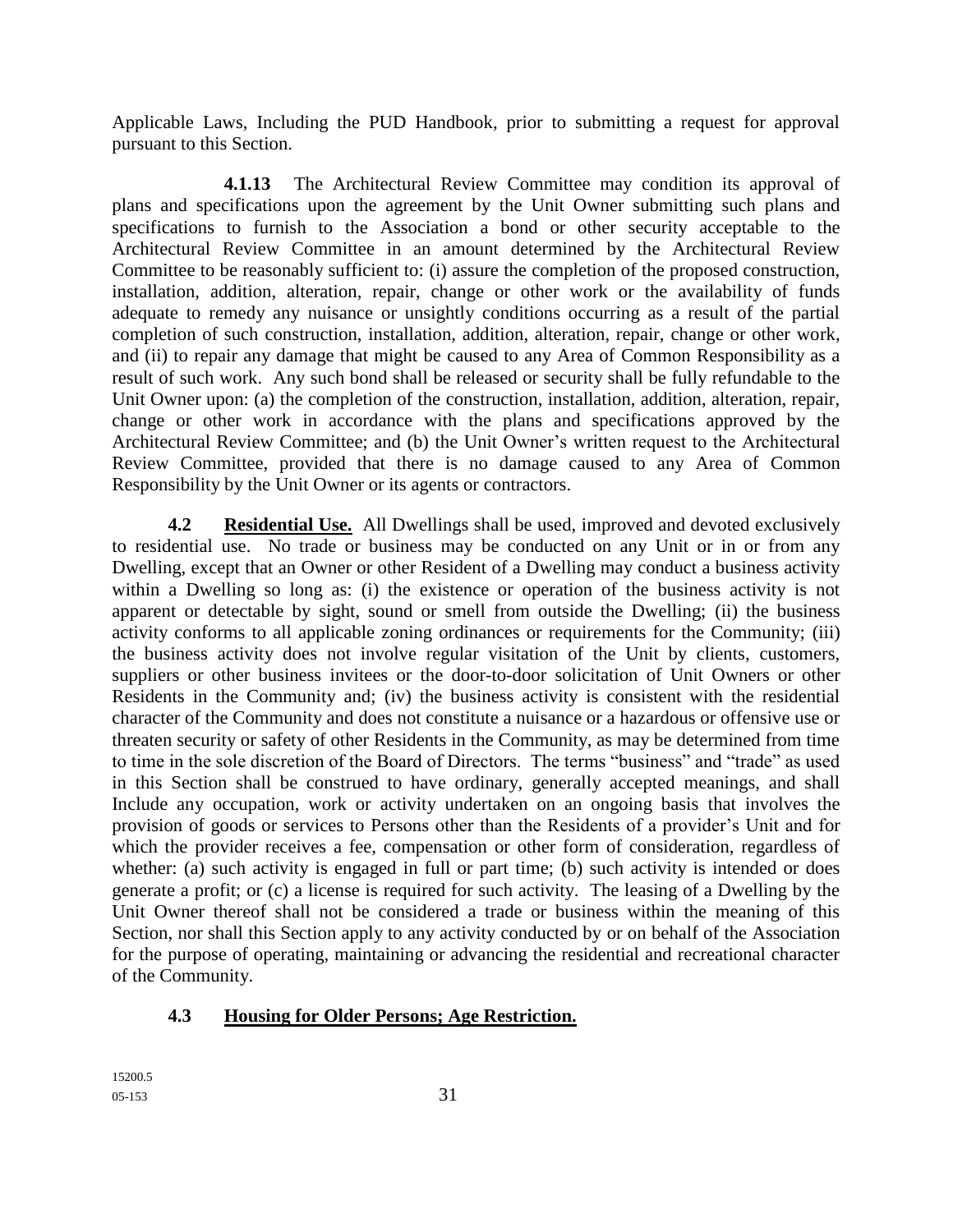**4.3.1** The Community is intended to be operated for occupancy by persons fifty-five (55) years of age or older in accordance with The Fair Housing Act (Title VIII of the Civil Rights Act of 1968, as amended, 42 U.S.C. 3601 et seq.) (the "Fair Housing Act"), which exempts "housing for older persons" from the prohibitions against discrimination based on familial status. Except as provided in **Subsection 4.3.2** below, each Dwelling, if occupied, must be occupied by at least one (1) person fifty-five (55) years of age or older. Except as provided in **Subsection 4.3.3** below, no person under nineteen (19) years of age shall occupy or reside in a Dwelling. The Board of Directors, in its sole and absolute discretion, shall have the right and power to determine when a person "occupies or resides" in a Dwelling.

**4.3.2** In accordance with the Fair Housing Act, at least eighty percent (80%) of the occupied Dwellings must be occupied by at least one person who is fifty-five (55) years of age or older. Accordingly, the Board of Directors, upon application, shall have the right and option, but without obligation, at the Board of Directors' sole and absolute discretion, to permit a Dwelling to be occupied by persons all of whom are under the age of fifty-five (55), unless the granting of permission would result in fewer than eighty percent (80%) of the occupied Dwellings being occupied by one person fifty-five (55) years of age or older, or considering other factors deemed appropriate by the Board of Directors, may jeopardize (whether at the time of the request or in the future) the Community's status as "housing for older persons" under the Fair Housing Act. The Board of Directors shall exercise its sole and absolute discretion based upon criteria that the Board of Directors shall determine as appropriate, Including information then known to the Board of Directors concerning potential or pending changes in occupancy of other Dwellings within the Community, the ages of the persons requesting such permission, the proximity to age fifty-five (55) of those occupants of other Dwellings within the Community then under such age, and any other information known to and deemed relevant by the Board of Directors in its sole discretion. Any request submitted to the Board of Directors pursuant to this Subsection shall be a written request setting forth the names and ages of all proposed Residents of the Dwelling and such other information as the Board of Directors reasonably may require.

**4.3.3** The Board of Directors, upon application by a person, because of undue hardship on such person or other Residents of the Dwelling or extraordinary circumstances, in its sole and absolute discretion (unless the granting of permission would jeopardize the Community's status as "housing for older persons" under the Fair Housing Act), shall have the right and option, but not the obligation, to permit a Dwelling to be occupied by a person under nineteen (19) years of age. Any person requesting permission to have a Dwelling occupied pursuant to the provisions of this Subsection shall submit a written request to the Board of Directors setting forth the reason for the request and such other information as the Board of Directors reasonably may require. A person under nineteen (19) years of age may temporarily reside in a Dwelling as a guest of the Residents of the Dwelling for a period of not more than sixty (60) days in any twelve (12) month period.

**4.3.4** Each Resident, as and when requested to do so by the Board of Directors, shall furnish the Board of Directors with the names and ages of all occupants of the Dwelling and such affidavits and other documents as the Board of Directors may request to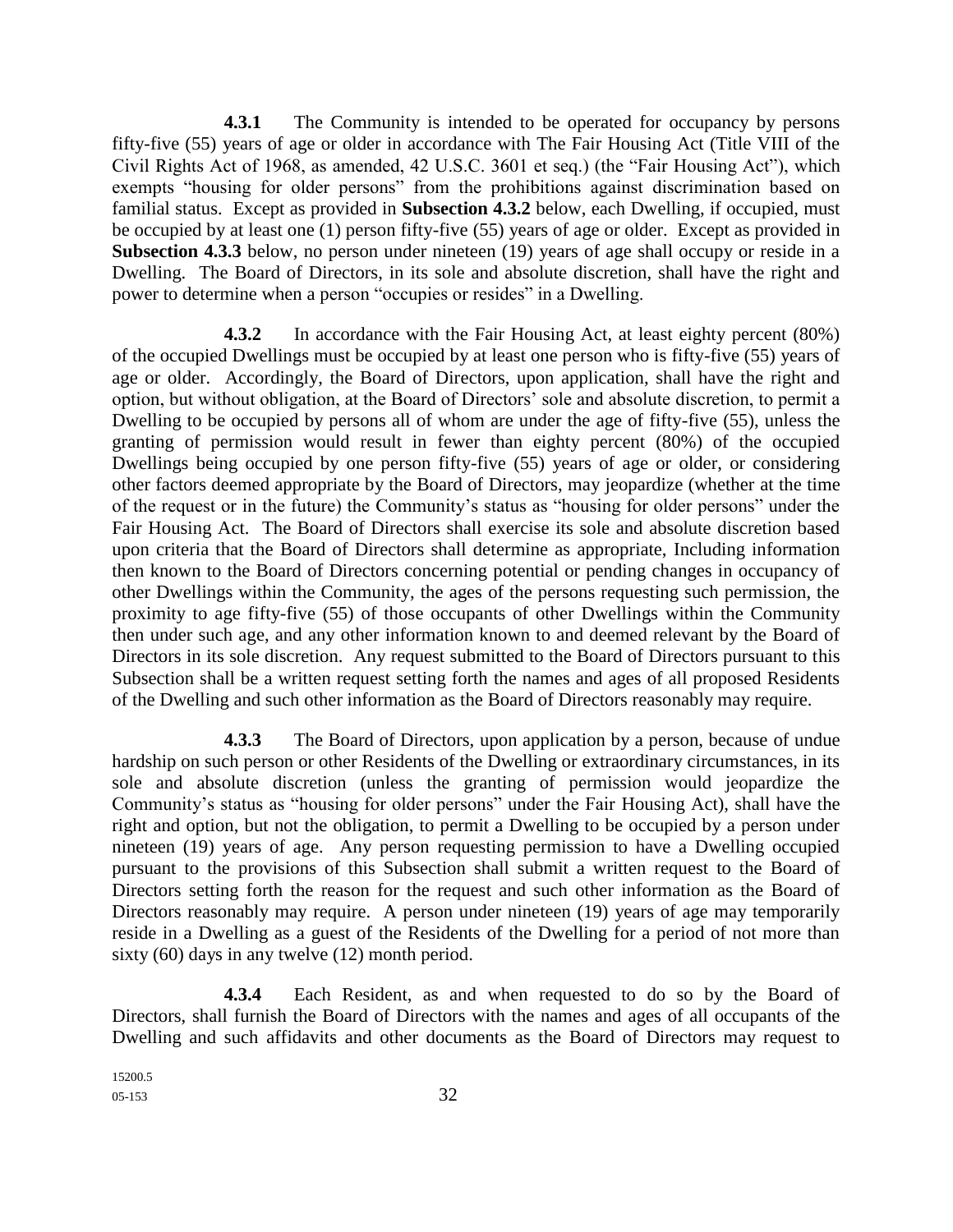verify the age of such occupants. In the event there is a change in the occupancy of a Dwelling, the Owner immediately shall notify the Board of Directors in writing of such change and comply with all rules and regulations adopted by the Board of Directors for verification of occupancy.

**4.3.5** The Board of Directors shall publish and adhere to policies and procedures to demonstrate the intent that the Community is intended and operated for occupancy by persons fifty-five (55) years of age or older. Furthermore, the Board of Directors shall comply with any rules issued by the Secretary of Housing and Urban Development for verification of occupancy. The policies and procedures shall provide for verification of Residents by reliable surveys and affidavits or other means as permitted by the Fair Housing Act.

**4.3.6** The requirements contained in this **Section 4.3** are intended to comply with the exemption requirements under the Fair Housing Act and any regulations now or hereafter issued therefor. Notwithstanding anything contained herein to the contrary, it is acknowledged and agreed that although it is the intent of the Declarant that the Community is intended to be and that it be operated for occupancy by persons fifty-five (55) years of age or older in compliance with the Fair Housing Act which exempts "housing for older persons" from the prohibitions against discrimination based on familial status, no representation or warranty is made that the Community complies or will comply with the Fair Housing Act, and if for any reason the Community is deemed not in compliance with the Fair Housing Act and therefore not exempt from the prohibitions against discrimination based on familial status, neither the Declarant Parties nor the Association (or the affiliates of either of the foregoing) shall have any liability in connection therewith. Anything herein contained to the contrary notwithstanding, the Declarant, at any time during the Period of Declarant Control, and thereafter, the Board of Directors, may amend the provisions of this **Section 4.3**, to the extent that it deems it necessary or appropriate, without the approval of the Unit Owners, in order to comply with the exemption requirements under the Fair Housing Act or any regulations now or hereafter issued therefor, as they may be amended from time to time, with respect to "housing for older persons."

**4.4 Temporary Occupancy and Temporary Buildings.** No trailer, basement of any incomplete building, tent, shack, garage or barn, and no temporary buildings or structures of any kind, shall be used at any time for a residence, either temporarily or permanently. Temporary buildings, trailers or other structures used during the construction of Improvements approved by the Architectural Review Committee shall be removed immediately after the completion of construction, and in no event shall any such buildings, trailers or other structures be maintained or kept on any property for a period in excess of twelve (12) months without the prior written approval of the Architectural Review Committee.

**4.5 Nuisances; Construction Activities.** No rubbish, clippings, refuse, scrap lumber or metal, grass, shrub or tree clippings, plant waste, bulk materials or other debris of any kind (all collectively referred to hereinafter as "rubbish and debris") shall be kept, placed, stored or permitted to accumulate upon or adjacent to any Unit unless stored within an enclosed structure or container that has been approved by the Architectural Review Committee. Compost piles are prohibited. No odors or loud noises shall be permitted to arise or emit from any Unit, and no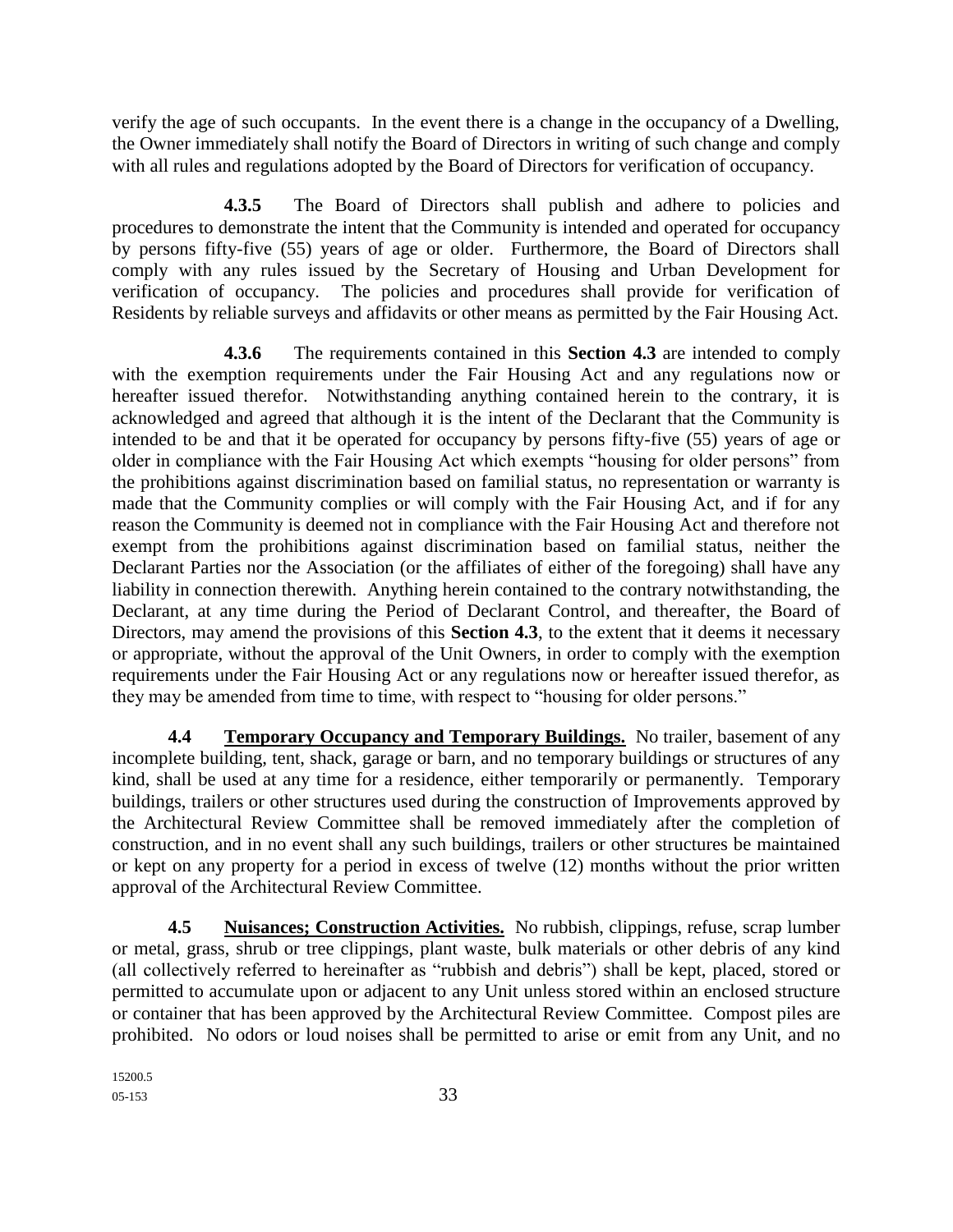other nuisance shall be permitted to exist or operate upon any Unit so as to be offensive or detrimental to any other property in the vicinity thereof or to the residents of such property. Without limiting the generality of any of the foregoing provisions, no exterior speakers, horns, whistles, bells or other similar or unusually loud sound devices (other than devices used exclusively for safety, security or fire protection purposes), noisy or smoky vehicles, large power equipment or large power tools (excluding lawn mowers and other equipment utilized in connection with ordinary landscaping maintenance) or other item that may unreasonably disturb other Unit Owners or Residents, or any equipment or item that may unreasonably interfere with television or radio reception within any Unit or the Area of Common Responsibility shall be located, used or placed on any portion of the Community without the prior written approval of the Board of Directors. Alarm devices used exclusively to protect the security of a Dwelling and its contents shall be permitted, provided that such devices do not produce annoying sounds or conditions as a result of frequently occurring false alarms. Each Unit Owner and Resident shall comply with all of the requirements of the local or state health authorities and with all other governmental authorities with respect to the occupancy and use of a Unit. Normal construction activities and parking in connection with the building of Improvements on a Unit or other property shall not be considered a nuisance or otherwise prohibited by this Declaration, but Units shall be kept in a neat and attractive condition during construction periods, trash and debris shall not be permitted to accumulate, and supplies of brick, block, lumber and other building materials will be piled only in such areas as may be approved in writing by the Architectural Review Committee. In addition, any construction equipment and building materials stored or kept on any Unit or other property during the construction of Improvements may be kept only in areas approved in writing by the Architectural Review Committee, which may also require screening of the storage areas. The Board of Directors, in its sole discretion, shall have the right to determine the existence of any such nuisance. The provisions of this Section shall not apply to construction activities of the Declarant or a Builder.

**4.6 Diseases and Insects.** No person shall permit any thing or condition to exist upon any Unit or other property that will induce, breed or harbor infectious plant diseases or noxious insects.

**4.7 Firearms; Fireworks.** The discharge of firearms within the Community is prohibited. The term "firearms" Includes BB guns, pellet guns and other firearms of all types, regardless of size. Unit Owners shall not store fireworks on Units, and the use of fireworks on a Unit is prohibited.

**4.8 Repair of Building.** No Dwelling, building or structure on any Unit shall be permitted to fall into disrepair and each such Dwelling, building and structure shall at all times be kept in good condition and repair and adequately painted or otherwise finished. In the event any Dwelling, building or structure is damaged or destroyed, then, subject to the approvals required by **Section 4.1** of this Declaration, such Dwelling, building or structure shall be immediately repaired or rebuilt or shall be demolished.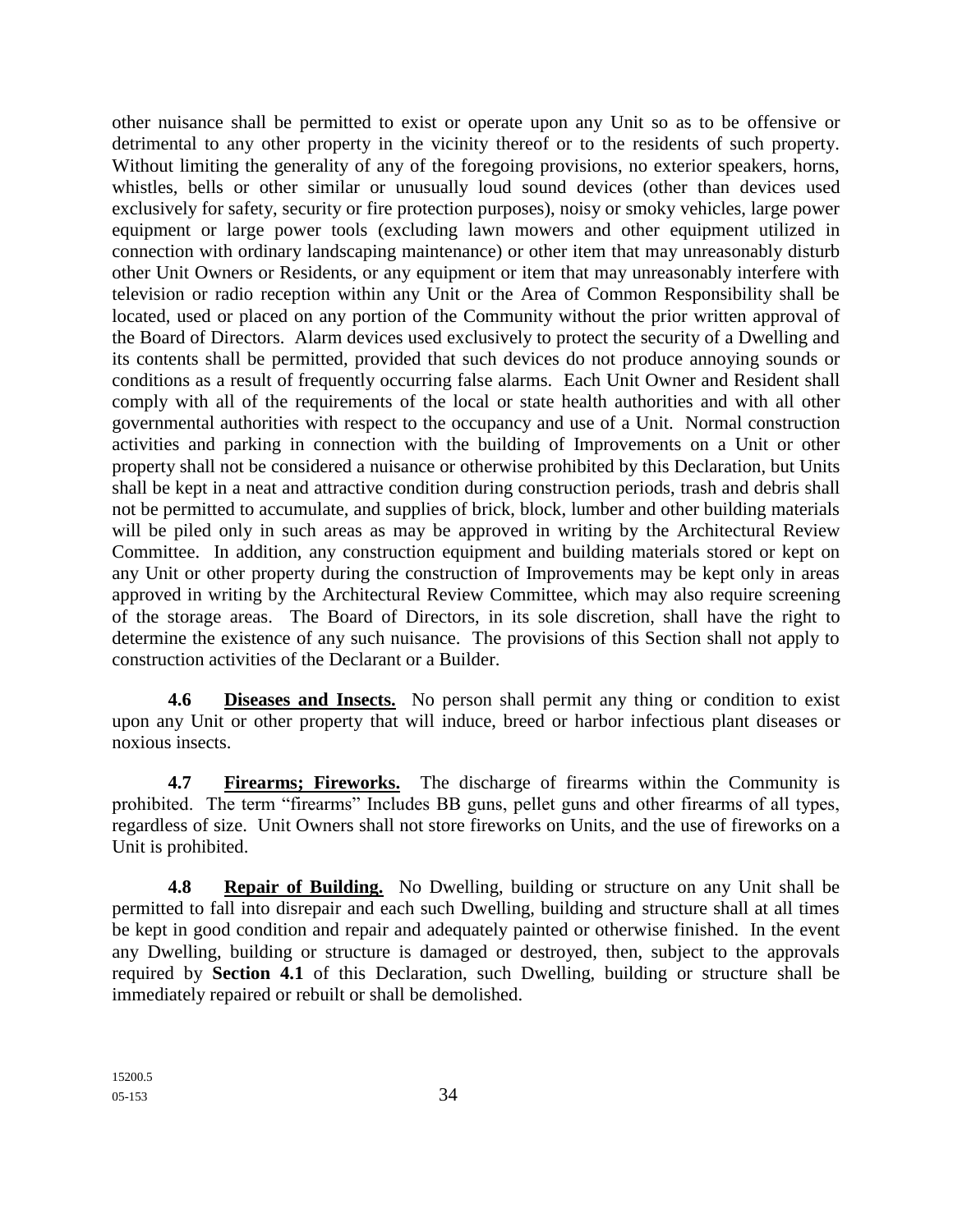**4.9 Antennas.** No antenna, aerial, satellite television dish or other device for the transmission or reception of television or radio signals or any other form of electromagnetic radiation (a "Device") proposed to be erected, used or maintained outdoors on any portion of the Community, whether attached to a Dwelling or structure or otherwise, shall be erected or installed without the prior written consent of the Architectural Review Committee unless (i) applicable law prohibits the requirement for review and approval by the Architectural Review Committee, or (ii) the Design Guidelines permit installation of the Device without such review and approval. Even though a Unit Owner may not be required to obtain written approval from the Architectural Review Committee for a Device, a Unit Owner is required to comply with the Design Guidelines to the extent that the Design Guidelines set forth guidelines, standards and procedures applicable to such Device. Failure by a Unit Owner to comply with the Design Guidelines with respect to a Device shall be deemed a violation of this Declaration in the same manner as if a Unit Owner had not obtained the prior written approval from the Architectural Review Committee for a Device that does require prior written approval.

**4.10 Mineral Exploration.** No Unit shall be used in any manner to explore for or to remove any water, oil or other hydrocarbons, minerals of any kind, gravel, earth or any earth substance of any kind.

**4.11 Trash Containers and Collection.** No garbage or trash shall be placed or kept on any Unit, except in covered containers of a type, size and style that are approved by the Architectural Review Committee or as required by the applicable governmental agency. In no event shall such containers be maintained so as to be Visible From Neighboring Property except to be made available for collection and then only for the shortest time reasonably necessary to effect such collection. All rubbish, trash, or garbage shall be removed from Units and other property and shall not be allowed to accumulate thereon. No incinerators shall be kept or maintained on any Unit. The Board of Directors shall have the right to contract with one or more third parties (Including a municipality) for the collection of garbage, trash or recyclable materials for the benefit of the Unit Owners and Residents, with any costs to be Common Expenses or billed separately to the Unit Owners at the sole discretion of the Board of Directors. The Board of Directors shall have the right to adopt rules and regulations regarding garbage, trash, trash containers and collection.

**4.12 Clothes Drying Facilities.** No outside clotheslines or other outside facilities for drying or airing clothes shall be erected, placed or maintained on any Unit so as to be Visible From Neighboring Property. No clothing, towels, carpets or other items may be draped over walls, fences or gates for cleaning or drying purposes.

**4.13 Utility Service.** No lines, wires, or other devices for the communication or transmission of electric current or power, Including telephone, television, and radio signals, shall be erected, placed or maintained anywhere in or upon any Unit unless the same shall be contained in conduits or cables installed and maintained underground or concealed in, under or on buildings or other structures approved by the Architectural Review Committee. No provision of this Declaration shall be deemed to forbid the erection of temporary power or telephone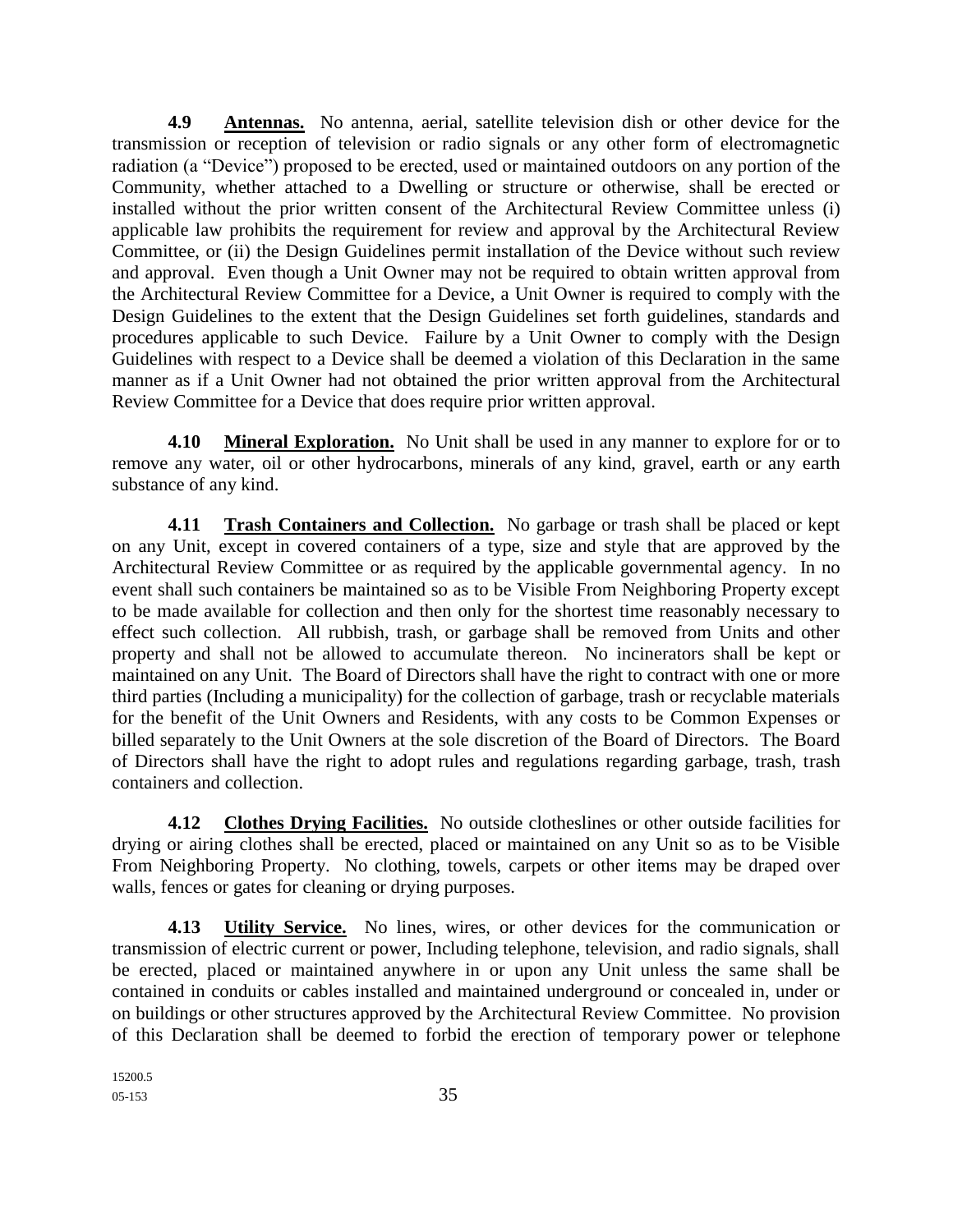structures incident to the construction of buildings or structures approved by the Architectural Review Committee.

**4.14 Overhead Encroachments.** No tree, shrub, or planting of any kind on any Unit shall be allowed to overhang or otherwise to encroach upon any sidewalk, street, pedestrian way or other area from ground level to a height of eight (8) feet without the prior written approval of the Architectural Review Committee.

**4.15 Animals.** No animal, bird, fowl, poultry, reptile or livestock may be kept on any Unit, except that a reasonable number of generally recognized house or yard pets ("Permitted Pets") may be kept on a Unit if they are kept, bred or raised thereon solely as domestic pets and not for commercial purposes. All Permitted Pets shall be confined to a Resident's Unit except that a dog or cat may be permitted to leave a Resident's Unit if such dog or cat is at all times kept on a leash and is not permitted to enter upon any other Unit. No Permitted Pet shall be allowed to make an unreasonable amount of noise or to become a nuisance. No structure for the care, housing or confinement of a Permitted Pet shall be maintained so as to be Visible From Neighboring Property. Upon the written request of any Unit Owner or Resident, the Board of Directors shall determine, in its sole and absolute discretion, whether, for the purposes of this Section, (i) the number of Permitted Pets being kept on a Unit is reasonable, (ii) a particular Permitted Pet is a nuisance or making an unreasonable amount of noise, or (iii) a particular pet is a Permitted Pet. Any decision rendered by the Board of Directors shall be enforceable in the same manner as other restrictions set forth in this Declaration. Any Unit Owner, Resident or other person who brings or permits an animal to be on the Common Elements or any Unit shall be responsible for immediately removing any feces deposited by such animal. The Board of Directors shall have the right to adopt, amend and repeal additional rules and regulations governing the keeping of Permitted Pets in the Community.

**4.16 Machinery and Equipment.** No machinery or equipment of any kind shall be placed, operated or maintained upon or adjacent to any Unit, except: (i) such machinery or equipment as is usual and customary in connection with the use, maintenance or construction (during the period of construction) of a building, appurtenant structures, or other Improvements; and (ii) that which Declarant or the Association may require for the operation and maintenance of the Community.

### **4.17 Signs.**

**4.17.1** Subject to the provisions of **Subsection 4.17.2**, no signs whatsoever (Including commercial, political, "for sale," "for rent," "for lease," "open house" and similar signs) that are Visible From Neighboring Property shall be erected or maintained on any Unit except:

(i) Signs required by legal proceedings;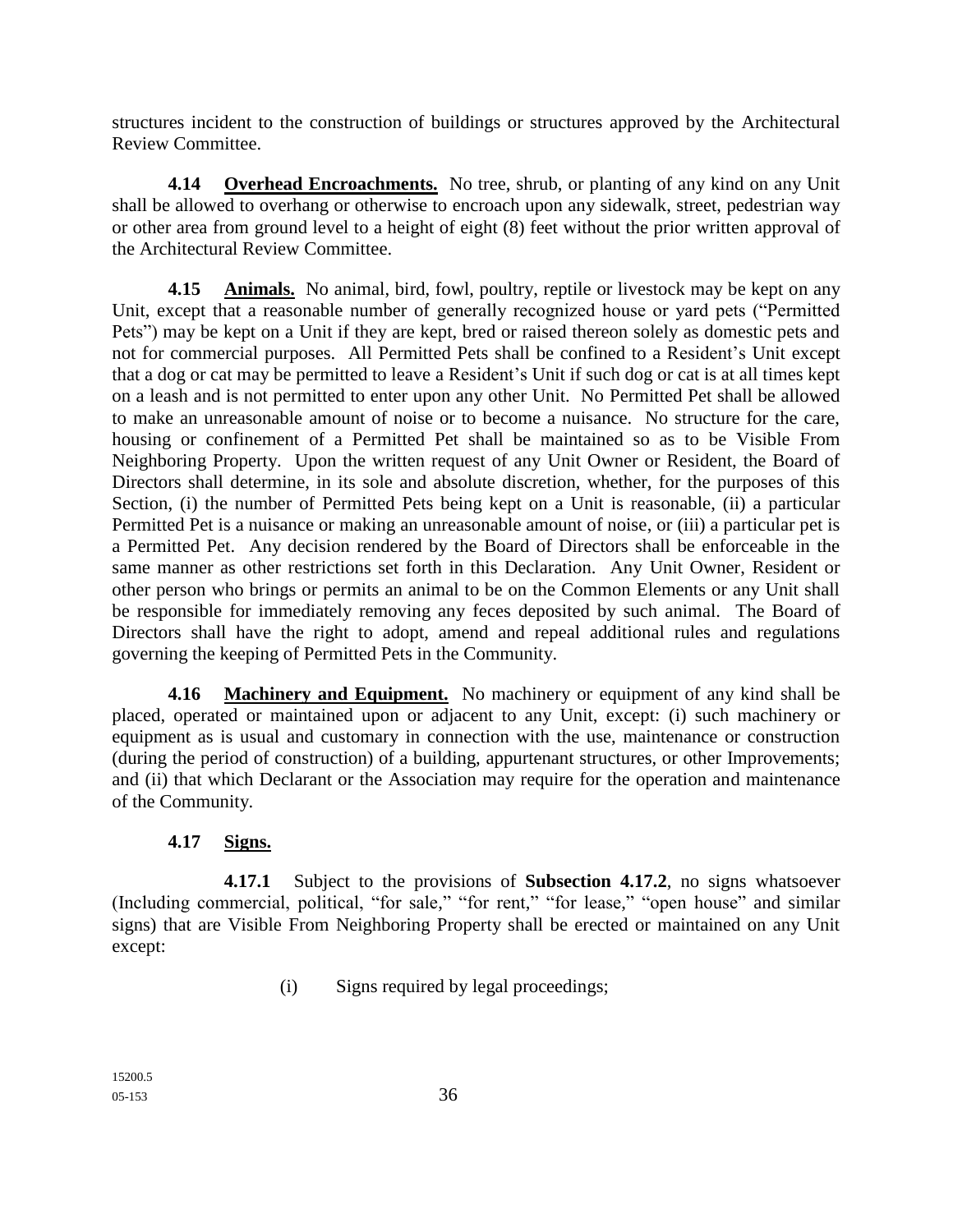(ii) Signs that, by law, cannot be prohibited, provided that the Architectural Review Committee reserves the right to disallow and/or regulate the size and number of any such signs to the extent permitted by law;

(iii) Residence identification signs provided the size, color, content and location of such signs have been approved in writing by the Architectural Review Committee; and

Guidelines.

(iv) Signs that may be permitted in accordance with the Design

**4.17.2** So long as the Declarant owns any property described on **Exhibit A** or **Exhibit B**, "for sale," "for rent," "for lease" and "open house" signs are prohibited. When Declarant no longer owns any property described on **Exhibit A** or **Exhibit B**, the Board of Directors shall have the authority, but not the obligation, to permit such signs, and if so permitted, the Architectural Review Committee shall have the right to prescribe within the Design Guidelines the size, materials, color and format of such signs.

**4.18 Restriction on Further Subdivision, Property Restrictions and Rezoning.** No Unit shall be further subdivided or separated into smaller units or parcels by any Unit Owner, no portion less than all of any such Unit shall be conveyed or transferred by any Unit Owner and two or more Units shall not be combined into fewer Units than originally shown on a Plat without the prior written approval of the Architectural Review Committee. If two or more Units are combined into fewer Units than as originally shown on a Plat pursuant to the prior written approval of the Architectural Review Committee and the approval of any governmental authority that may be required, the provisions of **Article 6** and **Article 7** of this Declaration shall apply to such Units as originally shown on the Plat, and no diminution of voting rights or decrease in Assessments shall be applicable to the Units so combined. No Person other than Declarant shall subject any Unit to any type of timesharing, fraction-sharing or similar program whereby the right to exclusive use of the Unit rotates among members of the program on a fixed or floating time schedule over a period of time. No further covenants, conditions, restrictions or easements shall be Recorded by any Unit Owner or other Person against any Unit without the provisions thereof having been first approved in writing by the Architectural Review Committee. No application for rezoning, variances or use permits pertaining to any Unit shall be filed with any governmental authority by any Person unless the application has been approved by the Architectural Review Committee and the proposed use otherwise complies with this Declaration. The provisions of this Section do not apply to, and approval of the Architectural Review Committee shall not be required for, any actions made by, or on behalf of, the Declarant.

**4.19 Trucks, Trailers, Campers and Boats.** No truck, mobile home, travel trailer, tent trailer, trailer, camper shell, detached camper, recreational vehicle, boat, boat trailer, or other similar equipment or vehicle may be parked, maintained, constructed, reconstructed or repaired on any Unit or Common Element or on any street so as to be Visible From Neighboring Property without the prior written approval of the Architectural Review Committee, except for (i) vehicles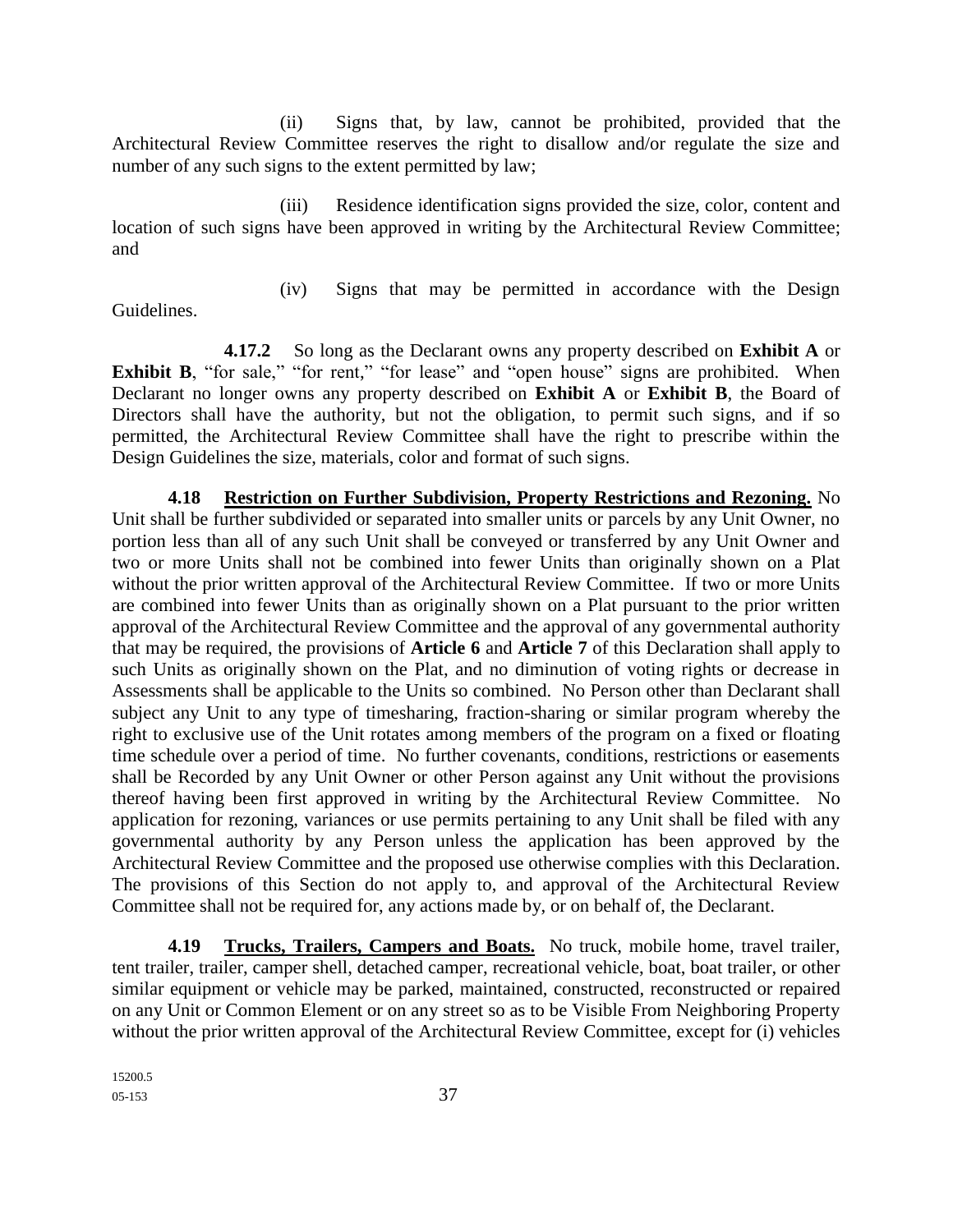that cannot be prohibited from parking on a driveway or street by applicable law; (ii) the temporary parking of a recreational vehicle, mobile home, travel trailer, tent trailer, trailer, camper shell, detached camper, boat, boat trailer or other similar recreational equipment on the concrete driveway of a Unit or on a street for a period of not more than twenty-four (24) hours within any seven (7) day period for the purpose of loading, unloading and cleaning; (iii) temporary construction trailers or facilities maintained during, and used exclusively in connection with, the construction of any Improvement approved by the Architectural Review Committee; (iv) boats and similar recreational vehicles parked in garages on Units so long as such vehicles are in good operating condition and appearance and are not under repair; (v) contractor and delivery vehicles temporarily parked in the street for loading, unloading and performing work on Units; and (vi) motor vehicles not exceeding seven (7) feet in height and twenty-two (22) feet in length that are not used for commercial purposes and that do not display any commercial name, telephone number or message of any kind and that are parked in the garage or on the concrete driveway situated on a Unit, provided that such vehicles shall not be parked in such a manner as to block the sidewalks or impede pedestrian traffic in any way.

### **4.20 Motor Vehicles.**

**4.20.1** Except for emergency vehicle repairs, no automobile or other motor vehicle shall be constructed, reconstructed or repaired upon a Unit or other property in the Community, and no inoperable vehicle may be stored or parked on any such Unit so as to be Visible From Neighboring Property or to be visible from any Common Element or any street.

**4.20.2** No unlicensed vehicle, and no dirt bike, motor scooter, all-terrain, offroad or other similar loud mechanized vehicle shall be parked, maintained or operated on any portion of the Community, except such vehicles may be parked in garages of Units. This restriction shall not prohibit any type of licensed motor scooter or similar vehicle from being operated in the Community if it is electrically powered or is equipped with a muffler that minimizes noise.

**4.20.3** No automobile or other motor vehicle shall be parked on any road or street in the Community, except for (i) vehicles that cannot be prohibited from parking on a road or street by applicable law; (ii) automobiles or motor vehicles of guests of Unit Owners and Residents that may be parked on a street in the Community, and (iii) automobiles or motor vehicles that may be parked on a street in the Community pursuant to **Subsection 3.10.5**. Except for temporary parking as permitted in **Section 4.19**, the parking of any vehicle on any street in the Community by a Unit Owner or a Resident is prohibited. No automobile or other motor vehicle shall be parked on any Unit except on the concrete driveway or in the garage or carport as originally installed as part of the Dwelling or as approved by the Architectural Review Committee.

**4.20.4** Any Unit Owner or Resident desiring to operate or maintain a golf cart within the Community shall obtain and maintain a valid permit from the State of Nevada for such golf cart. The Board of Directors shall be entitled to establish additional rules and regulations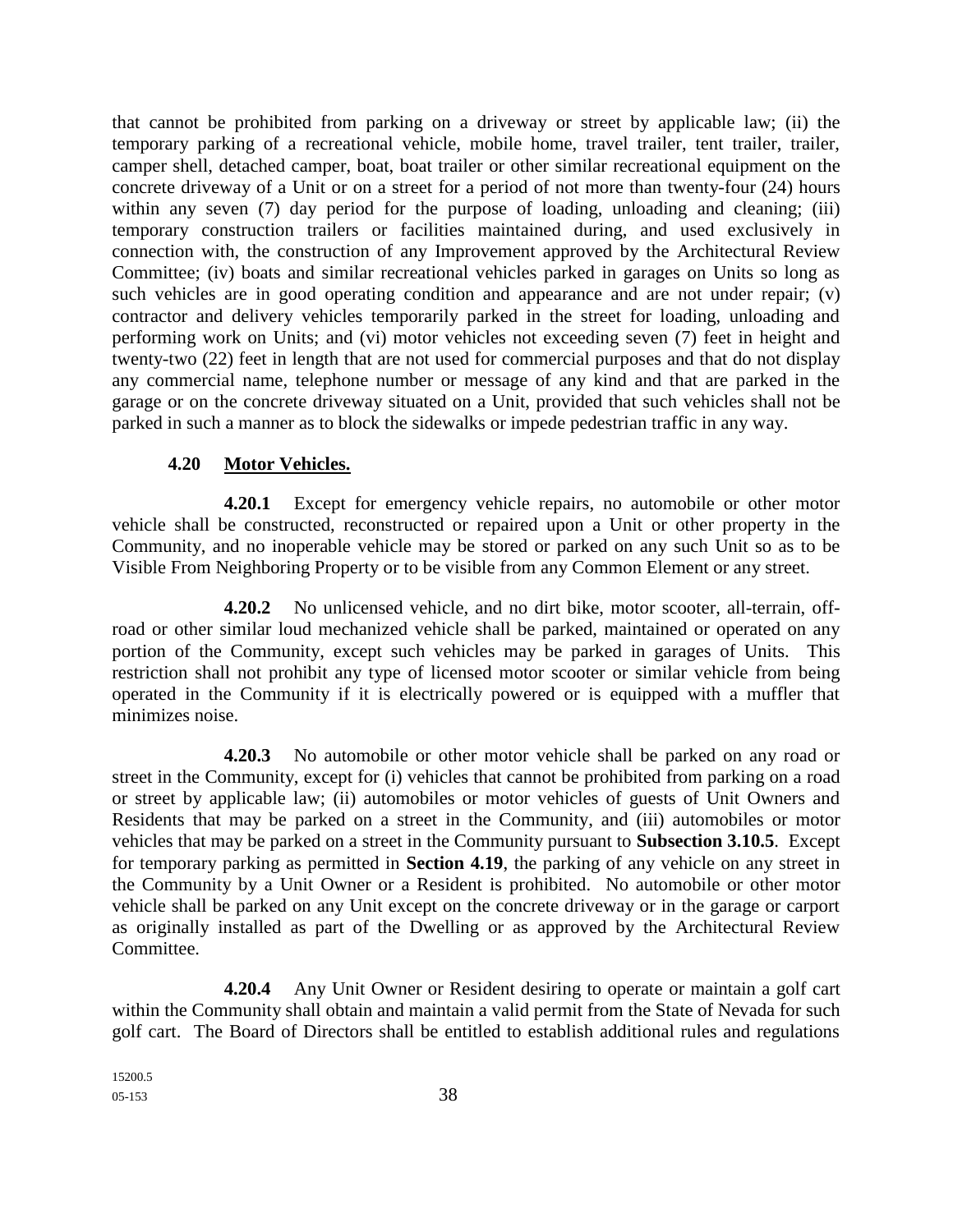governing golf carts, Including equipment required to be installed on golf carts in addition to equipment required by law. A Unit Owner or Resident shall not park or store a golf cart on any portion of his Unit except in the garage.

**4.20.5** The Board of Directors shall have the right to establish additional rules and regulations governing the parking and operation of motor vehicles within the Community.

**4.21 Towing of Vehicles.** Upon compliance with applicable law, the Board of Directors shall have the right to have any truck, mobile home, travel trailer, tent trailer, trailer, camper shell, detached camper, recreational vehicle, boat, boat trailer or similar equipment or vehicle or any automobile, motorcycle, motorbike, or other motor vehicle that is parked, kept, maintained, constructed, reconstructed or repaired in violation of the Governing Documents towed away at the sole cost and expense of the owner of the vehicle or equipment. Any expense incurred by the Association in connection with the towing of any vehicle or equipment shall be paid to the Association upon demand by the owner of the vehicle or equipment. If the vehicle or equipment is owned by a Unit Owner, any amounts payable to the Association shall be secured by the Assessment Lien, and the Association may enforce collection of such amounts in the same manner provided for in the Declaration for the collection of Assessments.

**4.22 Drainage.** No Dwelling, structure, building, landscaping, fence, wall or other Improvement shall be constructed, installed, placed or maintained in any manner that would obstruct, interfere with or change the direction or flow of water in accordance with the drainage plans for the Community, or any part thereof, or for any Unit as shown on the drainage plans on file with the county or municipality in which the Community is located.

**4.23 Golf Ball Restriction; Entry Onto Golf Course.** No Unit Owner, Resident or the guests of either shall hit golf balls from any Unit onto the Golf Course. Unit Owners and Residents shall not enter upon the Golf Course, Including driving any golf cart onto the cart paths or any other area of the Golf Course, for any purpose except as a customer/patron of the Golf Course, subject to all rules and regulations established by the Golf Course Owner, Including all policies relating to fees, reservation of tee times and other operating rules and procedures. Unit Owners and Residents shall not permit any pets to enter the Golf Course at any time.

**4.24 Sight Zone Area Restrictions.** The maximum height of any and all Improvements (Including landscaping) within any "Sight Zone Area Easement," as set forth on a Plat, shall be restricted to a maximum height of twenty-four (24) inches, or as current City standards require from time to time. If any Improvement located within a Sight Zone Area Easement exceeds the maximum height permitted by the City, the Association shall be entitled to exercise its easement rights set forth in **Section 3.12** of this Declaration.

**4.25 Special Restrictions for Swimming Pools.** No swimming pool or spa shall be constructed or installed without the prior written consent of the Architectural Review Committee. Any swimming pool or spa that is proposed to be constructed within a rear yard where retaining walls have been constructed by Declarant on or adjacent to the Unit shall submit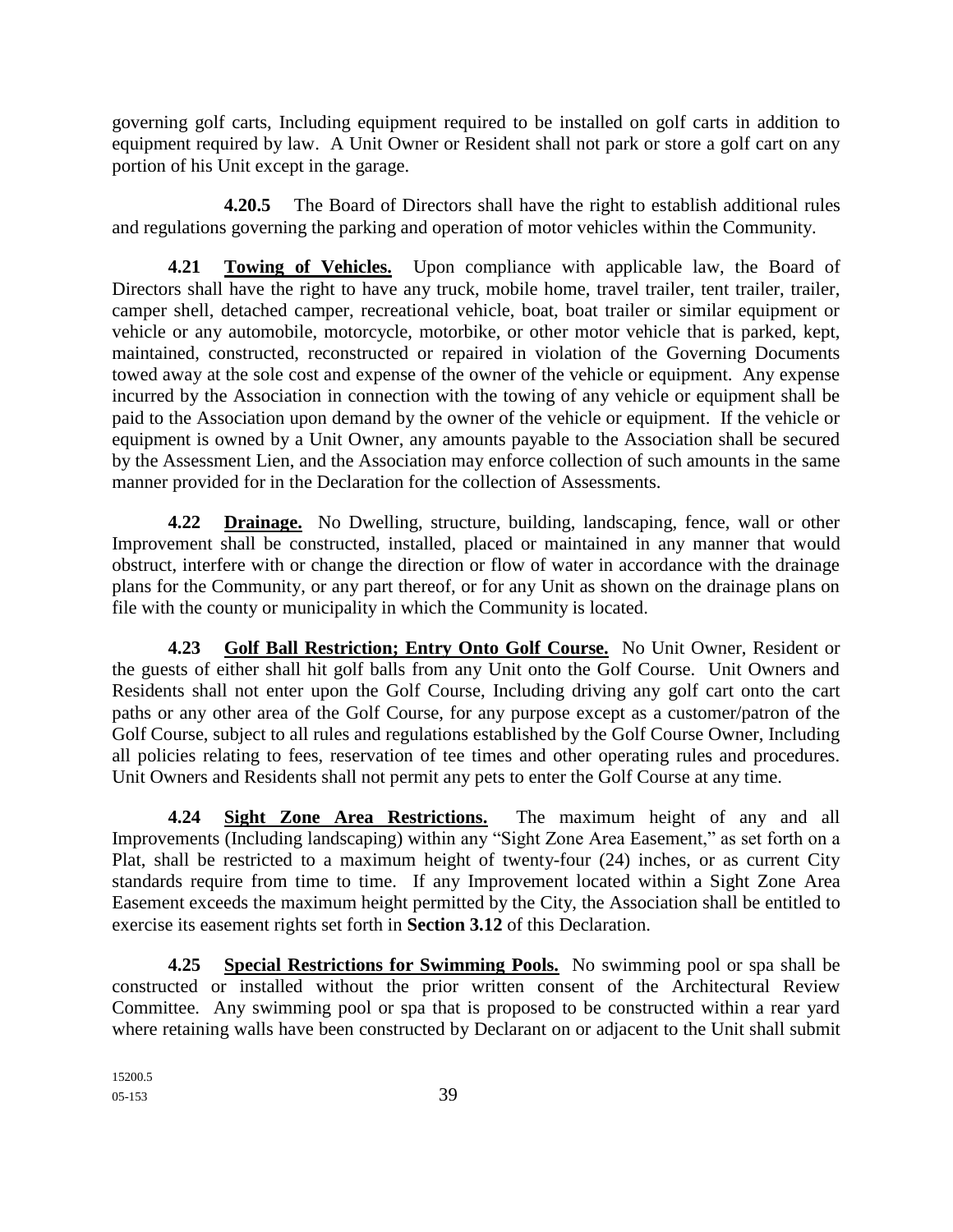to the Architectural Review Committee a letter from a structural engineer licensed in Nevada certifying that the proposed swimming pool or spa has been designed to maintain the structural integrity of the walls of the swimming pool or spa and that such design will not place any lateral loads onto the retaining walls constructed on or adjacent to the Unit. A Unit Owner shall be responsible for any damage resulting from the construction of a swimming pool or spa in the rear yard of such Unit Owner's Unit. Neither the Declarant Parties, the Association (Including the Architectural Review Committee), nor any director, officer, agent, member or employee of any of the foregoing, shall be liable to any Unit Owner or Resident for any claims or damages resulting, directly or indirectly, from the construction and existence of a swimming pool or spa in a rear yard.

**4.26 Garages.** Garages shall be used only for the parking of vehicles and shall not be used or converted for living or recreational activities without the prior written approval of the Architectural Review Committee. Except for detached garages that are a part of Declarant's initial construction of the Community, detached garages are prohibited. Garages may be used for the storage of material so long as the storage of material does not result in inadequate parking for the motor vehicles of the Residents of a Unit. Garage doors shall remain closed at all times except when entering and exiting the garage and for a reasonable length of time during daytime hours while performing regular home maintenance activities.

**4.27 Outdoor Fires.** Outdoor cooking and outdoor fires shall be permitted only in devices prescribed in the Design Guidelines or as otherwise approved by the Architectural Review Committee.

**4.28 Window Coverings.** No window that would be Visible From Neighboring Property shall at any time be covered with aluminum foil, bed sheets, newspapers or any other like materials. No reflective materials shall be installed or used on any Improvement without the prior written consent of the Architectural Review Committee.

**4.29 Insurance Rates; Violation of Law.** No Unit Owner or Resident shall permit anything to be done or kept in or upon a Unit that will result in the cancellation or increase in premium, or reduction in coverage, of insurance maintained by any Unit Owner or the Association or that would be in violation of any law.

**4.30 Rooftop Air Conditioners and Evaporative Coolers Prohibited.** No air conditioning units, evaporative coolers or appurtenant equipment may be mounted, installed or maintained in any window or on the roof of any Dwelling or other building so as to be Visible From Neighboring Property without the prior written consent of the Architectural Review Committee.

**4.31 Rooftop Decks and Balconies Prohibited.** No rooftop decks and no balconies may be constructed or installed on any Dwelling or other building.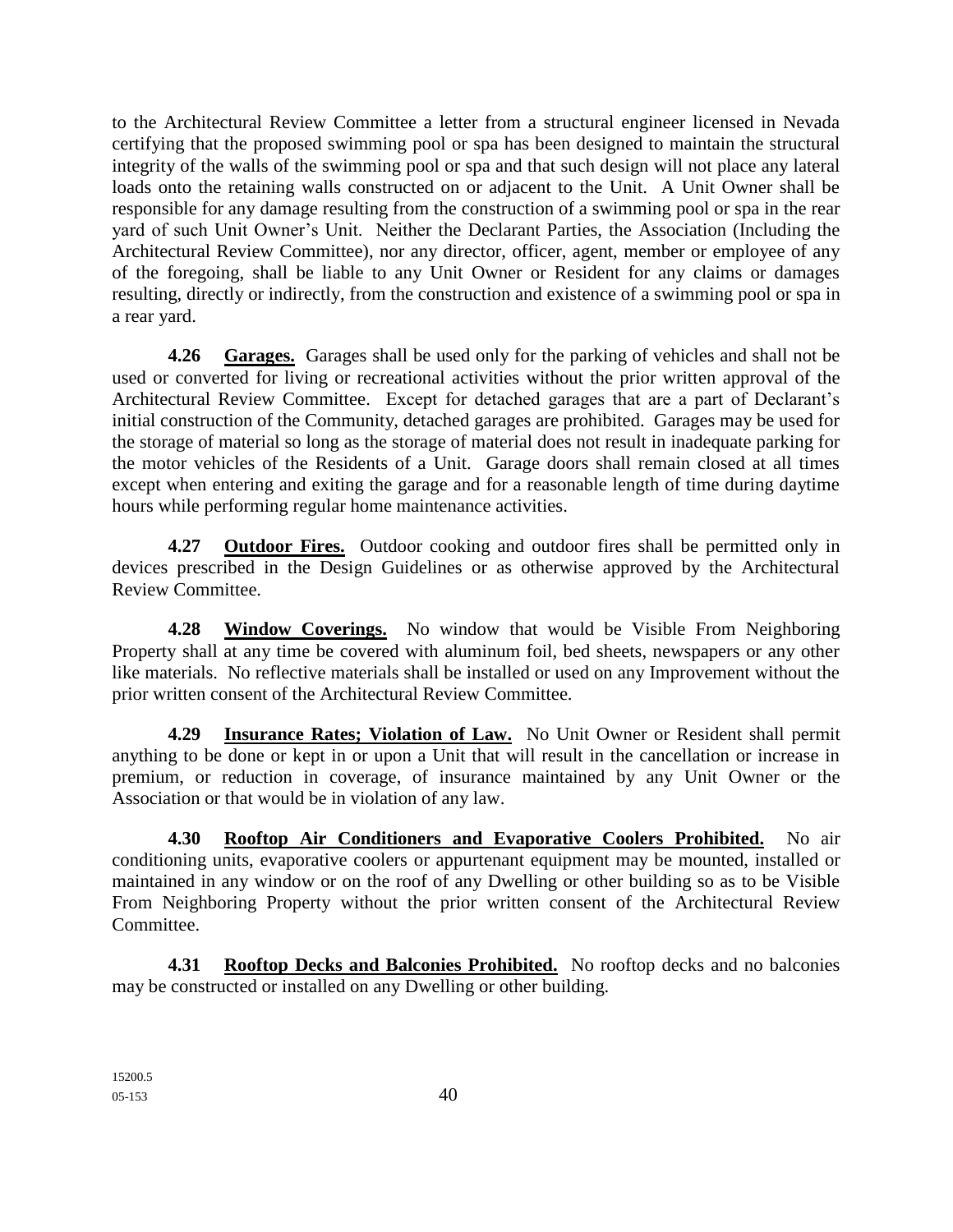**4.32 Patio Use Restrictions.** Any patio Visible From Neighboring Property shall be used only for recreational purposes and for outdoor patio furniture. No storage of any kind, Including garbage cans or parking of golf carts, is allowed under any conditions.

**4.33 Storage Structures; Storage of Materials.** Storage buildings, sheds and other structures for the purpose of storage are prohibited. Storage of furniture, fixtures, appliances, machinery, equipment or other similar items is prohibited on any portion of a Unit that is Visible From Neighboring Property.

**4.34 Sports Equipment; Play Structures.** No basketball hoop or backboard, jungle gym, play equipment, sports court or other sports apparatus, whether temporary or permanent, shall be constructed, erected or maintained on any Unit without the prior written approval of the Architectural Review Committee.

**4.35 Exterior Lighting.** Any lights installed on a Unit shall comply with the applicable governmental ordinances, provided that no spotlights, flood lights or other high intensity lighting shall be placed or utilized upon any Unit that in any manner will allow light to be directed or reflected unreasonably upon any other Unit or Common Element or Master Common Element.

**4.36 Flag Displays.** No flags shall be displayed or maintained on any Unit without the prior written approval of the Architectural Review Committee unless (i) applicable law prohibits the requirement for review and approval by the Architectural Review Committee, or (ii) the Design Guidelines permit display of the flag without such review and approval. Even though a Unit Owner may not be required to obtain written approval from the Architectural Review Committee for the display of a flag, a Unit Owner is required to comply with the Design Guidelines to the extent that the Design Guidelines set forth guidelines, standards and procedures applicable to the display of flags. Failure by a Unit Owner to comply with the Design Guidelines with respect to flag display shall be deemed a violation of this Declaration in the same manner as if a Unit Owner had not obtained the prior written approval from the Architectural Review Committee for display of a flag that does require prior written approval.

## **4.37 Leasing.**

**4.37.1** Except as provided in **Subsection 3.4.6** of this Declaration, a Unit may be leased to a lessee from time to time by a Unit Owner provided that each of the following conditions is satisfied:

(i) A Unit (except for a Multi-Family Unit) may be leased only in its entirety. No fraction or portion of a Unit or Dwelling may be leased, except that Apartments in Multi-Family Units may be leased separately.

(ii) The lease or rental agreement must be in writing and for a term not less than six (6) months.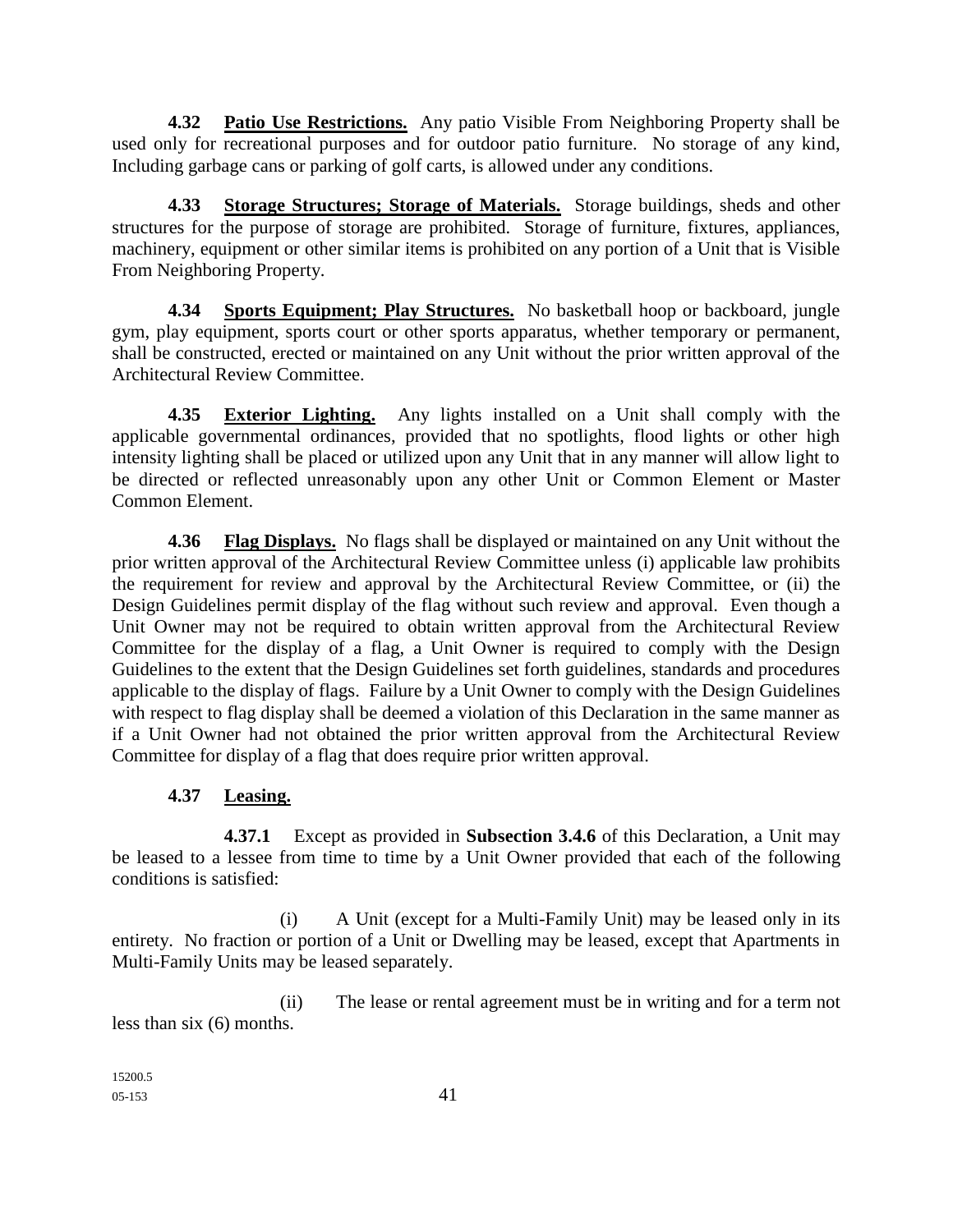(iii) The Residents of the Unit under the lease shall satisfy the "housing for older persons" restrictions set forth in **Section 4.3** of this Declaration and any rule or regulation adopted by the Board of Directors with respect thereto.

(iv) The lease or rental agreement must contain a provision that the lease or rental agreement is subject to this Declaration and all other Governing Documents and that any violation of any of the foregoing shall be a default under the lease or rental agreement.

(v) Within ten (10) days after execution of a lease or rental agreement, the Unit Owner shall provide the Association with (a) a fully executed copy of the lease, (b) the names of the lessees and each person who will reside in the Dwelling, (c) the address and telephone number of the Unit Owner, and (d) any additional information as may be required by the Board of Directors.

(vi) The Unit Owner shall make available to the lessee copies of all Governing Documents.

**4.37.2** Any Unit Owner that leases or rents a Unit shall keep the Association informed at all times of the Unit Owner's address and telephone number. Any lease or rental agreement shall be subject to the Governing Documents, and any breach of the Governing Documents shall constitute a default under the lease or rental agreement, regardless of whether it so provides in the lease or rental agreement. If any lessee breaches any restriction contained in the Governing Documents, the Unit Owner, upon demand by the Association, immediately shall take such actions as may be necessary to correct the breach, Including, if necessary, eviction of the lessee. Notwithstanding the foregoing, the Association shall have all rights and remedies provided for under this Declaration and all other Governing Documents. The Association may impose a reasonable fee for the administrative costs associated with lease or rental agreements.

**4.38 Restrictions Imposed by Master Governing Documents; Obligation to Obtain Approvals.** Unless otherwise set forth in this **Article 4**, wherever this **Article 4** requires the approval or consent of the Board of Directors or the Architectural Review Committee, such approval or consent shall not be deemed the approval or consent of the Master Association or the Master Declarant. Each Unit Owner acknowledges that the Master Governing Documents may require the approval or consent of the Master Association or the Master Declarant for certain actions, and that such approval or consent required by the Master Governing Documents shall be required in addition to any approval or consent obtained from the Association or the Declarant.

**4.39 Variances; Diminution of Restrictions.** The Architectural Review Committee or Board of Directors, as applicable, may, at the respective option of each and in extenuating circumstances, grant variances from the restrictions set forth in this **Article 4** (except for the restrictions set forth in **Section 4.38**) if the Architectural Review Committee or the Board of Directors, as applicable, determines in its discretion that: (i) a restriction would create an unreasonable hardship or burden on a Unit Owner or Resident or a change of circumstances since the Recordation of this Declaration has rendered such restriction obsolete; and (ii) the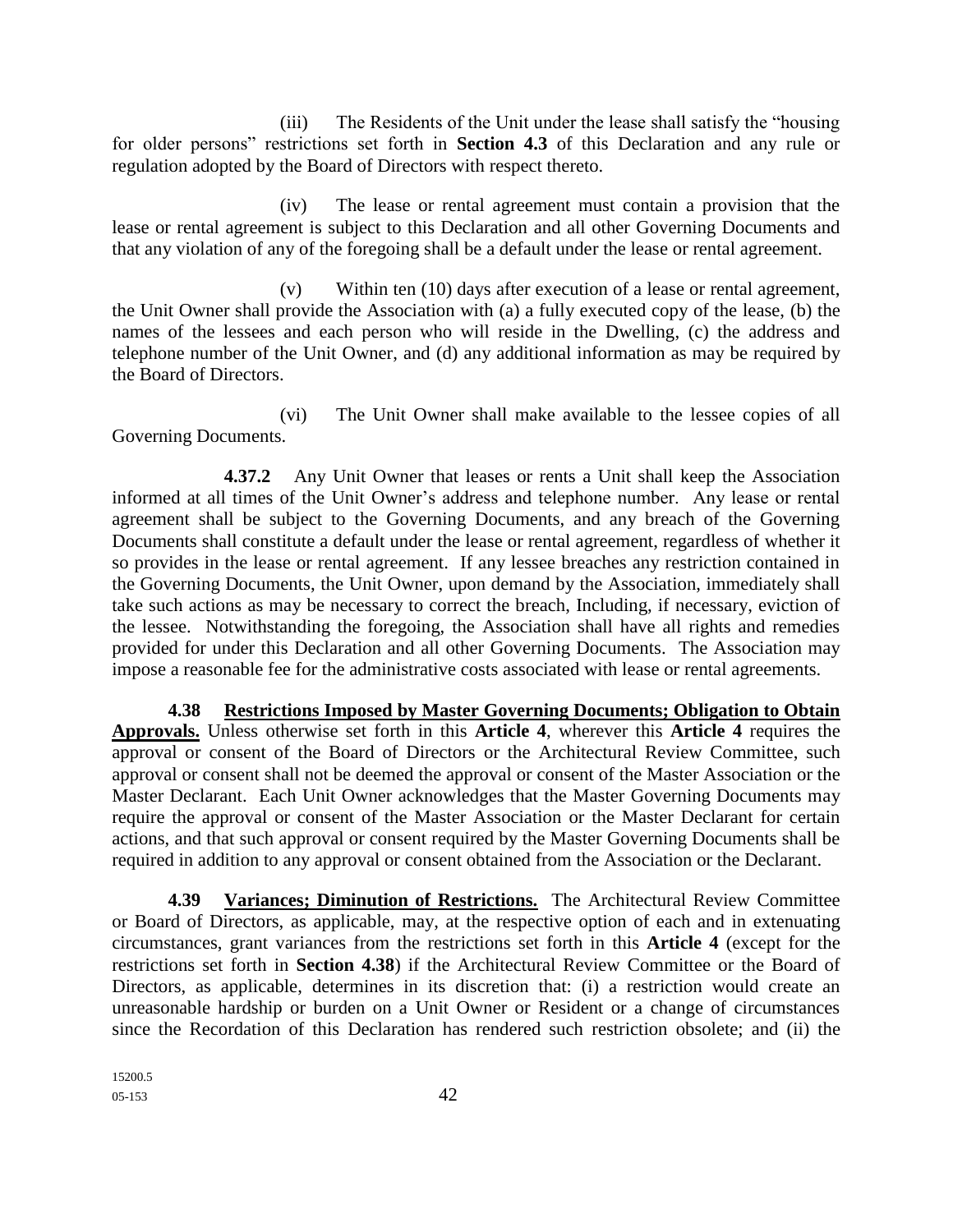activity permitted under the variance will not have any substantial adverse effect on the Unit Owners and Residents and is consistent with the high quality of life intended for Residents of the Community. Notwithstanding the foregoing, the Architectural Review Committee and the Board of Directors shall not grant variances permitting uses that (a) are not consistent with applicable law or the Master Governing Documents, or (b) would jeopardize the Community's status as "housing for older persons" under the Fair Housing Act. If any restriction set forth in this **Article 4** is adjudged or deemed to be invalid or unenforceable as written by reason of any federal, state or local law, ordinance, rule or regulation, then a court or the Board of Directors, as applicable, may interpret, construe, rewrite or revise such restriction to the fullest extent allowed by law so as to make such restriction valid and enforceable. Such modification shall not serve to extinguish any restriction not adjudged or deemed to be unenforceable. Upon expiration of the Period of Declarant Control and for so long as the Declarant owns any property described on **Exhibit A** or **Exhibit B**, any variance granted by the Architectural Review Committee or the Board of Directors shall be subject to review and approval by the Declarant, to the extent permitted by Nevada law.

#### **ARTICLE 5 MAINTENANCE AND REPAIR**

#### **5.1 Duties of the Association.**

**5.1.1** Unless otherwise provided in a Supplemental Declaration, the Association shall maintain, repair and replace all Areas of Common Responsibility. The cost of all such maintenance, repairs and replacements shall be a Common Expense and shall be paid for by the Association. The Board of Directors shall be the sole judge as to the appropriate maintenance of the Areas of Common Responsibility, and all Unit Owners shall cooperate with the Board of Directors in any way required by the Board of Directors in order for the Board of Directors to fulfill its obligations under this Section. Notwithstanding anything contained in this Section or otherwise set forth in this Declaration to the contrary, the Areas of Common Responsibility shall be maintained, repaired and replaced by the Association in compliance with all laws, statutes, ordinances, regulations and standards, Including (i) the provisions of the Development Agreement, Including the Environmental Development Plan attached thereto, and (ii) the terms and conditions of other permits and approvals issued to Declarant, Including the U.S. Army Corps of Engineers 404 Permit, the Nevada Department of Environmental Protection 401 Water Quality Certification and the U.S. Fish and Wildlife protocols, as any such provisions, terms and conditions may be applicable to portions of the Areas of Common Responsibility.

**5.1.2** The Association shall be responsible for the operation, maintenance, repair and replacement of all private sewer lines and storm drain pipes and related facilities (Including drainage swales) that have not been accepted for maintenance by the City or any other governmental agency or private utility company (the "Private Sewer and Storm Drain Facilities") located within (i) property that is or will become a Common Element, (ii) Golf Course Property, and (iii) Master Common Elements, provided that the Private Sewer and Storm Drain Facilities constructed and installed on Golf Course Property and/or Master Common Elements are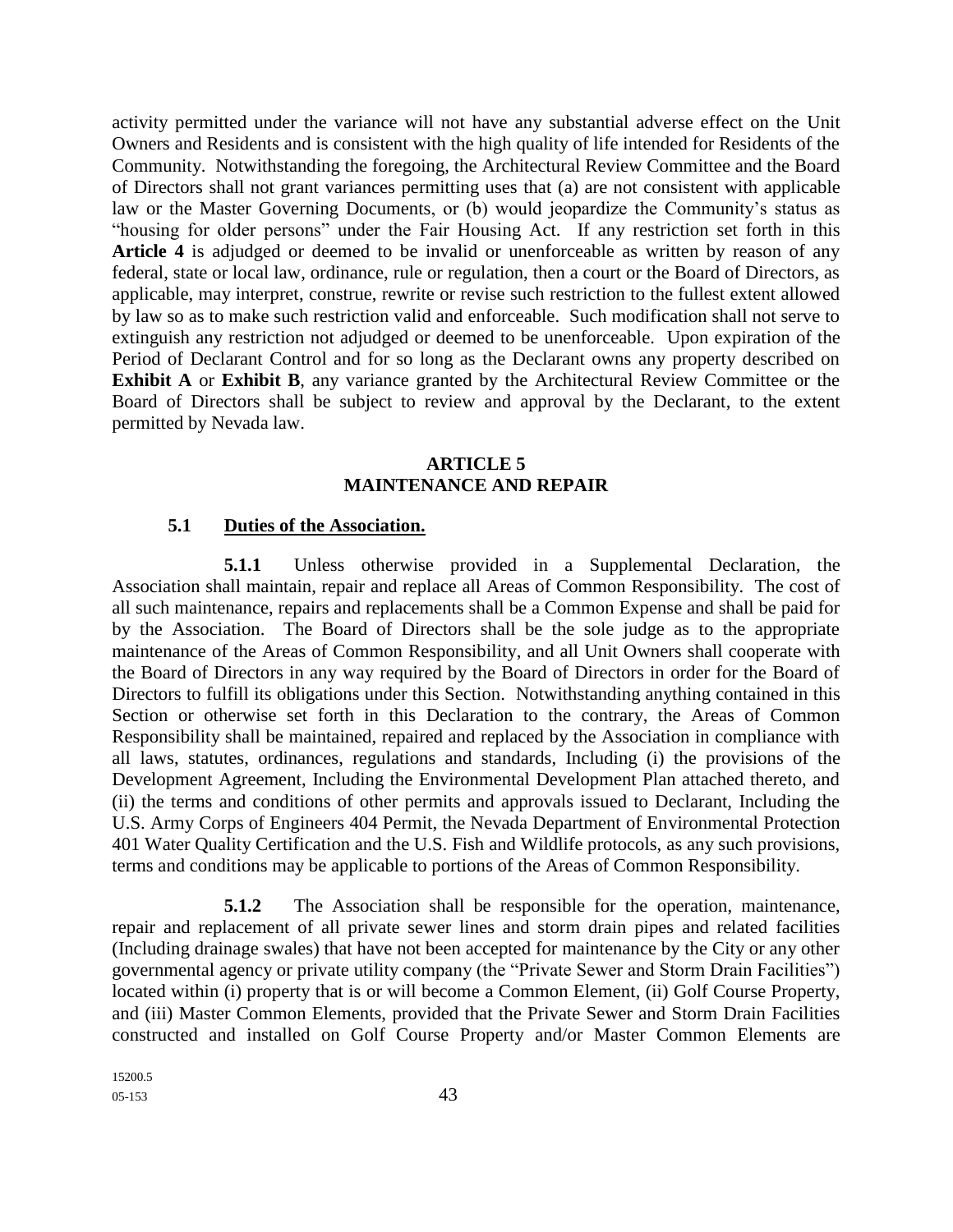constructed and installed primarily to serve the Community. The Association shall operate, maintain, repair and replace the Private Sewer and Storm Drain Facilities in compliance with all applicable federal, state and local laws, ordinances and regulations and, if required by law, shall contract with qualified persons or companies to manage, operate and maintain the Private Sewer and Storm Drain Facilities, Including the filing of all reports regarding the operation and maintenance of the Private Sewer and Storm Drain Facilities as may be required by federal, state or local laws, ordinances and or regulations. Notwithstanding anything contained in the Governing Documents to the contrary, and to the extent permitted by Nevada law, if the Community is terminated as provided for in the Act and/or the Association is dissolved in accordance with the Articles and Nevada law, the Common Elements on which the Private Sewer and Storm Drain Facilities are constructed shall be granted, conveyed or assigned to another nonprofit corporation, association, trust or other organization to be devoted to such similar purpose, and it shall be the obligation of the Unit Owners to assure that the governing documents for such new entity provides for the assumption by the new entity of the responsibilities set forth in this **Subsection 5.1.2**.

## **5.2 Duties of Unit Owners.**

**5.2.1** Each Unit Owner shall maintain, repair and replace, at such Unit Owner's expense, (i) all portions of such Unit Owner's Unit, (ii) all Improvements situated on the Unit, and (iii) any landscaping located between the boundary of the Unit and the pavement of a street, except for any portion of the Unit that is an Area of Common Responsibility. The foregoing Improvements shall be maintained in good condition and repair and in accordance with the Maintenance Standard. All grass, hedges, shrubs, vines and plants shall be irrigated, mowed, trimmed and cut at regular intervals so as to be maintained in a neat and attractive manner. Trees, shrubs, vines, plants and grass that die shall be promptly replaced with living foliage of like kind, unless different foliage is approved by the Architectural Review Committee. No yard equipment, wood piles or storage areas may be maintained so as to be Visible From Neighboring Property.

**5.2.2** Each Unit Owner shall be liable to the Association for any damage to the Areas of Common Responsibility or for any damage to the Improvements on Units for which the Association has responsibility to maintain, if any, that results from the negligence or willful conduct of the Unit Owner. Without limiting the generality of the foregoing, each Unit Owner shall specifically be responsible for any damage caused to sidewalks along private streets by acts of the Unit Owner or Residents of the Unit or by any contractor or other licensee of the Unit Owner. The cost to the Association of any repair, maintenance or replacements caused by the act of a Unit Owner, the Residents of a Unit or by any contractor or other licensee of the Unit Owner shall be paid by the Unit Owner, upon demand, to the Association. The Association may enforce collection of any such amounts in the same manner and to the same extent as provided for in this Declaration for the collection of Assessments.

**5.3 Unit Owner's Failure to Maintain.** If a Unit Owner fails to maintain his Unit in good condition and repair and in accordance with the Maintenance Standard as required by this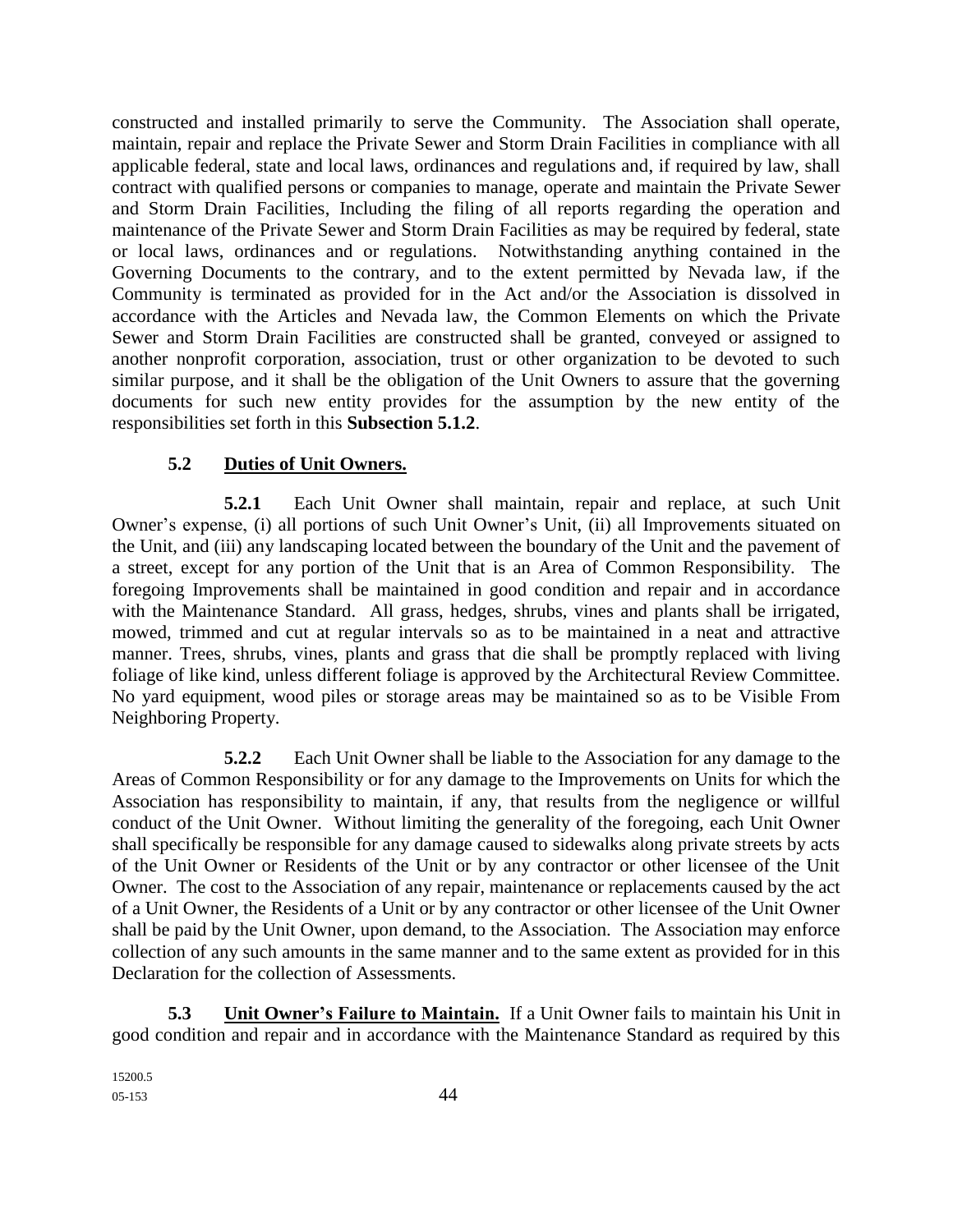Declaration; or if any portion of a Unit is so maintained as to present a nuisance or as to substantially detract from the appearance or quality of the surrounding Units or other areas of the Community that are substantially affected thereby or related thereto; or if any portion of a Unit is being used in a manner that violates this Declaration; or if a Unit Owner is failing to perform any of his obligations under the Governing Documents, the Association may make a finding to such effect, specifying the particular condition or conditions that exist, and give notice to the offending Unit Owner that corrective action is required to be taken within fifteen (15) days after such notice is sent to the Unit Owner. If the required maintenance, repair or replacement has not been performed within such fifteen-day period of time, the Board of Directors shall be authorized and empowered, but shall not be obligated, to cause such maintenance, repair or replacement to be performed at the Unit Owner's cost. The cost of any such maintenance, repair or replacement shall be assessed against the nonperforming Unit Owner pursuant to **Subsection 7.3.3** of this Declaration, shall be payable upon demand by the Association and shall be secured by the Assessment Lien.

**5.4 Common Fences.** The rights and duties of Unit Owners of Units with respect to common walls or fences (hereinafter, a "fence") shall be as provided in this **Section 5.4**, subject to any contrary or additional provisions contained in a Supplemental Declaration.

**5.4.1** The Unit Owners of contiguous Units who have a common fence shall both equally have the right to use such fence provided that the use by one Unit Owner does not interfere with the use and enjoyment of the fence by the other Unit Owner.

**5.4.2** The adjoining Unit Owners shall each have the right to perform any necessary maintenance, repair or replacement of the common fence and the cost of such maintenance, repair or replacement shall be shared equally by the adjoining Unit Owners except as otherwise provided in this Section; provided, however, that if a Unit Owner elects to paint and/or stucco the side of the fence that faces his Unit, the Unit Owner shall be solely responsible for the cost thereof.

**5.4.3** If a common fence is damaged or destroyed through the act of a Unit Owner, his agents, tenants, licensees, guests or family, it shall be the obligation of such Unit Owner to rebuild and repair the common fence without cost to the adjoining Unit Owner(s).

**5.4.4** If a common fence is damaged or destroyed by some cause other than the act of one of the adjoining Unit Owners, his agents, tenants, licensees, guests or family (Including ordinary wear and tear and deterioration from lapse of time), then all adjoining Unit Owners shall rebuild or repair the common fence at their joint and equal expense.

**5.4.5** The right of any Unit Owner to contribution from any other Unit Owner under this Section shall be appurtenant to the land and shall pass to such Unit Owner's successors in title.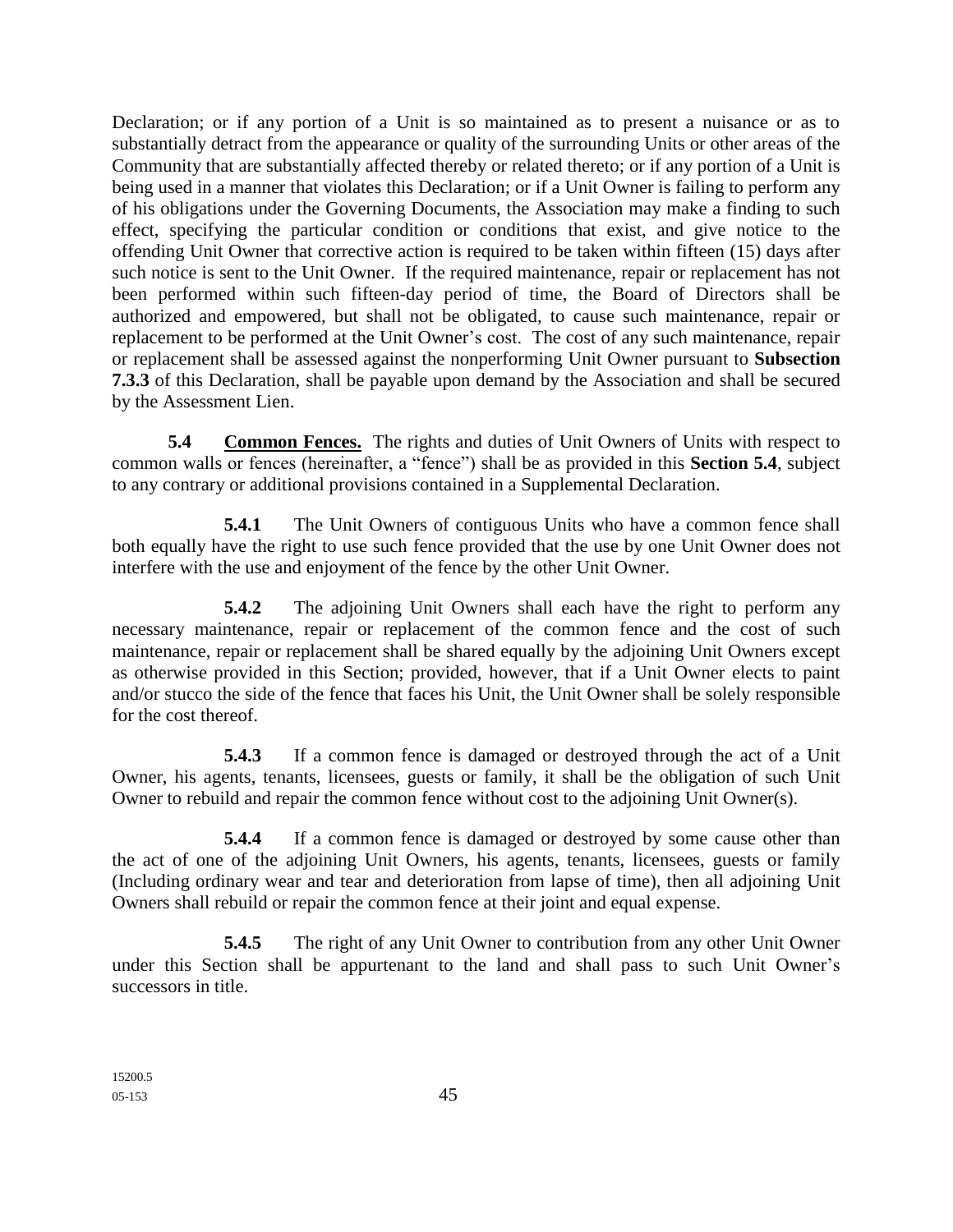**5.4.6** In addition to meeting the other requirements of this Declaration and of any other building code or similar regulations or ordinances, any Unit Owner proposing to modify, make additions to or rebuild a common fence shall first obtain the written consent of the adjoining Unit Owner(s).

**5.4.7** If a common fence encroaches upon a Unit or the Common Elements, a valid easement for such encroachment and for the maintenance of the common fence shall and does exist in favor of the Unit Owners of the Units that share the common fence.

#### **5.5 Maintenance of Fences Other Than Common Fences.**

**5.5.1** Except for common fences and fences covered by **Subsections 5.5.2, 5.5.3, 5.5.4 and 5.5.7** below, and unless otherwise provided for in a Supplemental Declaration or the Master Declaration, fences located on a Unit shall be maintained, repaired and replaced by the Unit Owner. If a fence is located along a boundary line (but not on the boundary line) of a Unit and entry upon the adjacent Unit is necessary for the Unit Owner of the Unit upon which the fence is located to maintain, repair and replace the fence, an easement for such entry onto the adjacent Unit exists in favor of such Unit Owner. Any damage to a Unit resulting from the exercise of any easement right granted to a Unit Owner in this Section shall be promptly restored or repaired by, and at the expense of, the Unit Owner exercising the easement right.

**5.5.2** Any fence that is placed on or along the boundary line between a Unit and the Common Elements shall be maintained, repaired and replaced by the Unit Owner, except that the Association shall be responsible for the repair and maintenance of the surface of the fence that faces the Common Elements. The Association shall have no responsibility for any structural repair and maintenance that would require rebuilding all or a portion of any such fence. Notwithstanding the foregoing, if any such fence or portion thereof is a metal view fence, the Association shall maintain the entire metal view portion of the fence, and the Unit Owner shall pay to the Association, upon demand, one-half the cost of any such maintenance performed on the metal view portion of the fence. The Association may enforce collection of any such amounts in the same manner and to the same extent as provided for in this Declaration for the collection of Assessments. A perpetual, nonexclusive easement in favor of the applicable Unit Owner and the Association is hereby created on, over, under, through and across any such Unit and Common Element, to the extent reasonably necessary, for the purpose of the applicable Unit Owner and the Association maintaining, repairing and replacing any fences subject to this **Subsection 5.5.2**. If any fence described in this **Subsection 5.5.2** encroaches upon a Unit or the Common Elements, a valid easement for such encroachment and for the maintenance of the fence shall and does exist in favor of the Unit Owner or the Association, as applicable.

**5.5.3** Any fence that is placed on a corner Unit to separate a side or rear yard from the adjacent street, whether or not the fence is placed on the boundary line between the Unit and the street right-of-way or placed totally within the boundaries of a Unit, shall be maintained, repaired and replaced by the Unit Owner, except that the Association shall be responsible for the repair and maintenance of the surface of the fence that faces the street. The Association shall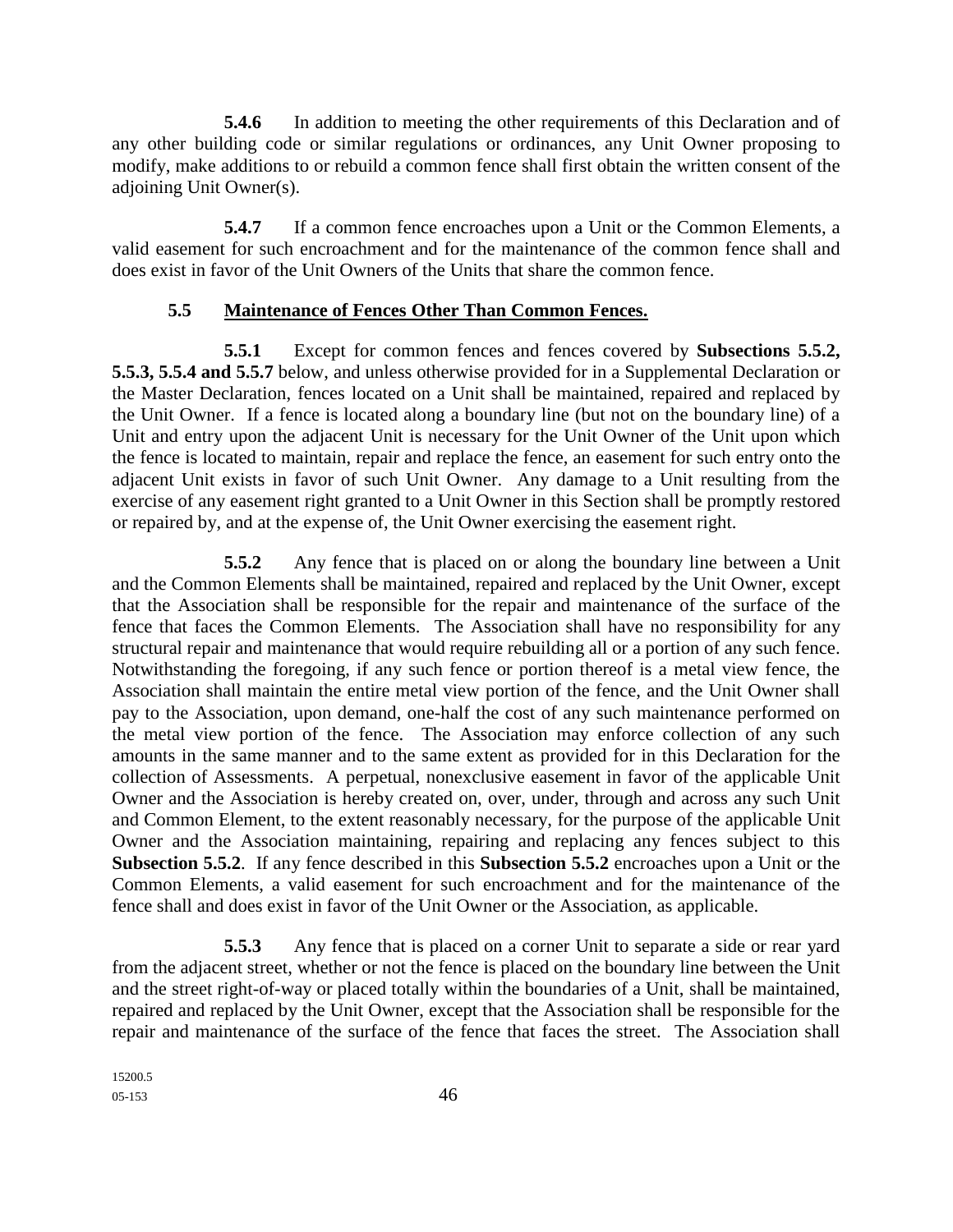have no responsibility for any structural repair and maintenance that would require rebuilding all or a portion of any such fence. Notwithstanding the foregoing, if any such fence or portion thereof is a metal view fence, the Association shall maintain the entire metal view portion of the fence, and the Unit Owner shall pay to the Association, upon demand, one-half the cost of any such maintenance performed on the metal view portion of the fence. The Association may enforce collection of any such amounts in the same manner and to the same extent as provided for in this Declaration for the collection of Assessments.

**5.5.4** Any fence that is placed on or along a boundary line between a Unit and property that is not a part of the Community ("Adjacent Property") shall be maintained, repaired and replaced by the Unit Owner, except that the Association shall be responsible for the repair and maintenance of the surface of the fence that faces the Adjacent Property. The Association shall have no responsibility for any structural repair and maintenance that would require rebuilding all or a portion of any such fence. Notwithstanding the foregoing, if any such fence or portion thereof is a metal view fence, the Association shall maintain the entire metal view portion of the fence, and the Unit Owner shall pay to the Association, upon demand, one-half the cost of any such maintenance performed on the metal view portion of the fence. The Association may enforce collection of any such amounts in the same manner and to the same extent as provided for in this Declaration for the collection of Assessments. A perpetual, nonexclusive easement in favor of the Association is hereby created on, over, under, through and across any such Unit, to the extent reasonably necessary, for the purpose of the Association maintaining, repairing and replacing any fences subject to this **Subsection 5.5.4**.The maintenance obligations to be performed by Unit Owners and the Association pursuant to this Subsection shall be subject to the applicable party obtaining an easement or other permission from the owner of the Adjacent Property prior to entering the Adjacent Property for maintenance purposes.

**5.5.5** Any fence that is placed on or along a boundary line between a Common Element and Adjacent Property shall be maintained, repaired and replaced by the Association, provided that such maintenance obligations shall be subject to the Association obtaining an easement or other permission from the owner of the Adjacent Property prior to entering the Adjacent Property for maintenance purposes.

**5.5.6** Any fence that is placed on or along the boundary line between a Common Element and the Golf Course shall be maintained, repaired and replaced by the Association.

**5.5.7** Any fence that is placed on or along the boundary line between a Unit and the Golf Course shall be maintained, repaired and replaced by the Unit Owner, except that the Association shall be responsible for the repair and maintenance of the surface of the fence that faces the Golf Course. The Association shall have no responsibility for any structural repair and maintenance that would require rebuilding all or a portion of any such fence. Notwithstanding the foregoing, if any such fence or portion thereof is a metal view fence, the Association shall maintain the entire metal view portion of the fence, and the Unit Owner shall pay to the Association, upon demand, one-half the cost of any such maintenance performed on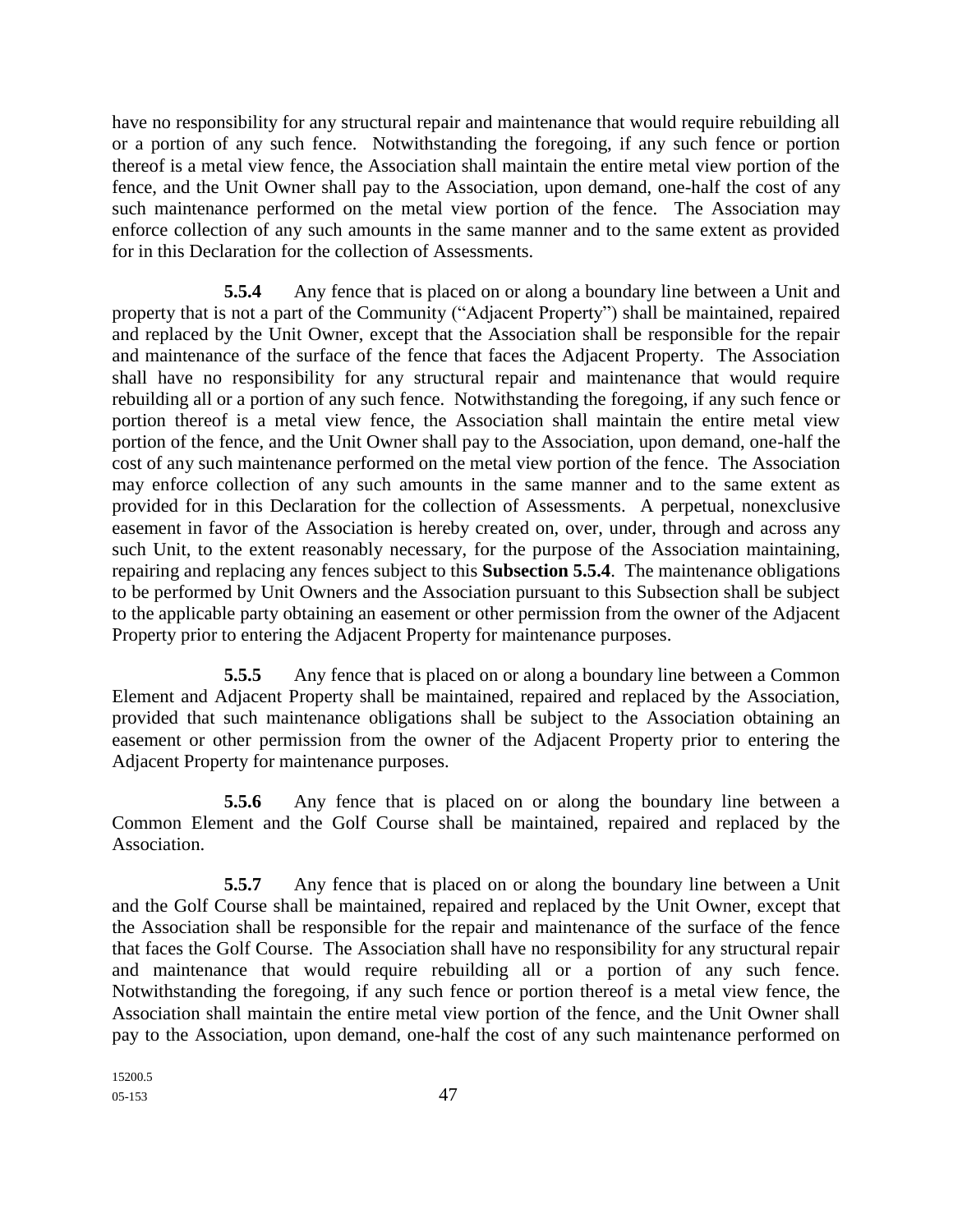the metal view portion of the fence. The Association may enforce collection of any such amounts in the same manner and to the same extent as provided for in this Declaration for the collection of Assessments. A perpetual, nonexclusive easement in favor of the Association is hereby created on, over, under, through and across any such Unit, to the extent reasonably necessary, for the purpose of the Association maintaining, repairing and replacing any fences subject to this **Subsection 5.5.7**.

**5.6 Maintenance of Retaining Walls.** Retaining walls are designed to support and retain soil. A Unit Owner shall not permit excess water to saturate the retained soil and shall maintain the Unit so that surface waters flow freely away from retaining walls. No grass or other heavily irrigated landscape materials may be installed within five (5) feet from retaining walls. Any landscaping within five (5) feet from a retaining wall shall be irrigated with a drip system. A Unit Owner shall take all corrective action necessary to immediately repair any leaking irrigation pipes and correct any excess irrigation of plant materials that may cause the soil to become saturated. Each Unit Owner shall be responsible for any damage to retaining walls resulting from the failure to comply with this **Section 5.6**.

**5.7 Installation of Landscaping.** Unless previously installed by the Declarant or a Builder, within ninety (90) days after acquiring a Unit from the Declarant or a Builder, each Unit Owner shall install trees, grass, plants or other landscaping Improvements (together with any sprinkler system or drip irrigation system sufficient to adequately water the trees, grass, plants or other landscaping Improvements) within the front, side and rear yards of the Unit. Prior to installing the landscaping, a Unit Owner shall maintain all such yard areas in a weed-free and attractive manner. Notwithstanding anything herein to the contrary, all landscaping installed pursuant to this **Section 5.7** shall be approved by the Architectural Review Committee prior to installation.

### **ARTICLE 6 THE ASSOCIATION**

**6.1 Rights, Powers and Duties of the Association.** No later than the date on which the first Unit is conveyed to a Person other than the Declarant, the Association shall be organized as a Nevada nonprofit corporation. The Association shall be the entity through which the Unit Owners shall act with respect to all matters contained in this Declaration. The Association shall have such rights, powers and duties as are prescribed by law and as are set forth in the Governing Documents, together with such rights, powers and duties as may be reasonably necessary in order to effectuate the objectives and purposes of the Association as set forth in this Declaration and the Act. The Association shall have the right to finance capital Improvements in the Community by encumbering future Assessments if such action is approved by the written consent or affirmative vote of Unit Owners representing more than fifty percent (50%) of the votes in the Association.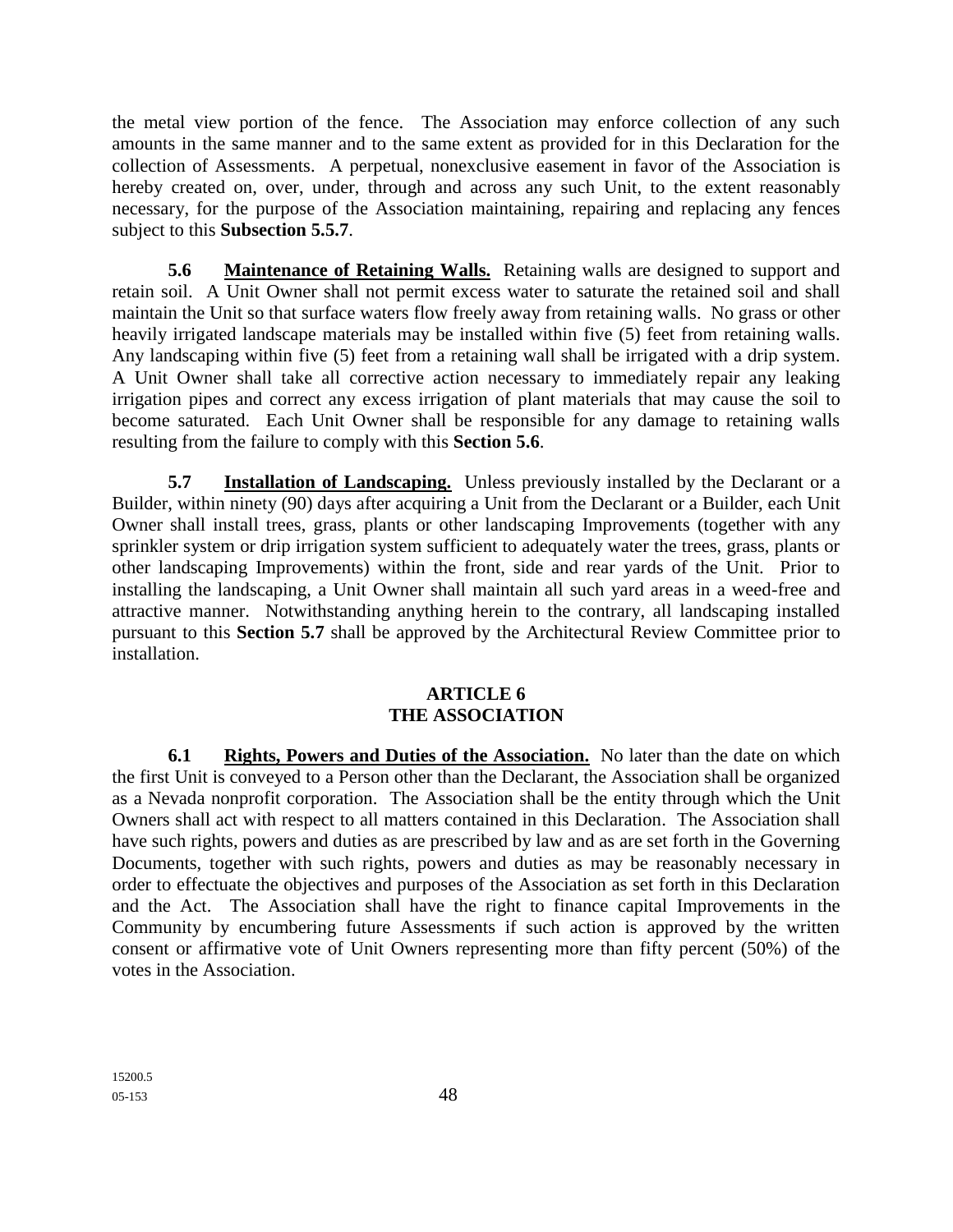#### **6.2 Directors and Officers.**

**6.2.1** During the Period of Declarant Control, the Declarant shall have the right to appoint and remove the members of the Board of Directors and the officers of the Association. Members of the Board of Directors and officers of the Association appointed by the Declarant are not required to be Unit Owners.

**6.2.2** Upon the termination of the Period of Declarant Control, the Unit Owners shall elect the Board of Directors, which must consist of at least three (3) members, all of whom must be Unit Owners. The Board of Directors elected by the Unit Owners shall then elect the officers of the Association.

**6.2.3** The Declarant may voluntarily surrender its right to appoint and remove the members of the Board of Directors and the officers of the Association before termination of the Period of Declarant Control, and in that event the Declarant may require, for the duration of the Period of Declarant Control, that specified actions of the Association or the Board of Directors, as described in a Recorded instrument executed by the Declarant, be approved by the Declarant before they become effective.

**6.2.4** Not later than sixty (60) days after the conveyance of twenty-five percent (25%) of the Units that may be created to Unit Owners other than Declarant and Builders, at least one (1) member and not less than twenty-five percent (25%) of the members of the Board of Directors must be elected by Unit Owners other than Declarant and Builders. Not later than sixty (60) days after the conveyance of fifty percent (50%) of the Units that may be created to Unit Owners other than Declarant and Builders, not less than thirty-three and one-third percent (33-1/3%) of the members of the Board of Directors must be elected by Unit Owners other than Declarant and Builders. Any member of the Board of Directors elected by Unit Owners pursuant to this Subsection shall be (i) a Unit Owner, or (ii) an officer, employee, agent or director of a corporate Unit Owner, a trustee or designated beneficiary of a trust that owns a Unit, a partner of a partnership that owns a Unit, a member or manager of a limited liability company that owns a Unit or a fiduciary of an estate that owns a Unit. Prior to having a person's name placed on a ballot for election of directors, such person shall take all actions required by Nevada law to prove such person's eligibility to serve on the Board of Directors. A person shall not be eligible to serve on the Board of Directors if, at the time a person's name is proposed to be placed on a ballot for election of directors, such person (or the Unit Owner if such person is an officer, employee, agent or director of a corporate Unit Owner) is not in compliance with the provisions of the Governing Documents, Including the current payment of all Assessments, charges and other fees required thereunder, or any other provision of Nevada law governing the eligibility of directors.

**6.2.5** The affairs of the Association shall be conducted by the Board of Directors and such officers as the Board of Directors may elect or appoint in accordance with the Articles and the Bylaws. Unless the Governing Documents specifically require the vote or written consent of the Members, approvals or actions to be given or taken by the Association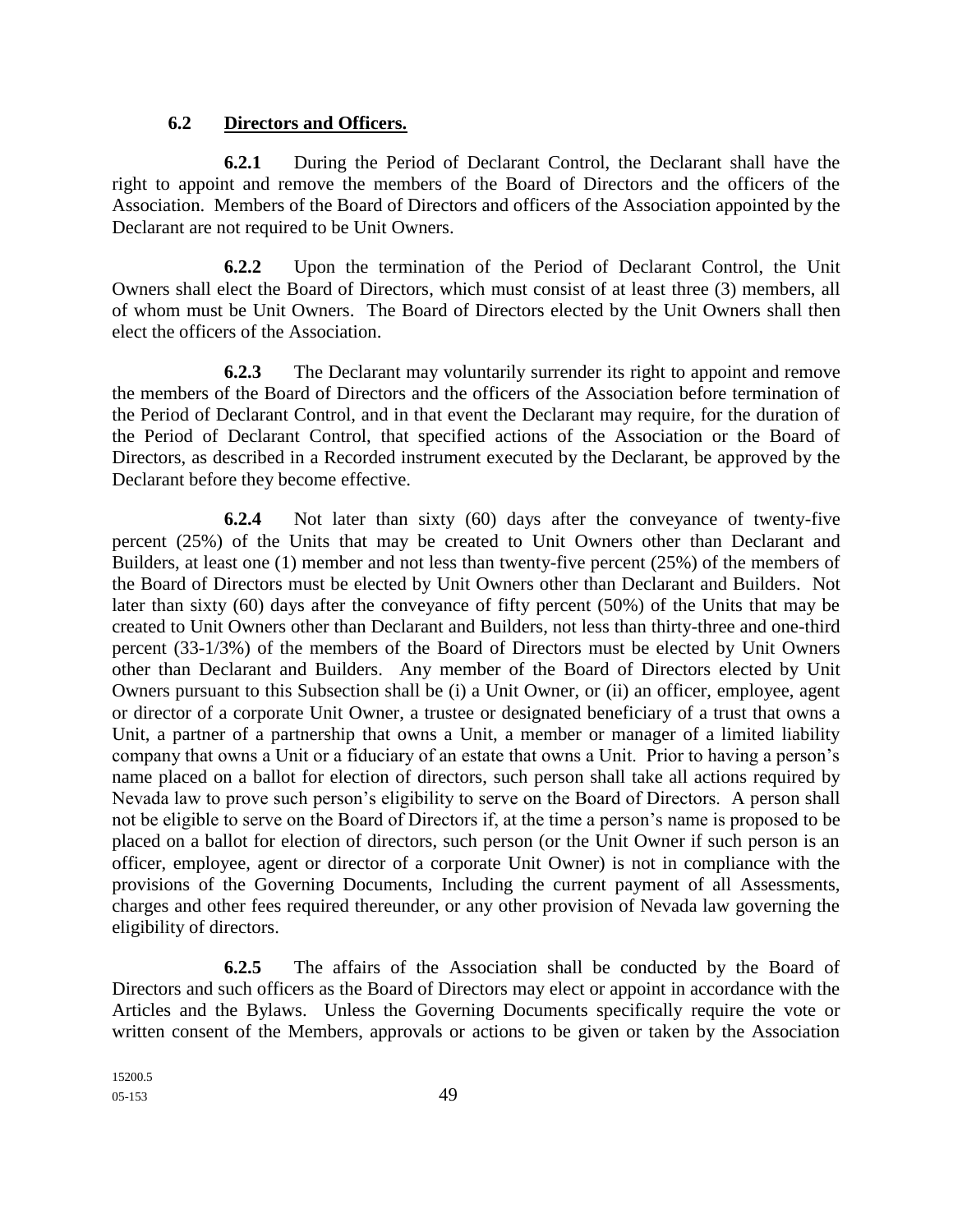shall be valid if given and taken by the Board of Directors. The Board of Directors, from time to time and subject to the provisions of this Declaration and the Act, shall have the power to impose construction penalties when authorized pursuant to **Subsection 4.1.7** of this Declaration and levy reasonable fines against a Unit Owner for a violation of the Governing Documents by the Unit Owner, a guest of the Unit Owner, a lessee of the Unit Owner or by any Resident of the Unit Owner's Unit, provided that a fine may not be levied for a violation that is the subject of a construction penalty.

**6.3 Association Rules.** The Board of Directors, from time to time and subject to the provisions of this Declaration and the Act, may adopt, amend, and repeal rules and regulations (collectively, the "Association Rules"). Except as otherwise provided in this Declaration or under the Act, the Association Rules may, among other things, restrict and govern the use of any area within the Community by any Unit Owner, by the family of such Unit Owner, or by any invitee, licensee or lessee of such Unit Owner. Upon expiration of the Period of Declarant Control and for so long as Declarant owns any property described on **Exhibit A** or **Exhibit B**, the adoption, amendment and repeal of any rules and regulations by the Board of Directors shall be subject to review and approval of the Declarant, to the extent permitted by Nevada law.

# **6.4 Composition of Members; Allocation of Votes.**

**6.4.1** Each Unit Owner shall be a Member of the Association. The membership of the Association at all times shall consist exclusively of all the Unit Owners. A Unit Owner (Including Declarant and Builders) of a Unit shall automatically, upon becoming the Unit Owner thereof, be a Member of the Association and shall remain a Member of the Association until such time as his ownership of the Unit ceases for any reason, at which time the Unit Owner's membership in the Association shall automatically cease.

# **6.4.2** The Association shall two (2) classes of membership as follows:

(i) Class A: Class A shall be composed of all of the Unit Owners of Units except Multi-Family Units. Each Class A Unit Owner shall have one (1) equal vote for each Unit in which it holds the interest required for membership under **Subsection 6.4.1**, except that there shall be only one (1) vote per Unit. Accordingly, the total number of Class A votes for the Association shall equal the total number of Units, except Multi-Family Units, subject to this Declaration from time to time.

(ii) Class B: Class B shall be composed of all of the Unit Owners of Multi-Family Units. Each Unit Owner of a Multi-Family Unit shall have one (1) equal vote for every five (5) Apartments located on each Multi-Family Unit in which it holds the interest required for membership under **Subsection 6.4.1**, except that there shall be no fractional votes. The total number of Class B votes for each Multi-Family Unit shall equal the total number of Apartments contained on such Multi-Family Unit, divided by five (5) and then rounded to the nearest whole number. Accordingly, the total number of Class B votes for the Association shall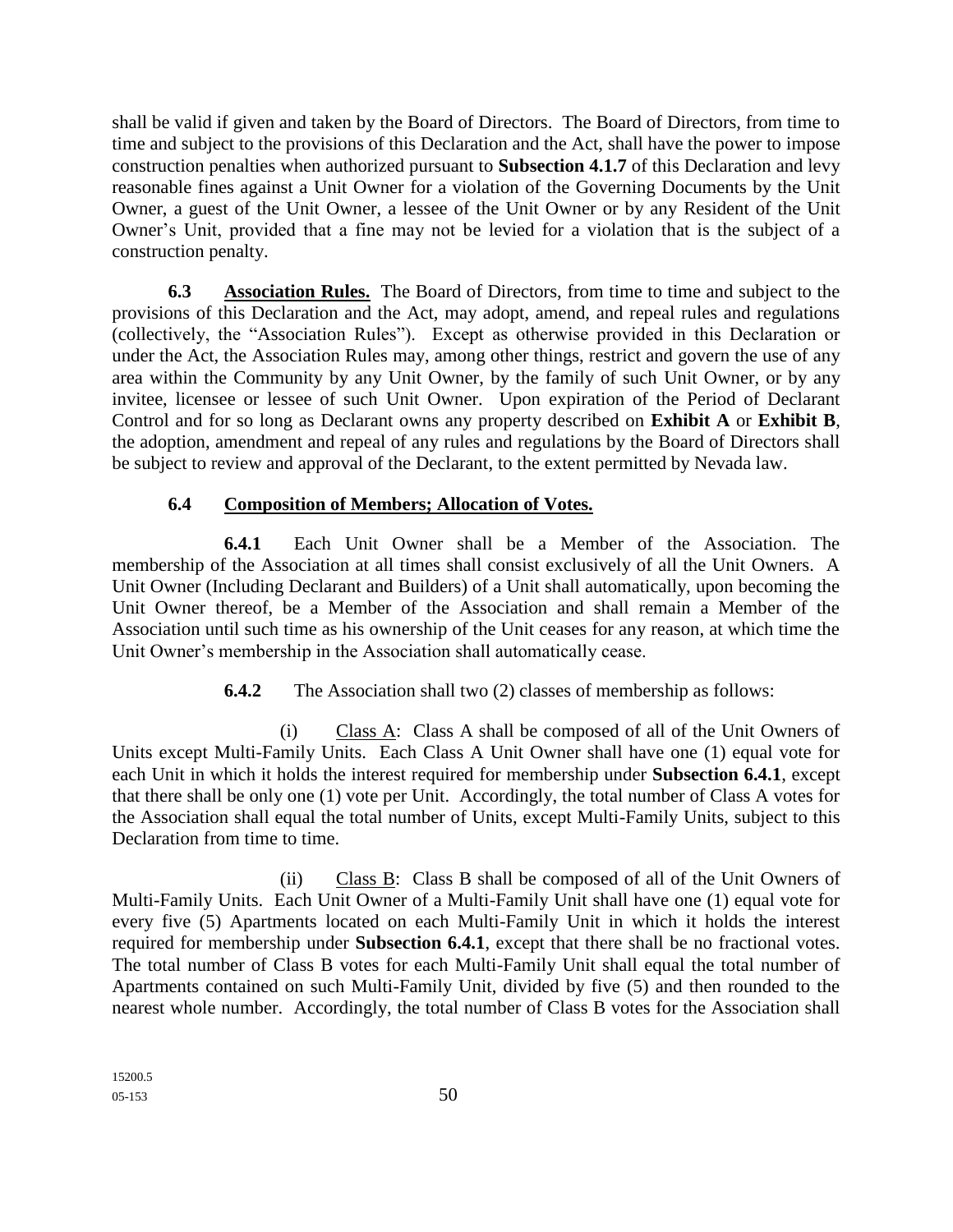equal the total number of Apartments subject to this Declaration from time to time, divided by five (5) and rounded to the nearest whole number.

As of the date this Declaration is Recorded, there are ninety-nine (99) Class A votes in the Association and no Class B Votes.

**6.5 Personal Liability.** Neither Declarant Parties nor any member of the Board of Directors or of any committee of the Association, any officer of the Association nor any manager or other employee of the Association shall be personally liable to any Member, or to any other Person, Including the Association, for any damage, loss or prejudice suffered or claimed on account of any act, omission, error or negligence of the Declarant Parties, the Association, the Board of Directors, the manager, any representative or employee of the Association, or any committee, committee member or officer of the Association; provided, however, the limitations set forth in this Section shall not apply to any Person who has failed to act in good faith or has engaged in willful or intentional misconduct.

**6.6 Implied Rights.** The Association may exercise any right or privilege given to the Association expressly by the Governing Documents and every other right or privilege reasonably to be implied from the existence of any right or privilege given to the Association by the Governing Documents or reasonably necessary to effectuate any such right or privilege.

**6.7 Voting Rights.** Subject to **Section 6.8** below, each Class A Unit Owner, Including Declarant and Builders, shall be entitled to cast one (1) vote for each Unit owned by such Unit Owner, and each Class B Unit Owner, Including Declarant and Builders, shall be entitled to cast one (1) vote for every five (5) Apartments located on each Multi-Family Unit, on any Association matter that is put to a vote of the membership in accordance with this Declaration, the Articles and/or Bylaws.

**6.8 Voting Procedures.** No change in the ownership of a Unit shall be effective for voting purposes unless and until the Board of Directors is given actual written notice of such change and is provided satisfactory proof thereof. The vote for each such Unit must be cast as a unit, and fractional votes shall not be allowed. In the event that a Unit is owned by more than one (1) Person and such Unit Owners are unable to agree among themselves as to how their vote or votes shall be cast, they shall lose their right to vote on the matter in question. If any Member casts a vote representing a certain Unit, it will thereafter be conclusively presumed for all purposes that such Unit Owner was acting with the authority and consent of all other Unit Owners of the same Unit unless objection thereto is made at the time the vote is cast. In the event more than one (1) vote is cast by a Member for a particular Unit (or in the case of a Multi-Family Unit, more than one (1) vote is cast by a Member for every five (5) Apartments), none of the votes shall be counted and all of the votes shall be deemed void.

**6.9 Transfer of Membership.** The rights and obligations of any Member other than the Declarant shall not be assigned, transferred, pledged, conveyed or alienated in any way except upon transfer of ownership of a Unit and then only to the transferee of ownership to the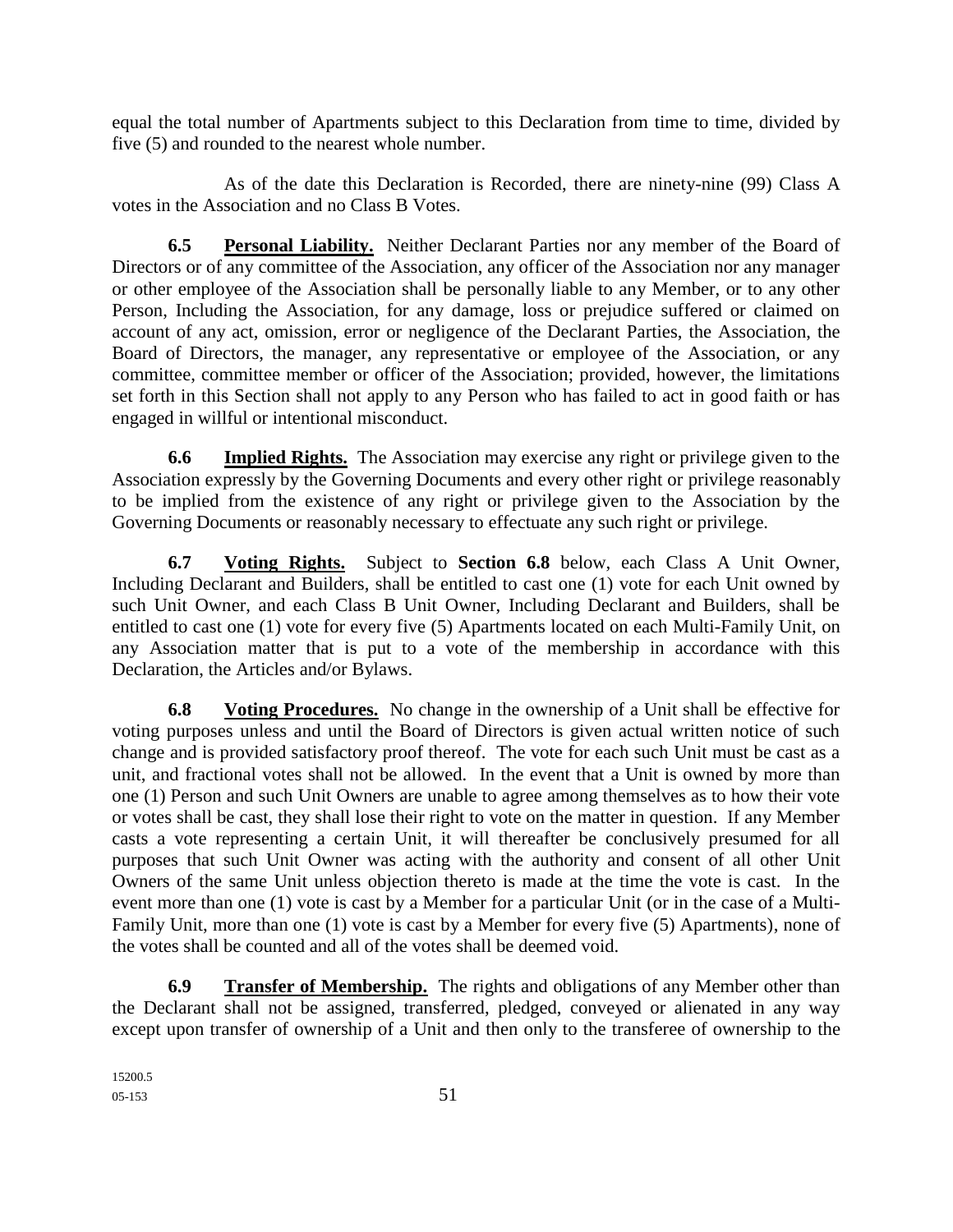Unit. A transfer of ownership to a Unit may be effected by deed, intestate succession, testamentary disposition, foreclosure of a mortgage of Record, or such other legal process as now in effect or as may hereafter be established under or pursuant to the laws of the State of Nevada. Any attempt to make a prohibited transfer shall be void. Any transfer of ownership to a Unit shall operate to transfer the membership appurtenant to said Unit to the new Unit Owner thereof. Each purchaser of a Unit shall notify the Association of its purchase within ten (10) days after becoming a Unit Owner.

**6.10 Suspension of Voting Rights.** If any Unit Owner fails to pay any Assessment or other amounts due to the Association under the Governing Documents within fifteen (15) days after such payment is due or if any Unit Owner violates any other provision of the Governing Documents and such violation is not cured within fifteen (15) days after the Association notifies the Unit Owner of the violation, the Board of Directors shall have the right to suspend the Unit Owner's right to vote until such time as all payments, Including interest and attorneys' fees, are brought current and until any other infractions or violations of the Governing Documents are corrected.

**6.11 Architectural Review Committee.** The Association may, in the discretion of the Board of Directors from time to time, have an Architectural Review Committee to perform the functions of the Architectural Review Committee set forth in this Declaration. In the event no Architectural Review Committee is formed, the Board of Directors shall perform all functions of the Architectural Review Committee except as provided herein to the contrary or as waived in writing by the Board of Directors. The Architectural Review Committee shall be a Committee of the Board of Directors. The Architectural Review Committee shall consist of such number of regular members and alternate members as may be provided for in the Bylaws. So long as the Declarant owns any property described on **Exhibit A** or **Exhibit B**, the Declarant shall have the sole right to appoint and remove the members of the Architectural Review Committee. At such time as the Declarant no longer owns any property described on **Exhibit A** or **Exhibit B**, the members of the Architectural Review Committee shall be appointed by the Board of Directors. The Declarant may at any time voluntarily surrender its right to appoint and remove the members of the Architectural Review Committee, and in that event the Declarant may require, for so long as the Declarant owns any property described on **Exhibit A** or **Exhibit B**, that specified actions of the Architectural Review Committee, as described in a Recorded instrument executed by the Declarant, be approved by the Declarant before they become effective. The Architectural Review Committee may adopt, amend and repeal Design Guidelines to be used in rendering its decisions. The Design Guidelines may Include provisions regarding: (i) the size of Dwellings; (ii) architectural design, with particular regard to the harmony of the design with the surrounding structures and topography; (iii) placement of Dwellings and other buildings; (iv) landscaping design, content and conformance with the character of the Community and permitted and prohibited plants; (v) requirements concerning exterior color schemes, exterior finishes and materials; (vi) signage; (vii) perimeter and screen wall design and appearance; and (viii) procedures to be used in the architectural review process. Notwithstanding the foregoing, the Association is obligated to comply with the provisions of Development Agreement and the PUD Handbook (as defined in **Subsection 4.1.12**), which sets forth certain architectural and design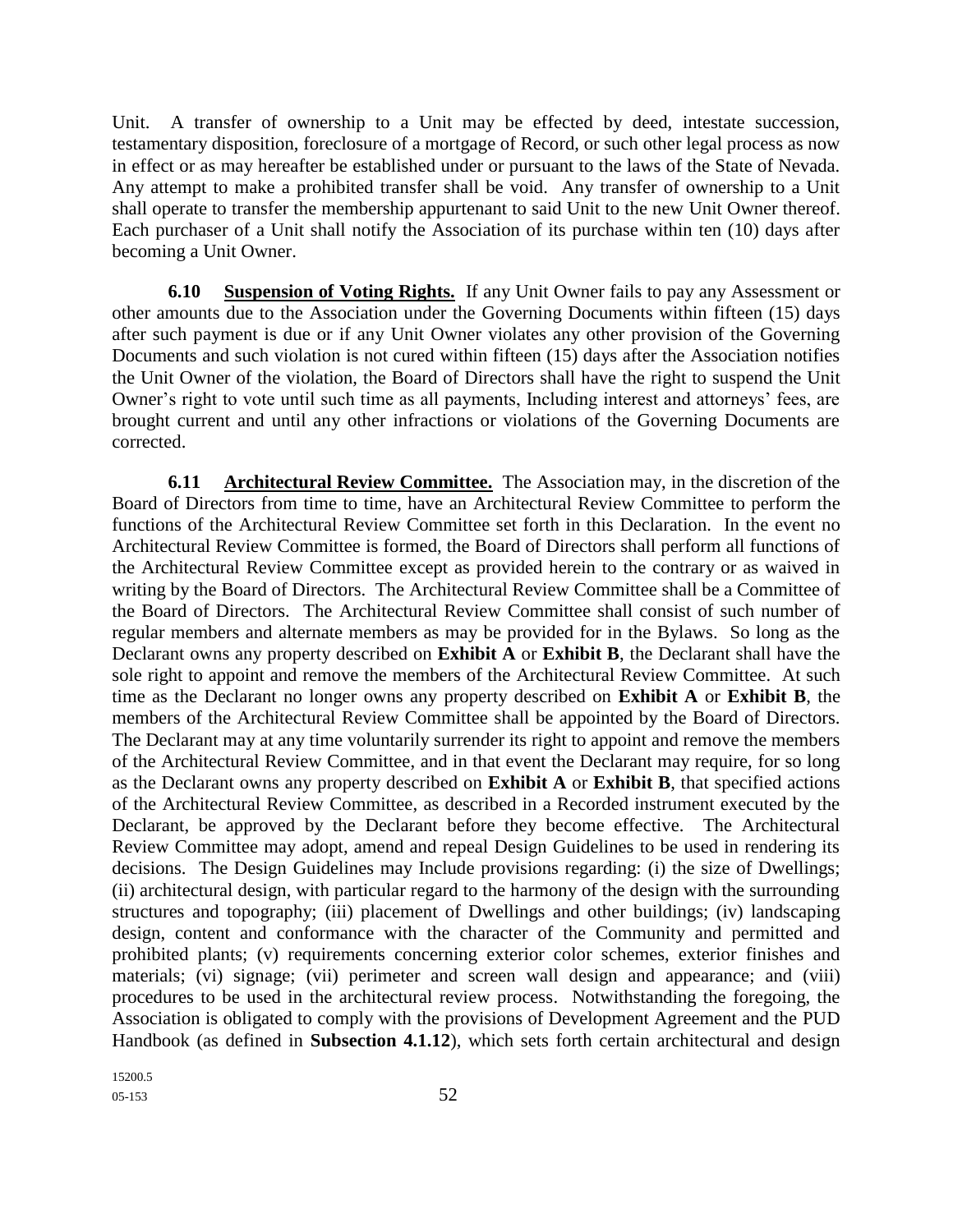standards for the Community. Any adoption or amendment of the Design Guidelines shall be consistent with the PUD Handbook, and any provision of the Design Guidelines that constitutes a violation of the PUD Handbook shall not be enforceable by the Association. Subject to the foregoing, the decision of the Architectural Review Committee shall be final on all matters submitted to it pursuant to this Declaration.

**6.12 Conveyance or Encumbrance of Common Element.** The Common Elements shall not be mortgaged, transferred, dedicated or encumbered without the prior written consent or affirmative vote of Unit Owners representing at least a majority of the votes in the Association, including a majority of the votes allocated to Units not owned by Declarant or Builders. Upon the expiration of the Period of Declarant Control and for so long as the Declarant owns any property described on **Exhibit A** or **Exhibit B**, the Common Elements shall not be mortgaged, transferred, dedicated or encumbered without the prior written consent of the Declarant, to the extent permitted by Nevada law.

**6.13 Change of Use of Common Elements.** Upon (i) adoption of a resolution by the Board of Directors stating that in the opinion of the Board of Directors the then present use of a designated part of the Common Elements is no longer in the best interests of the Unit Owners, (ii) the approval of such resolution by Unit Owners casting at least sixty-seven percent (67%) of the votes entitled to be cast by Unit Owners who are present in person or by proxy at a meeting duly called for such purpose and who are entitled to use such part of the Common Elements under the terms of this Declaration, and (iii) the prior written consent of the Declarant after the expiration of the Period of Declarant Control and for so long as the Declarant owns any property described on **Exhibit A** or **Exhibit B,** to the extent permitted by Nevada law, the Board of Directors shall have the power and right to change the use of such property (and in connection therewith, construct, reconstruct, alter or change the buildings, structures and Improvements thereon in any manner deemed necessary by the Board of Directors to accommodate the new use), provided such new use shall be (a) for the benefit of the Members and Residents, as determined by the Board of Directors, and (b) consistent with any deed restrictions, zoning and other municipal regulations restricting or limiting the use of the land. Notwithstanding the foregoing, if the new use requires the expansion of an existing building or structure or construction of a new building or structure, the Board of Directors shall first obtain the written consent of a majority of the Unit Owners and Residents who own Units or reside within five hundred (500) feet of the proposed location of such building or structure.

**6.14 Provision of Services.** The Association shall be authorized, but not obligated, to enter into and terminate, in the discretion of the Board of Directors, contracts or agreements with other entities, including Declarant and its affiliates, to provide services to and facilities for the Members of the Association, their guests, lessees and invitees and to charge Special Use Fees for such services and facilities. For example, some services and facilities that might be offered include landscape maintenance, pest control service and similar services and facilities.

**6.15 Contracts with Others for Performance of Association's Duties.** Subject to the restrictions and limitations contained herein, and subject to applicable law, the Association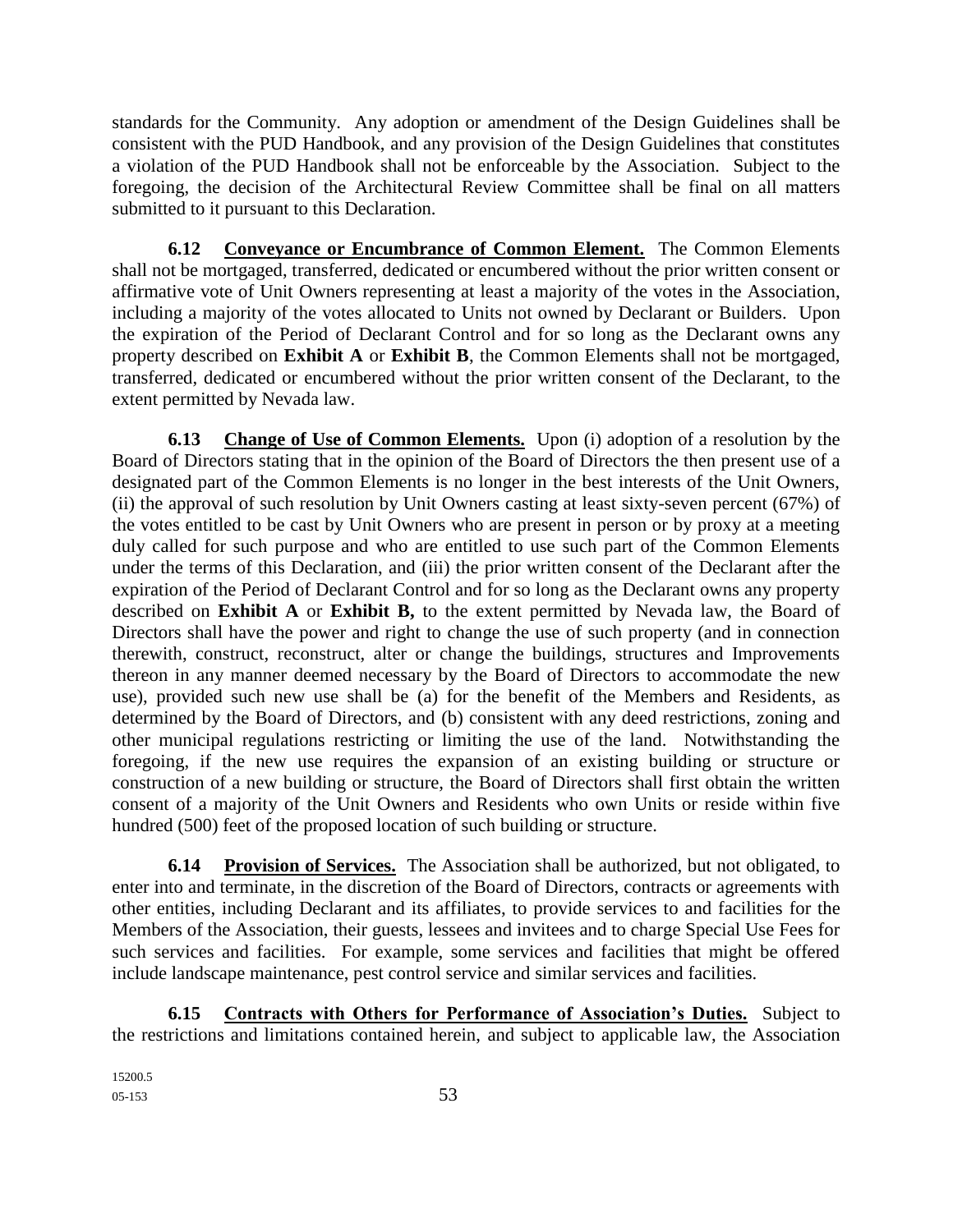may enter into contracts and transactions with others, Including Declarant and its affiliates, and such contracts or transactions shall not be invalidated or in any way affected by the fact that one or more directors or officers of the Association or members of any committee are employed by or otherwise connected with Declarant or its affiliates, provided that the fact of such interest shall be disclosed or known to the other directors acting upon such contract or transaction, and provided further that the transaction or contract is fair and reasonable. Any such director, officer or committee member may be counted in determining the existence of a quorum at any meeting of the Board of Directors or committee of which such person is a member that shall authorize any contract or transaction described above or grant or deny any approval sought by Declarant, its affiliates or any competitor thereof and may vote at the meeting to authorize any such contract, transaction or approval with like force and effect as if he were not so interested.

**6.16 Commencement of Civil Action.** With respect to any disputes or claims not subject to the requirements of **Section 12.20** of this Declaration, the Association may not commence a civil action without the prior written consent or affirmative vote of Unit Owners to which more than fifty percent (50%) of the votes of the Members of the Association are allocated. In addition to the notice and meeting requirements set forth in the Act, at least ten (10) days before the Association commences a civil action, the Association shall provide a written statement to all Unit Owners that includes a reasonable estimate of the costs of the civil action, Including reasonable attorneys' fees, an explanation of the potential benefits of the civil action and the potential adverse consequences if the Association does not commence the action or if the outcome of the action is not favorable to the Association, and all other disclosures required by law. The provisions of this Section do not apply to a civil action that is commenced to (i) enforce the payment of an Assessment, (ii) enforce the Governing Documents, (iii) enforce a contract with a vendor, (iv) proceed with a counterclaim, or (v) protect the health, safety and welfare of the Members of the Association.

**6.17 Subsidiary Associations.** If any Subsidiary Association is to be formed within the Community, then in addition to any requirements set forth in the Master Declaration, the covenants, conditions and restrictions, and the articles of incorporation, bylaws and other governing documents for such Subsidiary Association, and any amendments thereto, shall not be effective unless the contents thereof have been approved by Declarant so long as Declarant owns any property described on **Exhibit A** or **Exhibit B**, and thereafter by the Board of Directors, and such governing documents specify that (i) such Subsidiary Association and the rights of its members are subject and subordinate to the provisions of this Declaration, any applicable Supplemental Declaration, the Articles and Bylaws, the Association Rules and the Design Guidelines, as any or all of the foregoing may be amended from time to time; and (ii) any lien for assessments levied pursuant to such Subsidiary Association's governing documents shall be subordinate to the Assessment Lien. Any covenants, conditions and restrictions Recorded without such approval being endorsed thereon shall be null and void.

**6.18 Master Association.** The Community is part of a master planned community known as Anthem Mesquite. This Declaration, the Association and the Unit Owners are subject and subordinate to the provisions of the Master Governing Documents. Each Unit Owner shall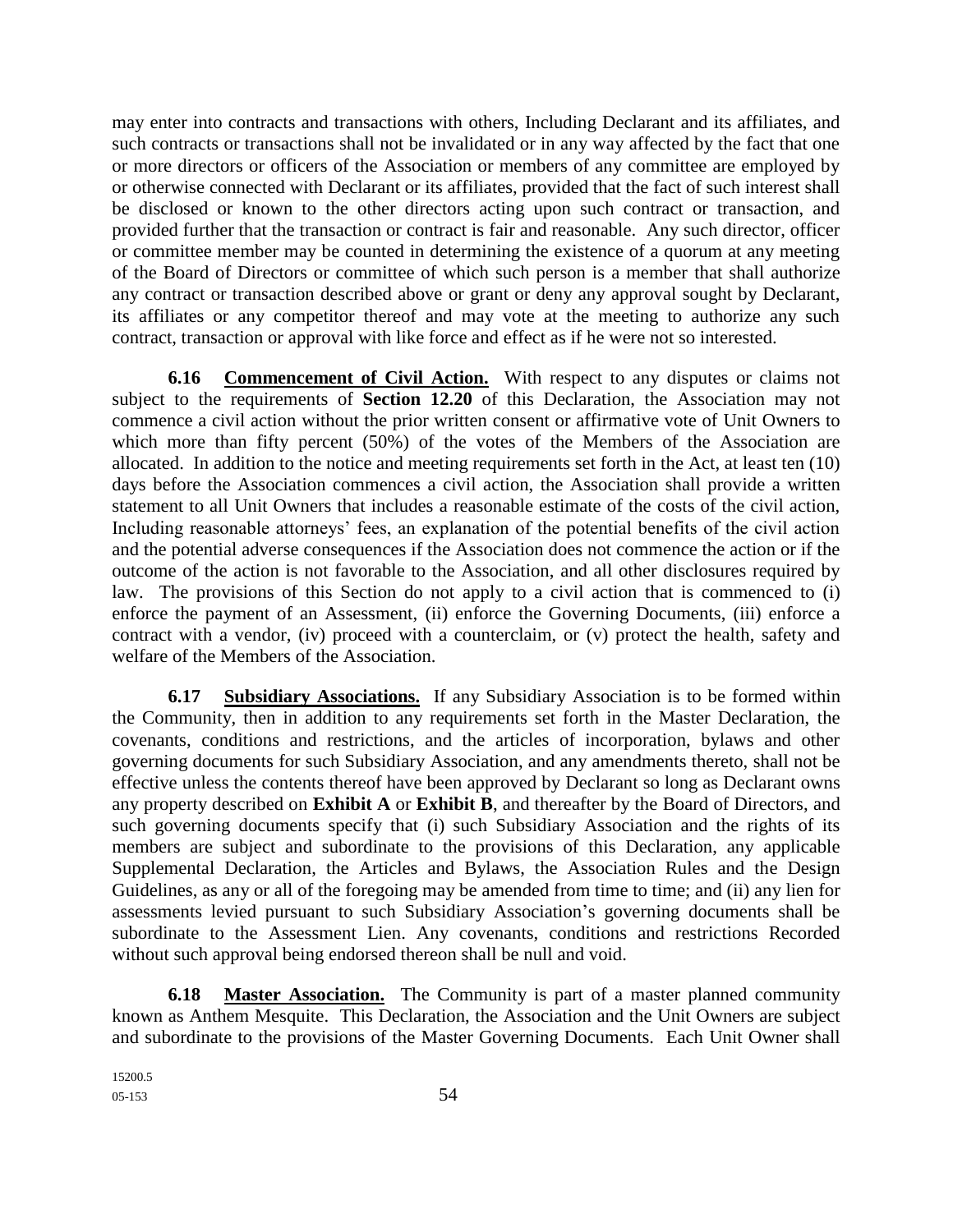be a member of the Master Association pursuant to and in accordance with the terms of the Master Declaration and shall remain a member of the Master Association for so long as such Person continues to be a Unit Owner. The Unit Owners and Residents of Units subject to this Declaration must comply with the Master Governing Documents, as well as comply with all covenants, conditions and restrictions set forth in this Declaration. All assessments and amounts payable to the Master Association pursuant to the Master Governing Documents shall be in addition to any Assessments or other amounts due to the Association pursuant to this Declaration. Each Unit Owner subject to this Declaration and the Association acknowledges and agrees that the Master Association shall not be responsible for the maintenance, repair or replacement of any Common Element unless such responsibility has been accepted by the Master Association in a Recorded instrument.

**6.19 Relations with Other Properties.** The Association may enter into contractual agreements with the Master Association, other neighboring associations and/or the owners of properties, facilities or Private Amenities within or outside of Anthem Mesquite for maintaining and/or operating shared or mutually beneficial properties or facilities. Each Unit Owner acknowledges and agrees that the Association may be obligated under such a contractual agreement to contribute funds for, among other things, shared or mutually beneficial property or services within Anthem Mesquite or the Master Plan.

#### **ARTICLE 7 ASSESSMENTS**

**7.1 Allocation of Common Expense Liability.** The liability for the Common Expenses of Association shall be allocated among the Units in the same manner as the allocation of votes set forth in **Section 6.4**. Accordingly, each Unit other than Multi-Family Units shall be assessed one Common Expense Assessment and each Multi-Family Unit shall be assessed one Common Expense Assessment for every five (5) Apartments located on such Multi-Family Unit. As of the date this Declaration is Recorded, each Unit's fractional interest in the Common Expenses of the Association shall be 1/99. Upon the annexation of any portion of the Additional Property, the amount of the Common Expense Assessment levied against each Unit shall be recalculated based upon a fraction, the numerator of which is one (1) and the denominator of which is the new number of Units then subject to Assessments based upon the foregoing allocation. Nothing contained in this **Section 7.1** shall prohibit certain Common Expenses from being apportioned to particular Unit(s) under **Articles 5, 7** and other provisions of this Declaration.

## **7.2 Preparation of Budgets.**

**7.2.1** At least sixty (60) days before the beginning of each fiscal year of the Association commencing with the fiscal year in which the first Unit is conveyed to a Purchaser, the Board of Directors shall adopt (i) a budget for the Association containing an estimate of the annual revenue of the Association and an estimate of the total amount of funds that the Board of Directors believes will be required during the ensuing fiscal year to pay all Common Expenses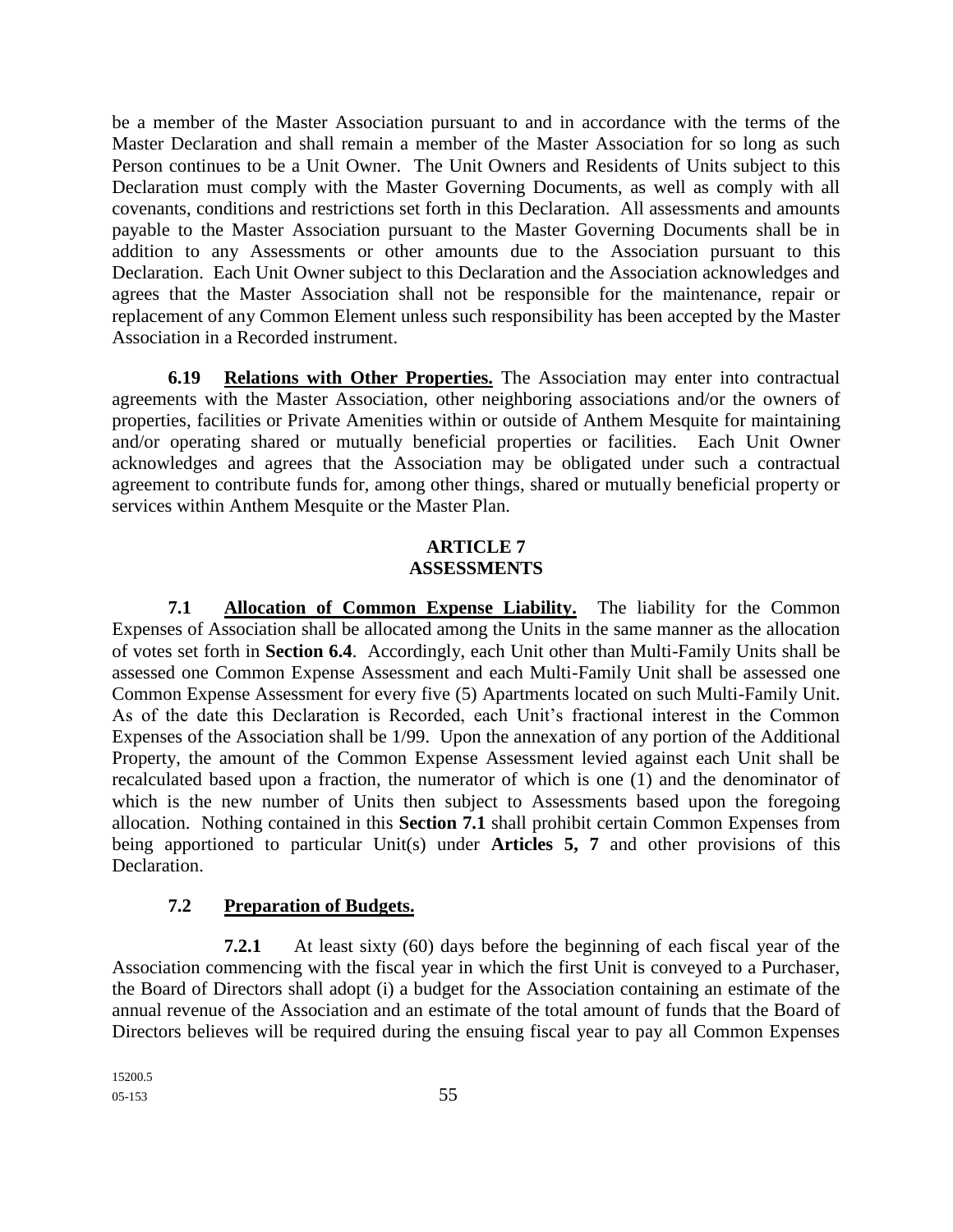(other than Common Expenses relating to Neighborhood Assessment Areas and Neighborhood Services that are to be assessed as Neighborhood Assessments, and except for the Common Expenses that are to be assessed against less than all of the Units pursuant to **Subsections 7.3.3 and 7.3.4**, and except as otherwise expressly provided for in this Declaration), Including contributions to be made to the reserve fund, and (ii) a budget to provide adequate funding for the reserves for the repair, replacement and restoration of the major components of the Common Elements prepared in accordance with applicable law.

**7.2.2** Within sixty (60) days after the adoption of the budgets, the Board of Directors shall send to each Unit Owner a summary of the budgets (with the complete budgets available for review and/or copying at the Association's office upon request) and a statement of the amount of the Common Expense Assessment assessed against each Unit in accordance with Section 7.3 of this Declaration and shall set a date for the meeting of the Unit Owners to consider ratification of the budgets not less than fourteen (14) nor more than thirty (30) days after mailing of the summary. Unless at that meeting a majority of all Unit Owners reject the budgets, the budgets are ratified, whether or not a quorum is present. If the proposed budgets are rejected, the periodic budgets last ratified by the Unit Owners must be continued until such time as the Unit Owners ratify subsequent budgets proposed by the Board of Directors. The failure or delay of the Board of Directors to prepare or adopt budgets for any fiscal year shall not constitute a waiver or release in any manner of a Unit Owner's obligation to pay such Unit Owner's allocable share of the Common Expenses as provided in **Section 7.3** of this Declaration, and each Unit Owner shall continue to pay the Common Expense Assessment against his Unit as established for the previous fiscal year until notice of the Common Expense Assessment for the new fiscal year has been established by the Board of Directors.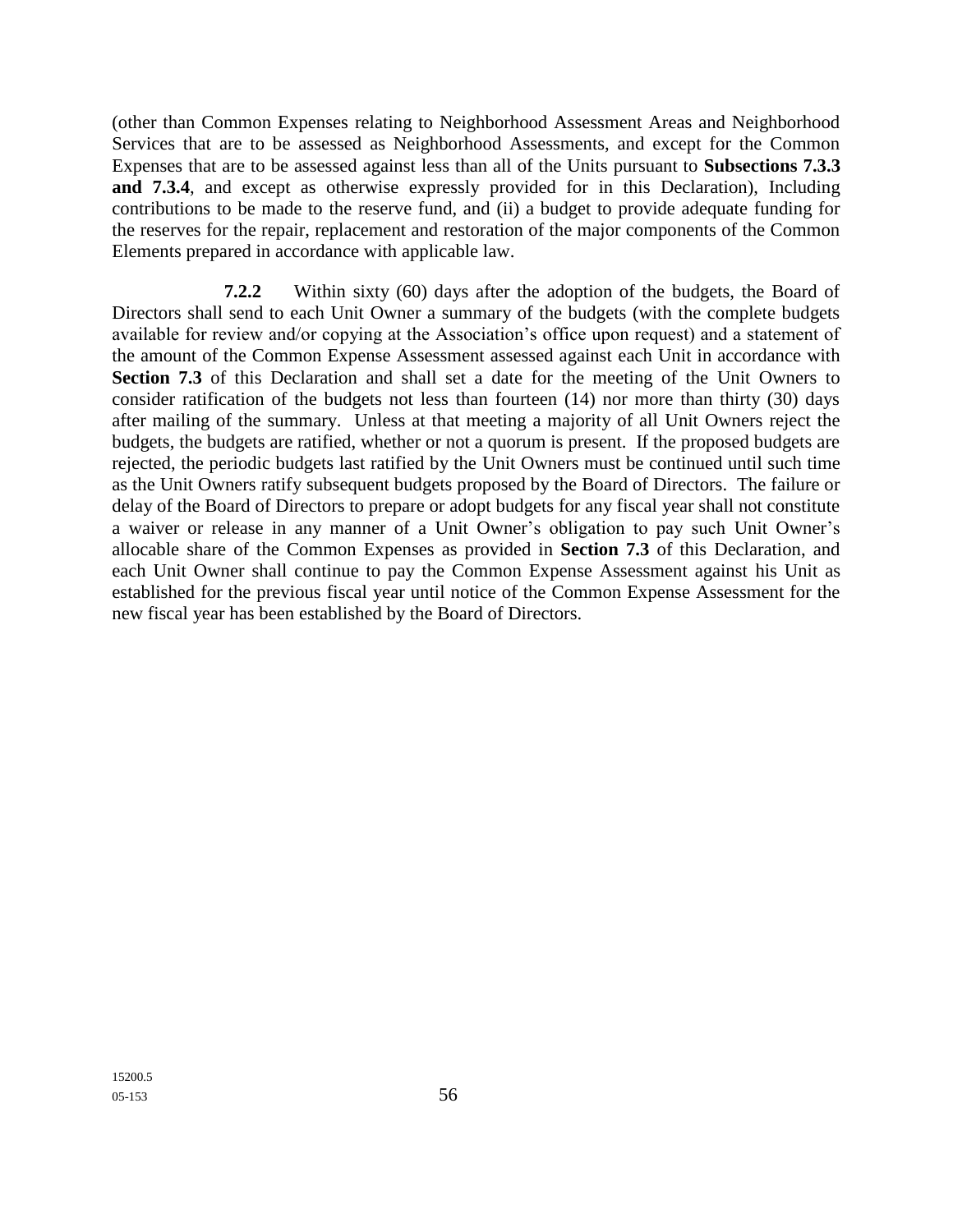### **7.3 Common Expense Assessment.**

**7.3.1** For each fiscal year of the Association commencing with the fiscal year in which the first Unit is conveyed to a Purchaser, the total amount of the estimated Common Expenses set forth in the budget adopted by the Board of Directors (except for the Common Expenses relating to Neighborhood Assessment Areas and Neighborhood Services that are to be assessed as Neighborhood Assessments, and except for the Common Expenses that are to be assessed against less than all of the Units pursuant to **Subsections 7.3.3 and 7.3.4**, and except as otherwise expressly provided for in this Declaration) shall be assessed against each Unit in proportion to the Unit's Common Expense Liability as set forth in **Section 7.1** of this Declaration, for the purpose of providing funds for the Association to pay Common Expenses. The amount of the Common Expense Assessment assessed pursuant to this **Subsection 7.3.1** shall be in the sole discretion of the Board of Directors. If the Board of Directors determines during any fiscal year that its funds budgeted or available for that fiscal year are, or will, become inadequate to meet all Common Expenses for any reason, Including nonpayment of Assessments by Members, it may increase the Common Expense Assessment for that fiscal year and the revised Common Expense Assessment shall commence on the date designated by the Board of Directors.

**7.3.2** Except as otherwise expressly provided for in this Declaration, all Common Expenses shall be assessed against all of the Units in accordance with **Subsection 7.3.1** of this Declaration.

**7.3.3** If any Common Expense is caused by the misconduct of any Unit Owner, the Association shall assess that Common Expense exclusively against such Unit Owner's Unit.

**7.3.4** Assessments to pay a judgment against the Association may be made only against the Units in the Community at the time the judgment was entered, in proportion to their Common Expense Liabilities.

**7.3.5** All Assessments, fines and other fees and charges levied against a Unit shall be in addition to any assessments levied by the Master Association pursuant to the Master Declaration and shall be the personal obligation of the Unit Owner of the Unit at the time the Assessments, fines or other fees and charges became due. The personal obligation of a Unit Owner for Assessments, fines and other fees and charges levied against such Unit shall not pass to the Unit Owner's successors in title unless expressly assumed by them.

**7.4 Special Assessments.** In addition to Common Expense Assessments, the Association may levy, in any fiscal year of the Association, a Special Assessment applicable to that fiscal year only for the purpose of defraying, in whole or in part, the cost of any construction, reconstruction, repair or replacement of a capital improvement of the Common Elements or any other Area of Common Responsibility, Including fixtures and personal property related thereto, or for any other lawful Association purpose, provided that any Special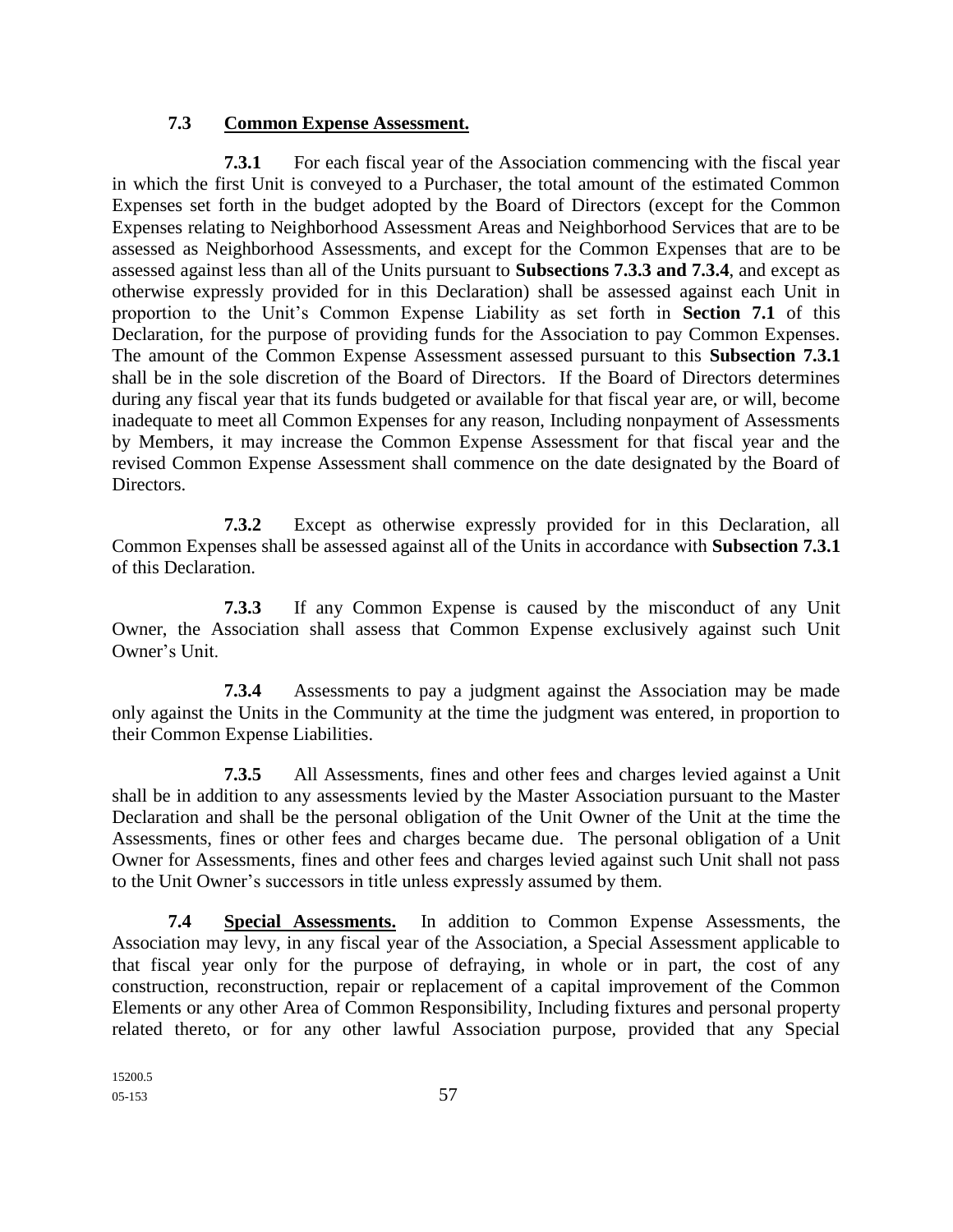Assessment shall have first been approved by Unit Owners representing at least sixty-seven percent (67%) of the votes in the Association who are voting in person or by proxy at a meeting duly called for such purpose, which meeting was noticed in compliance with the requirements set forth in N.R.S. § 116.3115(9), as amended from time to time. Unless otherwise specified by the Board of Directors, Special Assessments shall be due thirty (30) days after they are levied by the Association and notice of the Special Assessment is given to the Unit Owners. After the expiration of the Period of Declarant Control and for so long as the Declarant owns any property described on **Exhibit A** or **Exhibit B**, any Special Assessment may be levied only if consented to or approved by the Declarant, to the extent permitted by Nevada law.

### **7.5 Neighborhood Assessments.**

**7.5.1** The purpose of a Neighborhood Assessment is to provide for the payment of (i) the expenses of repair, maintenance, upkeep and replacement of any Limited Common Element within a Neighborhood Assessment Area; (ii) the expenses of special services provided by the Association to the Units within the Neighborhood Assessment Area and not to the Unit Owners as a whole, Including special maintenance of Units or any Improvements thereon; and (iii) the extra bookkeeping and accounting expenses created by the Neighborhood Assessment Area.

**7.5.2** Each Neighborhood Area Budget (defined below) shall be ratified by the Members owning Units within the Neighborhood Assessment Area in the manner provided in **Section 7.5.4** below and shall Include estimated expenditures for the following purposes: (i) the cost of maintenance, management, operation, repair and replacement of the Limited Common Elements and all Improvements thereon within the Neighborhood Assessment Area, (ii) the cost of insurance premiums for fire, liability, workers' compensation, and the cost of compensation, wages, services, supplies and other expenses required for the administration and operation of the Limited Common Elements within the Neighborhood Assessment Area; (iii) the costs of rendering to the Unit Owners all services required to be rendered by the Association under the Supplemental Declaration creating the Neighborhood Assessment Area; (iv) such amount as is established by the Association as a reserve for the cost of repair and replacement for the major components of the Limited Common Elements within the Neighborhood Assessment Area, which may be used only for Neighborhood Expenses that involve major repairs or replacement, and that may not be used for daily maintenance, (v) such other funds as may be necessary to provide general operating reserves and reserves for contingencies and replacements deemed appropriate by the Board of Directors; and (vi) the cost of any other item or items incurred by the Association for any reason whatsoever in connection with the Neighborhood Assessment Area for the common benefit of the Unit Owners within the Neighborhood Assessment Area.

**7.5.3** Each of the Neighborhood Assessments shall be levied against the Unit Owners of each of the Units within the applicable Neighborhood Assessment Area at a uniform rate per membership. A Supplemental Declaration that establishes a Neighborhood Assessment Area shall set forth (i) the number of votes within the Neighborhood Assessment Area, which shall be allocated among the Units in the applicable Neighborhood Assessment Area in the same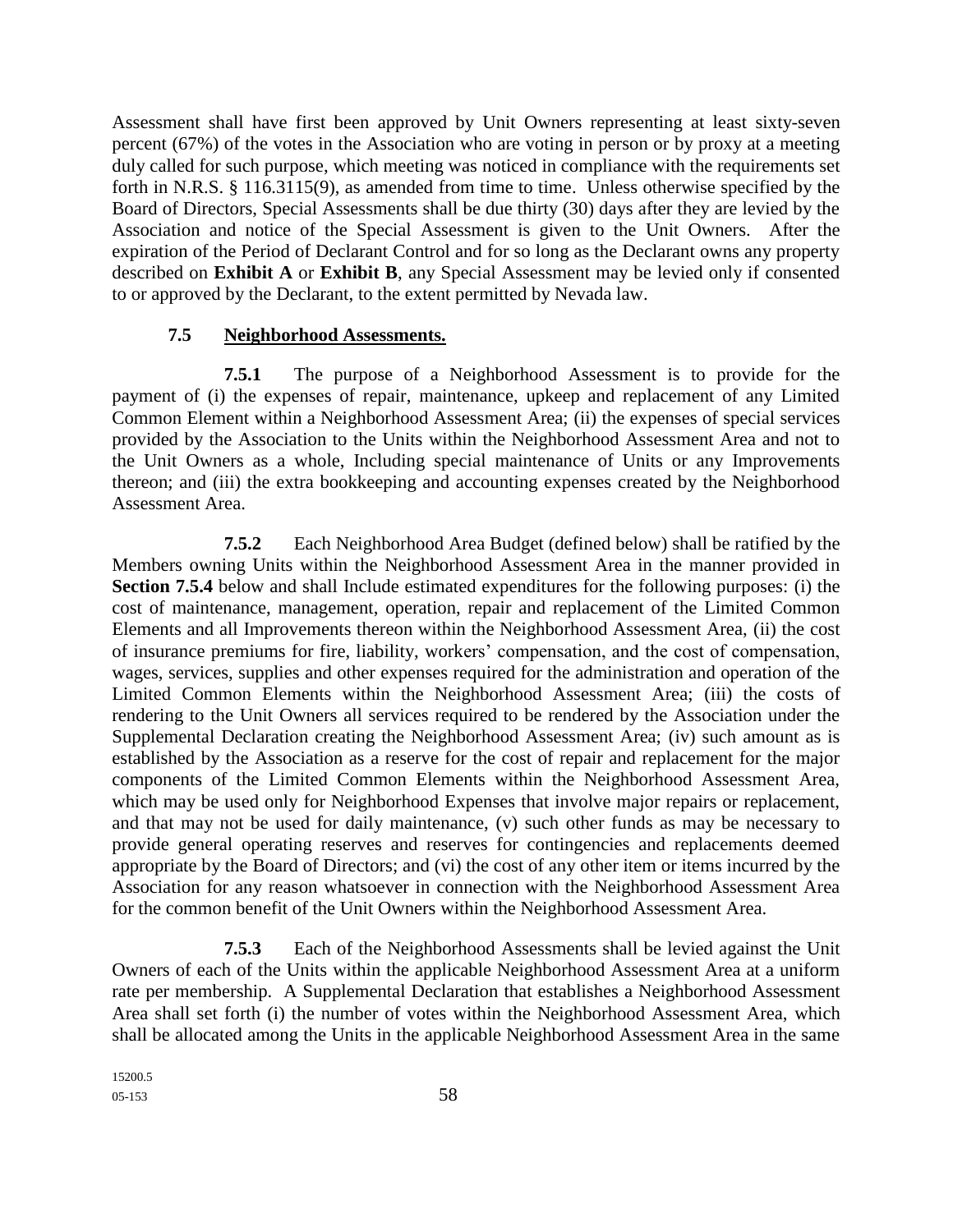manner as the allocation of votes set forth in **Section 6.4**, and (ii) each Unit's fractional interest in the Neighborhood Expense Liability, which shall be based upon a fraction, the numerator of which is one (1) and the denominator of which is the number of Units then subject to the applicable Neighborhood Assessment. Each Supplemental Declaration that annexes additional Units to a Neighborhood Assessment Area shall set forth (a) a reallocation to each Unit in the Neighborhood Assessment Area of the Neighborhood Expense Liability, and (b) the number of votes in the Neighborhood Assessment Area.

**7.5.4** At such time as the Board of Directors meets for the purpose of preparing the proposed budgets described in **Subsection 7.2.1** for the next succeeding fiscal year, the Board of Directors also shall establish (i) a budget for the expenses of each Neighborhood Assessment Area within the Community containing an estimate of the annual revenue of the Neighborhood Assessment Area and an estimate of the total amount of funds that the Board of Directors believes will be required during the ensuing fiscal year to pay all Neighborhood Expenses, Including contributions to be made to the reserve fund, and (ii) a budget to maintain a reserve fund for the repair, replacement and restoration of the major components of the Limited Common Elements within the Neighborhood Assessment Area prepared in accordance with applicable law (collectively, with respect to each Neighborhood, the "Neighborhood Area Budgets"). Within thirty days after adoption by the Board of Directors of the proposed Neighborhood Area Budgets for each Neighborhood Assessment Area, the Board of Directors shall provide a summary of the applicable proposed Neighborhood Area Budgets to all Unit Owners within the Neighborhood Assessment Area, and the ratification of the Neighborhood Area Budgets shall be considered by the Unit Owners within the Neighborhood Assessment Area as a separate agenda item at the same meeting of the Members where the budgets for Common Expenses are considered for ratification. Unless at such meeting at least a majority of all Unit Owners within the applicable Neighborhood Assessment Area reject the Neighborhood Assessment Budgets, the Neighborhood Assessment Budgets are ratified, whether or not a quorum of such Unit Owners is present. If the proposed Neighborhood Assessment Budgets are rejected, the periodic Neighborhood Assessment Budgets last ratified by the applicable Neighborhood Assessment Area Unit Owners must be continued until such time as such Unit Owners ratify subsequent Neighborhood Area Budgets proposed by the Board of Directors. The failure or delay of the Board of Directors to prepare or adopt Neighborhood Area Budgets for any fiscal year shall not constitute a waiver of or release in any manner a Unit Owner's obligation to pay such Unit Owner's allocable share of the Neighborhood Expenses as provided in this **Section 7.5**, and each Unit Owner shall continue to pay the Neighborhood Assessment against such Unit as established for the previous fiscal year until notice of the Neighborhood Assessment for the new fiscal year has been established by the Board of Directors.

**7.5.5** Any additional or increased services for a Neighborhood Assessment Area that were not initially provided for in the Supplemental Declaration for such Neighborhood Assessment Area and any additional capital improvements to the Limited Common Elements within the Neighborhood Assessment Area ("Special Neighborhood Assessment") shall not be authorized unless such Special Neighborhood Assessment shall have first been approved by Unit Owners representing at least sixty-seven percent (67%) of the votes in the Neighborhood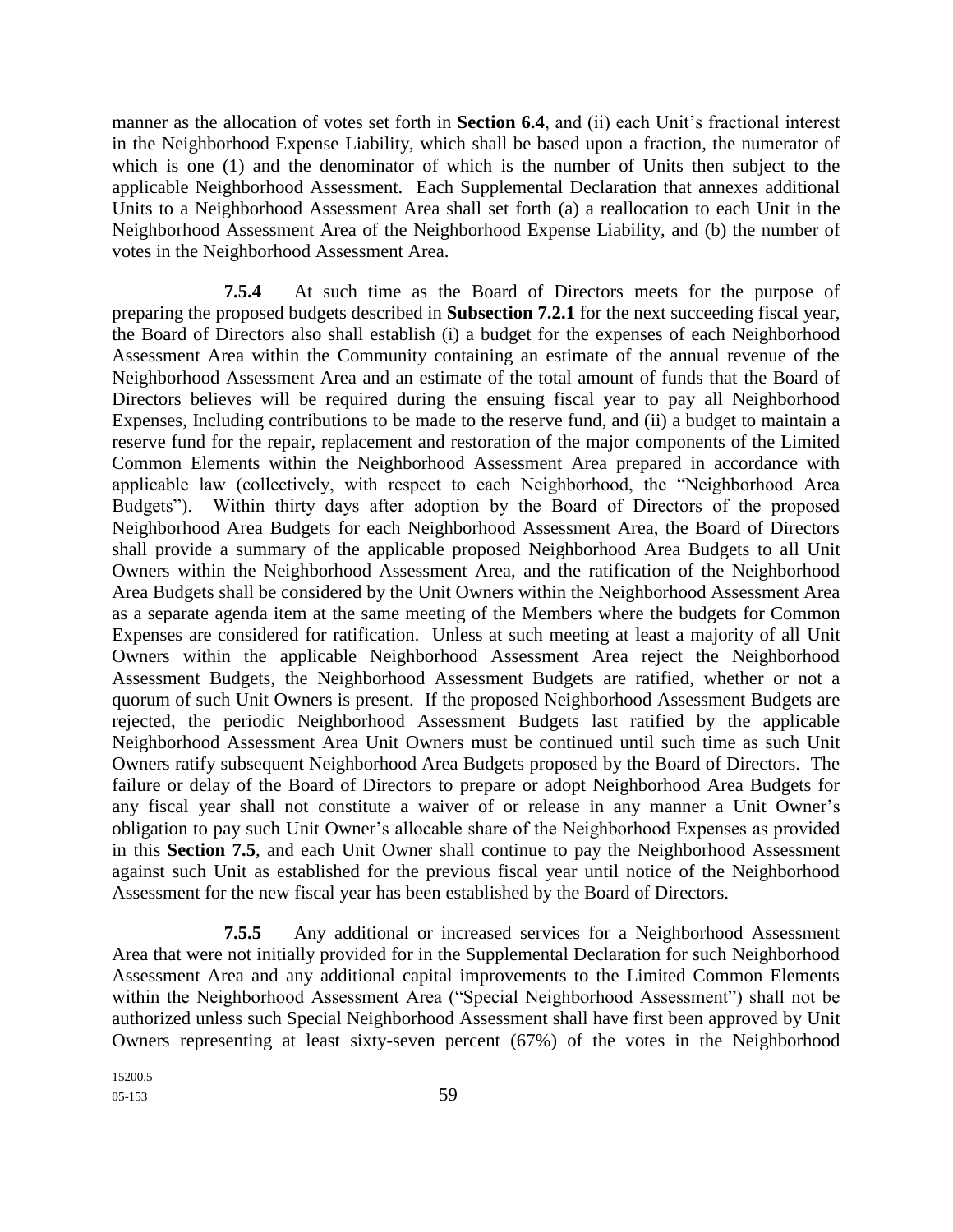Assessment Area who are voting in person or by proxy at a meeting duly called for such purpose, which meeting was noticed in compliance with the requirements set forth in N.R.S. § 116.3115(9), as amended from time to time. Unless otherwise specified by the Board of Directors, Special Neighborhood Assessments shall be due thirty (30) days after they are levied by the Association and notice of the Special Neighborhood Assessment is given to the Unit Owners within the applicable Neighborhood Assessment Area. After the expiration of the Period of Declarant Control and for so long as the Declarant owns any property described on **Exhibit A** or **Exhibit B**, any Special Neighborhood Assessment may be levied only if consented to or approved by the Declarant, to the extent permitted by Nevada law.

**7.6 Declarant Subsidy.** Declarant may, but shall not be obligated to, reduce the Common Expense Assessment and/or any Neighborhood Assessment for any fiscal year by payment of a subsidy, which shall be in addition to the Assessments paid by Declarant pursuant to **Section 7.3** and **Section 7.5** and may be either a contribution or a loan, in Declarant's discretion. Any such subsidy shall be disclosed as a line item in the income portion of the applicable budget, and if Declarant elects to provide the subsidy as a loan to the Association, such loan also shall be disclosed on the financial statement of the Association. Payment of such subsidy in any year shall not obligate Declarant to continue payment of such subsidy in future years, unless otherwise provided in a written agreement between the Association and Declarant.

**7.7 Assessment Period.** The period for which the Common Expense Assessment and Neighborhood Assessments are to be levied (the "Assessment Period") shall be the calendar year. The first Assessment Period, and the obligation of the Unit Owners to pay Common Expense Assessments, shall commence upon the conveyance of the first Unit to a Purchaser and shall be adjusted according to the number of months remaining in the fiscal year of the Association. The first Assessment Period, and the obligation of the Unit Owners within a Neighborhood Assessment Area to pay Neighborhood Assessments, shall commence upon the conveyance of the first Unit within the applicable Neighborhood Assessment Area to a Purchaser and shall be adjusted according to the number of months remaining in the fiscal year of the Association. The Board of Directors, in its sole discretion from time to time may change the Assessment Period.

# **7.8 Commencement Date of Assessment Obligation.**

**7.8.1** Until the conveyance of the first Unit to a Purchaser, the Declarant shall pay all Common Expenses. All Units described on **Exhibit A** to this Declaration shall be subject to Assessments upon the conveyance of the first Unit to a Purchaser. Units annexed pursuant to **Section 2.8** of this Declaration shall be subject to Assessments on the date that the amendment annexing the additional Units is Recorded or upon the conveyance of the first Unit to a Purchaser, whichever is later.

**7.8.2** Until the conveyance of the first Unit within a Neighborhood Assessment Area to a Purchaser, the Declarant shall pay all Neighborhood Expenses. All Units described in a Supplemental Declaration establishing a Neighborhood Assessment Area shall be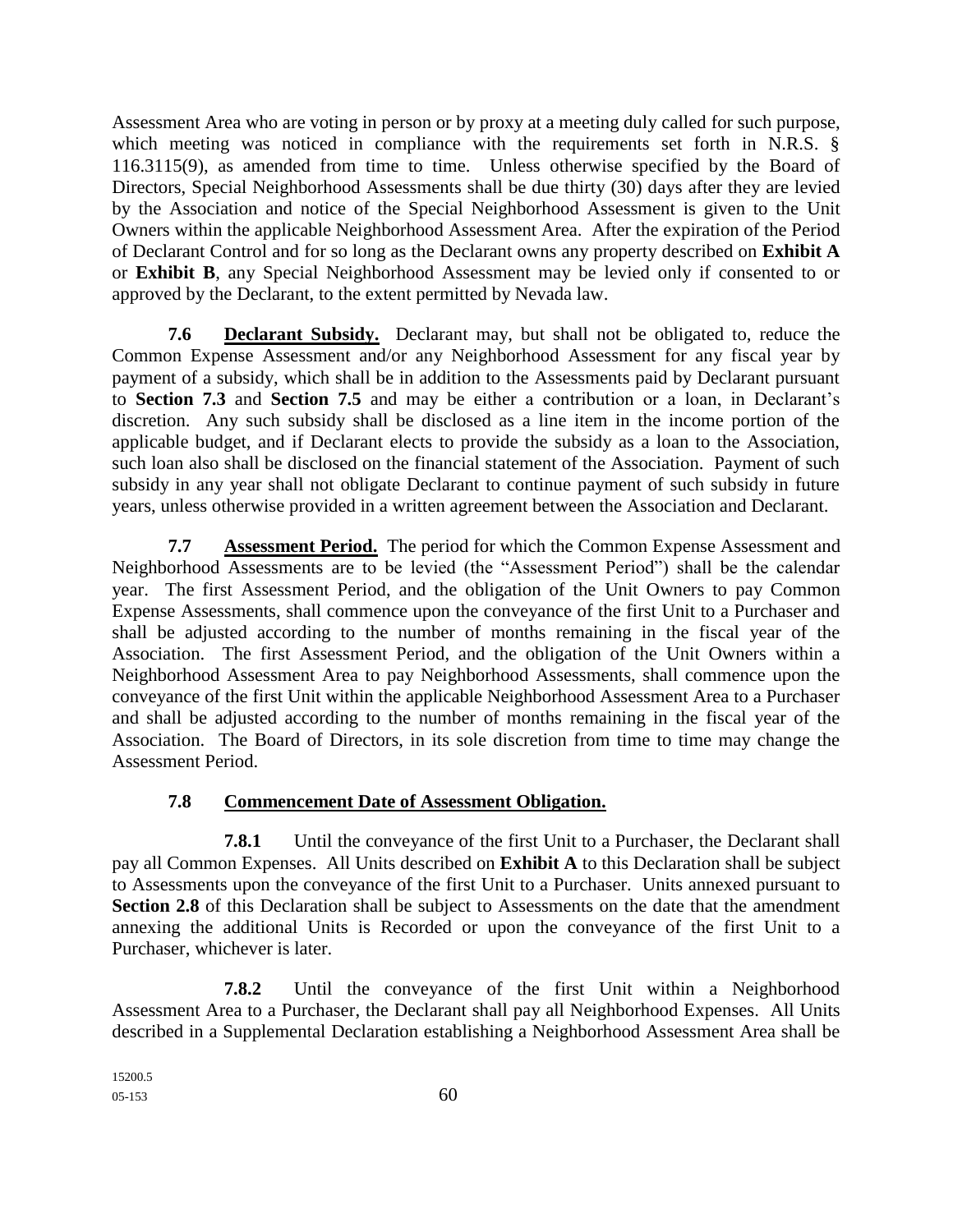subject to Neighborhood Assessments upon the conveyance of the first Unit in such Neighborhood Assessment Area to a Purchaser. Units annexed to a Neighborhood Assessment Area pursuant to **Section 2.7** of this Declaration shall be subject to Neighborhood Assessments on the date that the amendment annexing the additional Units to the Neighborhood Assessment Area is Recorded or upon the conveyance of the first Unit in such Neighborhood Assessment Area to a Purchaser, whichever is later.

**7.9 Rules Regarding Billing and Collection Procedures.** Common Expense Assessments and Neighborhood Assessments shall be collected on a monthly or quarterly basis or such other basis as may be selected by the Board of Directors. Special Assessments may be collected as specified by the Board of Directors. The Board of Directors shall have the right to adopt rules and regulations setting forth procedures for the purpose of making Assessments and for the billing and collection of the Assessments, provided that the procedures are not inconsistent with the provisions of this Declaration. The failure of the Association to send a bill to a Member shall not relieve any Member of his liability for any Assessment or charge under this Declaration. The Association shall be under no duty to refund any payments received by it even though the ownership of a Unit changes during an Assessment Period, but successor Unit Owners of Units shall be given credit for prepayments, on a prorated basis, made by prior Unit Owners. Any such credits shall be paid directly between the applicable Unit Owners upon conveyance of the Unit.

### **7.10 Effect of Nonpayment of Assessments; Remedies of the Association.**

**7.10.1** Any Assessment, or any installment of an Assessment, not paid within fifteen (15) days after the Assessment, or the installment of the Assessment, first became due shall bear interest from the due date at the maximum rate allowable under Nevada law. In addition, the Board of Directors may establish a late fee to be charged to any Unit Owner who has not paid any Assessment, or any installment of an Assessment, within fifteen (15) days after such payment was due.

**7.10.2** The Association shall have a lien on each Unit for: (i) all Assessments levied against the Unit; (ii) all interest, lien fees, late charges and other fees and charges assessed against the Unit or payable by the Unit Owner of the Unit; (iii) all construction penalties and fines levied against the Unit Owner of the Unit; (iv) all attorneys' fees, court costs, title report fees, costs and fees charged by any collection agency either to the Association or to a Unit Owner and any other fees or costs incurred by the Association in attempting to collect Assessments or other amounts due to the Association by a Unit Owner; and (v) any amounts payable to the Association pursuant to **Section 5.2 or 5.3** or any other provision of this Declaration. The Recording of this Declaration constitutes Record notice and perfection of the Assessment Lien, and no further Recordation of any claim of lien shall be required. The Association may, at its option, Record a Notice of Lien setting forth the name of the delinquent Unit Owner as shown in the records of the Association, the legal description or street address of the Unit against which the Notice of Lien is Recorded and the amount claimed to be past due as of the date of the Recording of the Notice of Lien, Including interest, lien Recording fees and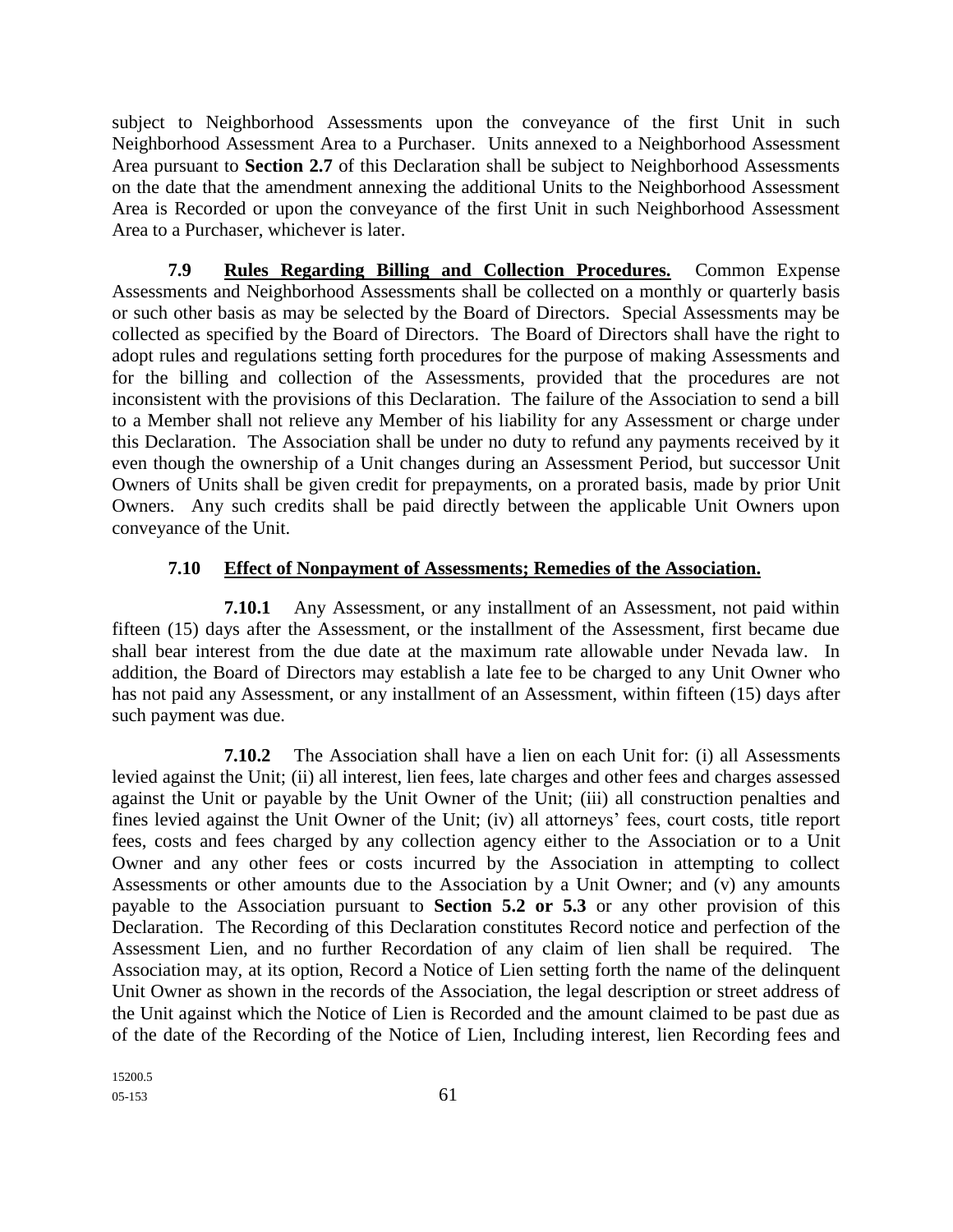reasonable attorneys' fees. Before Recording any Notice of Lien against a Unit, the Association shall make a written demand to the delinquent Unit Owner for payment of the delinquent Assessments, together with interest, late charges and reasonable attorneys' fees, if any. The demand shall state the date and amount of the delinquency. Each default shall constitute a separate basis for a demand, but any number of defaults may be included within the single demand. If the delinquency is not paid within ten (10) days after delivery of the demand, the Association may proceed with Recording a Notice of Lien against the Unit.

**7.10.3** The Assessment Lien shall have priority over all liens and encumbrances except for: (i) liens and encumbrances Recorded prior to the Recordation of this Declaration; (ii) tax liens for real property taxes; (iii) assessments in favor of any municipal or other governmental body; (iv) the lien of any bona fide First Mortgage Recorded prior to the date the delinquent Assessment(s) first accrued; and (v) the assessment lien of the Master Association pursuant to the Master Declaration; provided, however, that the Assessment Lien is also prior to any such First Mortgage to the extent of Common Expense Assessments and Neighborhood Assessments that became due during the six (6) months immediately preceding the institution of an action to enforce the Assessment Lien. All Assessments and charges against the Unit, Including those that accrue before the six (6) month period prior to the institution of an action to enforce the Assessment Lien, shall remain the obligation of the defaulting Unit Owner; provided, however, that the Association shall credit such amount as it receives toward payment of any such delinquent Assessments from the First Mortgagee or any other Person acquiring title or coming into possession of the Unit through foreclosure of the First Mortgage, purchase at a foreclosure sale or trustee's sale, or through any equivalent proceedings, such as, but not limited to, the taking of a deed in lieu of foreclosure. Any delinquent Assessments, fines and other fees and charges that are extinguished or otherwise uncollectible by the Association pursuant to this Section may be reallocated and assessed to all Units as a Common Expense, or to all Units within a Neighborhood Assessment Area as a Neighborhood Expense if any such extinguished Assessments, fines and other fees and charges are related to a Neighborhood Assessment Area.

**7.10.4** Except as otherwise provided in the Act, the Association shall not be obligated to release the Assessment Lien as to any portion of past due Assessments until all such delinquent Assessments, interest, lien fees, fines, reasonable attorneys' fees, court costs, title report fees, collection costs and all other sums payable to the Association by the Unit Owner of the Unit have been paid in full. In no event shall such release of the Assessment Lien for past due Assessments release the lien of this Declaration as to all other Assessments to become due hereunder.

**7.10.5** The Association shall have the right, at its option, to enforce collection of any delinquent Assessments, fees, charges, late charges, penalties and fines, together with interest, lien fees, reasonable attorneys' fees and any other sums due to the Association in any manner allowed by law Including (i) bringing an action at law against the Unit Owner personally obligated to pay the delinquent Assessments, and such action may be brought without waiving the Assessment Lien securing the delinquent Assessments, or (ii) bringing an action to foreclose the Assessment Lien against the Unit in the manner provided under the Act. The Association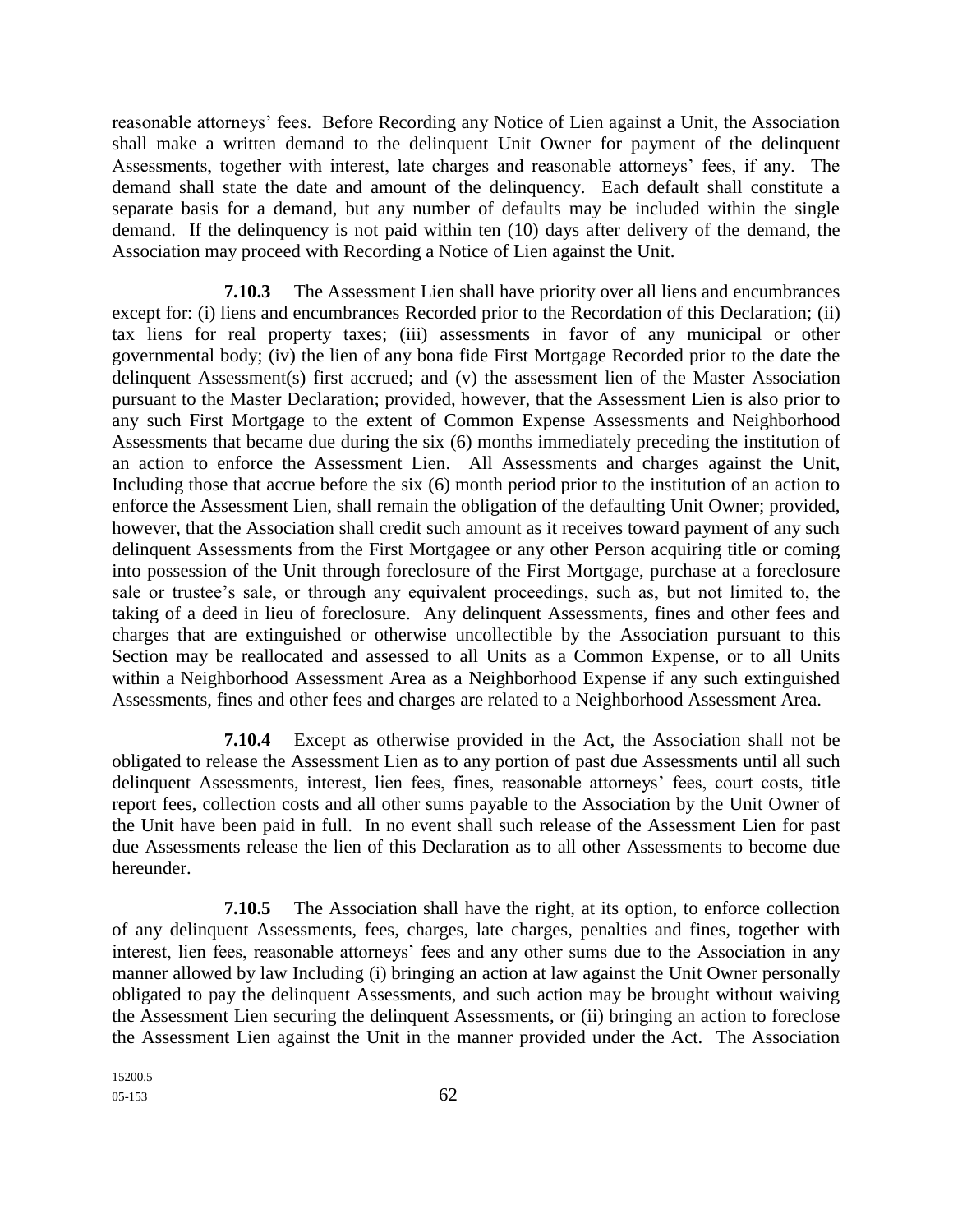shall have the power to bid at any foreclosure sale and to purchase, acquire, hold, lease, mortgage and convey any and all Units purchased at such sale.

**7.11 Notice of Delinquent Assessment.** No action shall be brought to foreclose the Assessment Lien unless a "Notice of Delinquent Assessment" is deposited in the United States mail, certified or registered, postage prepaid with return receipt requested, to the delinquent Unit Owner. Such Notice of Delinquent Assessment must state (i) the amount of the Assessment and other sums that are due (Including interest, costs and attorneys' fees), (ii) a description of the Unit against which the Assessment was made, and (iii) the name of the Record Unit Owner. The Notice of Delinquent Assessment shall be signed and acknowledged by an officer of the Association. If a Unit Owner subject to the lien under this Article files a petition for relief under the United States Bankruptcy Code, the time period for instituting proceedings to enforce the Association's lien shall be tolled until thirty (30) days after the automatic stay of proceedings under Section 362 of the Bankruptcy Code is lifted.

**7.12 Foreclosure Sale.** The Association may enforce the lien by sale of the applicable Unit. In exercising its power of sale, the Association shall comply with such requirements and conditions and shall follow such procedure as may be established under the Act relative to the enforcement of such liens. Unless otherwise permitted by law, no sale to foreclose an Assessment Lien may be conducted until (i) the Association, its agent or attorney has first executed and Recorded a notice of default and election to sell the Unit to satisfy the Assessment Lien ("Notice of Default"), which contains all information required by the Act, and (ii) the delinquent Unit Owner or such Unit Owner's successor in interest has failed to pay the amount of the delinquent Assessment and interest, costs (Including attorneys' fees) and expenses incident to its enforcement for a period of ninety (90) days. Such ninety (90) day period shall commence on the later of (a) the date on which the Notice of Default is Recorded, or (b) the date on which a copy of the Notice of Default is mailed by certified or registered mail with postage prepaid and return receipt requested to the Unit Owner or such Unit Owner's successor in interest at his address, if the address is known, and otherwise to the address of the Unit. The Association, its agent or attorney shall, after the expiration of such ninety (90) day period and before the foreclosure sale, give notice of the time and place of the sale in the manner and for a time not less than that required by law for the sale of real property upon execution, except that a copy of the notice of sale must be mailed on or before the first publication or posting, by certified or registered mail with postage prepaid and return receipt requested, to the Unit Owner or such Unit Owner's successor in interest at his address if known, and otherwise to the address of the Unit, and a copy of the notice of sale must be served on or before the date of first publication or posting in the manner prescribed by law.

**7.13 Curing of Default.** Upon the timely curing of any default for which a Notice of Lien or a Notice of Delinquent Assessment was Recorded by the Association, the Association shall Record an appropriate release of the applicable Notice(s) upon payment by the defaulting Unit Owner of a reasonable fee to be determined by the Board of Directors to cover the cost of preparing and Recording such release.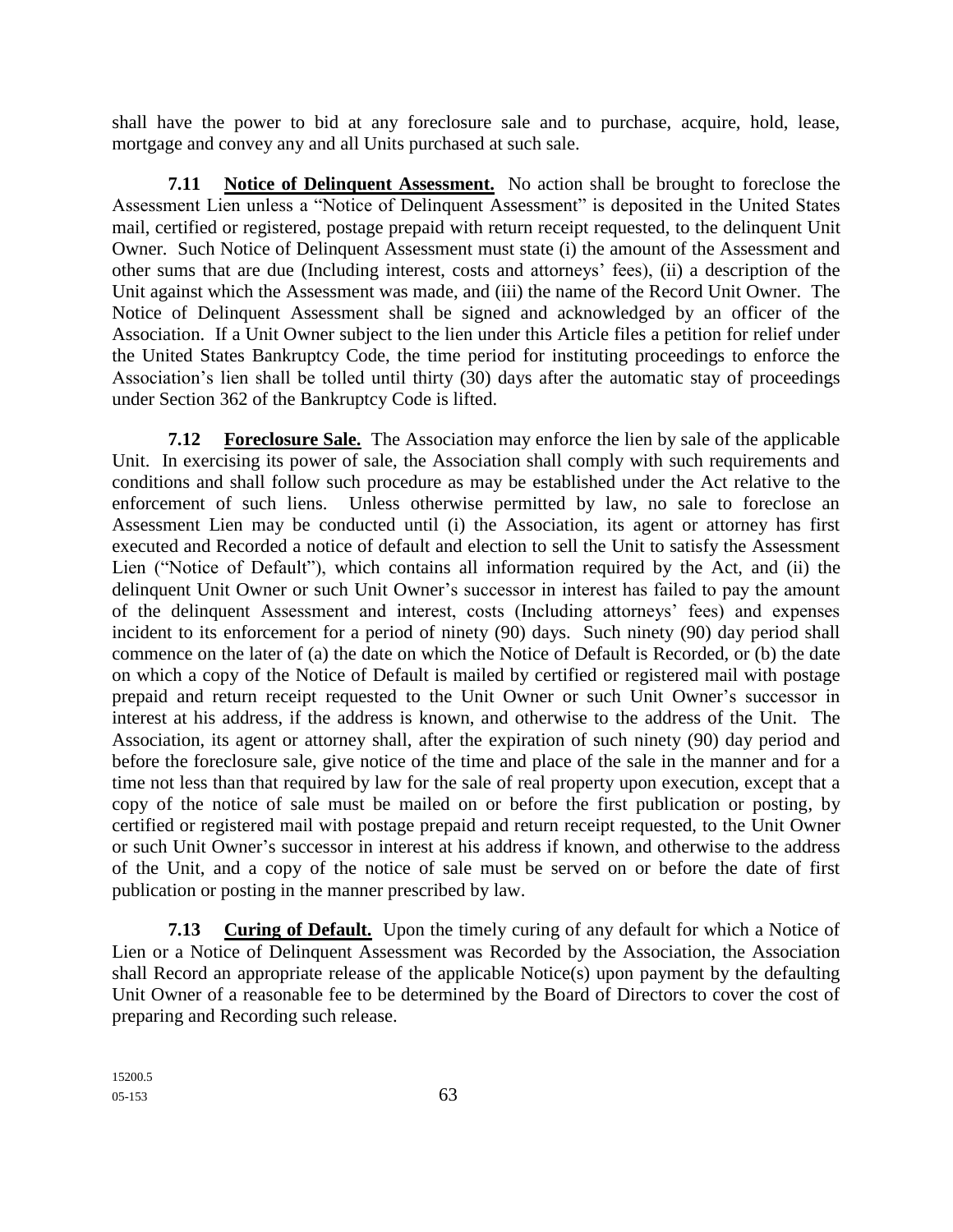**7.14 Cumulative Remedies.** The Assessment Lien and the rights of foreclosure and sale thereunder shall be in addition to and not in substitution for all other rights and remedies that the Association and its assigns may have hereunder and by law, Including a suit to recover a money judgment for unpaid Assessments, as above provided.

**7.15 Exemption of Unit Owner.** No Unit Owner may claim an exemption from liability for payment of Assessments, fines and other fees and charges levied pursuant to the Governing Documents by waiver and nonuse of any of the Common Elements and facilities or by the abandonment of his Unit.

**7.16 Certificate of Payment.** The Association on written request shall furnish to a lienholder, Unit Owner or person designated by a Unit Owner a Recordable statement setting forth the amount of unpaid Assessments against his Unit. The statement shall be furnished within ten (10) business days after receipt of the request and is binding on the Association, the Board of Directors, and every Unit Owner. The Association may charge a reasonable fee in an amount established by the Board of Directors for each such statement.

**7.17 No Offsets.** All Assessments, fines and other fees and charges shall be payable in accordance with the provisions of this Declaration, and no offsets against such Assessments, fines, other fees and charges shall be permitted for any reason, Including a claim that the Association is not properly exercising its duties and powers as provided in the Governing Documents or the Act.

**7.18 Working Capital Fund.** To ensure that the Association shall have adequate funds to meet its expenses or to purchase necessary equipment or services, each Person acquiring a Unit from the Declarant or a Builder shall pay to the Association immediately upon becoming a Unit Owner a sum equal to one-half  $(1/2)$  of the then current annual Common Expense Assessment attributable to the Unit. Funds paid to the Association pursuant to this Section may be used by the Association for payment of operating expenses or any other purpose permitted under the Governing Documents. Payments made pursuant to this Section shall be nonrefundable and shall not be considered as an advance payment of any Assessments levied by the Association pursuant to this Declaration.

**7.19 Reserve Fund.** The Association shall establish and maintain, from Common Expense Assessments, an adequate reserve fund to provide for the replacement of Improvements to the Areas of Common Responsibility. In addition to the funds collected through Common Expense Assessments, each Person acquiring a Unit from the Declarant or a Builder shall pay to the Association immediately upon becoming a Unit Owner a sum equal to one-half (1/2) of the then current annual Common Expense Assessment attributable to the Unit. Funds paid to the Association pursuant to this Section shall be deposited in the reserve fund of the Association. Payments made pursuant to this Section shall be nonrefundable and shall not be considered as an advance payment of any Assessments levied by the Association pursuant to this Declaration.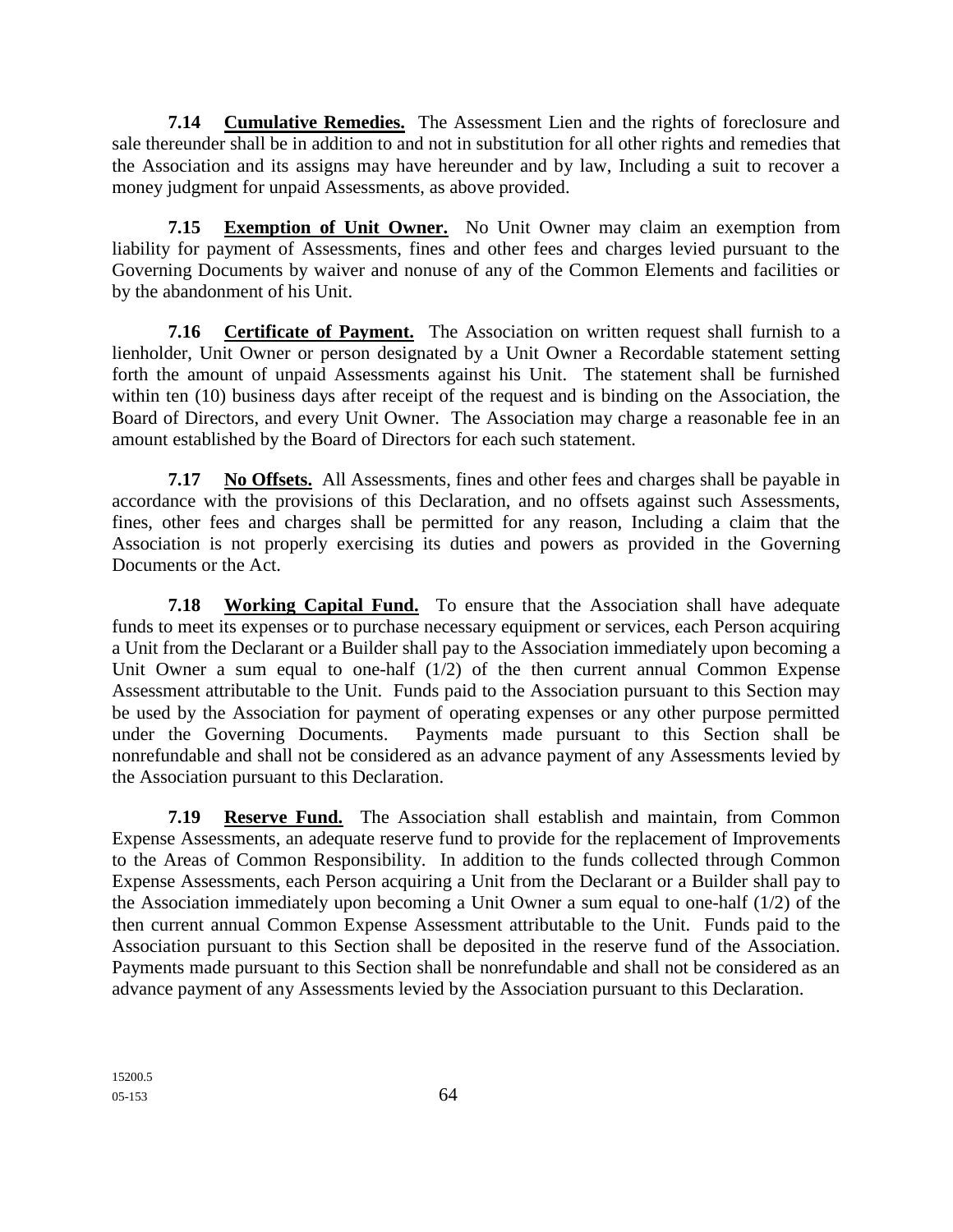**7.20 Surplus Funds.** Surplus funds of the Association remaining after payment of or provisions for Common Expenses and any prepayment of reserves may, in the discretion of the Board of Directors and with the written approval of Declarant during the Period of Declarant Control, either be returned to the Unit Owners pro rata in accordance with each Unit Owner's Common Expense Liability or be credited on a pro rata basis to the Unit Owners to reduce each Unit Owner's future Common Expense Assessments.

**7.21 Transfer Fee.** Each Person acquiring a Unit (other than Declarant or a Builder) shall pay to the Association, or to its community manager if directed to do so by the Board of Directors, immediately upon becoming a Unit Owner a transfer fee in such amount as is established from time to time by the Board of Directors.

#### **ARTICLE 8 INSURANCE**

### **8.1 Scope of Coverage.**

**8.1.1** Commencing not later than the date of the first conveyance of a Unit to a Person other than Declarant, the Association shall maintain, to the extent reasonably available, the following insurance coverage:

(i) Property insurance on the Areas of Common Responsibility issued under a form that provides "All Risk of Direct Physical Loss" coverage in an amount equal to the maximum insurable replacement value of the Areas of Common Responsibility as determined by the Board of Directors; provided, however, that the total amount of insurance after application of any deductibles shall not be less than one hundred percent (100%) of the current replacement cost of the insured property at the time the insurance is purchased and at each renewal date, exclusive of land, excavations, foundations and other items normally excluded from a property insurance policy.

(ii) Commercial general liability insurance, for a limit to be determined by the Board of Directors, but not less than \$2,000,000.00 for any single occurrence. Such insurance shall cover all occurrences commonly insured against for death, bodily injury and property damage arising out of or relating to the use, ownership or maintenance of the Areas of Common Responsibility or arising out of or relating to the performance by the Association of its maintenance and other obligations under the Governing Documents, whether on the Common Elements, any Unit or any public or private right-of-way. Such policy shall include a cross liability clause to cover liabilities of the Unit Owners as a group to a Unit Owner.

(iii) Workmen's compensation insurance to the extent necessary to meet the requirements of the laws of Nevada.

(iv) Directors' and officers' liability and errors and omissions insurance covering all the directors, officers and committee members of the Association in such limits as the Board of Directors may determine from time to time.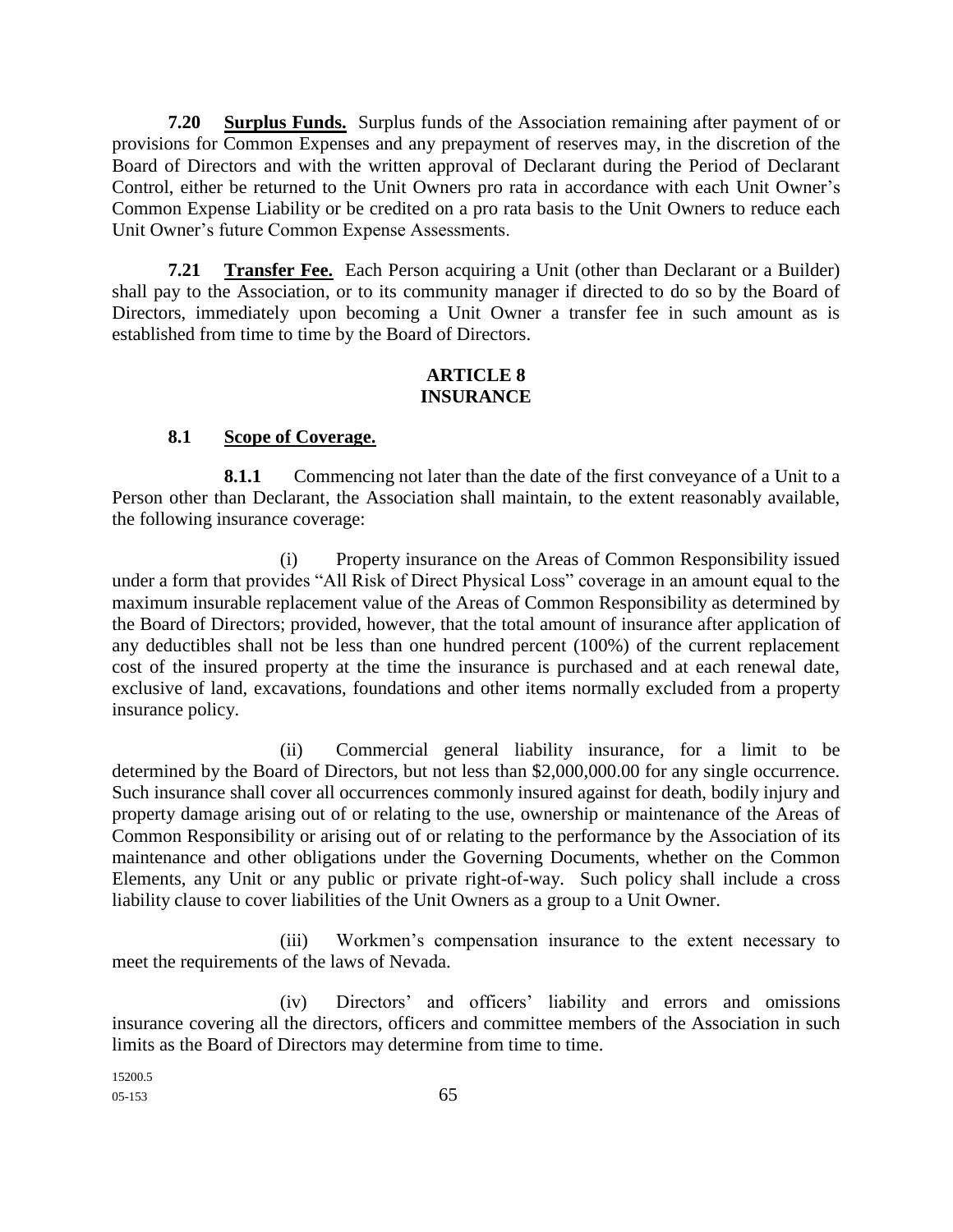(v) Such other insurance (Including employment practices liability insurance and fidelity insurance) as the Association shall determine from time to time to be appropriate to protect the Association, the members of the Board of Directors, the officers and the members of any committee of the Board of Directors or the Unit Owners.

**8.1.2** The insurance policies purchased by the Association shall, to the extent reasonably available, contain the following provisions:

(i) Each Unit Owner shall be an insured under the policy with respect to liability arising out of his ownership of an undivided interest in the Common Elements or his membership in the Association.

(ii) There shall be no subrogation with respect to the Association, its agents, servants, and employees against Unit Owners and members of their household.

(iii) No act or omission by any Unit Owner, unless acting within the scope of his authority on behalf of the Association, shall void the policy or be a condition to recovery on the policy.

(iv) The coverage afforded by such policy shall be primary and shall not be brought into contribution or proration with any insurance that may be purchased by Unit Owners or their mortgagees or beneficiaries under deeds of trust.

(v) A "severability of interest" endorsement that shall preclude the insurer from denying the claim of a Unit Owner because of the negligent acts of the Association or other Unit Owners.

(vi) The Association shall be the insured for use and benefit of the individual Unit Owners (designated by name if required by the insurer).

(vii) For policies of hazard insurance, a standard mortgagee clause providing that the insurance carrier shall notify the Association and each First Mortgagee named in the policy at least thirty (30) days in advance of the effective date of any substantial change in coverage or cancellation of the policy.

(viii) Any insurance trust agreement will be recognized by the insurer.

(ix) "Agreed Amount" and "Inflation Guard" endorsements.

**8.1.3** If, at the time of a loss insured under an insurance policy purchased by the Association, the loss is also insured under an insurance policy purchased by a Unit Owner, the Association's policy shall provide primary coverage.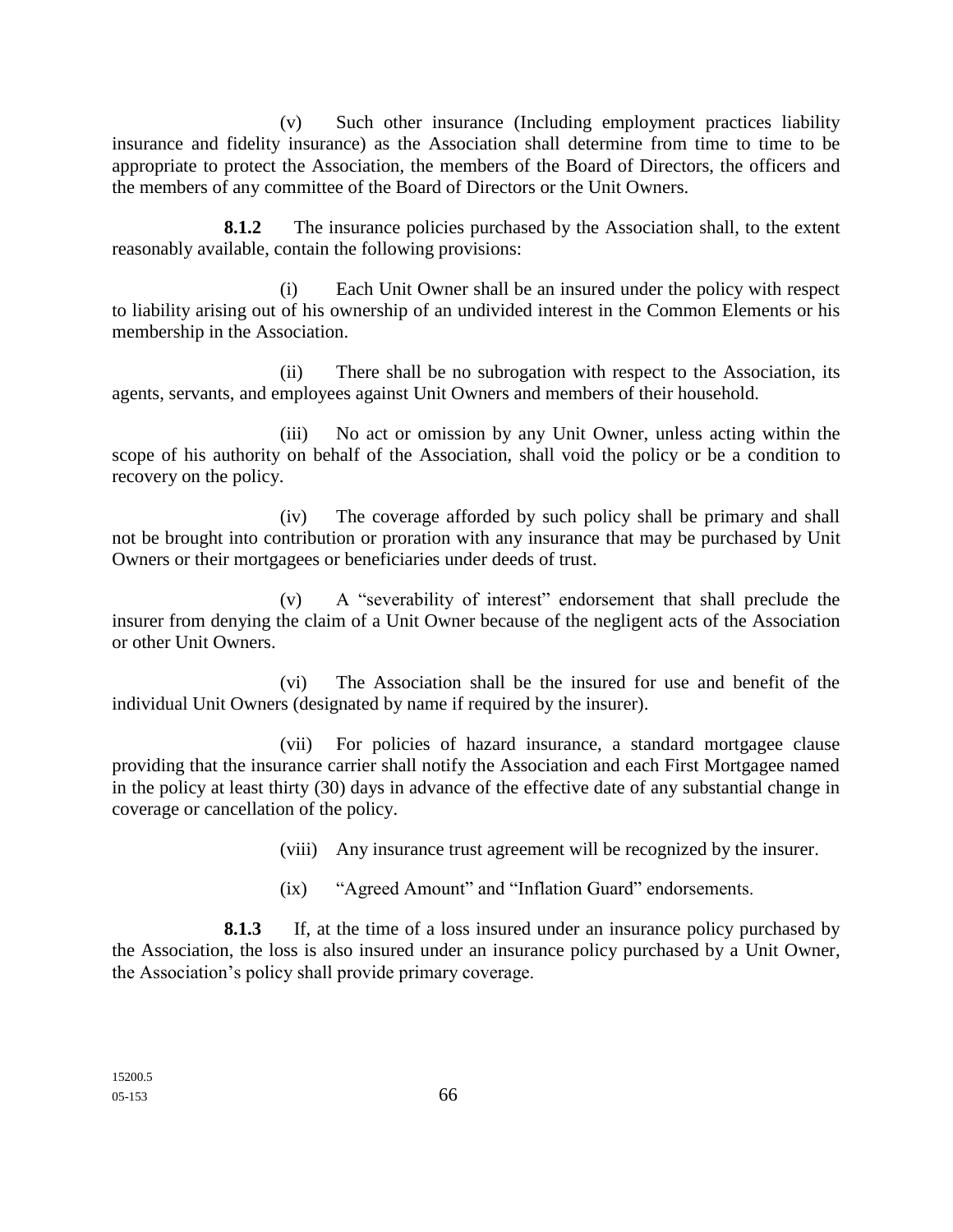**8.1.4** If the insurance described in **Subsections 8.1.1(i) or 8.1.1(ii)** is not reasonably available, the Association promptly shall cause notice of that fact to be hand delivered or sent prepaid by United States mail to all Unit Owners.

**8.2 Payment of Premiums.** Premiums for all insurance obtained by the Association pursuant to this Article shall be Common Expenses and shall be included in the budget of the Association and shall be paid for by the Association.

**8.3 Insurance Obtained by Unit Owners.** The issuance of insurance policies to the Association pursuant to this Article shall not prevent a Unit Owner from obtaining insurance for his own benefit and at his own expense covering his Unit, his personal property and providing personal liability coverage.

**8.4 Allocation of Insurance Deductible.** The Association shall maintain in its reserve account an amount sufficient to pay the deductible amounts applicable to its insurance policies. If the Association submits a claim to an insurance carrier that is then or later determined by the Board of Directors to be the result of negligence or willful misconduct of a Unit Owner, the cost to the Association of any insurance deductible shall be paid by the Unit Owner, upon demand, to the Association. The Association may enforce collection of any such amounts in the same manner and to the same extent as provided for in this Declaration for the collection of Assessments.

**8.5 Payment of Insurance Proceeds.** Any loss covered by property insurance obtained by the Association in accordance with this Article shall be adjusted with the Association and the insurance proceeds shall be payable to the Association and not to any mortgagee or beneficiary under a deed of trust. The Association shall hold any insurance proceeds in trust for Unit Owners and lienholders as their interests may appear, and the proceeds shall be disbursed and applied as provided for in N.R.S. § 116.31135.

**8.6 Certificate of Insurance.** An insurer that has issued an insurance policy pursuant to **Section 8.1** of this Declaration shall issue certificates or memoranda of insurance to the Association and, on written request, to any Unit Owner, mortgagee, or beneficiary under a deed of trust. The insurer issuing the policy shall not cancel or refuse to renew it until thirty (30) days after notice of the proposed cancellation or non-renewal has been mailed to the Association, each Unit Owner, and each mortgagee or beneficiary under a deed of trust to whom a certificate or memorandum of insurance has been issued at their respective last known addresses.

**8.7 Annual Insurance Review.** The Board of Directors shall annually determine whether the amounts and types of insurance it has obtained provide adequate coverage for the Areas of Common Responsibility in light of increased construction costs, inflation, practice in the area of which the Community is located or any other factor that tends to indicate that either additional insurance policies or increased coverage under existing policies are necessary or desirable to protect the interest of the Unit Owners and of the Association. If the Board of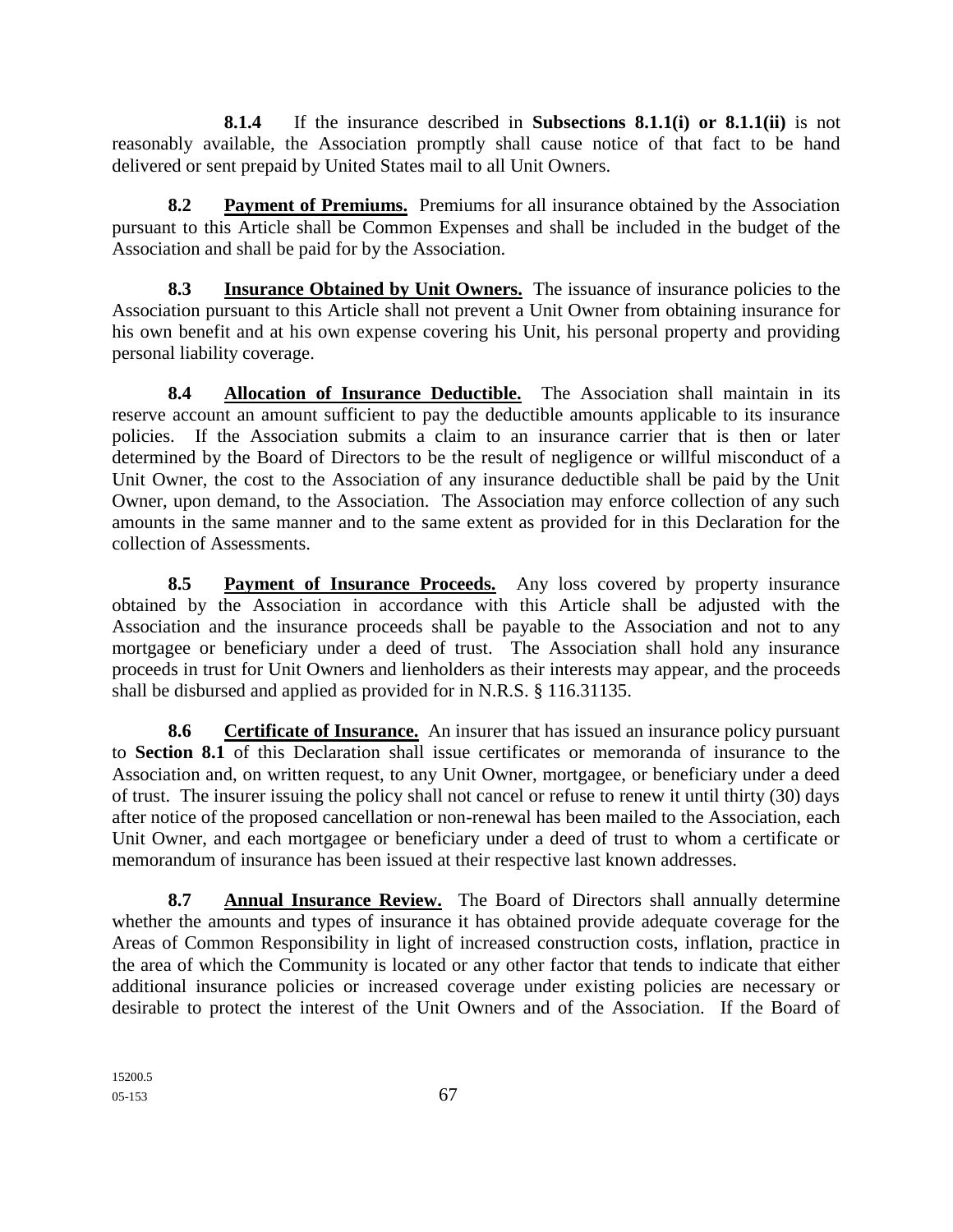Directors determines that increased coverage or additional insurance is appropriate, it shall obtain the same.

**8.8 Repair and Replacement of Damaged or Destroyed Property.** Any portion of the Areas of Common Responsibility that are damaged or destroyed shall be repaired or replaced promptly by the Association unless (i) repair or replacement would be illegal under any state or local health or safety statute or ordinance, or (ii) Unit Owners representing at least eighty percent (80%) of the total authorized votes in the Association vote not to rebuild. The cost of repair or replacement in excess of insurance proceeds and reserves shall be paid by the Association, and the Board of Directors may, without the necessity of a vote of the Unit Owners, levy an equal assessment against all Unit Owners. Additional assessments may be made in a like manner at any time during or following the completion of any repair or reconstruction. Any assessment levied pursuant to this **Section 8.8** will be deemed to be a part of the Assessments and will be secured by the Assessment Lien. If all of the Common Elements are not repaired or replaced, insurance proceeds attributable to the damaged Common Elements shall be used to restore the damaged area to a condition compatible with the remainder of the Community and that is not in violation of any state or local health or safety statute or ordinance. The remainder of the proceeds shall either (a) be distributed to all Unit Owners or lien holders in proportion to the allocated interest of each Unit Owner as determined pursuant to **Section 7.1** of this Declaration, or (b) be retained by the Association as an additional capital reserve or used for payment of operating expenses of the Association if such action is approved by the affirmative vote or written consent, or any combination thereof, of Members representing more than fifty percent (50%) of the votes in the Association.

## **ARTICLE 9 RIGHTS OF FIRST MORTGAGEES**

**9.1 First Mortgagee's Right of Inspection of Records.** Any First Mortgagee will be entitled, upon written request, to: (i) inspect the books and records of the Association during normal business hours; (ii) receive within ninety (90) days following the end of any fiscal year of the Association, a financial statement of the Association for the immediately preceding fiscal year of the Association, free of charge to the requesting party; and (iii) receive written notice of all meetings of the Members of the Association and be permitted to designate a representative to attend all such meetings.

**9.2 No Priority over First Mortgagees.** No provision of this Declaration gives or shall be construed as giving any Unit Owner or other Person priority over any rights of a First Mortgagee of a Unit in the case of the distribution to such Unit Owner of insurance proceeds or condemnation awards for losses to or taking of the Common Elements.

## **ARTICLE 10 RESERVATION OF DEVELOPMENTAL AND SPECIAL DECLARANT'S RIGHTS**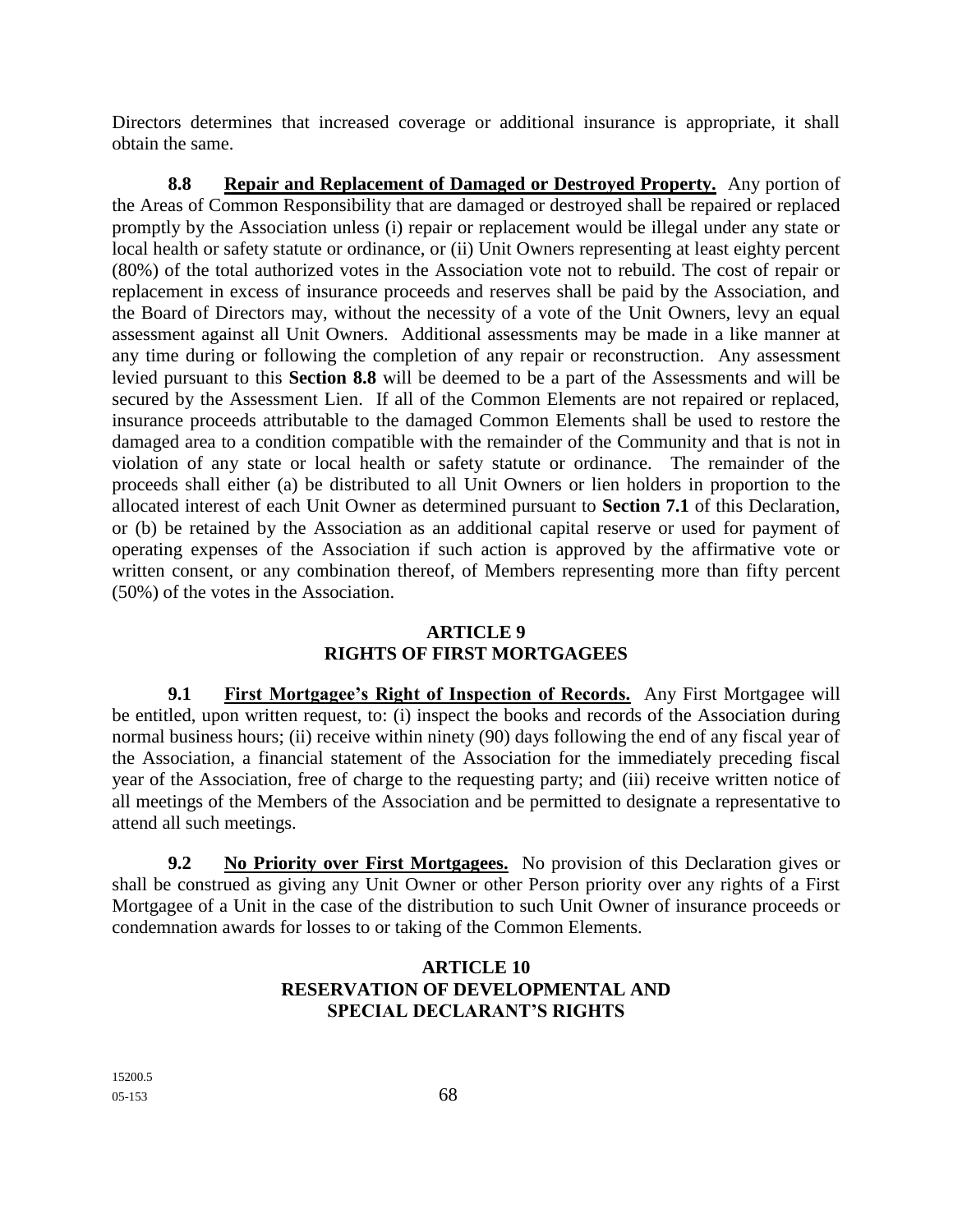Pursuant to N.R.S. § 116.2105(1)(h), Declarant reserves all of the developmental and special declarant's rights in the Community afforded under N.R.S. § 116.039 and N.R.S. § 116.089, subject to the expiration deadlines set forth below. Specifically, but without limitation, Declarant reserves the following rights:

**10.1 Developmental Rights.** Declarant hereby reserves, for a period of twenty-five (25) years following the Recordation of this Declaration, all developmental rights under N.R.S. § 116.039. Declarant specifically reserves the right to withdraw real estate described on **Exhibit A** from the Community until the first Unit has been conveyed to a Person other than Declarant. If Declarant elects to add any portion of the Additional Property to the Community pursuant to **Section 2.8** of this Declaration, each Unit and Common Element within such portion of the Additional Property, when annexed, shall be deemed a "separate portion" of the Community (for purposes of N.R.S. § 116.211(4)), and Declarant hereby reserves the right to withdraw any such Unit or Common Element so annexed during the time period set forth in this Section.

**10.2 Right to Complete Improvements and Construction Easement.** Declarant hereby reserves the right, for a period of thirty (30) years following the Recordation of this Declaration, to complete the construction of Improvements in the Community and an easement over the Community for the purpose of doing so. Any damage caused to a Unit or the Common Elements by Declarant or its agents in the use or exercise of such right and/or easement shall be repaired by and at the expense of Declarant.

**10.3 Offices, Model Homes and Promotional Signs.** Declarant reserves the right to maintain offices for sales and management and models as provided in **Section 3.4** above, and to maintain signs on the Common Elements until Declarant no longer owns any property described on **Exhibit A** or **Exhibit B**, or for a period of thirty (30) years following the Recordation of this Declaration, whichever occurs first.

**10.4 Use of Easements.** Declarant reserves the right to use easements through the Common Elements for the purpose of making Improvements within the Community or within the Additional Property until Declarant no longer owns any property described on **Exhibit A** or **Exhibit B**, or for a period of thirty (30) years following the Recordation of this Declaration, whichever occurs first.

**10.5 Master Association.** Declarant reserves the right to make the Community subject to any master homeowners association other than the Master Association at any time during the Period of Declarant Control.

**10.6 Merger or Consolidation.** Declarant reserves the right to merge or consolidate the Association with another common-interest community of the same form of ownership at any time during the Period of Declarant Control.

**10.7 Appointment and Removal of Directors and Officers.** Declarant reserves the right to appoint and remove a majority of the Board of Directors and the officers of the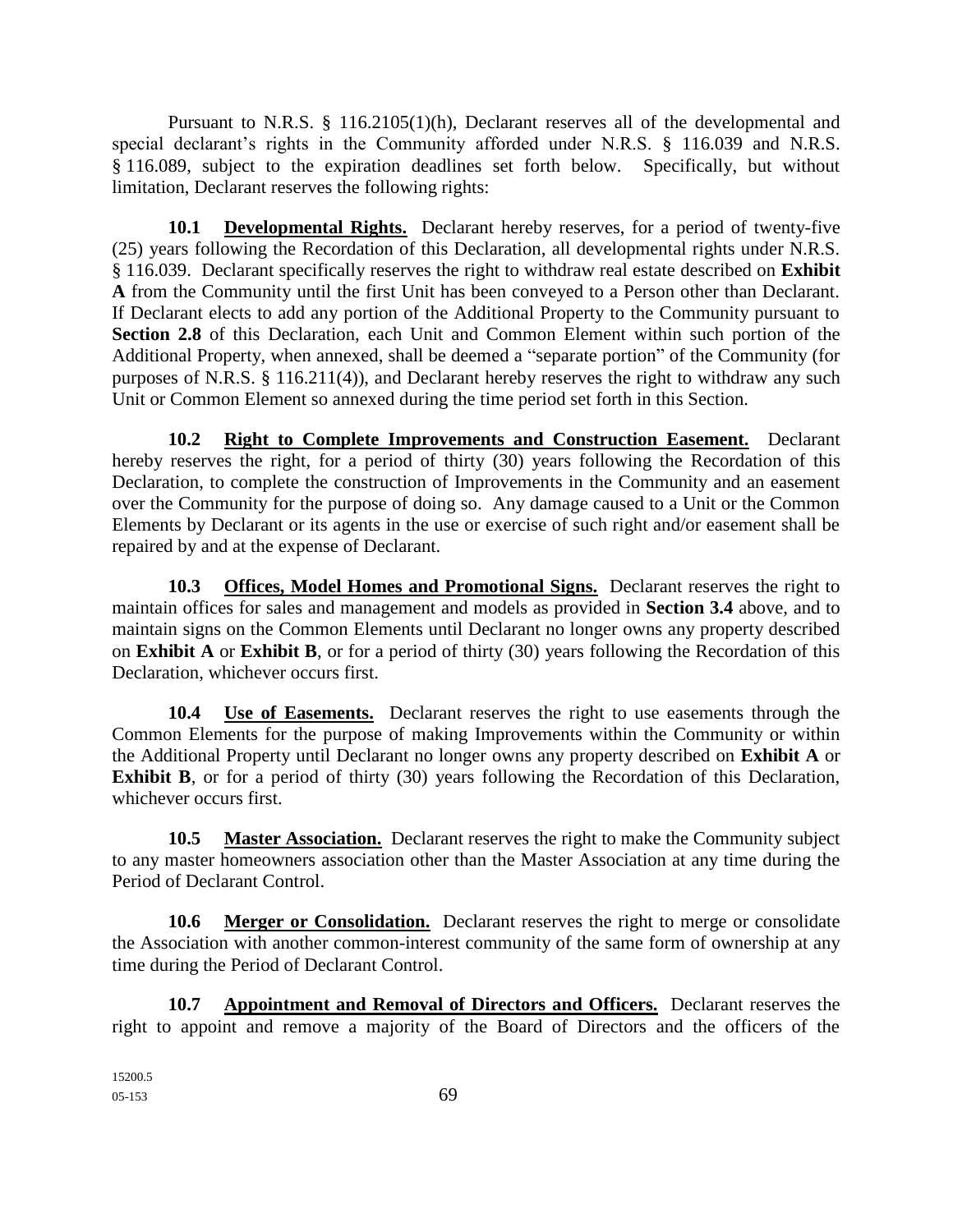Association or any master association or any member of the Board of Directors as set forth in **Section 6.2** above, for the time period set forth therein.

### **ARTICLE 11 PRIVATE AMENITIES; ADDITIONAL DISCLAIMERS, DISCLOSURES AND RELEASES**

### **11.1 Private Amenities.**

**11.1.1** Access to and use of any Private Amenity within Anthem Mesquite is strictly subject to the rules and procedures of the owner of such Private Amenity, and no Person gains any right to enter or to use any Private Amenity by virtue of Membership in the Association, ownership of a Unit or occupancy of a Dwelling. All Persons, Including all Unit Owners, are hereby advised that no representations or warranties have been or are made by Declarant Parties, the Association, any Builder or by any Person acting on behalf of any of the foregoing, with regard to the continuing ownership or operation of any Private Amenities. No purported representation or warranty in such regard, written or oral, shall be effective unless specifically set forth in a written instrument executed by the Record Owner of the Private Amenity. Rights to use the Private Amenities will be granted only to such Persons, and on such terms and conditions, as may be determined by their respective owners. Such owners shall have the right, from time to time in their sole and absolute discretion and without notice, to amend or waive the terms and conditions of use of their respective Private Amenities and to terminate use rights altogether, subject to direct contractual obligations with third parties and obligations that may be set forth in a Recorded instrument and the zoning and use regulations of any municipality, county, state or the United States applicable to the Private Amenity and the land upon which it is located.

**11.1.2** Certain Private Amenities may be required to pay to the Association reasonable amounts to reimburse the Association for the use and benefit of Improvements constructed and installed within the Community, which amounts shall be based upon calculations determined by Master Declarant in its sole and absolute discretion and set forth in Recorded instruments encumbering the Private Amenities. No other payment shall ever be required by or for the benefit of the Association from the owner of any Private Amenity. It is not intended that the Private Amenities will be subject to the terms and provisions of this Declaration.

**11.1.3** Except as otherwise set forth in one or more Recorded instruments encumbering the Private Amenities, the Private Amenities are not subject to architectural or any other review process by the Association. The Association shall have no power to establish rules or regulations affecting the activities on or use of the Private Amenities without the prior written consent of the owners of such Private Amenities affected thereby.

## **11.2 Abutting Golf Course.**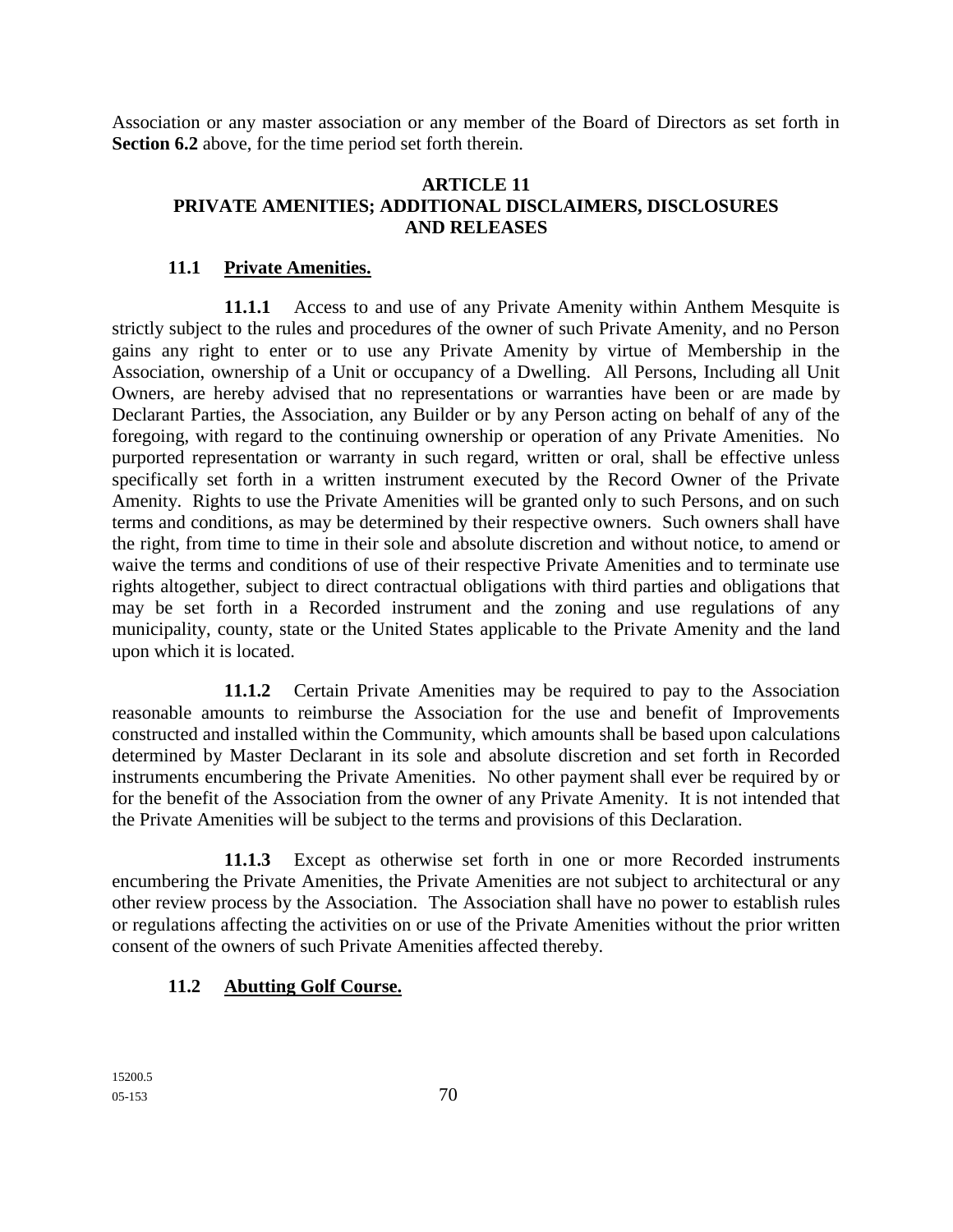**11.2.1** Portions of the Community abut the Golf Course. Each Unit Owner and Resident, for himself and his family, invitees and licensees, acknowledges and agrees as follows:

(i) No representations or warranties have been or are made by Declarant Parties, the Association or any Person acting on behalf of any of the foregoing, with regard to the continuing ownership or operation of the Golf Course.

(ii) Water hazards, the clubhouse, maintenance facilities and other installations located on the Golf Course may be attractive nuisances to children.

(iii) The operation, maintenance and use of the Golf Course will entail the operation and use of (a) noisy power equipment such as tractors, lawn mowers and blowers on various days of the week, Including weekends, during various times of the day, Including early morning and late evening hours; (b) sprinkler and other irrigation systems in operation during the day and at night; (c) electric, gasoline or other power driven vehicles and equipment used by maintenance and operations personnel; (d) pesticide, herbicide and fertilizing chemicals; and (e) refuse removal trucks, delivery trucks and other vehicles entering and exiting the Golf Course on various days of the week, Including weekends, during various times of the day, Including early morning and late evening hours.

(iv) The Golf Course has exterior lighting and amplified exterior sound and will be regularly used for entertainment and social events on various days of the week, Including weekends, during various times of the day, Including early morning and late evening hours.

(v) Play on the Golf Course will be allowed during all daylight hours up to seven (7) days a week (and may be allowed for evening and night-time hours), and golf tournaments may be conducted at any time during the year. Large numbers of people will be entering, exiting and using the Golf Course during all daylight hours (and may Include evening and night-time hours) up to seven (7) days a week.

(vi) Water used to irrigate the Golf Course and to fill the lakes on the Golf Course may be reclaimed (effluent) or other non-potable water when available for such purposes. The irrigation water is not potable (drinkable) water and consumption of such irrigation water by humans or animals may cause severe illness.

(vii) The Property is subject to a golf ball easement, as set forth in Section 3.10 of this Declaration, and play on the Golf Course may result in damage to a Dwelling or other Improvements on Units or Common Elements as a result of golf balls leaving the Golf Course, Including damage to windows and exterior areas of Dwellings and other Improvements, damage to automobiles and other personal property of the Unit Owners and Residents and their families, invitees and licensees whether outdoors or within a Dwelling or other building, and injury to persons.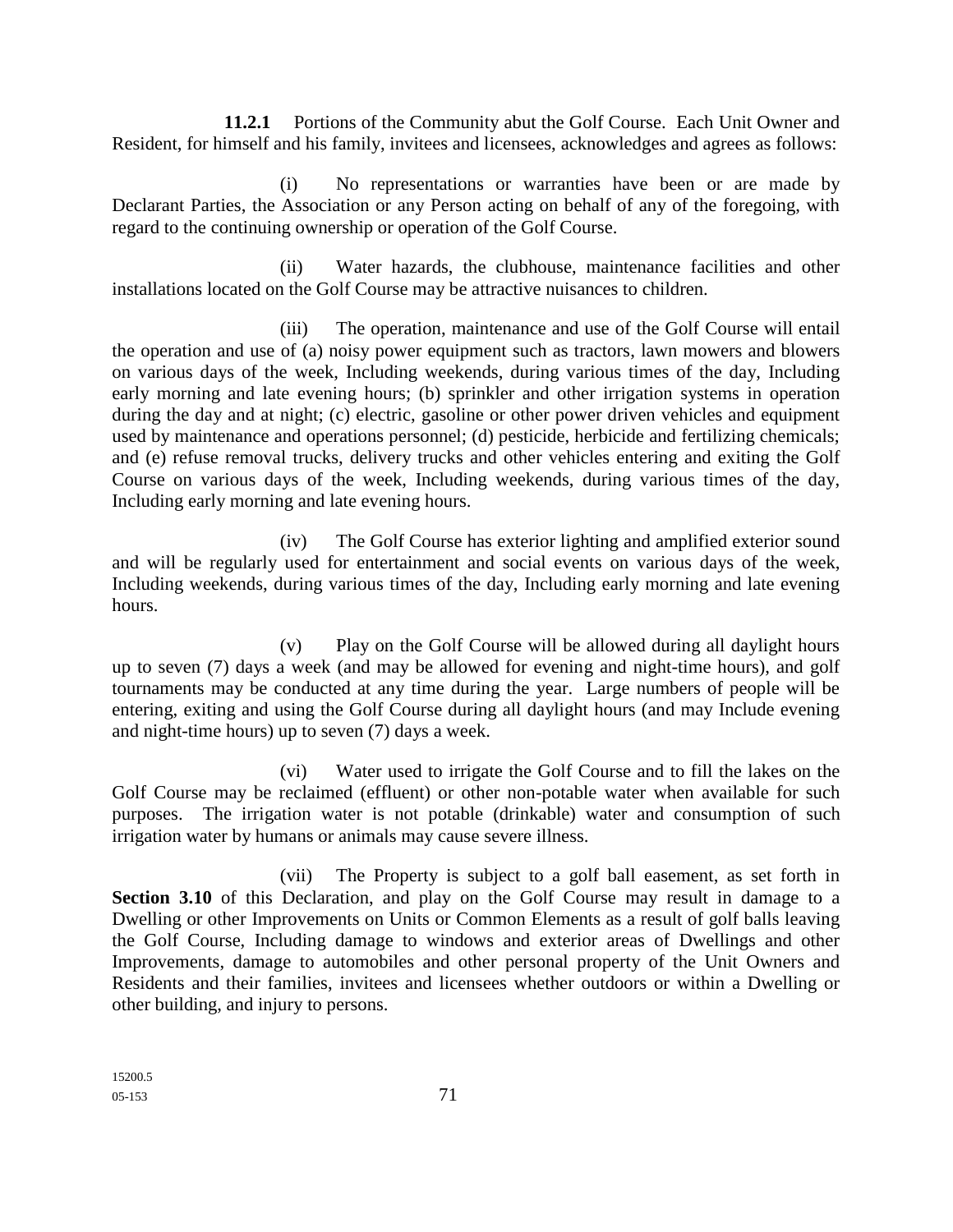(viii) At the option of the Golf Course Owner (subject to any required approval of Master Declarant and/or the Master Association and/or any other third party pursuant to a Recorded instrument), fencing, screening, landscaping and other features may be incorporated into the Golf Course (Including areas adjacent to Units and Common Elements); furthermore, any Improvements within the Golf Course (Including tee boxes, greens, water and sand hazards and course layout) may be relocated, reconfigured, eliminated, added or modified from time to time (subject to any required approval of Master Declarant and/or the Master Association and/or any other third party pursuant to a Recorded instrument), which actions may affect the risk associated with golf balls entering the Community from the Golf Course.

(ix) Certain Units and Common Elements may be more susceptible to incursions and damage by golf balls than others.

(x) The Community is subject to certain covenants, conditions, restrictions and easements and benefits contained in the Golf Course Restrictions, Including easements for utilities, drainage and access, that may affect the Units and Common Elements.

**11.2.2** Each Unit Owner and Resident, for himself and his family, invitees and licensees, acknowledges, understands and agrees that the existence of the Golf Course may cause inconvenience and disturbance and possible injury or damage to persons and property. Each Unit Owner and Resident has considered the location of the Community and the Unit and Dwelling or other real property or Improvement being purchased or leased and its proximity to the Golf Course (and the possibility that any Golf Course layout modifications could in the future affect such proximity) before becoming a Unit Owner and/or Resident. By acceptance of a deed or by acquiring any interest in the Community, each Unit Owner and Resident, for himself and his family, invitees and licensees, acknowledges the risks of the aforesaid nuisance, inconvenience, disturbance and possible injury, death or damage to persons and property.

**11.2.3** Each Unit Owner and Resident, for himself and his family, invitees and licensees, hereby releases the Declarant Parties, the Association, Builders, the Golf Course Owner and any operator of the Golf Course from any and all claims, actions, suits, demands, causes of action, losses, damages or liabilities (Including strict liability) arising out of or relating to any nuisance, inconvenience, disturbance, injury, death or damage to persons and property resulting from activities or occurrences described in this **Section 11.2**.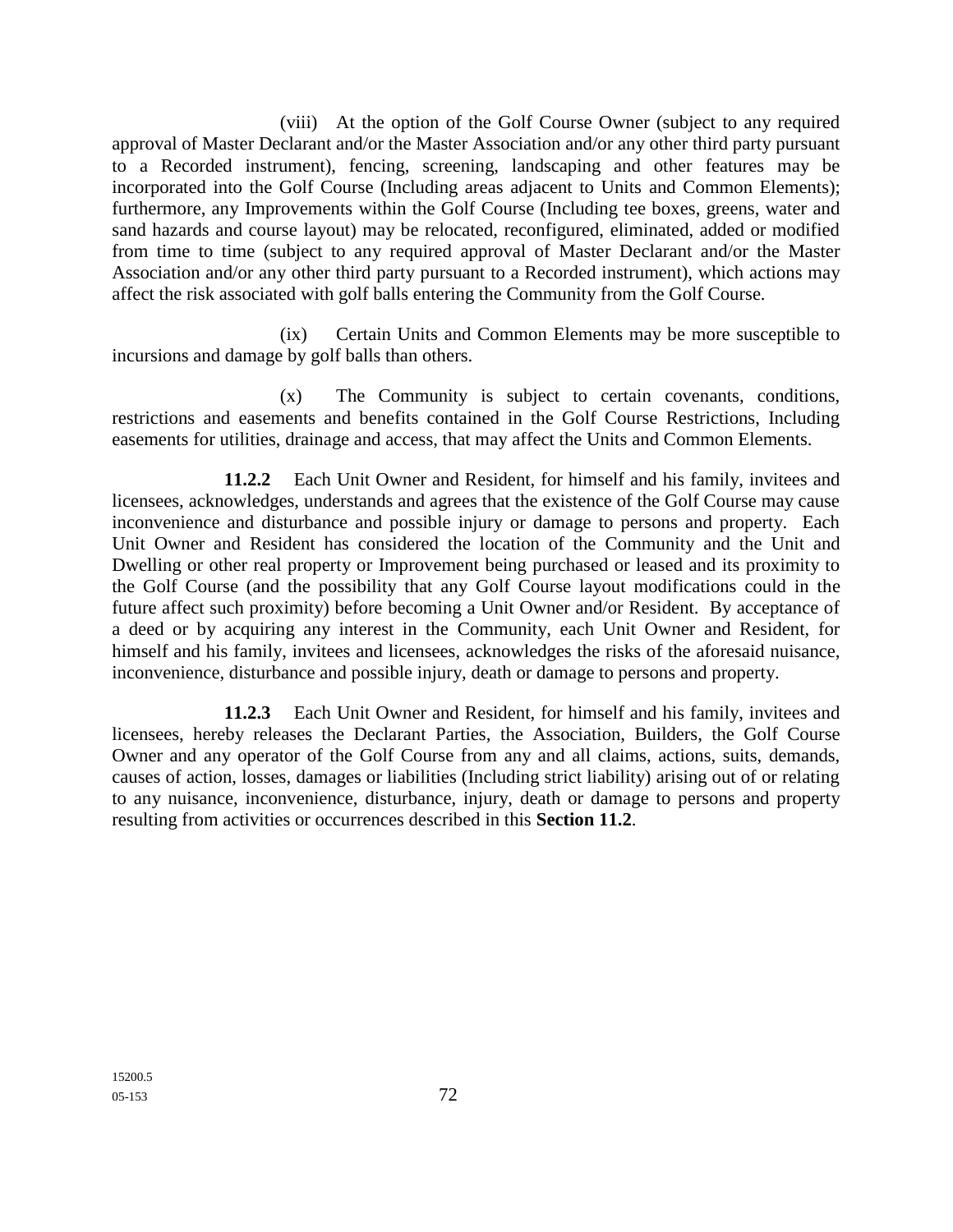### **11.3 High Power Electric Transmission Lines; Release of Claims.**

**11.3.1** High power electric transmission lines and related towers, systems and other equipment, Including an electric substation, are located along the southern boundary of the Community and may be upgraded and supplemented from time to time. The high power electric transmission lines, related towers, systems and other equipment and the electric substation are hereinafter referred to as the "Electric Facilities." Each Unit Owner and Resident, for himself and his family, invitees and licensees, acknowledges and agrees as follows:

(i) The Community may now or in the future be exposed to electromagnetic fields from the Electric Facilities.

(ii) The Declarant Parties do not claim any expertise concerning such conditions and make no representations, warranties or statements, express or implied, regarding such Electric Facilities (except to note their existence), or regarding any damage or injury that may occur as a result of the proximity of the Electric Facilities to the Property.

**11.3.2** Each Unit Owner and Resident, for himself and his family, invitees and licensees, assumes any and all risks as may now or hereafter be or become associated with Electric Facilities or any new or replacement equipment or systems. Neither the Declarant Parties, the Association, Builders, nor any director, officer, agent or employee of any of the foregoing, shall be liable to any Unit Owner or Resident or his family, invitees or licensees for any claims or damages to persons or property resulting, directly or indirectly, from the existence, operation or maintenance of the Electric Facilities.

**11.3.3** Each Unit Owner and Resident hereby releases the Declarant Parties, the Association and Builders from any and all claims, actions, suits, demands, causes of action, losses, damages or liabilities (Including strict liability) arising out of or relating to any nuisance, inconvenience, disturbance, injury, death or damage to persons and property resulting from activities or occurrences described in this **Section 11.3**.

# **11.4 Gated Entrances; Release of Claims.**

**11.4.1** Entrances leading into certain portions of the Community have an entry gate in order to limit vehicular access and to provide some privacy for the Unit Owners and Residents within such portions of the Community. Each Unit Owner and Resident, for himself and his family, invitees and licensees, acknowledges and agrees as follows:

(i) Declarant Parties make no representations or warranties that gated entrances will provide security and safety to the Unit Owners, Residents and their family, invitees and licensees.

(ii) The gated entrances may restrict or delay entry into the Community by the police, fire department, ambulances and other emergency vehicles or personnel.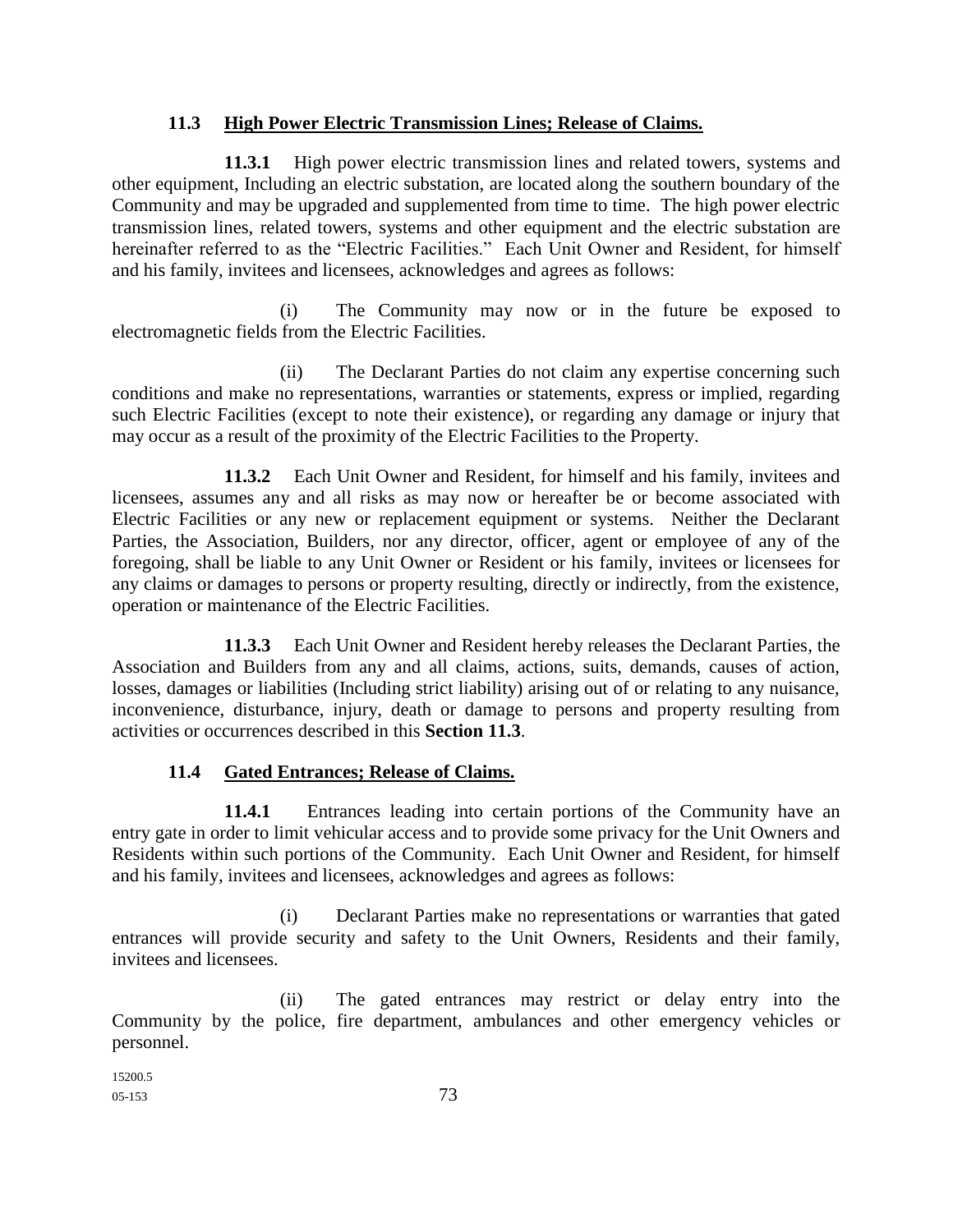**11.4.2** Each Unit Owner and Resident, for himself and his family, invitees and licensees, assumes the risk that the gated entrances may not provide security and safety and may restrict or delay entry into the Community by the police, fire department, ambulances and other emergency vehicles and personnel. Neither the Declarant Parties, the Association, Builders nor any director, officer, agent or employee of any of the foregoing, shall be liable to any Unit Owner, Resident or his family, invitees or licensees for any claims or damages resulting, directly or indirectly, from the construction, operation, existence or maintenance of the gated entrances.

**11.4.3** Each Unit Owner and Resident, for himself and his family, invitees and licensees, hereby releases the Declarant Parties, the Association and Builders from any and all claims, actions, suits, demands, causes of action, losses, damages or liabilities (Including strict liability) arising out of or relating to any nuisance, inconvenience, disturbance, injury, death or damage to persons and property resulting from activities or occurrences described in this **Section 11.4**.

**11.5 Views Not Guaranteed.** Although certain Units in the Community at any point in time may have particular views, no express or implied easements exist for views or for the passage of light and air to any Unit. Declarant Parties and the Association make no representations or warranties whatsoever, express or implied, concerning the view that any Unit will have whether at the date this Declaration is Recorded or thereafter. Further, the payment of any premium for any Unit does not constitute a guarantee of any view the Unit may have now or in the future. Any view that exists at any point in time for a Unit may be impaired or obstructed by further construction within the Community, Including by construction of Improvements (Including landscaping) by Declarant, construction of Improvements by Builders and third parties and by the natural growth of landscaping. No third party, Including any broker or salesperson, has any right to bind Declarant or the Association with respect to the preservation of any view from any Unit or any view of a Unit from any other property.

## **ARTICLE 12 GENERAL PROVISIONS**

# **12.1 Enforcement.**

**12.1.1** The Association or any Unit Owner shall have the right to enforce, by any proceeding at law or in equity, all restrictions, conditions, covenants, reservations, liens and charges now or hereafter imposed by the provisions of the Governing Documents. Failure by the Association or by any Unit Owner to enforce any covenant or restriction contained in the Governing Documents shall in no event be deemed a waiver of the right to do so thereafter.

**12.1.2** All remedies set forth in this Declaration and the Bylaws shall be cumulative of any remedies available at law or in equity. In the event the Declarant, the Association or any Unit Owner employs an attorney or attorneys to enforce a lien or to collect any amounts due from a Unit Owner or to enforce compliance with or recover damages for any violation or noncompliance with the Governing Documents, the prevailing party in any such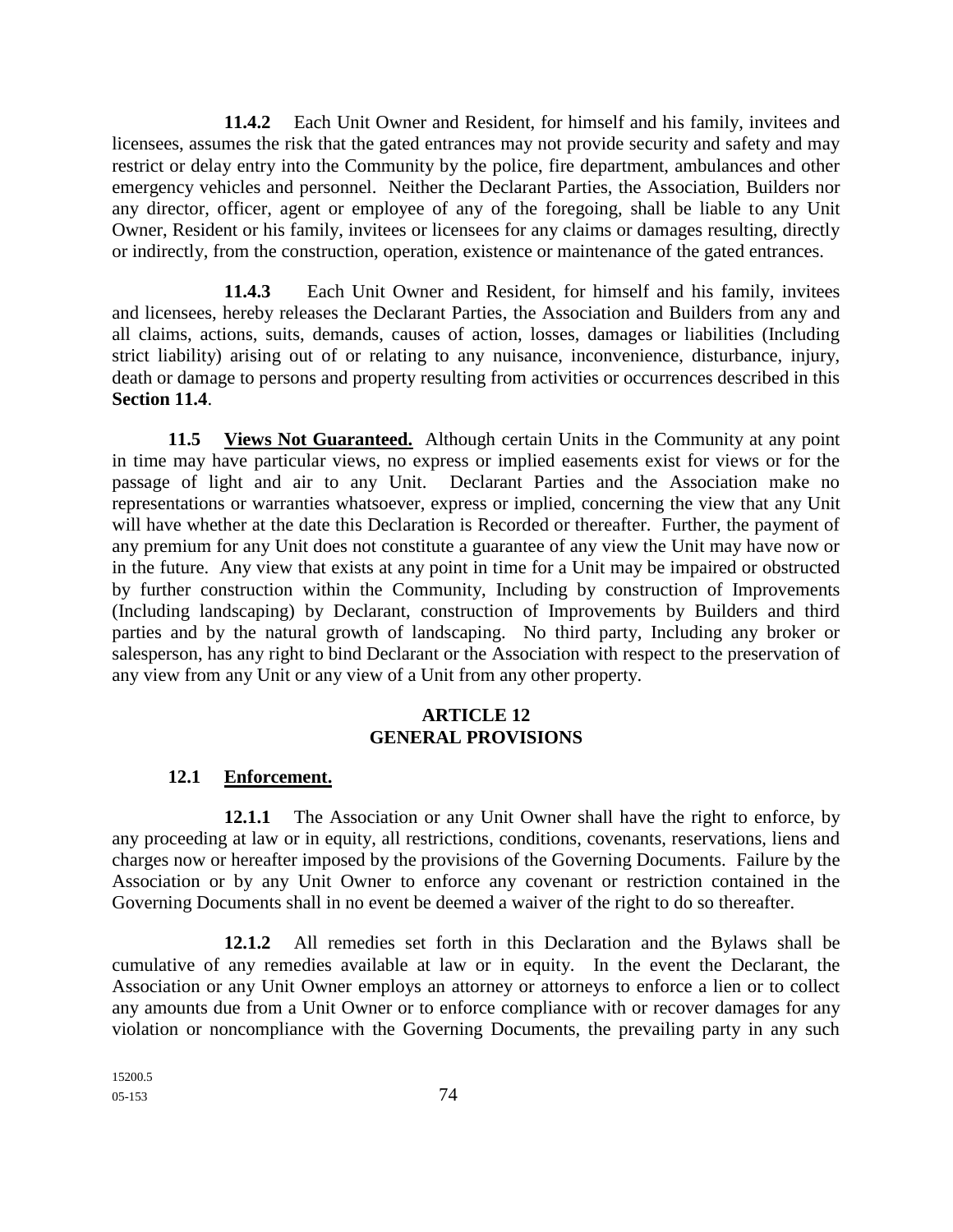action (Including any such action maintained under **Section 12.20**) shall be entitled to recover from the other party its reasonable attorneys' fees and costs incurred in the action.

**12.1.3** The Association shall be obligated to investigate allegations of violations of any covenant, restriction, or rule set forth in any of the Governing Documents; provided that the Association may, but shall not be obligated to, investigate anonymous allegations. Following such investigation, the decision to take or not take enforcement action shall, in each case, be at the discretion of the Board of Directors, in the exercise of its business judgment. Without limiting the generality of the Board of Directors' discretion, if the Board of Directors reasonably determines that a covenant, restriction, or rule is, or is likely to be construed as, inconsistent with the applicable law, or in any case in which the Board of Directors reasonably determines that the Association's position is not strong enough to justify taking enforcement action, the Board of Directors shall not be obligated to take such action. Any such determination shall not be construed a waiver of the right of the Association to enforce such provision at a later time or under other circumstances, or estop the Association from enforcing any other covenant, restriction, or rule. Notwithstanding the above, if, in the discretion of the Declarant as long as Declarant owns any property described in **Exhibit A** or **Exhibit B**, the Association fails to take appropriate action to enforce any provision of the Governing Documents in accordance with its rights and responsibilities, the Declarant may take such enforcement action on behalf of the Association. Declarant shall not take such action without first providing the Association written notice and a reasonable opportunity to take such action on its own.

**12.2 Severability.** Any determination by any court of competent jurisdiction that any provision of this Declaration is invalid or unenforceable shall not affect the validity or enforceability of any of the other provisions hereof, and the remainder of the Declaration shall remain in full force and effect. If any provision herein is adjudged or deemed to be invalid or unenforceable as written by reason of any federal, state or local law, ordinance, rule or regulations, then a court or the Association, as applicable, may interpret, construe, rewrite or revise such provision to the fullest extent allowed by law, so as to make such provision valid and enforceable. Such modification shall not serve to extinguish any restriction not adjudged or deemed to be unenforceable.

**12.3 Duration.** Unless amended in accordance with the provisions of **Section 12.5** below, the covenants and restrictions of this Declaration shall run with and bind the Community, for a term of fifty (50) years from the date this Declaration is Recorded, after which time they shall be automatically extended for successive periods of ten (10) years.

**12.4 Termination of Community.** The Community may be terminated only in the manner provided for in the Act.

# **12.5 Amendment.**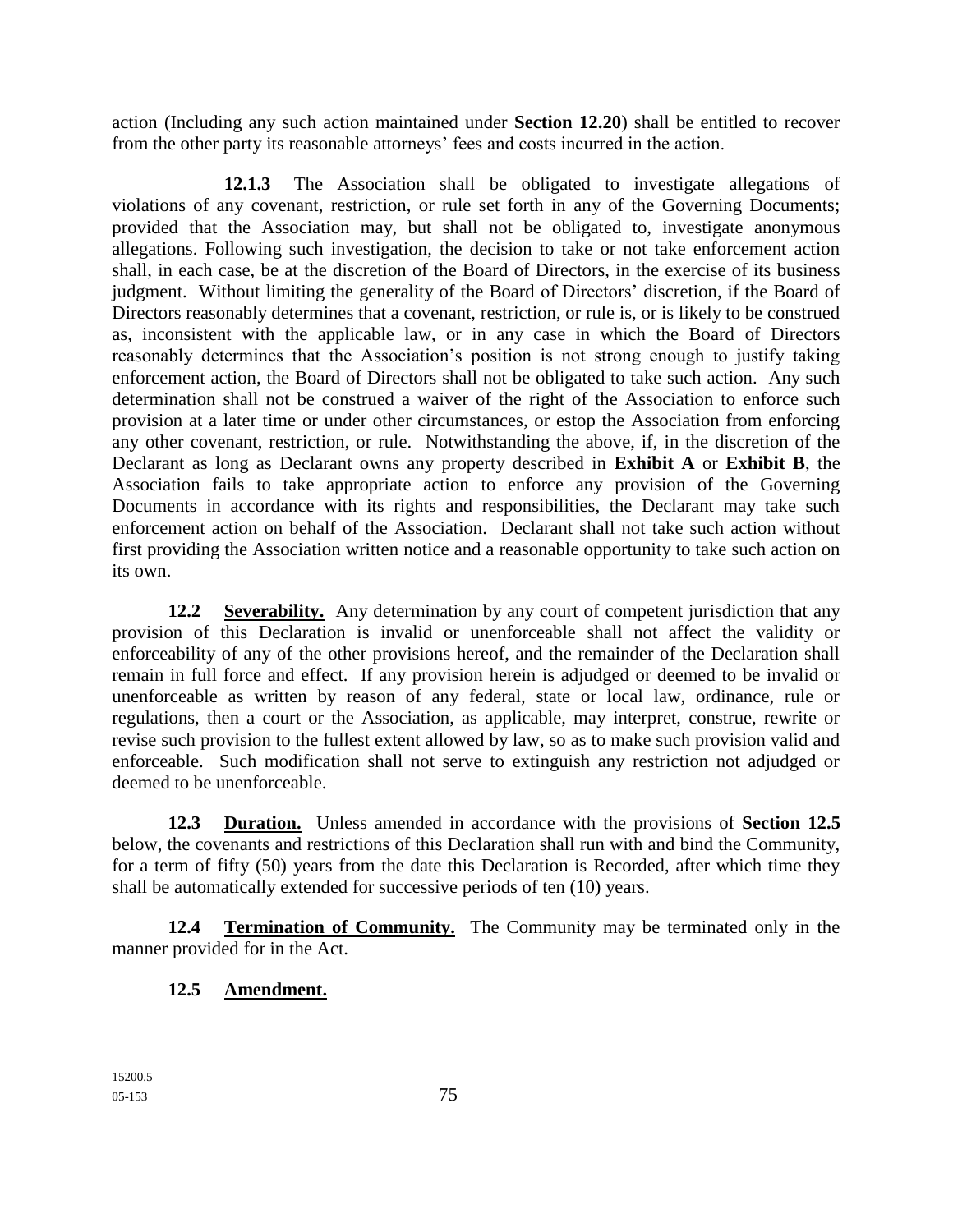**12.5.1** Except as otherwise provided by the Act, and except in cases of amendments that may be executed by a Declarant under N.R.S. §§ 116.2109 or 116.211, by the Association under N.R.S. §§ 116.1107, 116.2106, Subsection 3 of N.R.S. § 116.2108 or N.R.S. § 116.2113 or by certain Unit Owners under Subsection 2 of N.R.S. §§ 116.2108, 116.2112 or 116.2118, and except as limited by **Section 12.5.2** of this Declaration, and subject to the provisions of **Subsection 12.20.9** of this Declaration, this Declaration, including the Plat and Plans, may be amended only by the affirmative vote or written consent, or any combination thereof, of the Unit Owners to which at least sixty-seven percent (67%) of the votes in the Association are allocated.

**12.5.2** Except to the extent expressly permitted or required by the Act, an amendment to the Declaration shall not create or increase Special Declarant's Rights, increase the number of Units, change the boundaries of any Unit, change the allocated interests of a Unit, or change the use as to which any Unit is restricted, in the absence of unanimous consent of the Unit Owners affected and the consent of a majority of the Unit Owners of the remaining Units in the Community.

**12.5.3** An amendment to the Declaration shall not terminate or decrease any unexpired Developmental Right, Special Declarant's Right or Period of Declarant Control unless the Declarant approves the amendment in writing.

**12.5.4** During the Period of Declarant Control, the Declarant shall have the right to amend the Declaration, Including the Plat, to (i) comply with the Act or any other applicable law, Including the requirements and guidelines of the Fair Housing Act, if the amendment does not adversely affect the rights of any Unit Owner, (ii) correct any error or inconsistency in the Declaration if the amendment does not adversely affect the rights of any Unit Owner, (iii) comply with the rules or guidelines in effect from time to time of any governmental or quasi-governmental entity or federal corporation guaranteeing or insuring mortgage loans or governing transactions involving mortgage instruments, Including the Veterans Administration, the Federal Housing Administration, the Federal National Mortgage Association or the Federal Home Loan Mortgage Corporation, or (iv) comply with the rules or requirements of any federal, state or local governmental entity or agency whose approval of the Community, the Plat or the Governing Documents is required by law or requested by Declarant.

**12.5.5** Any amendment adopted by the Unit Owners pursuant to **Subsection 12.5.1** of this Declaration shall be signed by the President or Vice President of the Association and shall be Recorded. Any such amendment shall certify that the amendment has been approved as required by this Section. Any amendment made by the Declarant pursuant to **Subsection 12.5.4** of this Declaration or the Act shall be executed by the Declarant and shall be Recorded. Any amendment shall be effective only upon Recordation.

**12.5.6** The provisions of **Sections 3.9, 3.10, 11.1 and 11.2 and Subsections 5.5.6 and 5.5.7** of this Declaration may not be amended without the written approval of the Golf Course Owner or the owner of any other Private Amenity affected by such amendment, as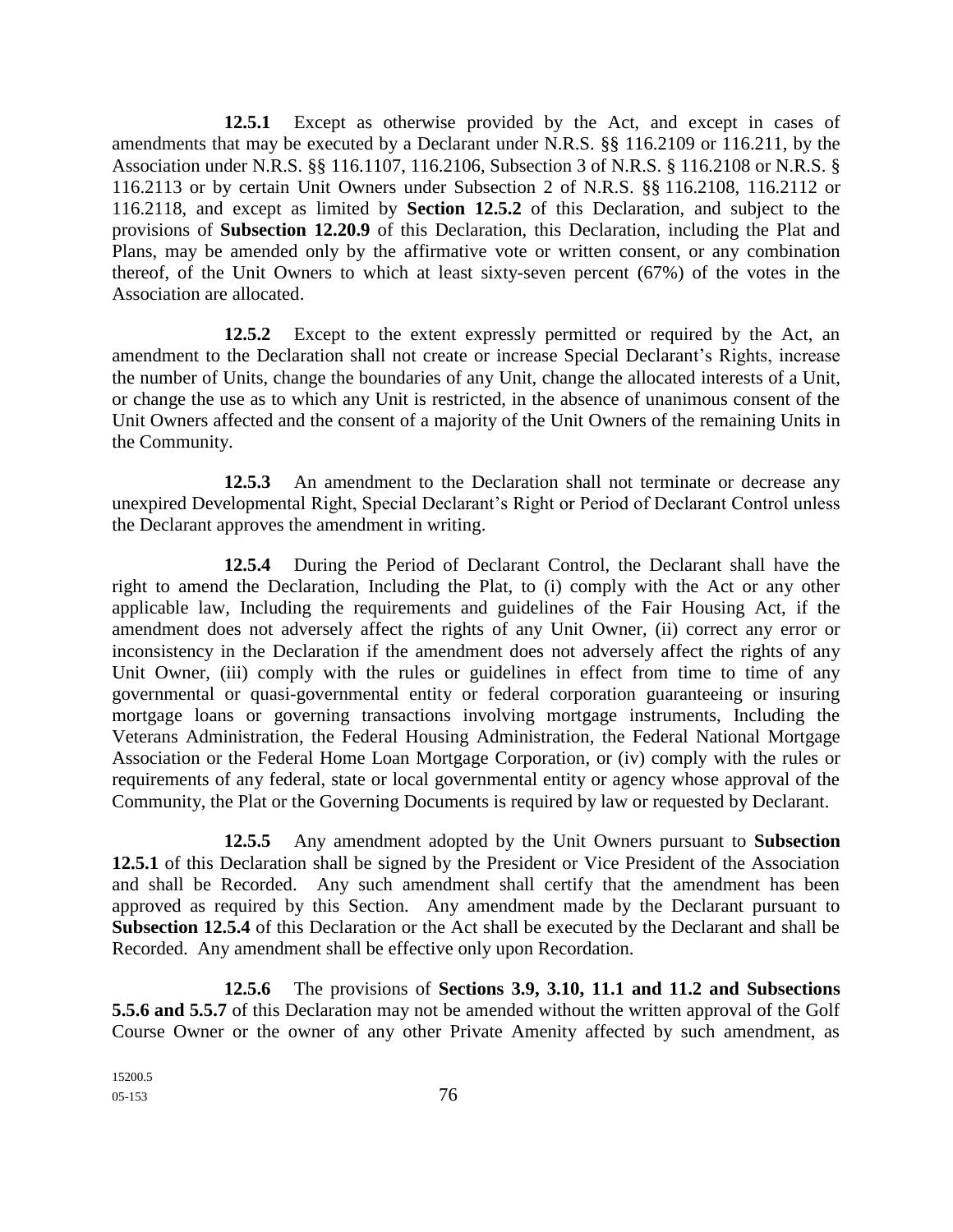applicable, with such approval having been endorsed on the Recorded amendment, and any such amendment Recorded without such approval being endorsed thereon shall be null and void.

**12.5.7** Notwithstanding any other provision of this Declaration to the contrary, this Declaration may not be amended without the prior written approval of the Master Declarant or the Master Association, whichever is applicable pursuant to Section 4.2 of the Master Declaration, with such approval(s) having been endorsed on such amendment.

**12.6 Remedies Cumulative.** Each remedy provided herein is cumulative and not exclusive.

**12.7 Notices.** All notices, demands, statements or other communications required to be given to or served on a Unit Owner under this Declaration shall be in writing and shall be deemed to have been duly given and served if delivered personally or sent by United States mail, postage prepaid, return receipt requested, addressed to the Unit Owner, at the address that the Unit Owner shall designate in writing and file with the Association or, if no such address is designated, at the address of the Unit of such Unit Owner. A Unit Owner may change his address on file with the Association for receipt of notices by delivering a written notice of change of address to the Association pursuant to this Section. A notice given by mail, whether regular, certified, or registered, shall be deemed to have been received by the person to whom the notice was addressed on the earlier of the date the notice is actually received or three (3) days after the notice is mailed. If a Unit is owned by more than one (1) person, notice to one (1) of the Unit Owners shall constitute notice to all Unit Owners of the same Unit. Each Unit Owner shall file his correct mailing address with the Association, and shall promptly notify the Association in writing of any subsequent change of address.

**12.8 Binding Effect.** By acceptance of a deed or by acquiring any ownership interest in any portion of the Community, each Person, for himself, his heirs, personal representatives, successors, transferees and assigns, binds himself, his heirs, personal representatives, successors, transferees and assigns, to all of the provisions, restrictions, covenants, conditions, rules, and regulations now or hereafter imposed by the Governing Documents and any amendments thereof. In addition, each such Person by so doing thereby acknowledges that the Governing Documents set forth a general scheme for the improvement and development of the real property covered thereby and hereby evidences his intent that all the restrictions, conditions, covenants, rules and regulations contained in the Governing Documents shall run with the land and be binding on all subsequent and future Unit Owners, grantees, purchasers, assignees, and transferees thereof. Furthermore, each such Person fully understands and acknowledges that the Governing Documents shall be mutually beneficial, prohibitive and enforceable by the various subsequent and future Unit Owners. Declarant, its successors, assigns and grantees, covenants and agrees that the Units and the membership in the Association and the other rights created by the Governing Documents shall not be separated or separately conveyed, and each shall be deemed to be conveyed or encumbered with its respective Unit even though the description in the instrument of conveyance or encumbrance may refer only to the Unit.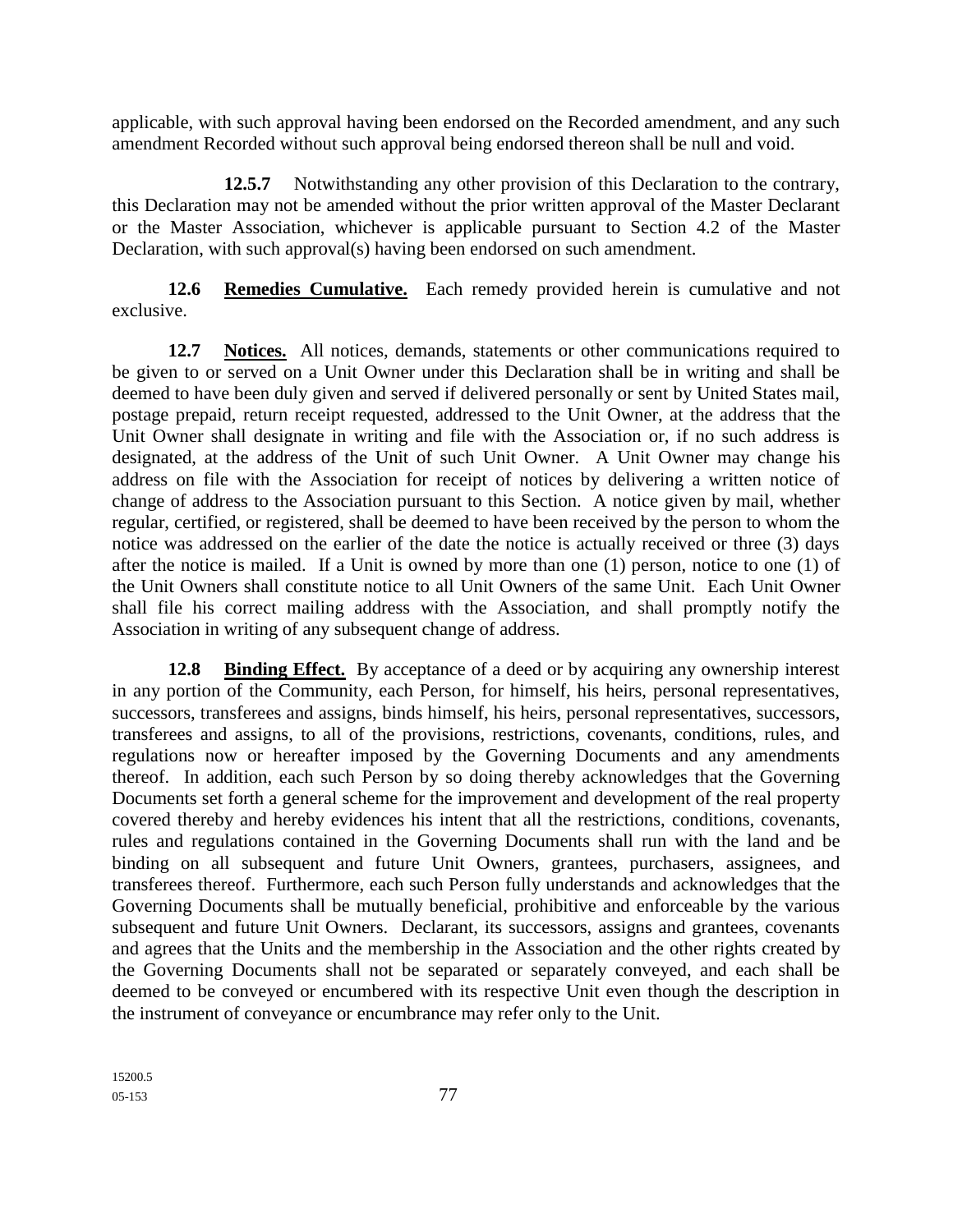**12.9 Gender.** The singular, wherever used in this Declaration, shall be construed to mean the plural when applicable, and the necessary grammatical changes required to make the provisions of this Declaration apply either to corporations or individuals, or men or women, shall in all cases be assumed as though in each case fully expressed.

**12.10 Topic Headings.** The marginal or topical headings of the sections contained in this Declaration are for convenience only and do not define, limit or construe the contents of the sections or of this Declaration.

**12.11 Survival of Liability.** The termination of membership in the Association shall not relieve or release any such former Unit Owner or Member from any liability or obligation arising out of or relating to the Association during the period of such ownership or membership, or impair any rights or remedies that the Association may have against such former Unit Owner or Member arising out of, or in any way connected with, such ownership or membership and the covenants and obligations incident thereto.

**12.12 Joint and Several Liability.** In the case of joint ownership of a Unit, the liabilities and obligations of each of the joint Unit Owners set forth in, or imposed by, the Governing Documents shall be joint and several.

**12.13 Guests and Tenants.** Each Unit Owner shall be responsible for compliance by his agents, tenants, guests, invitees, licensees and their respective servants, agents, and employees with the provisions of the Governing Documents. A Unit Owner's failure to insure compliance by such Persons shall be grounds for the same action available to the Association or any other Unit Owner by reason of such Unit Owner's own noncompliance.

**12.14 Number of Days.** In computing the number of days for purposes of any provision of the Governing Documents, all days shall be counted including Saturdays, Sundays and legal holidays; provided, however, that if the final day of any time period falls on a Saturday, Sunday or legal holiday, then the next day that is not a Saturday, Sunday or legal holiday shall be deemed to be the final day.

**12.15 Notice of Violation.** The Association shall have the right to Record a written notice of a violation by any Unit Owner of any restriction or provision of the Governing Documents. The notice shall be executed and acknowledged by an officer of the Association and shall contain substantially the following information: (i) the name of the Unit Owner; (ii) the legal description of the Unit against which the notice is being Recorded; (iii) a brief description of the nature of the violation; (iv) a statement that the notice is being Recorded by the Association pursuant to this Declaration; and (v) a statement of the specific steps that must be taken by the Unit Owner to cure the violation. Recordation of a notice of violation shall serve as a notice to the Unit Owner and to any subsequent purchaser of the Unit that there is a violation of the provisions of the Governing Documents. If, after the Recordation of such notice, it is determined by the Association that the violation referred to in the notice does not exist or that the actual violation referred to in the notice has been cured, the Association shall Record a notice of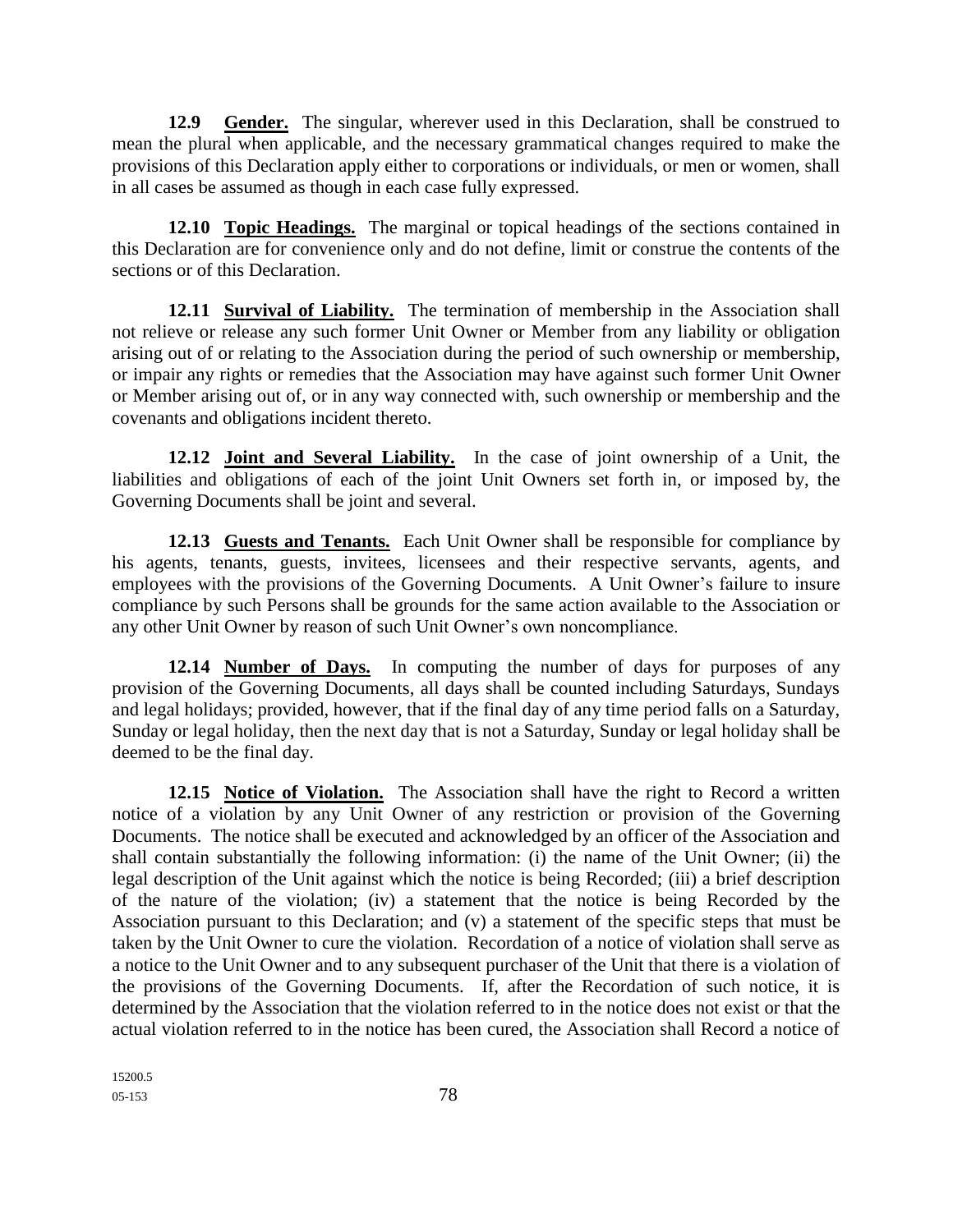compliance that shall state the legal description of the Unit against which the notice of violation was Recorded, the Recording data of the notice of violation, and shall state that the violation referred to in the notice of violation has been cured, or if such be the case, that it did not exist.

**12.16 No Absolute Liability.** No provision of the Governing Documents shall be interpreted or construed as imposing on any Unit Owner absolute liability for damage to the Common Elements or the Units. A Unit Owner shall only be responsible for damage to the Common Elements or Units caused by the Unit Owner's negligence or intentional acts.

12.17 **Governing Law.** The provisions of this Declaration shall be liberally construed to promote and effectuate the purpose of the Association as set forth in this Declaration. The provisions of this Declaration shall be construed and governed by the laws of the State of Nevada. This Declaration is intended to comply with the provisions of the Act. In the event any provision of this Declaration is held to be in violation of the Act, this Declaration shall be deemed amended to the extent necessary to comply with the Act.

**12.18 Interpretation.** Except for judicial construction, and subject to the terms and conditions of the Master Declaration, the Association shall have the exclusive right to construe and interpret the provisions of this Declaration. In the absence of any adjudication to the contrary by a court of competent jurisdiction or any contrary interpretation by the Master Association, the Association's construction or interpretation of the provisions hereof shall be final, conclusive and binding as to all Persons and property benefited or bound by this Declaration. In the event of any conflict between this Declaration and the Articles, Bylaws, Association Rules or Design Guidelines, this Declaration shall control except to the extent the Declaration is inconsistent with the Act or the Master Declaration. In the event of any conflict between the Articles and the Bylaws, the Articles shall control. In the event of any conflict between the Bylaws and the Association Rules or the Design Guidelines, the Bylaws shall control. In the event of any conflict between this Declaration and a Supplemental Declaration, this Declaration shall control, although such documents shall be construed to be consistent with one another to the extent possible. The inclusion in any Supplemental Declaration of covenants, conditions and restrictions that are more restrictive or more inclusive than the provisions of this Declaration shall not be deemed to constitute a conflict with the provisions of this Declaration or the applicable Supplemental Declaration. In the event of any conflict between this Declaration and the Master Governing Documents, the Master Governing Documents shall control, although such documents shall be construed to be consistent with one another to the extent possible. The inclusion of any covenants, conditions and restrictions in this Declaration that are more restrictive or more inclusive than the provisions of the Master Governing Documents shall not be deemed to constitute a conflict with the provisions of the Master Governing Documents.

**12.19 References to this Declaration in Deeds.** Deeds to and instruments affecting any Unit or any other part of the Community may contain the covenants, conditions and restrictions herein set forth by reference to this Declaration; but regardless of whether any such reference is made in any deed or instrument, each and all of the provisions of this Declaration shall be binding upon the grantee, Unit Owner or other Person claiming through any instrument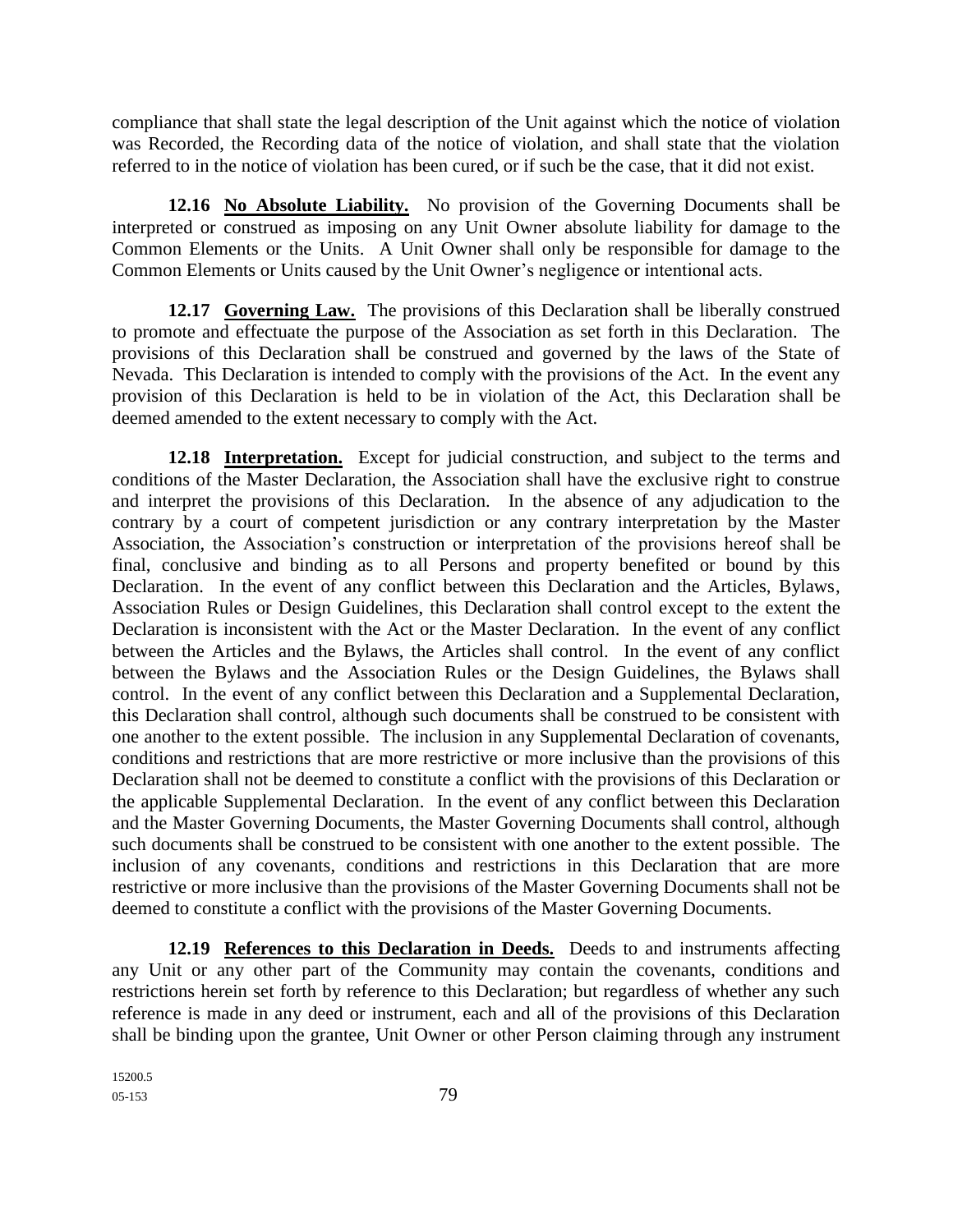and such grantee's, Unit Owner's or other Person's heirs, executors, administrators, successors and assigns.

**12.20 Dispute Notification and Resolution Procedure.** All actions or claims (i) by the Association against any one or more of the Declarant Parties, (ii) by any Unit Owner(s) against any one or more of the Declarant Parties (other than claims under the limited warranty provided by Declarant to a Purchaser (the "Limited Warranty") to the extent applicable), or (iii) by both the Association and any Unit Owner(s) (other than claims under the Limited Warranty to the extent applicable) against any one or more of the Declarant Parties, arising out of or relating to the Community, Including the Declaration or any other Governing Documents, the use or condition of the Community or the design or construction of or any condition on or affecting the Community, Including construction defects, surveys, soils conditions, grading, specifications, installation of Improvements (Including Dwellings) or disputes that allege negligence or other tortious conduct, fraud, misrepresentation, breach of contract or breach of implied or express warranties as to the condition of the Community or any Improvements (collectively, "Dispute(s)") shall be subject to the provisions of this **Section 12.20**. Declarant and each Unit Owner acknowledge that the provisions set forth in this **Section 12.20** shall be binding upon current and future Unit Owners of the Community and upon the Association, whether acting for itself or on behalf of any Unit Owner(s). Nothing in this Declaration is intended to limit, expand or otherwise modify the terms of the Limited Warranty, and claims under the Limited Warranty will, subject to the terms of the Limited Warranty, be arbitrated in accordance with the arbitration provisions set forth in the Limited Warranty (to the extent applicable).

**12.20.1** Claim Notice. Any Person (Including the Association) with a Dispute claim shall notify the applicable Declarant Party (the "Notified Declarant Party") in writing within sixty (60) days after becoming aware of the Dispute by certified mail, return receipt requested, of the claim, which writing shall include (i) in reasonable detail, the defects or any damages or injuries to each Improvement that is the subject of the Dispute, (ii) in reasonable detail, the cause of the defects if the cause is known, the nature and extent that is known of the damage or injury resulting from the defects and the location of each defect within each Improvement, and (iii) an expert opinion concerning the cause of the defects and the nature and extent of the damage or injury resulting from the defects based on a representative sample of the components of the Improvements involved in the Dispute (the "Claim Notice").

**12.20.2** Right to Inspect. Within forty-five (45) days after receipt of the Claim Notice, the Notified Declarant Party and the Notified Declarant Party's representatives, upon written request to the claimant, shall be entitled to inspect the property that is the subject of the Dispute to determine the nature and cause of the defect, damage or injury and the nature and extent of repairs necessary to remedy the defect. After reasonable notice to the claimant and at reasonable times, the Notified Declarant Party and the Notified Declarant Party's representatives shall have the right to conduct inspections, testing and/or destructive or invasive testing in a manner deemed appropriate by the Notified Declarant Party (provided the Notified Declarant Party shall repair or replace any property damaged or destroyed during such inspection or testing), provided that all such activities are reasonably necessary to establish the existence of the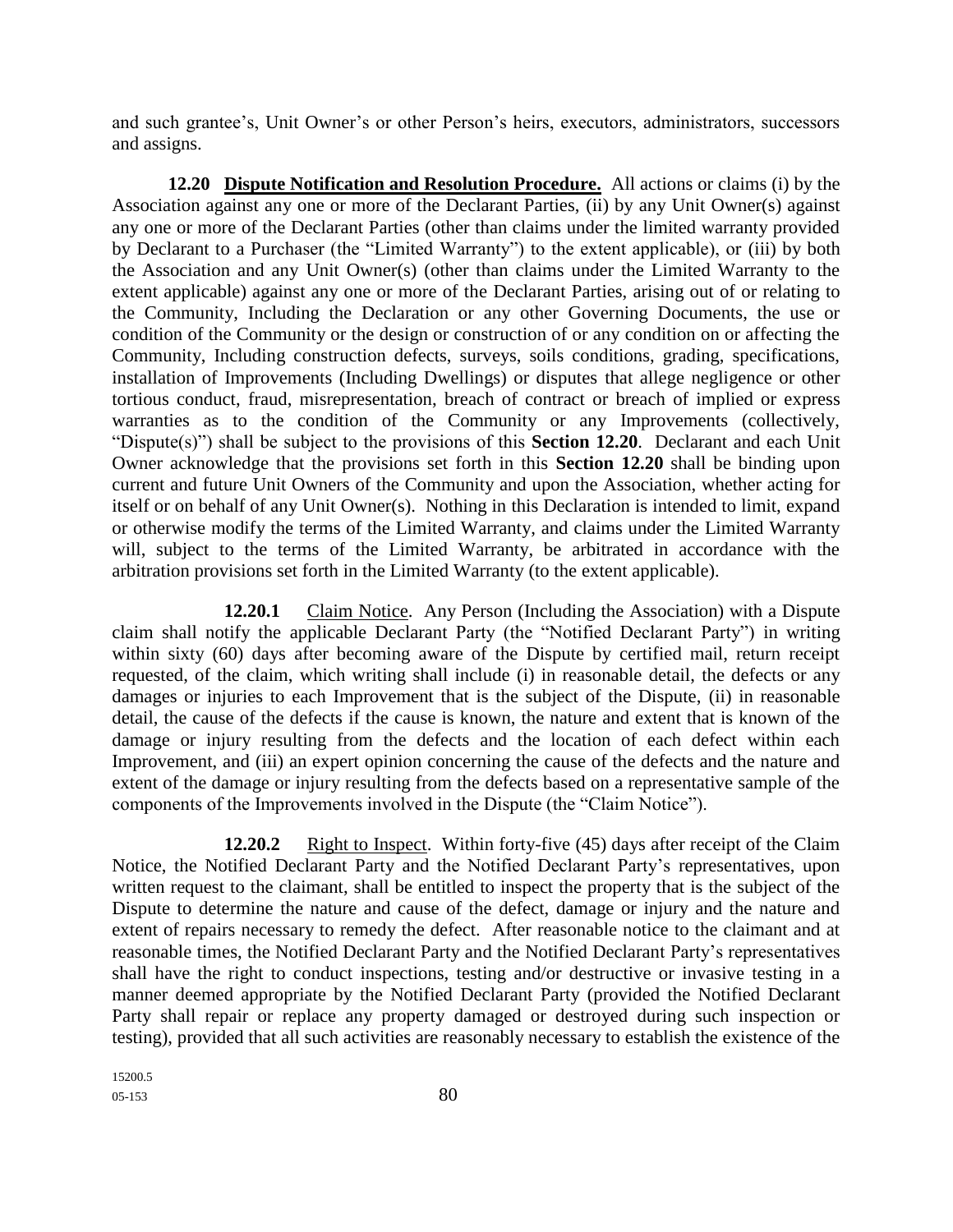defect, which right shall continue until such time as the Dispute is resolved as provided in **Subsection 12.20.3**.

**12.20.3** Right to Corrective Action. Within a reasonable period after receipt of the Claim Notice, which period shall not exceed sixty (60) days, the Notified Declarant Party and the claimant shall meet at a mutually acceptable place within the Community or some other mutually acceptable place to discuss the Dispute. The parties shall negotiate in good faith in an attempt to resolve the Dispute. If the Notified Declarant Party elects to take any corrective action, the Notified Declarant Party and the Notified Declarant Party's representatives and agents shall be provided full access to the Community and the property that is the subject of the Dispute at reasonable times and upon reasonable notice to the claimant to take and complete corrective action.

**12.20.4** No Additional Obligations; Irrevocability and Waiver of Right. Nothing set forth in **Subsections 12.20.2 and 12.20.3** shall be construed to impose any obligation on the Notified Declarant Party to inspect, test, repair or replace any item of the Community for which the Notified Declarant Party is not otherwise obligated under applicable law or the Limited Warranty. The right of the Notified Declarant Party to enter, inspect, test, repair and/or replace reserved hereby shall be irrevocable and may not be waived or otherwise terminated except by a writing executed and Recorded by the Notified Declarant Party.

**12.20.5** Mediation. If the parties to the Dispute fail to resolve the Dispute pursuant to the procedures described in **Subsection 12.20.3** above within ninety (90) days after delivery of the Claim Notice, the Person who delivered the Claim Notice shall select a mediator within ten (10) days after such ninety (90) day period. The mediator shall be subject to the approval of the Notified Declarant Party. If the Notified Declarant Party and the claimant fail to agree upon a mediator within twenty (20) days after a mediator is first selected by the claimant, either party may petition the American Arbitration Association, the Nevada Arbitration Association, Nevada Dispute Resolution Services or any other mediation service acceptable to the parties for the appointment of a mediator qualified in the area pertaining to the Dispute. If the Person who delivered the Claim Notice fails to timely submit the Dispute to mediation, then the claim of the Person who delivered the Claim Notice shall be deemed waived and abandoned and all applicable Declarant Parties shall be relieved and released from any and all liability relating to the Dispute. No person shall serve as a mediator in the Dispute in which the person has any financial or personal interest in the result of the mediation, except by the written consent of all parties. Prior to accepting any appointment, the prospective mediator shall disclose any circumstances likely to create a presumption of bias or to prevent a prompt commencement of the mediation process. No litigation or other action shall be commenced against the Notified Declarant Party or any other Declarant Party without complying with the procedures described in this **Subsection 12.20.5**.

(i) Position Memoranda; Dispute Materials; Pre-Mediation Conference. Within fifteen (15) days after the selection of the mediator, each party shall (i) submit a brief memorandum setting forth its position with regard to the issues that need to be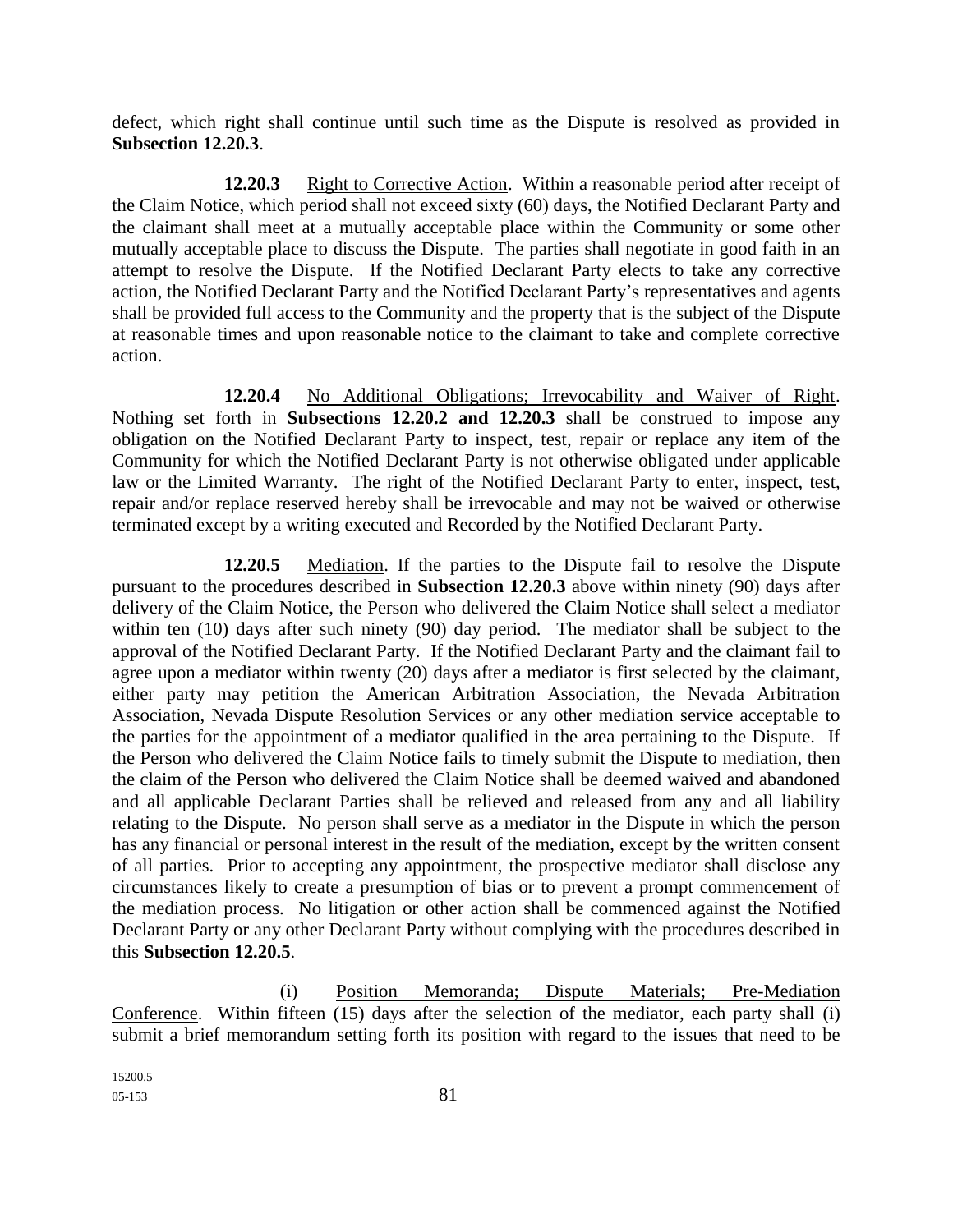resolved, and (ii) provide the other party, or shall make a reasonable effort to assist the other party to obtain, all relevant reports, photos, correspondence, plans, specifications, warranties, contracts, subcontracts, work orders for repair, videotapes, technical reports, soil and other engineering reports and other documents or materials relating to the Dispute that are not privileged. The mediator shall have the right to schedule a pre-mediation conference and all parties shall attend unless otherwise agreed. The mediation shall be commenced within thirty (30) days following the submittal of the memoranda and shall be concluded within forty-five (45) days following the submittal of the memoranda unless the parties mutually agree to extend the mediation period. The mediation shall be held in the county in which the Community is located or such other place as is mutually acceptable by the parties.

(ii) Conduct of Mediation. The mediator has discretion to conduct the mediation in the manner in which the mediator believes is most appropriate for reaching a settlement of the Dispute. The mediator is authorized to conduct joint and separate meetings with the parties and to make oral and written recommendations for settlement. Whenever necessary, the mediator may also obtain expert advice concerning technical aspects of the Dispute, provided the parties agree and assume the expenses of obtaining such advice. The mediator does not have the authority to impose a settlement on the parties.

(iii) Exclusion Agreement. Any admissions, offers of compromise or settlement negotiations or communications at the mediation shall be excluded in any subsequent dispute resolution forum.

(iv) Parties Permitted at Sessions. Persons other than the parties, the representatives and the mediator may attend mediation sessions only with the permission of both parties and the consent of the mediator. Notwithstanding the foregoing, applicable contractors, subcontractors, brokers, suppliers, architects, engineers and any other Persons providing materials or services in connection with the construction of any Improvement upon or benefiting the Community designated by a Notified Declarant Party may attend mediation sessions and may be made parties to the mediation. Confidential information disclosed to a mediator by the parties or by witnesses in the course of the mediation shall be confidential. There shall be no stenographic record of the mediation process.

(v) Expenses. Before the mediation begins, the Person who delivered the Claim Notice shall deposit \$50.00 with the mediation service, and each other party to the mediation shall deposit with the mediation service, in equal shares, the remaining amount estimated by the mediation service as necessary to pay the fees and expenses of the mediator for the first session of mediation and shall deposit additional amounts demanded by the mediation service as incurred for that purpose. Unless otherwise agreed, the total fees for each day of mediation and the mediator must not exceed \$750.00 per day. The expenses of witnesses for either side shall be paid by the party producing such witnesses. All other expenses of the mediation, Including the expenses of any witnesses or the cost of any proof or expert advice produced at the direct request of the mediator, shall be borne equally by the parties unless they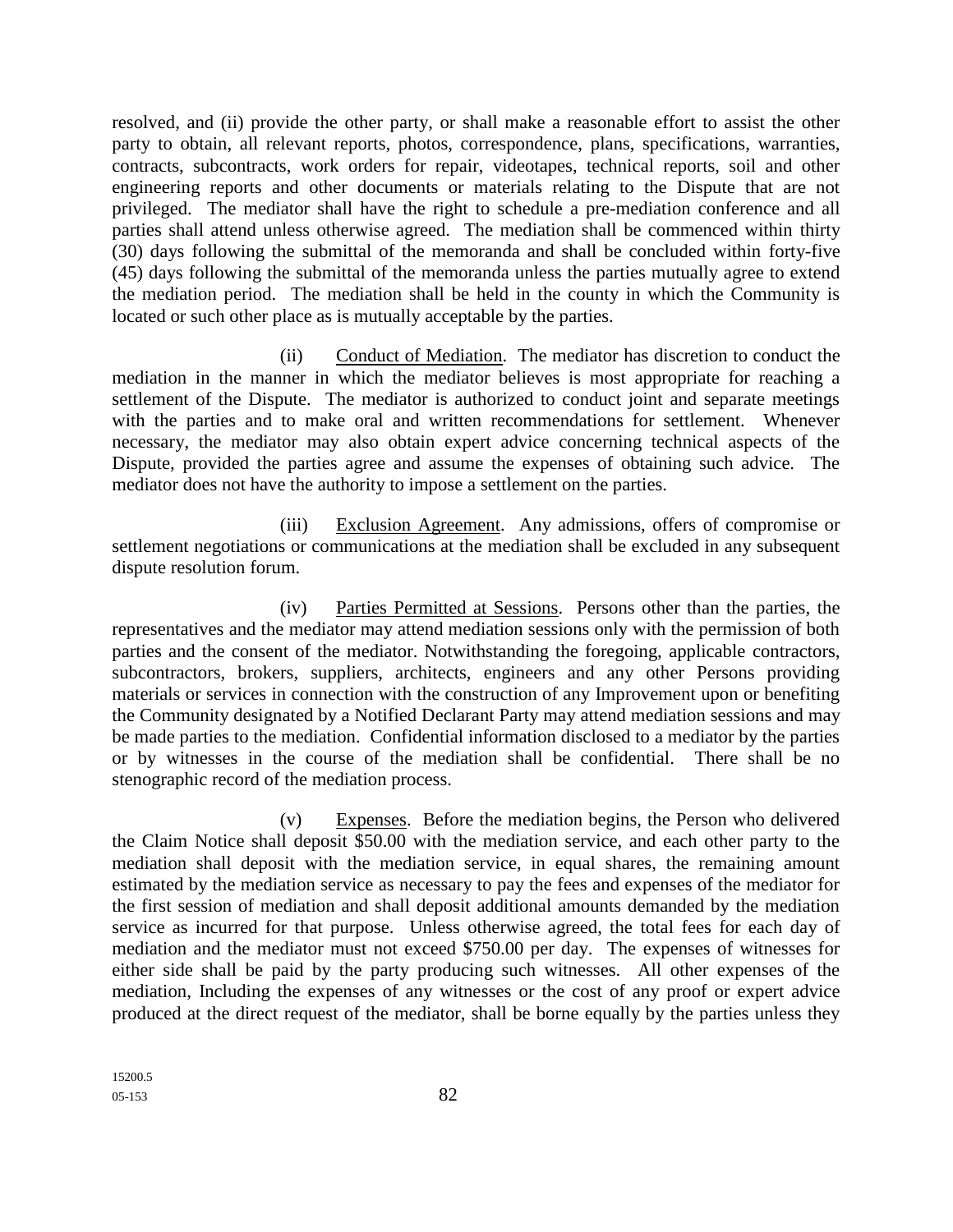agree otherwise. Each party to the mediation shall bear its own attorneys' fees and costs in connection with such mediation.

**12.20.6** Arbitration. Should mediation pursuant to **Subsection 12.20.5** above not be successful in resolving the Dispute, then the Person who delivered the Claim Notice shall have ninety (90) days after the date of termination of the mediation to submit the Dispute to binding arbitration. If timely submitted, such Dispute shall be resolved by binding arbitration through the American Arbitration Association in accordance with the Construction Industry AAA Rules, as modified or as otherwise provided in this **Subsection 12.20.6**. If the Person who delivered the Claim Notice fails to timely submit the Dispute to arbitration within the ninety (90) day period, then the claim of the Person who delivered the Claim Notice shall be deemed waived and abandoned and all applicable Declarant Parties shall be relieved and released from any and all liability relating to the Dispute. A Person with any Dispute may only submit such Dispute in arbitration on such Person's own behalf. No Person may submit a Dispute in arbitration as a representative or member of a class, and no Dispute may be arbitrated as a class action. All Declarant Parties and any Person(s) with a Dispute and/or submitting a Claim Notice, together with any additional Persons who agree to be bound by this **Section 12.20.6**, such as contractors, subcontractors, brokers, suppliers, architects, engineers and any other Person providing materials or services in connection with the construction of any Improvement upon or benefiting the Community (collectively, the "Bound Parties"), agree that all Disputes that are not resolved by negotiation or mediation shall be resolved exclusively by arbitration conducted in accordance with this **Subsection 12.20.6**, and waive the right to have the Dispute resolved by a court, including the right to file a legal action as the representative or member of a class or in any other representative capacity. The parties shall cooperate in good faith to attempt to cause any Person who may be liable to any other Bound Party to be included in the arbitration proceeding. Subject to the limitations imposed in this **Subsection 12.20.6**, the arbitrator shall have the authority to try all issues, whether of fact or law.

(i) Place. The proceedings shall be heard in the county in which the Community is located.

(ii) Arbitrator. A single arbitrator shall be selected in accordance with the rules of the American Arbitration Association from panels maintained by the American Arbitration Association with experience in relevant real estate matters or construction. The arbitrator shall not have any relationship to the parties or interest in the Community. The parties to the Dispute shall meet to select the arbitrator within ten (10) days after service of the demand for arbitration on all respondents named therein or in the manner prescribed by the American Arbitration Association.

(iii) Commencement and Timing of Proceeding. The arbitrator shall promptly commence the proceeding at the earliest convenient date in light of all of the facts and circumstances and shall conduct the proceeding without undue delay.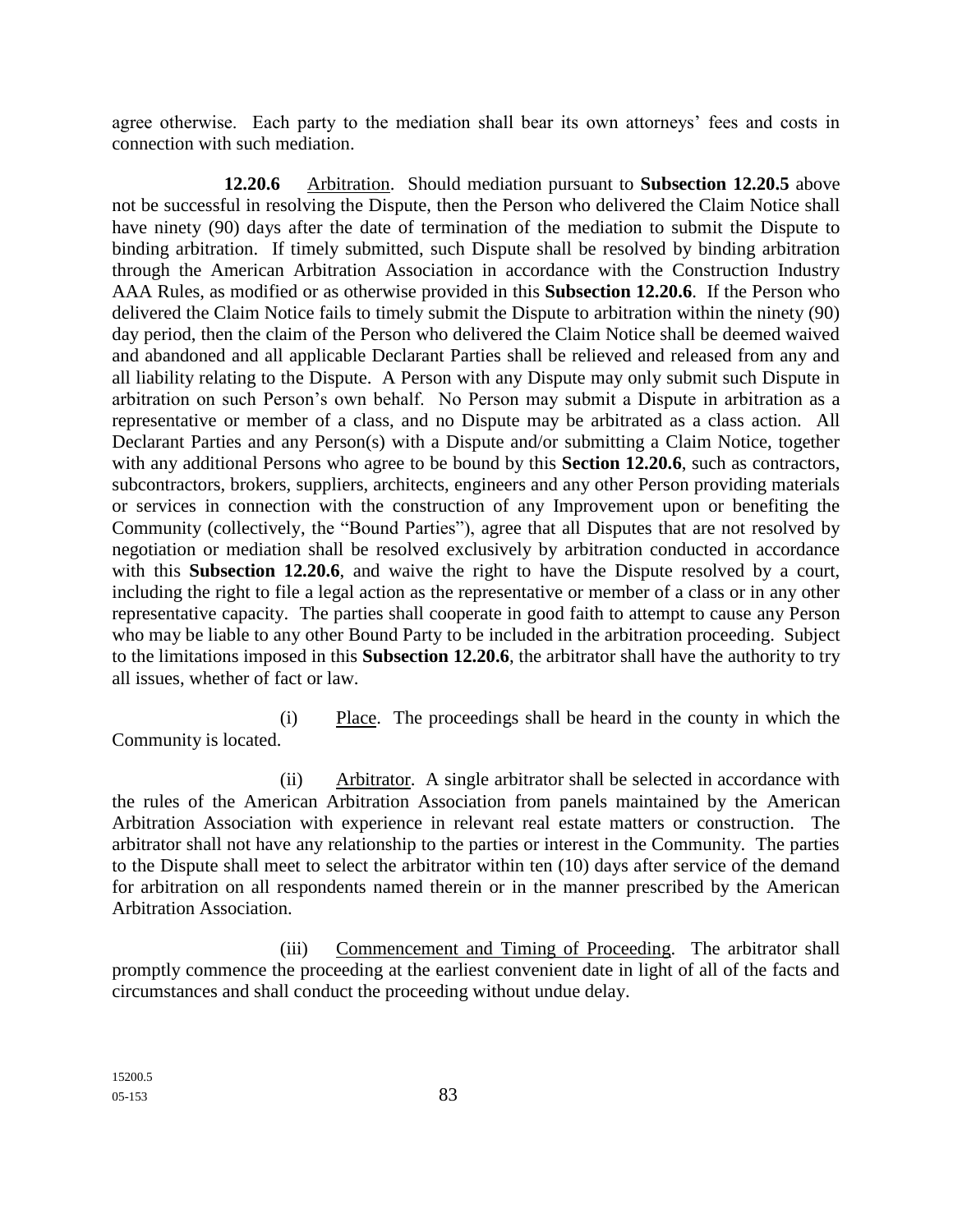(iv) Pre-hearing Conferences. The arbitrator may require one or more pre-hearing conferences.

(v) Discovery. The parties shall be entitled only to limited discovery, consisting of the exchange between the parties of only the following matters: (i) witness lists; (ii) expert witness designations; (iii) expert witness reports; (iv) exhibits; (v) reports of testing or inspections of the property subject to the Dispute, Including destructive or invasive testing; and (vi) hearing briefs. The parties shall also be entitled to conduct further tests and inspections as provided in **Subsection 12.20.2** above. Any other discovery shall be permitted by the arbitrator upon a showing of good cause or based on the mutual agreement of the parties. The arbitrator shall oversee discovery and may enforce all discovery orders in the same manner as any trial court judge.

(vi) Motions. The arbitrator shall have the power to hear and dispose of motions, Including motions to dismiss, motions for judgment on the pleadings and summary judgment motions, in the same manner as a trial court judge, except the arbitrator shall also have the power to adjudicate summarily issues of fact or law Including the availability of remedies, whether or not the issue adjudicated could dispose of an entire cause of action or defense.

(vii) Arbitration Award. Unless otherwise agreed by the parties, the arbitrator shall render a written arbitration award within thirty (30) days after conclusion of the arbitration hearing. The arbitrator's award may be enforced as provided for in N.R.S. § 38.105 and Nevada Arbitration Rule 19, or such similar law governing enforcement of awards in a trial court as is applicable in the jurisdiction in which the arbitration is held, or, as applicable, pursuant to the Federal Arbitration Act (Title 9 of the United States Code).

#### **12.20.7** WAIVERS.

NOTICE: BY ACCEPTANCE OF A DEED OR BY ACQUIRING ANY OWNERSHIP INTEREST IN ANY PORTION OF THE COMMUNITY, EACH PERSON, FOR HIMSELF, HIS HEIRS, PERSONAL REPRESENTATIVES, SUCCESSORS, TRANSFEREES AND ASSIGNS, AGREES TO HAVE ANY DISPUTE RESOLVED ACCORDING TO THE PROVISIONS OF THIS **SECTION 12.20** AND WAIVES THE RIGHT TO PURSUE ANY DISPUTE IN ANY MANNER OTHER THAN AS PROVIDED IN THIS **SECTION 12.20**. SPECIFICALLY, AND WITHOUT LIMITATION, EACH SUCH PERSON WAIVES THE RIGHT TO SUBMIT A DISPUTE IN ARBITRATION AS A REPRESENTATIVE OR MEMBER OF A CLASS AND TO HAVE SUCH DISPUTE ARBITRATED AS A CLASS ACTION AND ALSO WAIVES THE RIGHT TO HAVE THE DISPUTE RESOLVED BY A COURT, INCLUDING THE RIGHT TO FILE A LEGAL ACTION AS THE REPRESENTATIVE OR MEMBER OF A CLASS OR IN ANY OTHER REPRESENTATIVE CAPACITY. THE ASSOCIATION, EACH UNIT OWNER AND DECLARANT ACKNOWLEDGE THAT BY AGREEING TO RESOLVE ALL DISPUTES AS PROVIDED IN THIS **SECTION 12.20**, THEY ARE GIVING UP THEIR RESPECTIVE RIGHTS TO HAVE SUCH DISPUTES TRIED BEFORE A JURY. THE ASSOCIATION,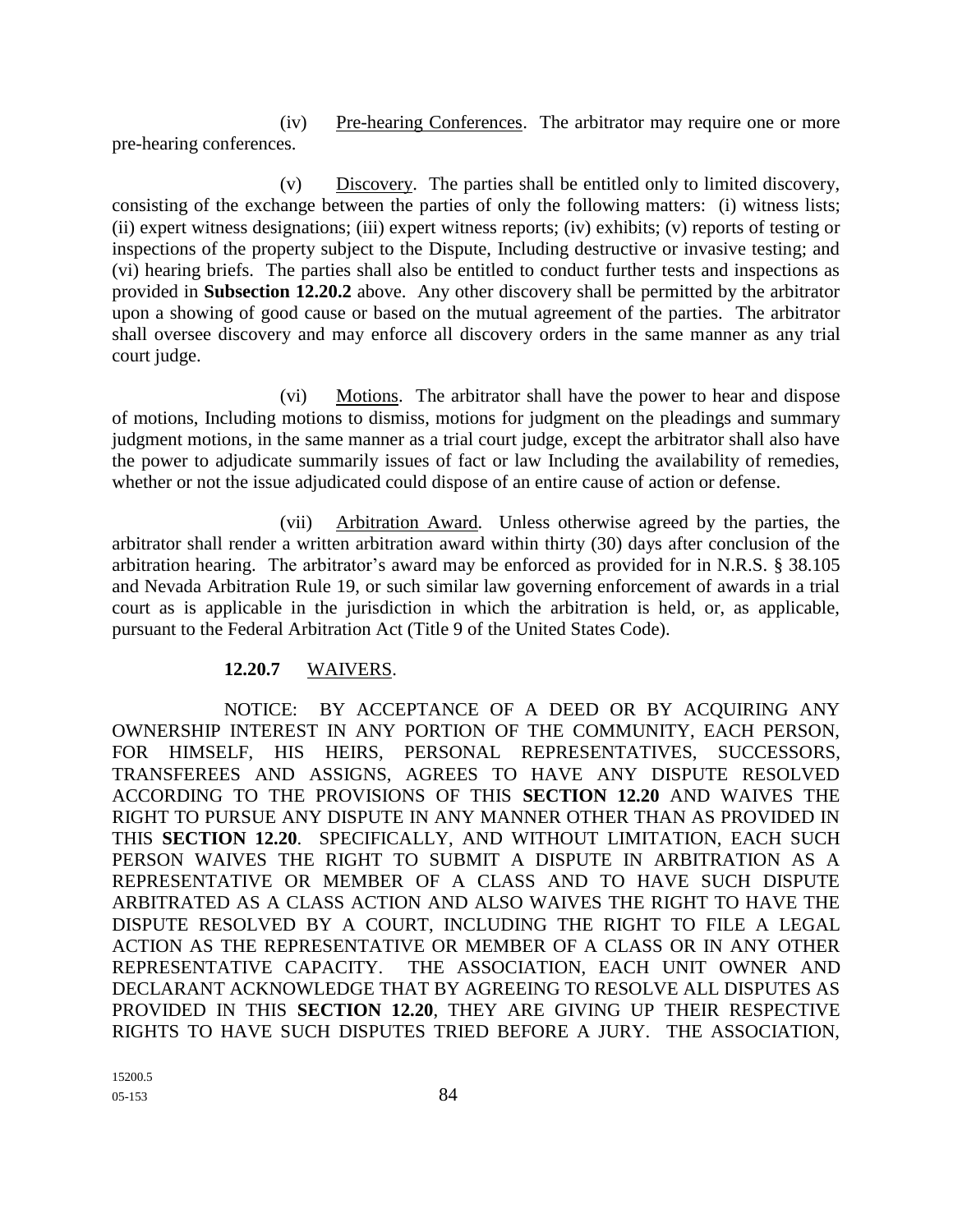EACH UNIT OWNER AND DECLARANT FURTHER WAIVE THEIR RESPECTIVE RIGHTS TO AN AWARD OF PUNITIVE AND CONSEQUENTIAL DAMAGES RELATING TO A DISPUTE. BY ACCEPTANCE OF A DEED OR BY ACQUIRING ANY OWNERSHIP INTEREST IN ANY PORTION OF THE COMMUNITY, EACH UNIT OWNER HAS VOLUNTARILY ACKNOWLEDGED THAT HE IS GIVING UP ANY RIGHTS HE MAY POSSESS TO PUNITIVE AND CONSEQUENTIAL DAMAGES OR THE RIGHT TO A TRIAL BEFORE A JURY RELATING TO A DISPUTE.

**12.20.8** Statutes of Limitation and Repose. Except as otherwise provided under N.R.S. § 40.695, nothing in this **Section 12.20** shall be considered to toll, stay, reduce or extend any applicable statute of limitation or repose.

**12.20.9** Required Consent of Declarant to Modify. This **Section 12.20** shall not be amended except in accordance with **Subsection 12.5.1** of this Declaration and with the express written consent of the Declarant.

**12.21 Rule Against Perpetuities.** If any interest purported to be created by this Declaration is challenged under the rule against perpetuities or any related rule, the interest shall be construed as becoming void and of no effect as of the end of the applicable period of perpetuities computed from the date when the period of perpetuities starts to run on the challenged interest. The "lives in being" for computing the period of perpetuities shall be (i) those that would be used in determining the validity of the challenged interest, plus (ii) those of the issue of the Board of Directors who are living at the time the period of perpetuities starts to run on the challenged interest.

**12.22 Limitation of Liability.** Notwithstanding anything to the contrary in this Declaration, each Unit Owner, by accepting any interest in any portion of the Community and becoming a Unit Owner, acknowledges and agrees that the Declarant Parties shall not have any personal liability to the Association or any Unit Owner, Member or any other Person, arising out of, relating to or resulting from (Including resulting from action or failure to act with respect to) this Declaration or the Association, except, in the case of Declarant (or its assignee) to the extent of its interest in the Community and, in the event of a judgment, no execution or other action shall be sought or brought thereon against any other assets or be a lien upon such other assets of the judgment debtor.

PN II, INC., a Nevada corporation d/b/a Del Webb

By:

Its: Attorney-in-Fact

STATE OF NEVADA) ) ss. County of Clark )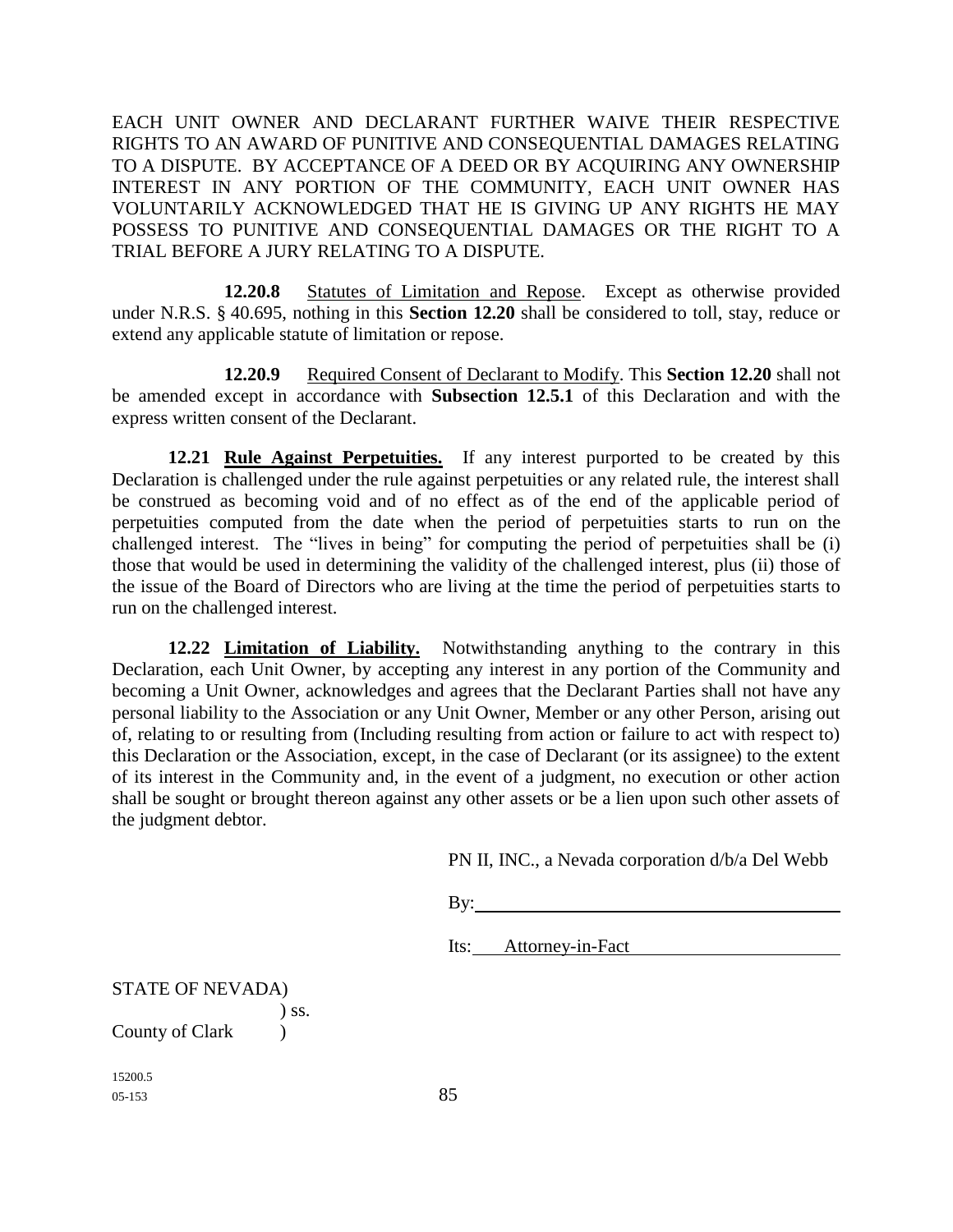The foregoing instrument was acknowledged before me this \_\_\_\_\_\_\_\_\_\_\_\_\_ day of \_\_\_\_\_\_\_ , 2007 by **quality**  $\frac{1}{2}$  the set of the set of the set of the set of the set of the set of the set of the set of the set of the set of the set of the set of the set of the set of the set of the set of the set of the s Attorney-in-Fact **for PN II, Inc., a Nevada corporation** d/b/a Del Webb, on behalf of the corporation.

My Commission Expires:

Notary Public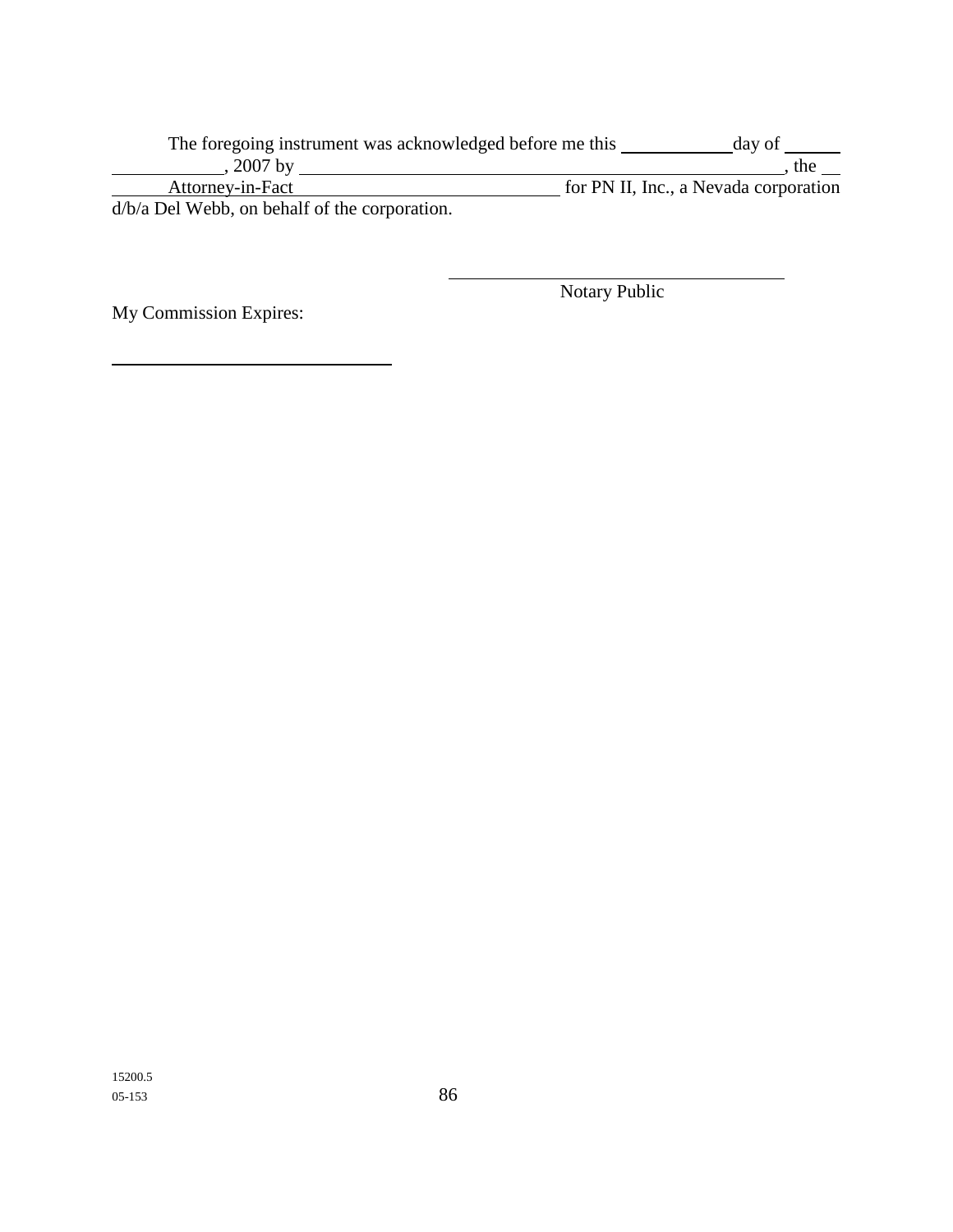# **EXHIBIT A**

# **PROPERTY SUBMITTED TO COMMUNITY**

# **UNITS**

## **PARCEL 1:**

Lots 6, 7, 14, 15, 19, Lots 25 through 28, inclusive, Lots 32 through 43, inclusive, Lots 46, 47, 52 and 53, Lots 68 through 75, inclusive, Lots 81 through 83, inclusive, and Lots 121 through 124, inclusive, Final Map of WAGON TRAIL SUBDIVISION, according to Book 135 of Plats, page 87, Official Records, County Recorder, Clark County, Nevada.

## **PARCEL 2:**

Lots 9 through 11, inclusive, Lots 20 through 31, inclusive, Lots 38 through 44, inclusive, Lots 54 through 57, inclusive, Lots 62 and 63, Lots 66 through 82, inclusive, Lots 89 and 90, and Lots 102 through 105, inclusive, Final Map of SPLIT RAIL SUBDIVISION, according to Book 134 of Plats, page 33, Official Records, County Recorder, Clark County, Nevada.

#### **PARCEL 3:**

Lots 36, 40, 41, 42, 43, 46, 50 and 52, Final Map for Unit 19A, BRANDING IRON SUBDIVISION, according to Book 135 of Plats, page 16, Official Records, County Recorder, Clark County, Nevada.

#### **COMMON ELEMENTS**

#### **PARCEL A:**

Common Elements A through E, inclusive, Final Map of WAGON TRAIL SUBDIVISION, according to Book 135 of Plats, page 87, Official Records, County Recorder, Clark County, Nevada.

#### **PARCEL B:**

Common Element A and Common Elements C through F, inclusive, Final Map of SPLIT RAIL SUBDIVISION, according to Book 134 of Plats, page 33, Official Records, County Recorder, Clark County, Nevada.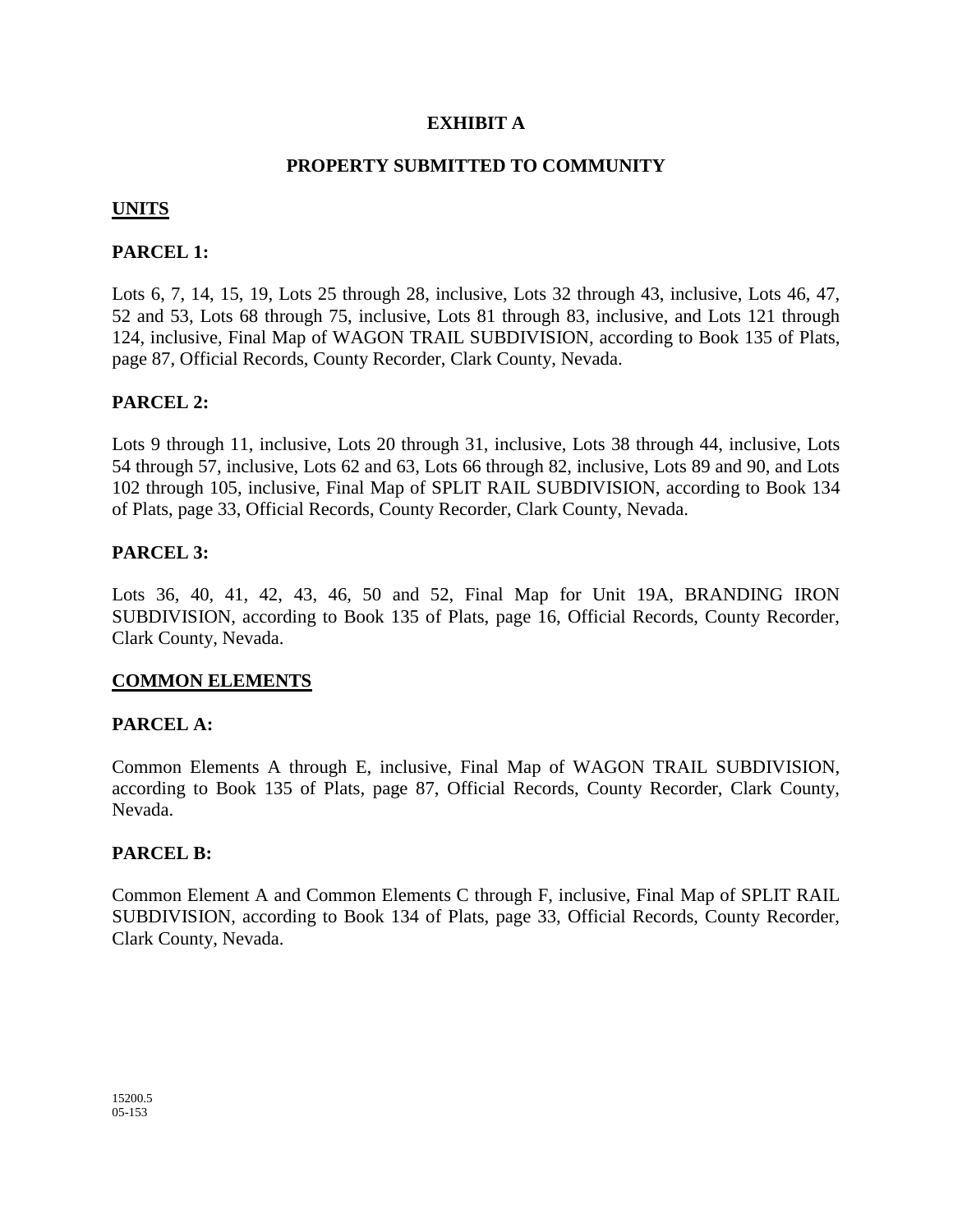# **EXHIBIT A**

# **PROPERTY SUBMITTED TO COMMUNITY**

# **COMMON ELEMENTS (continued)**

### **PARCEL C:**

Common Elements A through L, inclusive, Final Map for Unit 19A, BRANDING IRON SUBDIVISION, according to Book 135 of Plats, page 16, Official Records, County Recorder, Clark County, Nevada.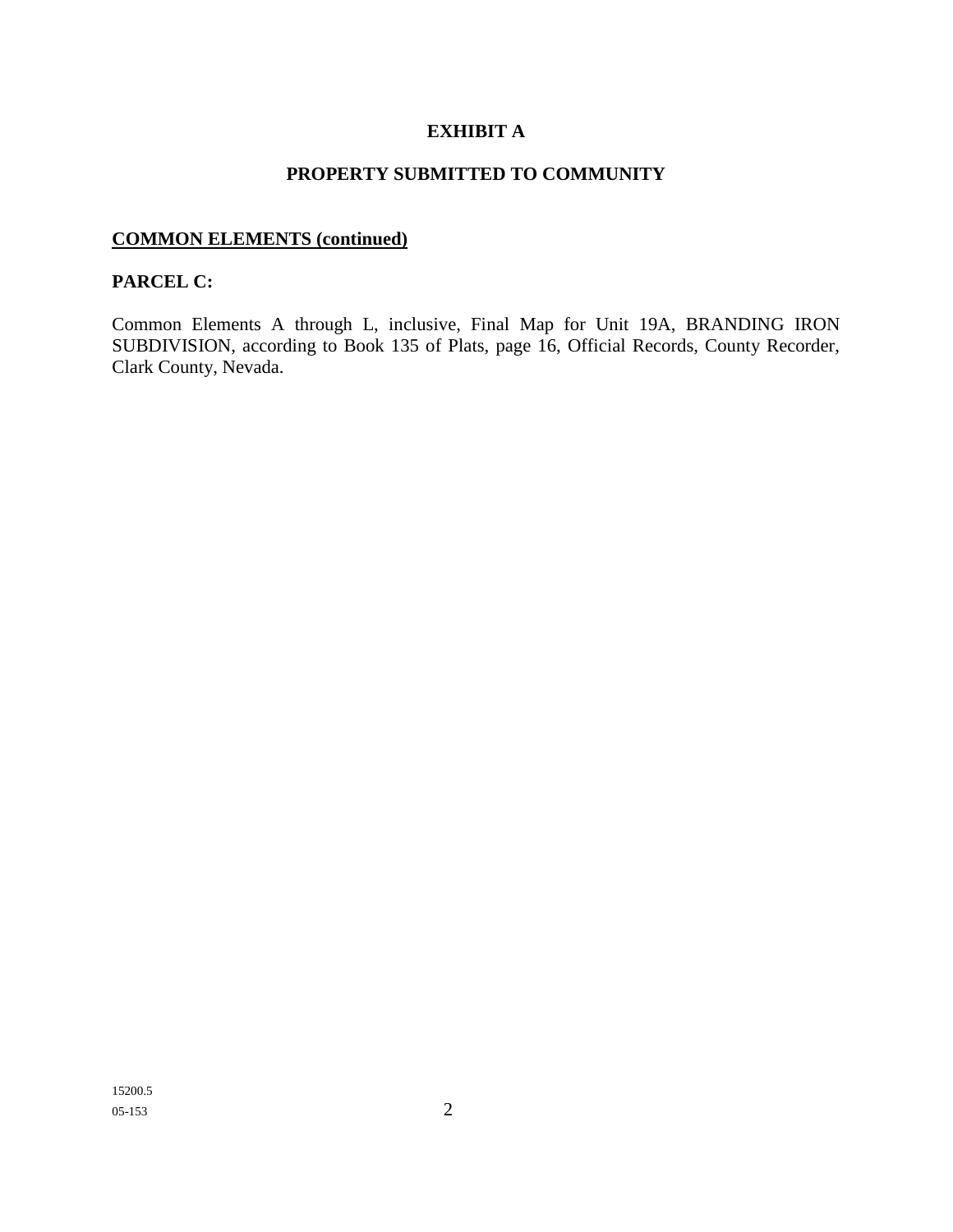#### **EXHIBIT B**

## **ADDITIONAL PROPERTY**

# **PARCEL 1**

Lots 1 through 5, inclusive, Lots 8 through 13, inclusive, Lots 16, 17, 18, Lots 20 through 24, inclusive, Lots 29 through 31, inclusive, Lots 44, 45, 48, 49, 50 and 51, Lots 54 through 67, inclusive, and Lots 76 through 80, inclusive, Lots 84 through 120, inclusive, and Lots 125 through 129, inclusive, Final Map of WAGON TRAIL SUBDIVISION, according to Book 135 of Plats, page 87, Official Records, County Recorder, Clark County, Nevada.

## **PARCEL 2**

Lots 1 through 8, inclusive, Lots 12 through 19, inclusive, Lots 32 through 37, inclusive, Lots 45 through 53, inclusive, Lots 58 through 61, inclusive, Lots 64 and 65, Lots 83 through 88, inclusive, Lots 91 through 101, inclusive, and Lots 106 through 114, inclusive, Final Map of SPLIT RAIL SUBDIVISION, according to Book 134 of Plats, page 33, Official Records, County Recorder, Clark County, Nevada.

#### **PARCEL 3**

Lots 1 through 35, inclusive, Lots 37 through 39, inclusive, Lots 44, 45, 47, 48, 49, 51, and Lots 53 through 68, inclusive, Final Map for Unit 19A, BRANDING IRON SUBDIVISION, according to Book 135 of Plats, page 16, Official Records, County Recorder, Clark County, Nevada.

#### **PARCEL 4**

All Lots and Common Elements lying within the Final Map of ANTHEM AT MESQUITE – CONESTOGA CAMP, according to Book 134 of Plats, page 93, Official Records, County Recorder, Clark County, Nevada.

#### **PARCEL 5**

All Lots and Common Elements lying within the Final Map for Unit 4A, WATER BARREL SUBDIVISION, according to Book 135 of Plats, page 18, Official Records, County Recorder, Clark County, Nevada.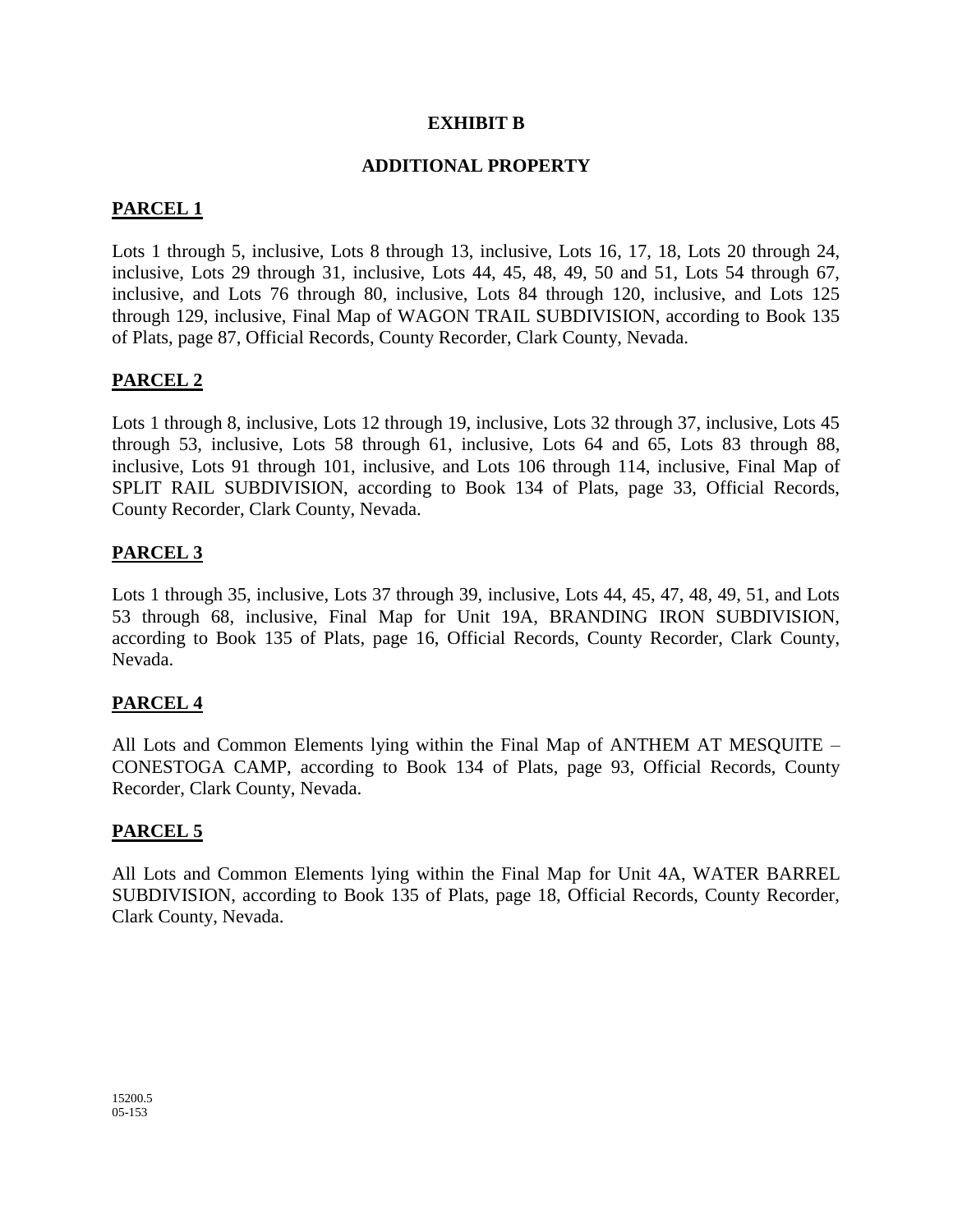# **EXHIBIT B**

# **ADDITIONAL PROPERTY**

## **PARCEL 6**

All Lots and Common Elements lying within the Final Map for Unit 19B, REUNION VALLEY SUBDIVISION , according to Book 135 of Plats, page 17, Official Records, County Recorder, Clark County, Nevada.

## **PARCEL 7**

All Lots and Common Elements lying within the Final Map of ANTHEM AT MESQUITE – PRAIRIE SCHOONER, according to Book 135 of Plats, page 35, Official Records, County Recorder, Clark County, Nevada.

#### **PARCEL 8**

Parcels 1, 2, 3 and 5, MAP OF DIVISION INTO LARGE PARCELS, according to File 4 of Miscellaneous Maps, page 90, Official Records, County Recorder, Clark County, Nevada

#### **PARCEL 9**

Parcels 2 and 4 as shown by map thereof in File 112 of Parcel Maps, page 87, Official Records, County Recorder, Clark County, Nevada.

#### **PARCEL 10**

Parcels 1, 2 and 3 as shown by map thereof in File 113 of Parcel Maps, page 3, Official Records, County Recorder, Clark County, Nevada.

#### **PARCEL 11**

Parcel 2 as shown by map thereof in File 113 of Parcel Maps, page 11, Official Records, County Recorder, Clark County, Nevada.

#### **PARCEL 12**

Parcels 1 and 4 as shown by map thereof in File 113 of Parcel Maps, page 12, Official Records, County Recorder, Clark County, Nevada.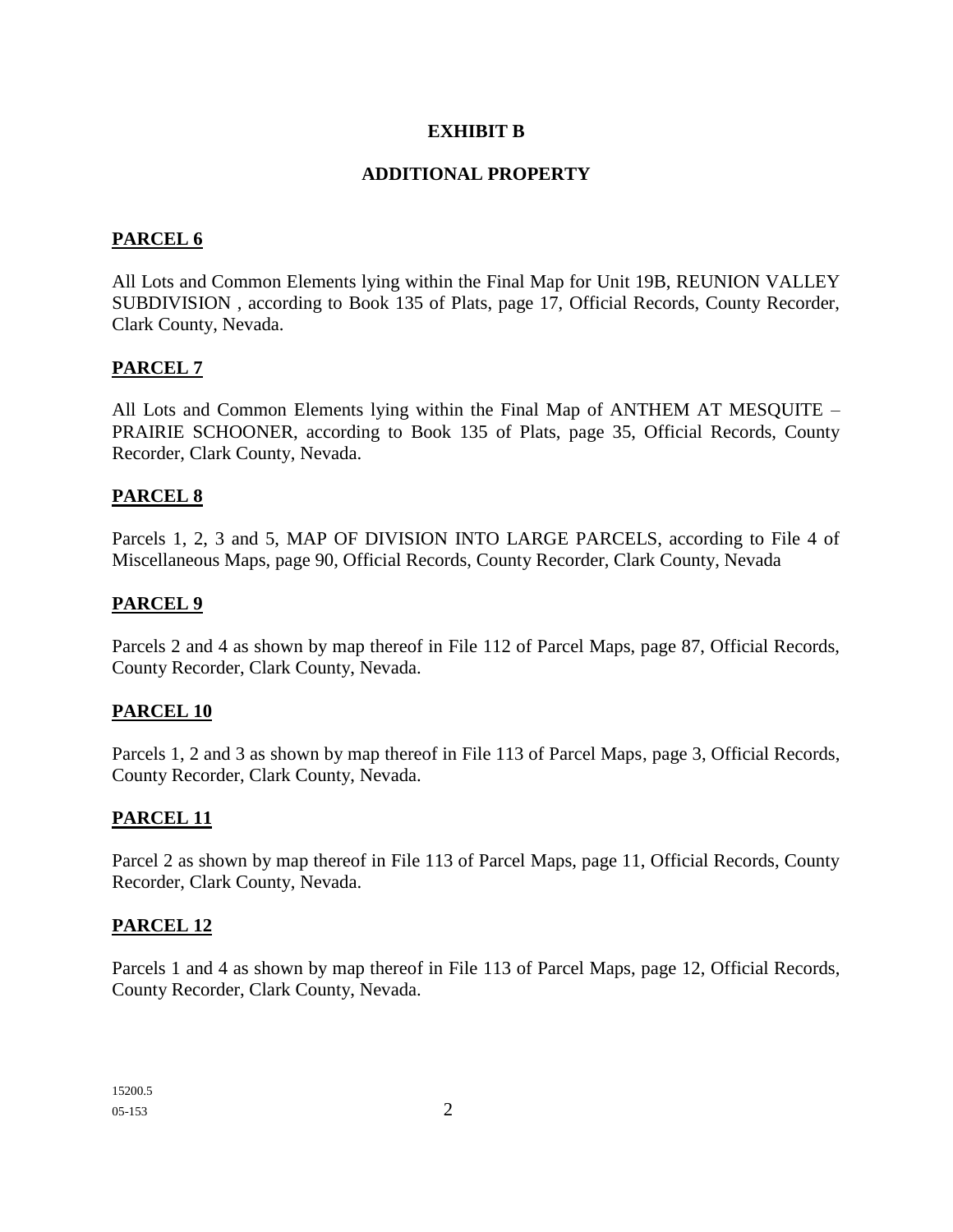#### **EXHIBIT B**

# **ADDITIONAL PROPERTY**

## **PARCEL 13**

Parcels 1, 2 and 4 as shown by map thereof in File 113 of Parcel Maps, page 13, Official Records, County Recorder, Clark County, Nevada.

# **PARCEL 14**

Parcel 2 as shown by map thereof in File 113 of Parcel Maps, page 93, Official Records, County Recorder, Clark County, Nevada.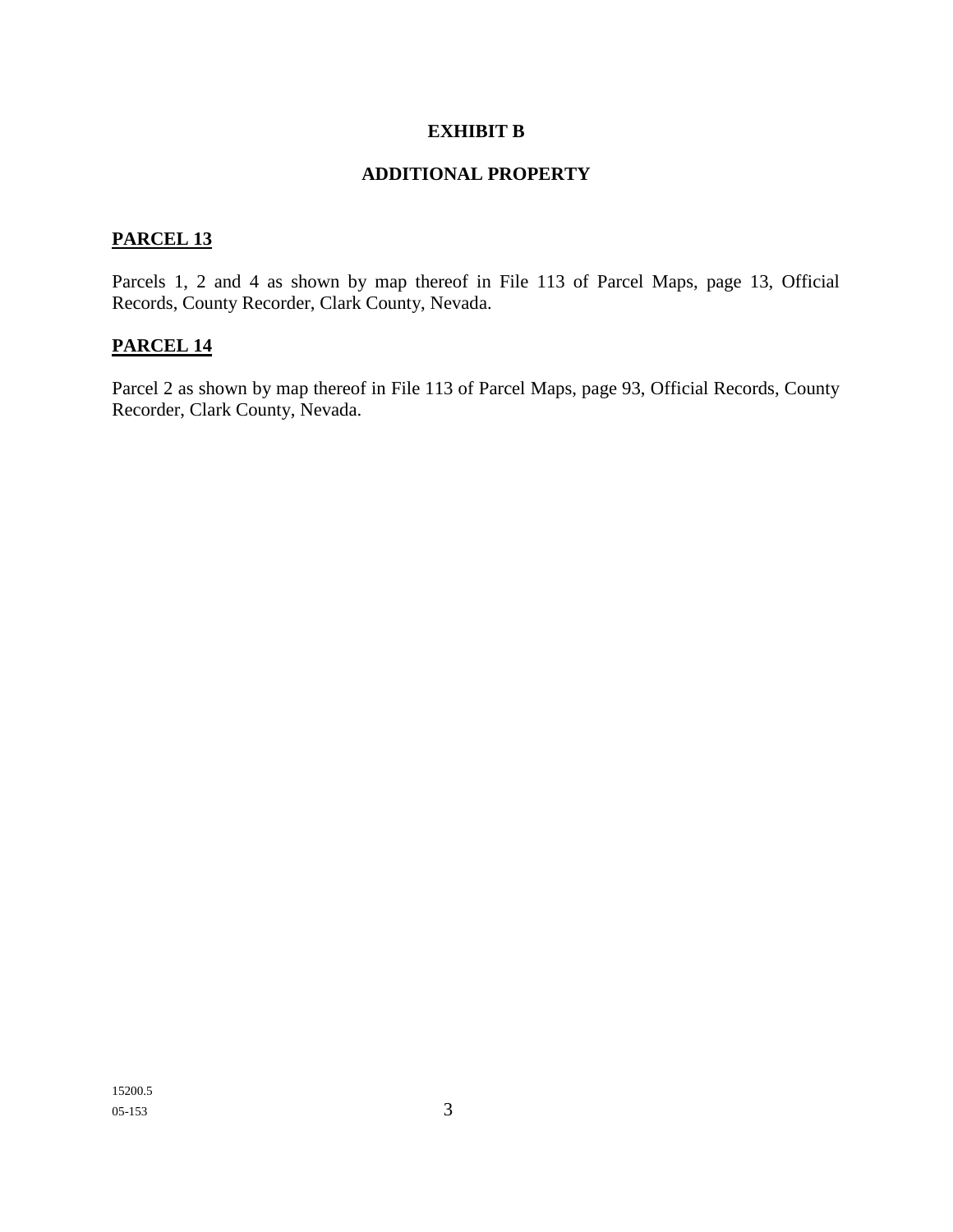#### **CONSENT OF MASTER DECLARANT**

PN II, Inc., a Nevada corporation, in its capacity as Declarant under that certain Master Declaration of Covenants, Conditions, Restrictions and Easements for Anthem Mesquite recorded in the Official Records of Clark County, Nevada, on May 21, 2007, in Book 20070521 as Instrument No. 0001675, as amended or supplemented from time to time, (the "Master Declaration"), hereby (i) declares that the foregoing Declaration of Covenants, Conditions and Restrictions for Sun City Mesquite ("Community Declaration") shall be subject and subordinate in all respects to the provisions of the Master Declaration, the Articles of Incorporation and Bylaws of the Anthem Mesquite Master Association and the Association Rules (as such term is defined in the Master Declaration), as they may be amended from time to time (collectively, the "Master Governing Documents"), and in the event of any conflict or inconsistency between the terms or provisions of the foregoing Articles of Incorporation and terms or provisions of the Master Governing Documents, the Master Governing Documents shall control; (ii) approves of the form and content of the foregoing Community Declaration; and (iii) further agrees that any and all additional amendments to the Community Declaration for the sole purpose of expanding the Community by adding thereto any real property described in Exhibit B attached to the Community Declaration also shall be deemed approved by the Master Declarant without the formality of a separate consent signed by the Master Declarant.

Dated this 21st day of May, 2007.

#### **MASTER DECLARANT:**

|  |  |  | PN II, INC., a Nevada corporation |
|--|--|--|-----------------------------------|
|--|--|--|-----------------------------------|

By:

Its: Attorney-in-Fact

STATE OF NEVADA) ) ss.

County of Clark (1)

The foregoing instrument was acknowledged before me this <u>equal</u> day of  $, 2007,$  by the

Attorney-in-Fact for PN II, INC., a Nevada corporation, on behalf of the corporation.

My Commission Expires:

Notary Public

15200.5 05-153